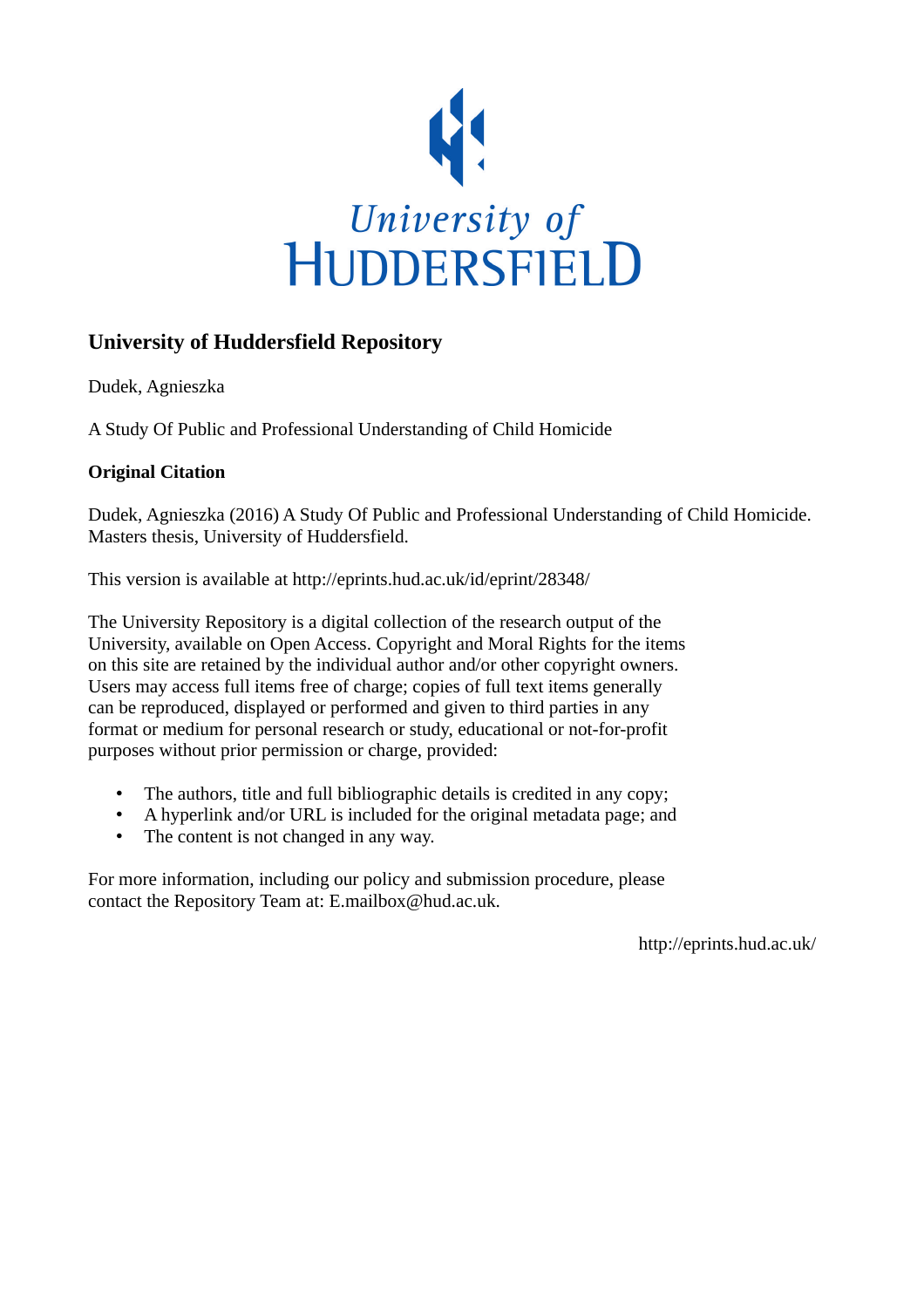# A STUDY OF PUBLIC AND PROFESSIONAL UNDERSTANDING OF CHILD HOMICIDE

MSc by Research in Criminology



AGNIESZKA KATARZYNA DUDEK UNIVERSITY OF HUDDERSFIELD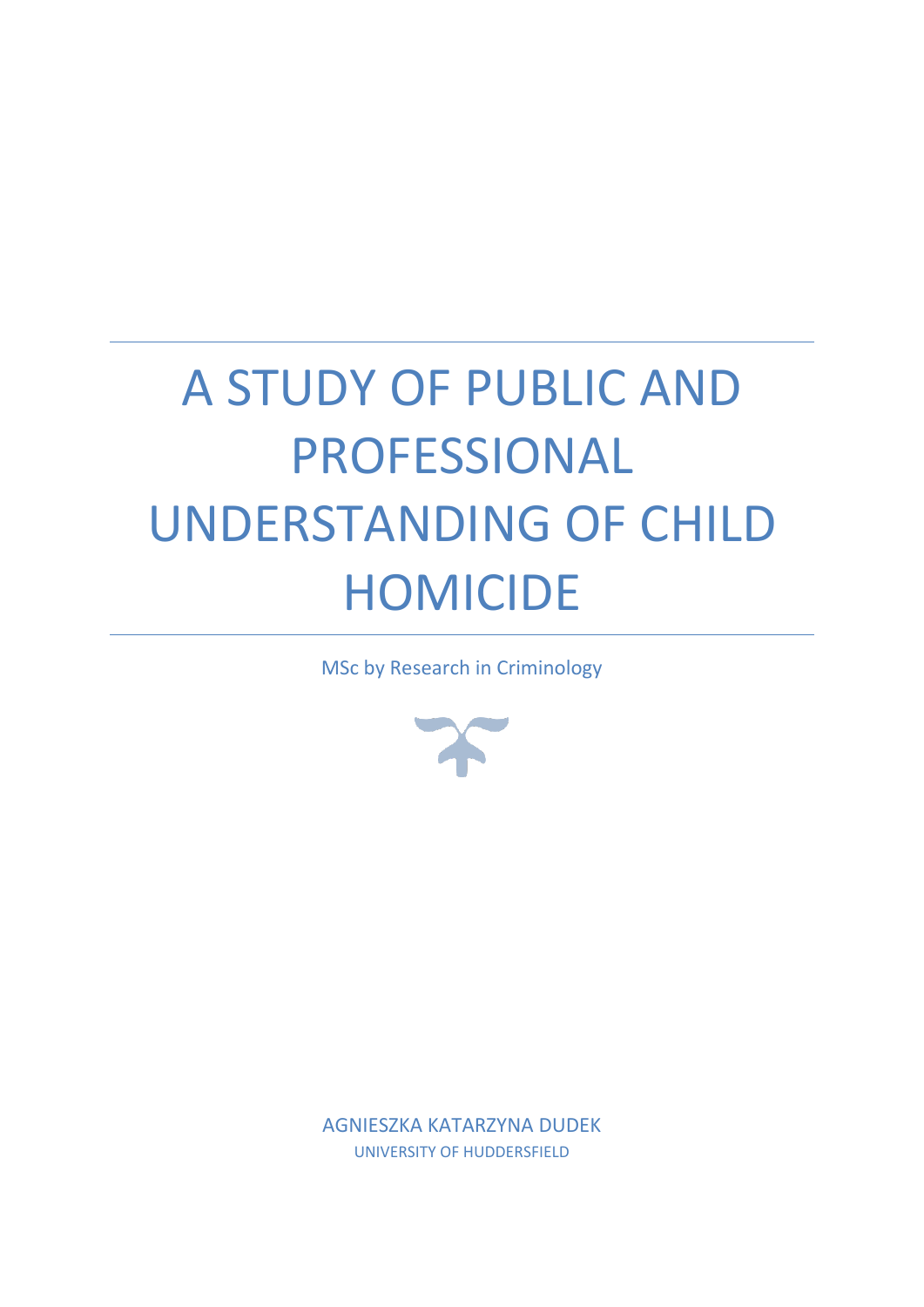# **A STUDY OF PUBLIC AND PROFESSIONAL UNDERSTANDING OF CHILD HOMICIDE**

*"Peter Connelly, aged 17 months, who had been on the child protection register for eight months, was unlawfully killed in August 2007 and found to have sustained over 50 injuries including a broken back. (…). The child's mother, Tracy Connelly, her boyfriend, Steven Barker, and his brother, Jason Owen, were all convicted in 2009 of 'causing or allowing the death of a child or vulnerable adult' receiving indeterminate sentences." (*Marshall, 2012, p.21).

This dissertation is submitted in candidature for the degree in Postgraduate Studies in Criminology and Criminal Justice.

STUDENT: AGNIESZKA DUDEK

DATE SUBMITTED: 29/01/2016

UNIVERSITY OF HUDDERSFIELD

TOTAL WORDS: 34500 DISSERTATION: 24500 words REFERENCES AND APPENDICES: 10000 words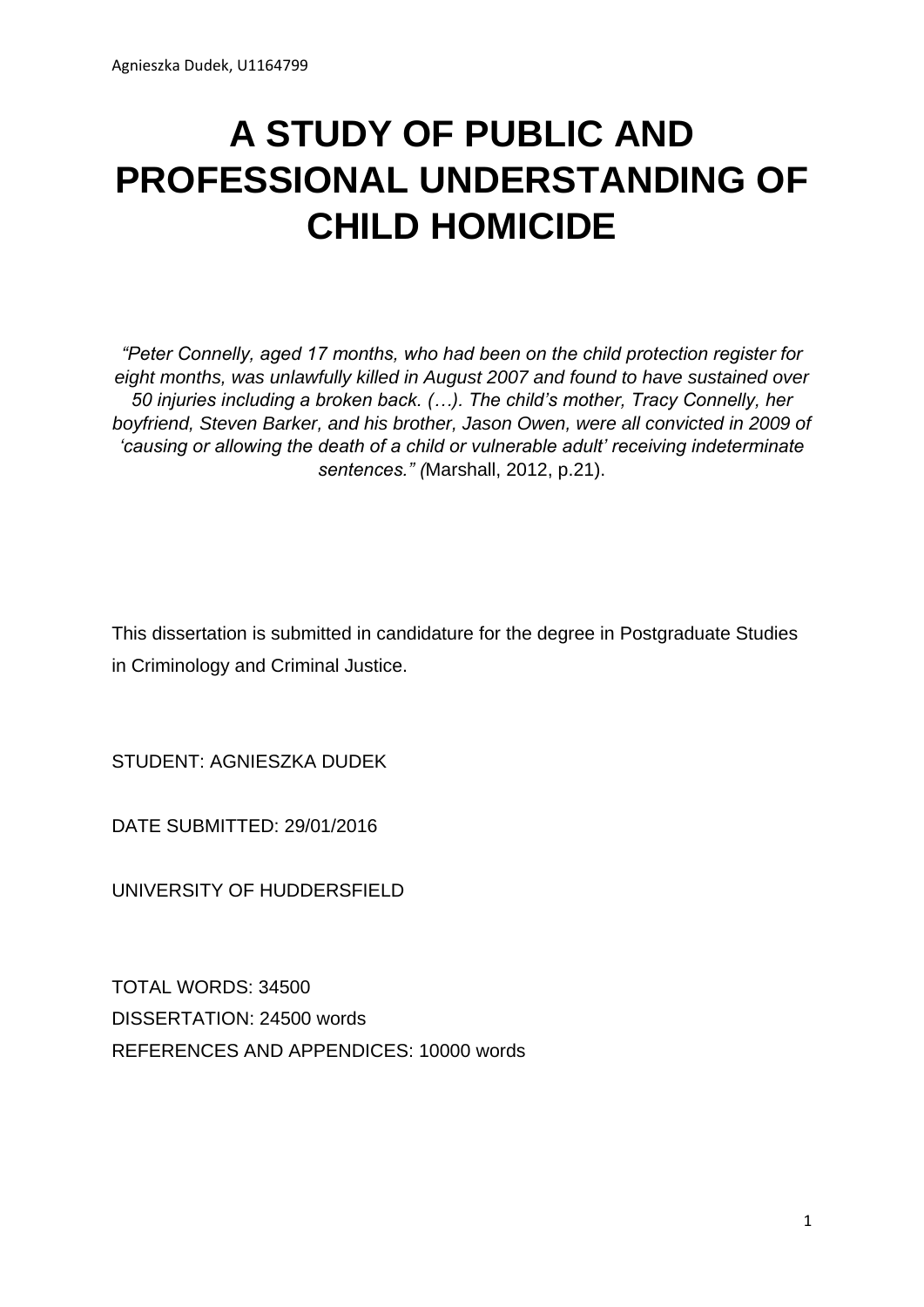#### **ABSTRACT**

PURPOSE: This study's overarching aim was to explore public and professional understanding of child homicide, and its pre- and post-offence characteristics. Previous findings of child homicide studies have been challenged in this dissertation, such as for example: the public misconceptions of crime numbers and trends, parents as the most common perpetrators in child homicide offences, children under one as the age category in highest risk of homicide victimisation. In addition, a role of child homicide investigator and the challenges and pressures associated with the role, were explored throughout the study.

DESIGN/METHODOLOGY/APPROACH: Dissertation consists of two studies. First one is conducted in a quantitative approach with the help of online questionnaires filled by 264 participants. The data is analysed using SPSS. Second study uses qualitative approach and four semi-structured interviews are conducted with police homicide investigators. Thematic analysis is used to analyse the interviews. FINDINGS: The findings present a clearer picture of perceptions and opinions regarding the offence of child homicide and its pre- and post-offence characteristics. In addition, the role of child homicide investigator is explored in greater detail, emphasising on the challenges and pressures faced throughout the investigations of child deaths.

#### ACKNOWLEDGEMENTS:

I would like to thank my supervisor Dr Jason Roach for the motivation, patience and inspirational knowledge, which assisted me on this challenging academic journey.

#### COPYRIGHT STATEMENT:

The author of this thesis (including any appendices and/or schedules to this thesis) owns any copyright in it (the "Copyright") and s/he has given The University of Huddersfield the right to use such Copyright for any administrative, promotional, educational and/or teaching purposes. ii. Copies of this thesis, either in full or in extracts, may be made only in accordance with the regulations of the University Library. Details of these regulations may be obtained from the Librarian. This page must form part of any such copies made. The ownership of any patents, designs, trade marks and any and all other intellectual property rights except for the Copyright (the "Intellectual Property Rights") and any reproductions of copyright works, for example graphs and tables ("Reproductions"), which may be described in this thesis, may not be owned by the author and may be owned by third parties. Such Intellectual Property Rights and Reproductions cannot and must not be made available for use without the prior written permission of the owner(s) of the relevant Intellectual Property Rights and/or Reproductions.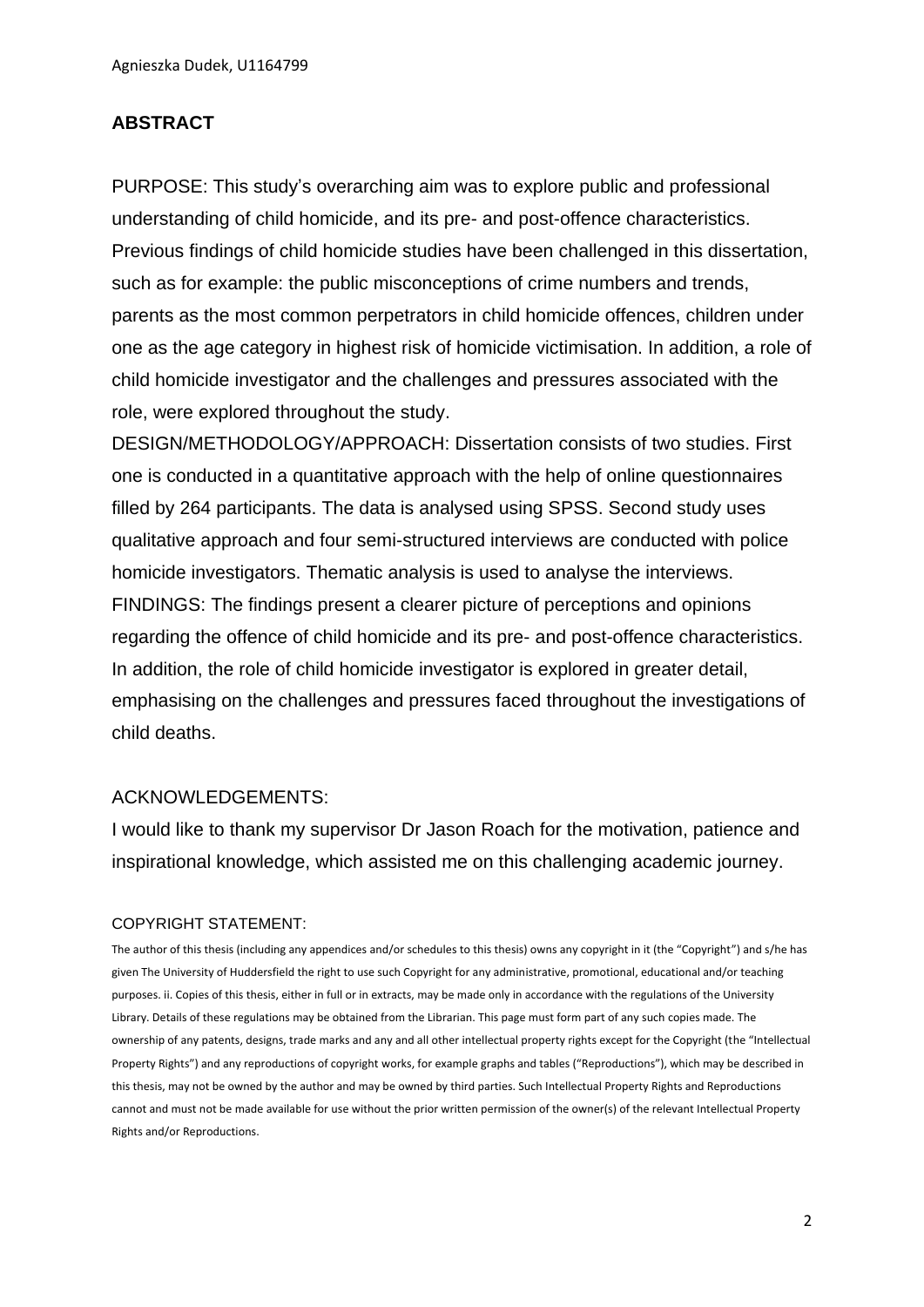## **THE CONTENT**

| 2.2.2. AWARENESS OF CHILD HOMICIDE IN ENGLAND AND WALES30        |  |
|------------------------------------------------------------------|--|
|                                                                  |  |
|                                                                  |  |
|                                                                  |  |
|                                                                  |  |
|                                                                  |  |
|                                                                  |  |
| 3.2.2. THE MAJORITY OF CHILD HOMICIDES ARE COMMITTED BY PARENTS, |  |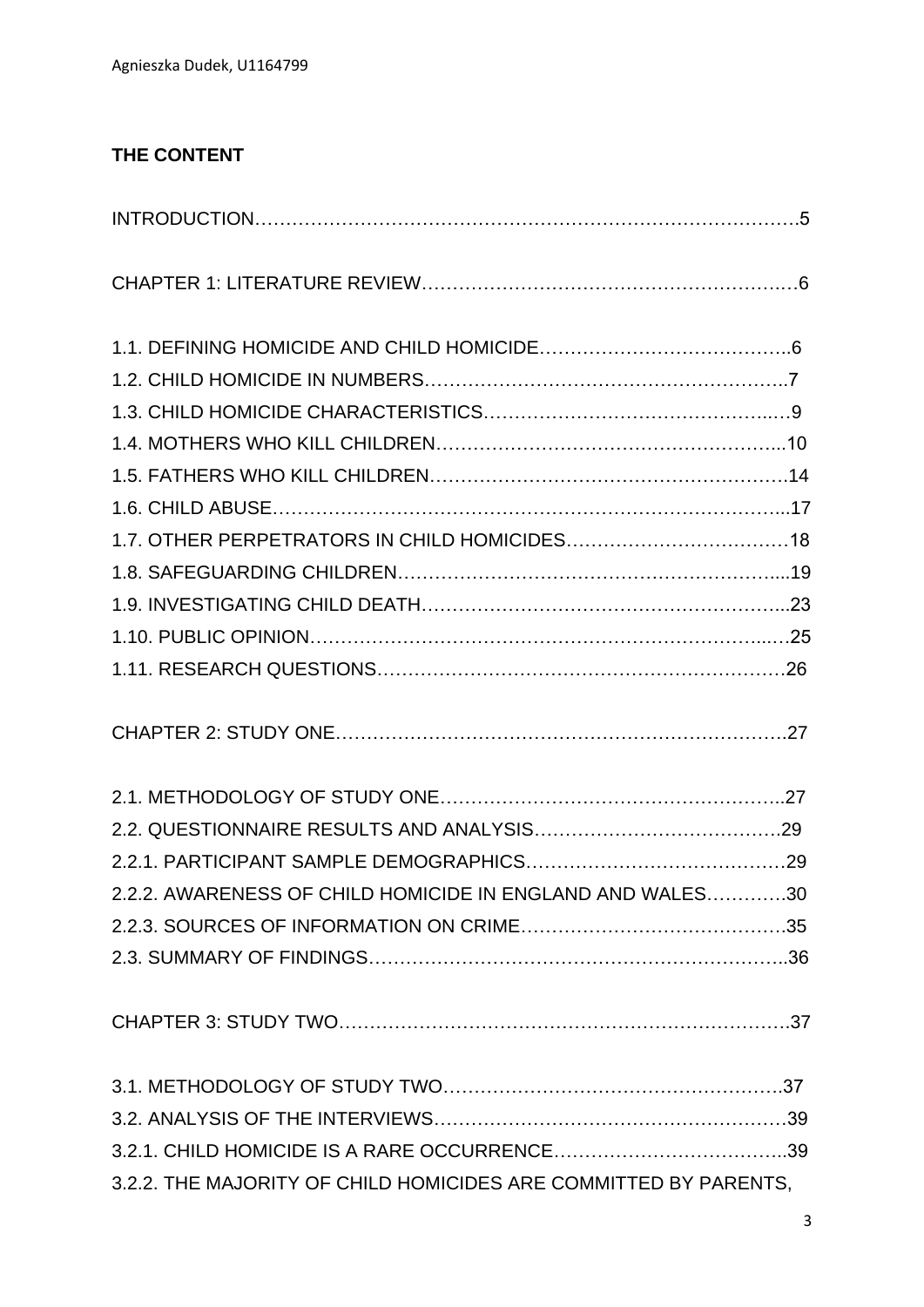| 3.2.3. THE YOUNGER THE CHILD, THE HIGHER RISK IT CARRIES OF     |  |
|-----------------------------------------------------------------|--|
|                                                                 |  |
|                                                                 |  |
| 3.2.5. PARENTS WHO KILL ARE OFTEN PORTRAYED AS YOUNG AND        |  |
|                                                                 |  |
| 3.2.6. METHODS OF KILLINGS USED IN CHILD HOMICIDE43             |  |
| 3.2.7. SOME CHILD HOMICIDE OFFENCES ARE PREVENTABLE44           |  |
| 3.2.8. DIFFERENCES IN INVESTIGATING A CHILD UNDER TWO AND OVER  |  |
|                                                                 |  |
| 3.2.9. DIFFERENCES IN INVESTIGATING HOMICIDES WITH A CHILD AND  |  |
|                                                                 |  |
| 3.2.10. WHAT SKILLS MAKE A GOOD INVESTIGATOR OF HOMICIDE?48     |  |
| 3.2.11. DIFFERENCES IN INVESTIGATING 'LIVE' AND HISTORIC CHILD  |  |
|                                                                 |  |
|                                                                 |  |
|                                                                 |  |
|                                                                 |  |
| 4.1. THE MISCONCEPTIONS OF CHILD HOMICIDE NUMBERS52             |  |
| 4.2. CHILDREN UNDER ONE YEAR OLD ARE THE MOST VULNERABLE AGE    |  |
|                                                                 |  |
| 4.3. PARENTS ARE THE MOST COMMON PERPETRATORS IN CHILD          |  |
|                                                                 |  |
|                                                                 |  |
|                                                                 |  |
| 4.6. OPINIONS ON PUNISHMENT IN CHILD HOMICIDE OFFENCES60        |  |
|                                                                 |  |
|                                                                 |  |
| 4.9. THE ROLE OF INVESTOGATOR OF CHILD HOMICIDE62               |  |
| 4.10. WHAT SKILLS MAKE A GOOD INVESTIGATOR OF CHILD HOMICIDE?64 |  |
| 4.11. DIFFERENCES IN INVESTIGATING 'LIVE' AND HISTORIC CHILD    |  |
|                                                                 |  |
|                                                                 |  |
|                                                                 |  |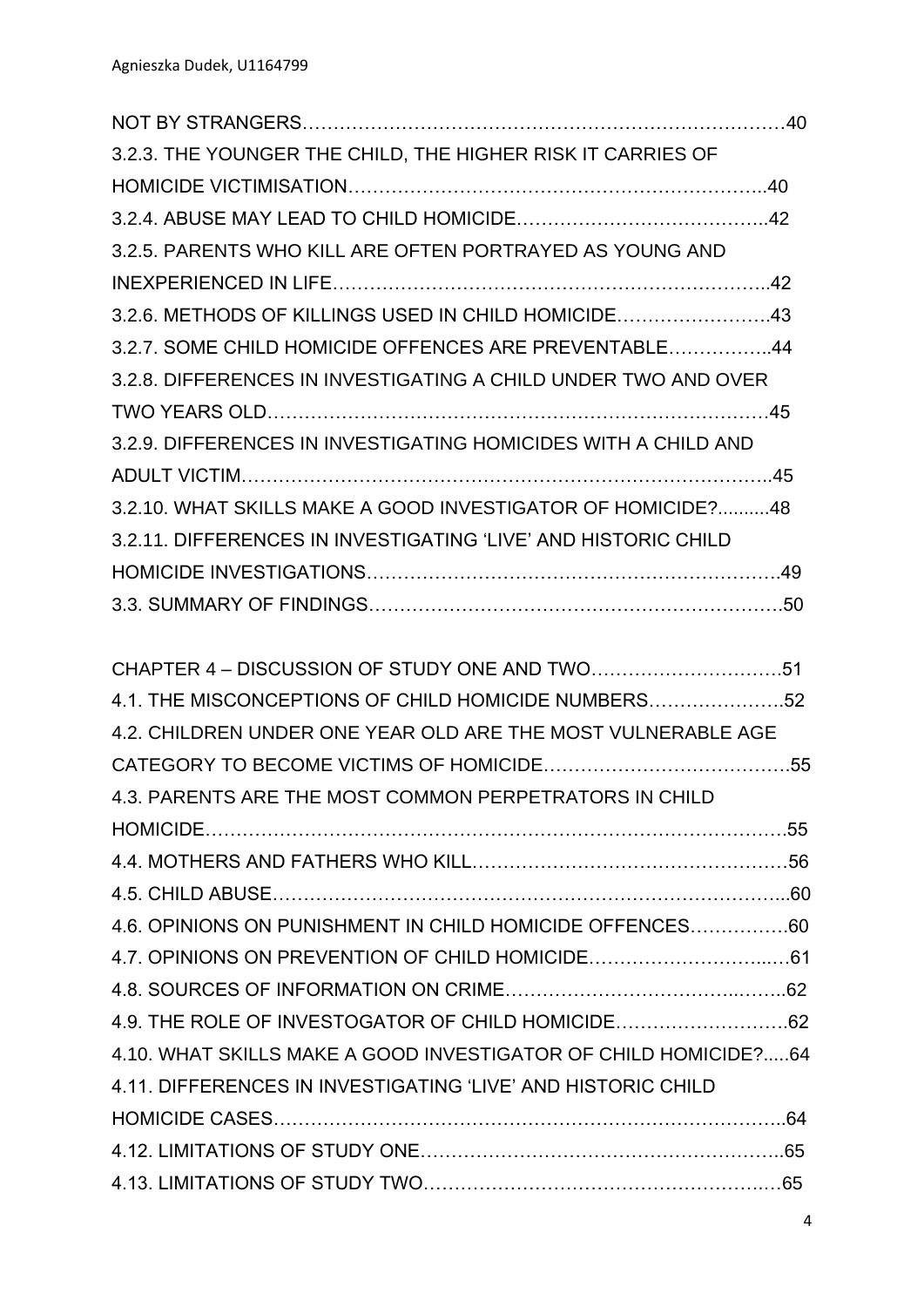#### **INTRODUCTION**

Child protection from physical and emotional abuse has become a focal point of the government's agenda in the recent years, especially since the deaths of Victoria Climbie, baby Peter Connelly or Daniel Pelka. Despite a major haul in child protection policy and vetting procedures in recent years (e.g. Working Together to Safeguard Children 2010, Every Child Matters 2004) at least one child will be killed in England and Wales every week (ONS, 2014). Worryingly, this trend has been stable for several years now. According to ONS (2014) there were 67 homicide victims aged under 16 years in 2012/13, which constitutes 12% of overall homicide offences (551) in England and Wales for that specific year. Despite of respectively low numbers of child homicide in England and Wales, the cases are provoking considerable public outrage and are highly publicised by media and thoroughly reviewed by the government (Local Safeguarding Children Board, Death Review Panel, certain inquiries into the killing of the child e.g. the Victoria Climbie Inquiry). In addition, according to Mitchell's study (1998) child homicides are considered the most serious type of homicide by 55% of participants, mostly because of the children's vulnerable and defenceless state in confrontation with the perpetrator. '*It is the antithesis of usual responses to childhood, quintessentially the time of nurture and development, of vulnerability and dependence'* (Stroud, 2008, p.482).

This study aims to build a knowledge of public and professional understanding of child homicide and its surrounding characteristics. Public opinions have become a growing area of criminological research since late 1990s, and researchers studying these perceptions have found that public have misconceptions about crime and its characteristics (Vandiver & Giacopassi, 1997). Although few researchers studied the perceptions of different aspects in homicide, there is a paucity of research regarding public and professional understanding of child homicide.

The research objectives focus on finding out what general public and professionals having contact with child deaths know, how they perceive the offence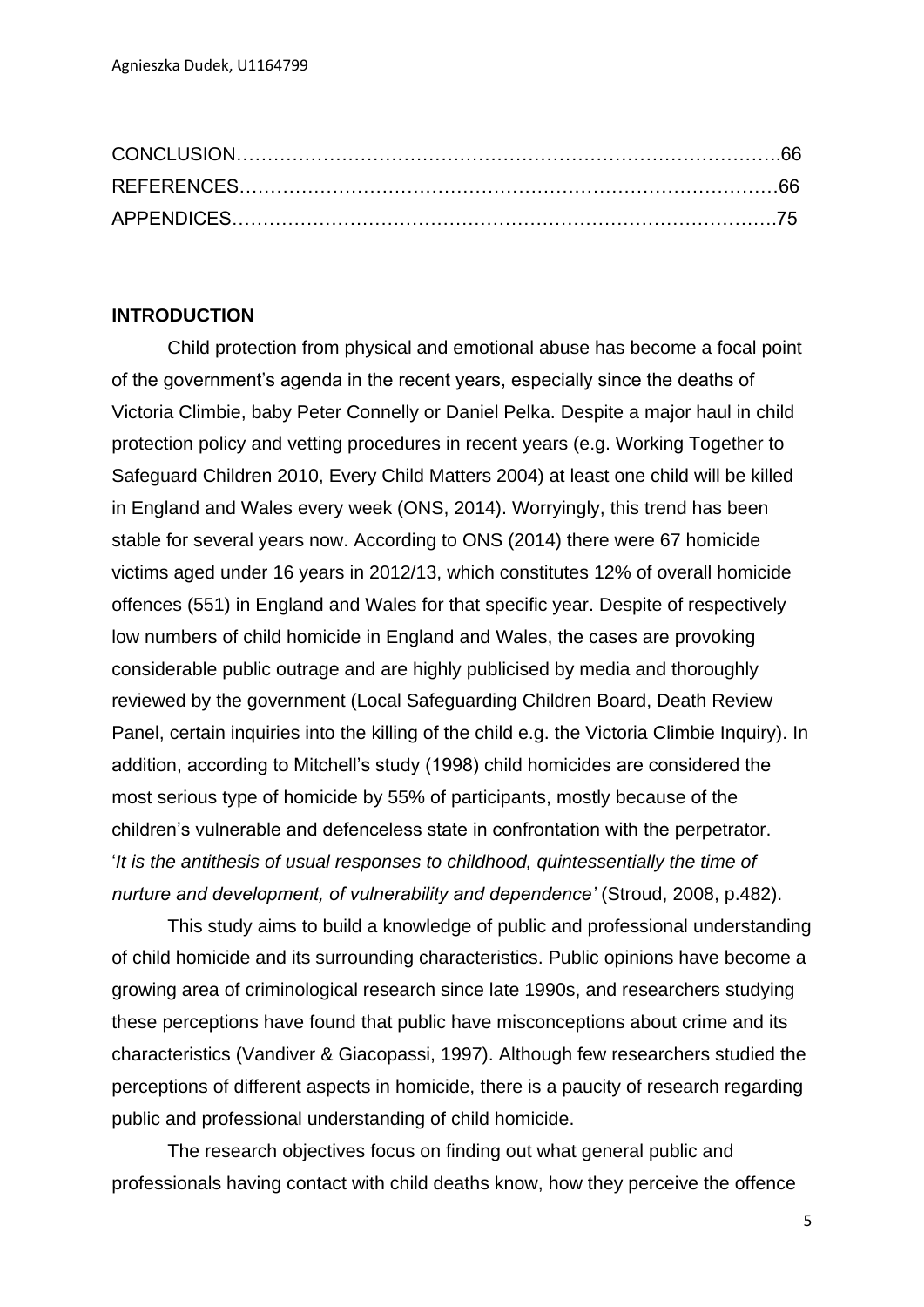and what shapes their understanding of the child homicide. The study also looks into the differences and similarities between public and professionals' answers. This is achieved by using quantitative methodology and structured Likert-scale questionnaires, which were distributed with the help of social media to about 250 people. Second part of the research adopts qualitative methodology and semistructured interviews in order to further explore the understanding of child homicide by professionals with previous experience in dealing with child homicides.

#### **CHAPTER 1: LITERATURE REVIEW**

This section is going to consider different aspects of child homicide including definitions, official statistics as well as accompanying theories and criminological explanations, which are associated with characteristics of child homicide offences. In addition, this section is going to look at the challenges the child homicide poses to child protection and criminal investigation process.

#### 1.1. DEFINING HOMICIDE AND CHILD HOMICIDE

Homicide, in England and Wales, is defined as an act of killing one human being by another human being, and is divided into murder and manslaughter categories. The decision lies in the motive generated by the state of mind of the accused person (Crown Prosecution Service [CPS], n/d; D'Cruze, Walklate & Pegg, 2006). Under some circumstances, the killing can be effectuated without criminal intent and criminal consequences, e.g. killing during the war or carrying out death penalty executions. Unlawful homicide consists of murder, voluntary manslaughter and involuntary manslaughter (Elliott & Quinn, 2010). Murder, defined as causing death of a human being with malice aforethought, has been considered one of the worst criminal acts, irrespective of the culture and legal system in which it occurs (Morrall, 2006). If partial defences to the act of killing are present, the person can be charged with voluntary manslaughter or involuntary manslaughter if the defendant lacks the *mens* rea for the murder.

The focus of this study lies in the death caused by another human being to a child (person under eighteen years of age), regardless of its legal decision-making process classifying it as murder or manslaughter. Therefore, term 'homicide' is going to be used throughout the paper as it is a neutral legal term and does not signify guilt.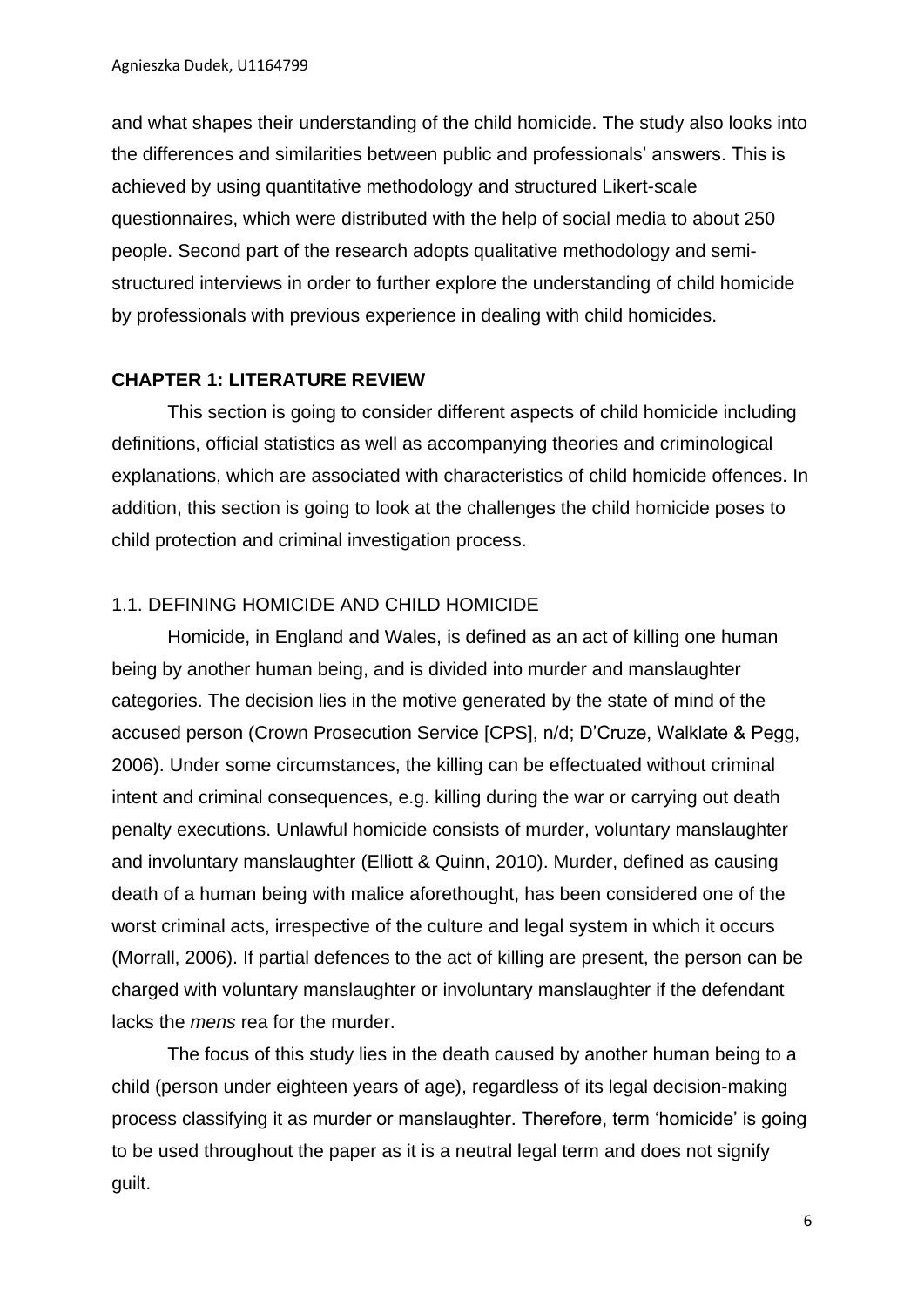Child homicide is an umbrella term, which can be divided into intra- and extrafamilial homicides. As mentioned above, homicide is a neutral legal term and does not signify any guilt. Intra-familial homicides include neonaticide, infanticide and filicide. Neonaticide is killing a newborn baby within the first 24 hours of its life, and is in almost all cases committed by mother. Infanticide is killing a child under twelve months old and is in majority cases committed by mother. Filicide is killing a child over one year by either parent (biological mother, biological father or step-father). Extra-familial homicides are committed by strangers and are extremely rare. However, approach to child homicide varies across times and locations: "what may have been acceptable in one location or at one period in history (…) may not be socially acceptable or legally permissible in another place or at another time' (Schwartz & Isser, 2006, p.131).

#### 1.2. CHILD HOMICIDE IN NUMBERS

Despite a major haul in child protection policy and vetting procedures in recent years (e.g. Safeguarding Children) at least one child will be killed in England and Wales every week (ONS, 2014). This trend has been stable for several years now, however Pritchard and Williams (2010) in their study found out that the number of child homicides declined since 1974. The decline was particularly visible in the deaths caused by abuse.

According to ONS (2014) there were 67 homicide victims aged under 16 years in 2012/13, which constitutes 12% of overall homicide offences (551). There was a 4% (20 offences) increase of all homicide offences when comparing to previous year, but these numbers have been the lowest since 1989. It is worth emphasising that the numbers would be higher if the Home Office statistics included children up to the year of 18 (the legal age) instead of 16. On the contrary to England and Wales, UNICEF includes children up to the year of 19. Taking a look at world statistics, Latin American and the Caribbean currently hold the status for the highest homicide rates amongst children and adolescents, with the rate of 12 victims per 100,000 people (UNICEF, 2014). UNICEF estimated that there were 95,000 children and adolescents (0-19) killed in 2012 worldwide.

According to ONS (2014) in 46 offences of child homicide (69%) the perpetrator was known to the victim (40 victims were killed by a parent or step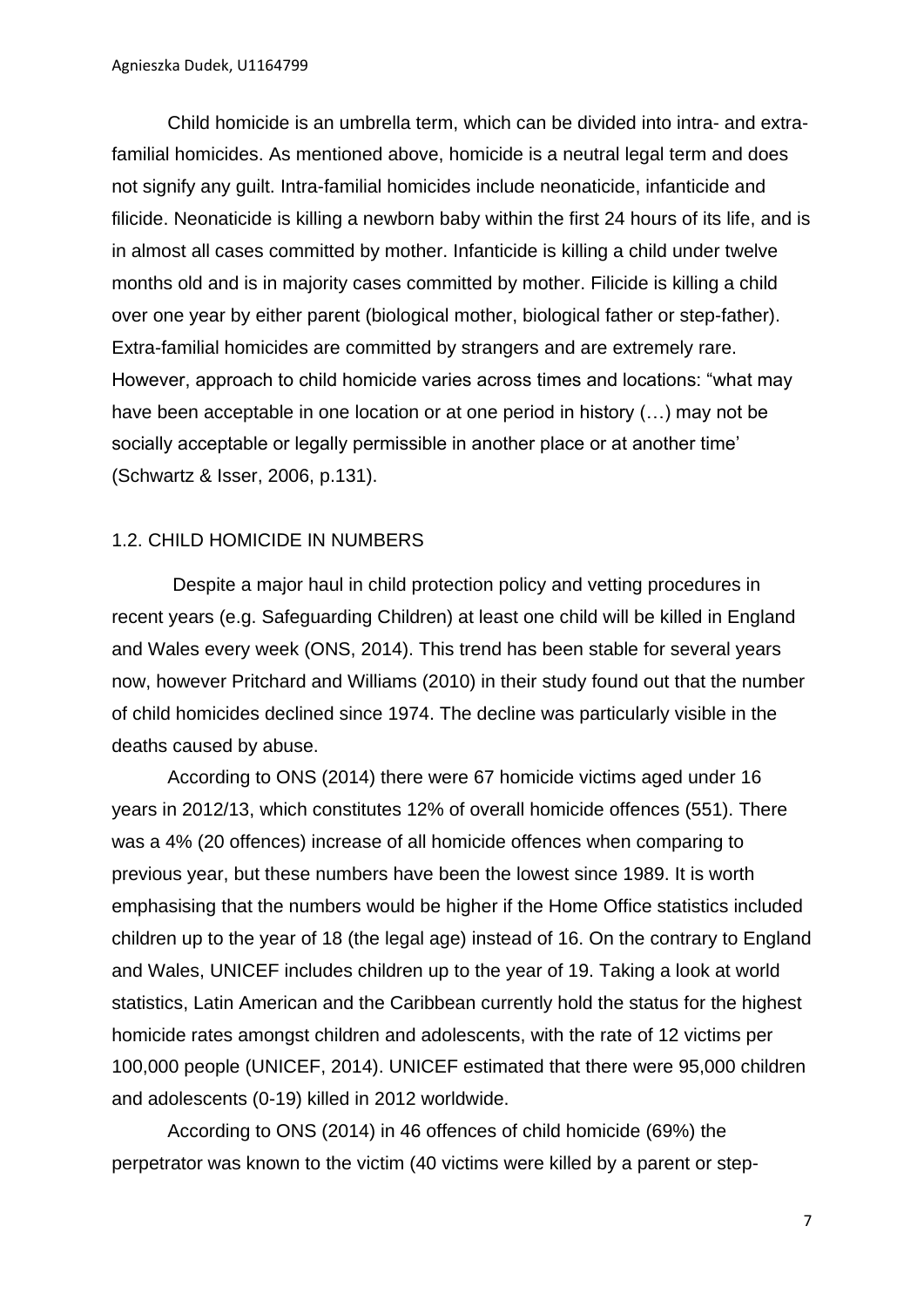parent) and in 8 cases the offence was committed by a stranger. This similar trend has been repeated in the recent official statistics, as 50% of victims under 16 were killed by a parent or step-parents, and only 9% by stranger (ONS, 2015). The older the child, the less risk of homicide it carries (Daly & Wilson, 1988; Mouzos, 2000; Roach & Bryant, 2015). Infants (under twelve months) are believed to be the most vulnerable group to become victims of homicide in England and Wales – out of 781 child homicide cases between 1995 and 2001, 36% were under twelve months (Brookman, 2005). In addition, ONS (2015) stated that age category of children under one year old have the highest risk of homicide victimisation (29.3 offences per million population, while the overall homicide rate per million population is 9.2). Similar trend has been visible in the analysis conducted by Roach & Bryant, There were 22 victims under twelve months in 2012/13 and 15 in 2011/12, which makes about 33% of all child homicide. Similar findings have been found in study conducted by Roach & Bryant (2015), where more than 1000 child homicides (committed in England and Wales) were analysed. Such disproportion may be associated with the routine activities which change with the child growth (nursery, school, speaking), but further research must be conducted in order to explain these differences. In addition, according to Brookman (2005) the younger the child the more likely they are to be killed by their own parents, rather than by strangers.

Official homicide statistics (both adult and children) are believed to 'provide a relatively stable indicator of the level of violence in society' as eventually almost all of them will come to the attention to the police (Roberts & Stalans, 1997). However, it is always important to analyse data with caution, as numbers may be affected by a number of reasons (Coleman & Moynihan, 1996). Homicide offences are included in the year they were recorded by the police, and not the year the offence took place. Furthermore, the official statistics have been facing few criticisms as they do not always reflect the true picture of crime. Because of high percentage of overall homicides which come to police attention, many criminologists studying this type of criminal activity neglect to consider dark figure of homicide in their research. Wilczynski (1997) named few factors, which illustrate the presence of hidden crime numbers in the child homicide offences. Firstly, finding abandoned child bodies in remote places like sewerages or trash bins indicates that there are possibly other dead bodies of whose concealment was successful. Secondly, many children die as a result of 'accident' or illness, which could be a result of parental neglect or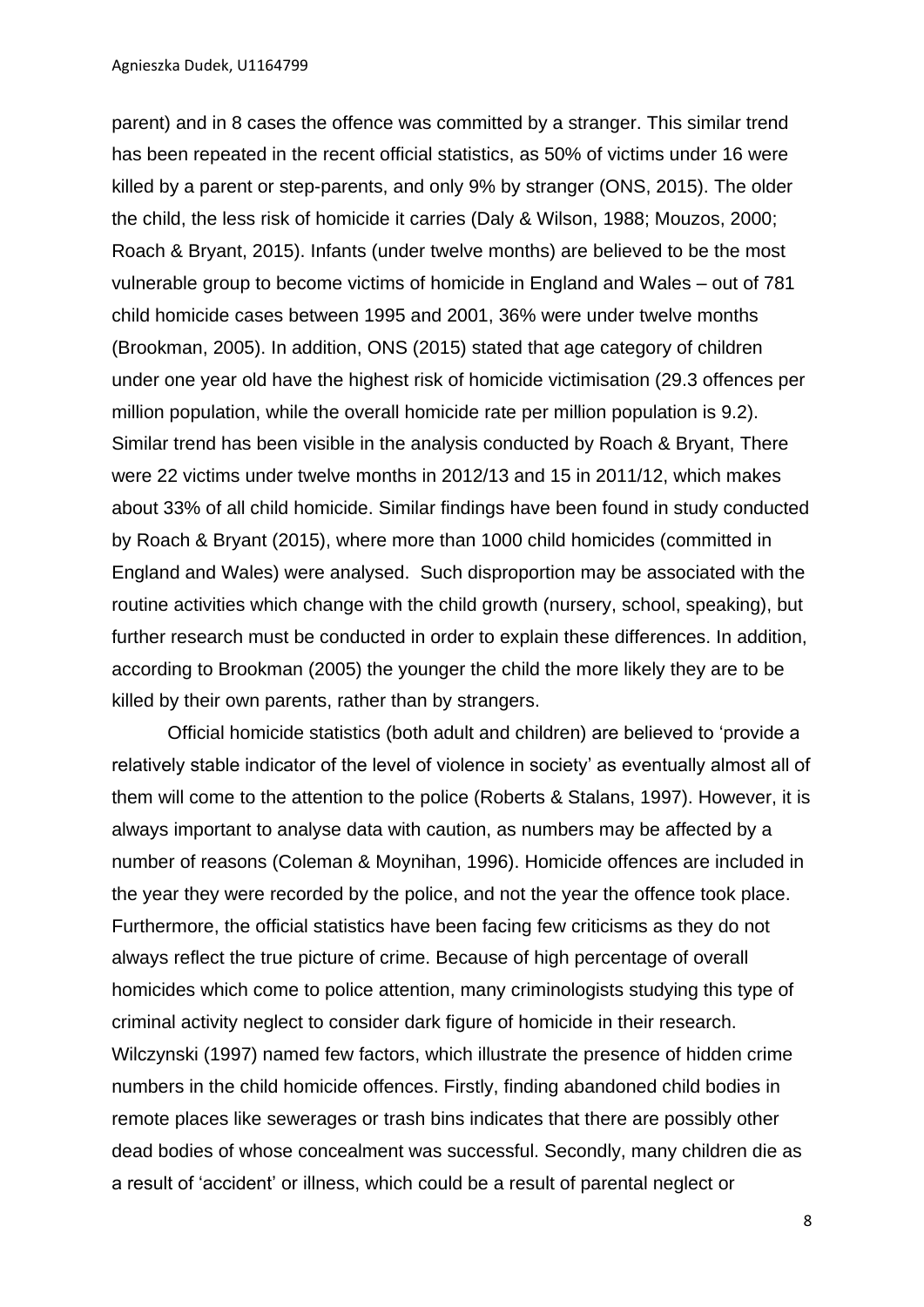intentional behaviour. Many suspicious deaths have to be let go because of the lack of evidence. It is challenging to argue what should fall under category of homicide, and what should not (Marshall, 2012). Even more pressure is placed on the police investigators, who try to investigate the circumstances of the child's death. Another significant point is the problem of the initial diagnosis of SIDS (Sudden Infant Death Syndrome), sudden and unexpected death of infants and children for no evident reasons (Lullaby Trust, 2014). Annually, there are about 270 babies dying of SIDS in the UK, but the numbers have been lowered by 70% since the 1970s, when The Foundation for the Study of Infant Death (FSID, currently The Lullaby Trust) was launched. According to Levene and Bacon (2004) 5-10% of these unexpected deaths could be covert homicides. 'In a child-centred, victim-focused investigation, this possibility of a covert homicide has to at least be considered, but in a very compassionate and sensitive manner, maintaining an open mind in the search for the truth' (Marshall, 2012, p. 5-6). Angela Cannings, Sally Clark or Trupti Patel have been all charged with murder of their own children, on the basis of controversial research by Professor Sir Roy Meadow which calculated the improbability (1 in 73 million) of having two infants die of SIDS in one family. The verdicts have been quashed by the Appeal Court. Professionals dealing with child deaths have a tremendously difficult task of establishing the real causes of death. Furthermore, they may face time and financial constrains as well as not enough experience and training to conduct all the examinations in order to prove the real reason behind child's death. Although child homicide official statistics are subject to discussion, the numbers are relatively low, and have been the lowest in the past thirty years. Roshier (1977) highlighted the importance of studying public perceptions of levels of crime, as there may be a possibility that those perceptions reflect more accurate picture of crime, than those painted by the police and government.

#### 1.3. CHILD HOMICIDE CHARACTERISTICS

The characteristics of the child homicide event vary depending on the age of the victim, relationship between victim and perpetrator, the gender of the perpetrator and usually a combination of other various explanations, which are going to discussed in greater detail in the following part. As mentioned in the previous part, majority of child homicides is committed by family and relatives, and not by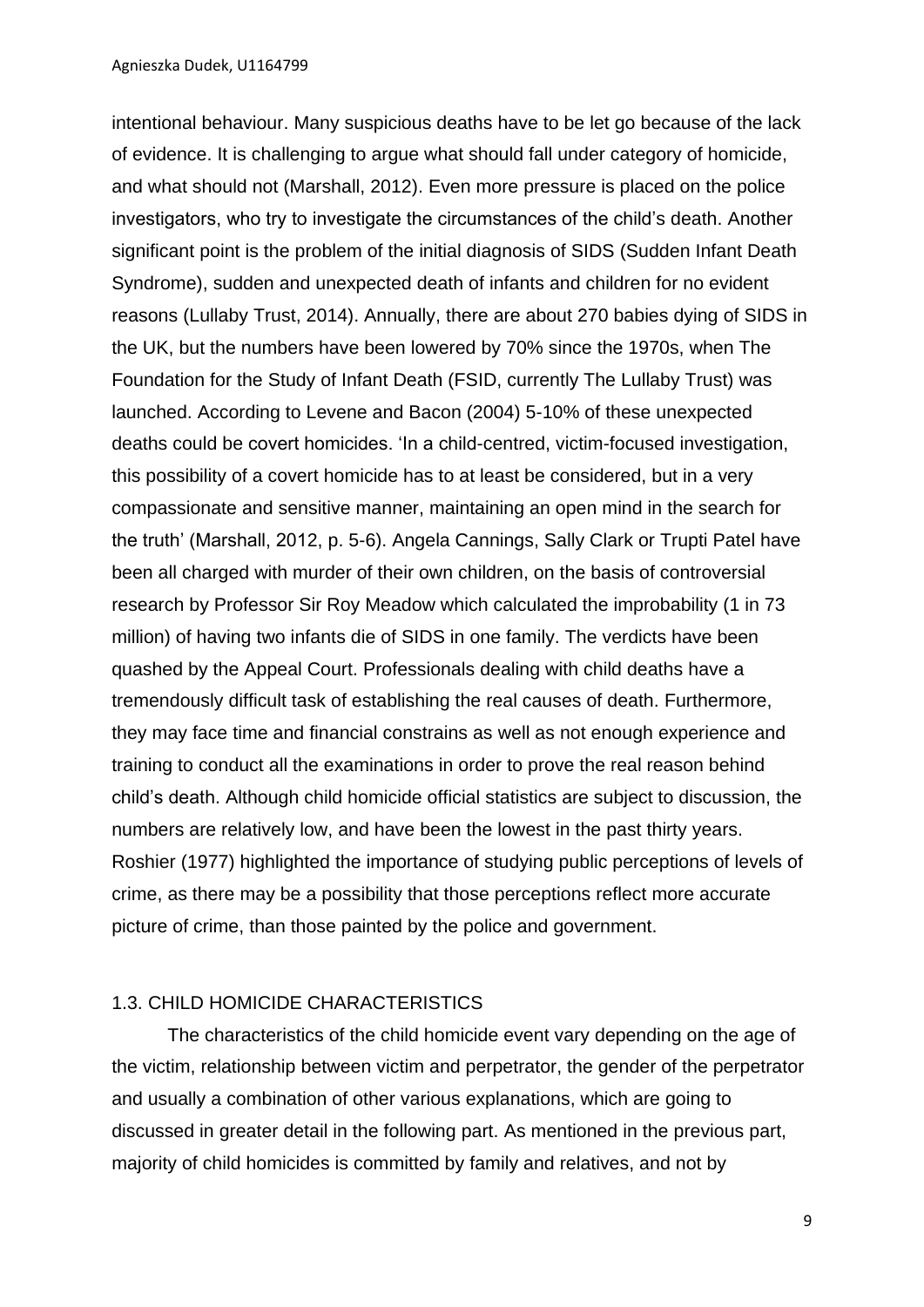strangers. Therefore, a larger proportion of this paper is going to focus on the intrafamilial homicides, particularly those committed by mothers and fathers. Majority of homicide victims under 18 years (71%) old tend to be killed in residential premises, which is similar to the trend observed in adult homicides (60%) (Mouzos, 2000). Research indicates that younger children are likely to be suffocated, shaken or drowned, because of the minimum use of force and fragility of the small children. Older victims are often killed in a more violent way: beaten to death, strangled, starved, or killed with the help of weapon (Brookman, 2005; Porter & Gavin, 2010). People tend to believe in the seasonality of child abuse and child homicide, emphasising higher risks during winter and holiday periods, however a study conducted by Laskey, Thackeray, Grant & Schnitzer (2010) dismissed the opinion.

According to recent analysis of Homicide Index in England and Wales, 90% of overall homicide offences are committed by men (Brookman, 2005). Interestingly, in child homicide offences, women are as likely to be the perpetrators as males (Alder & Polk, 2001). Despite of proportionate numbers of mothers and fathers killing their children, majority of studies tend to focus on maternal infanticides and neonaticides. Previous studies found that there are differences in motives and circumstances in which females and males kill children. In terms of motives, Resnick (1969; cited in West, Hatters-Friedman & Resnick, 2009) classified child homicides based on: altruistic motives (the child is killed to avoid pain/suffering), acutely psychotic motives (no rational explanation due to the parent's psychosis), unwanted child, accidental death (result of an abuse/maltreatment/neglect) and death as a way to impose revenge on the spouse. Female-perpetrated child homicides are rarely committed by females who have no maternal bonds to the child: the offence often occurs between a mother and a biological or adopted child. In contrast, the male-perpetrated child homicides are divided in half by biological and non-biological fathers (step-father or partner of the mother). A mean age of mothers, who killed infants is 22.7 years, and 24.5 years for mothers, who killed older children. Mean age for infanticidal fathers is 26.3 and for older children it is 29.2 years, which suggests that fathers tend to be few years older than mothers when killing infants or older children. Both fathers and mothers are less likely to kill their children as they get older, and the highest risk falls for the first twelve months after the child is born (Daly & Wilson, 1988).

#### 1.4. MOTHERS WHO KILL CHILDREN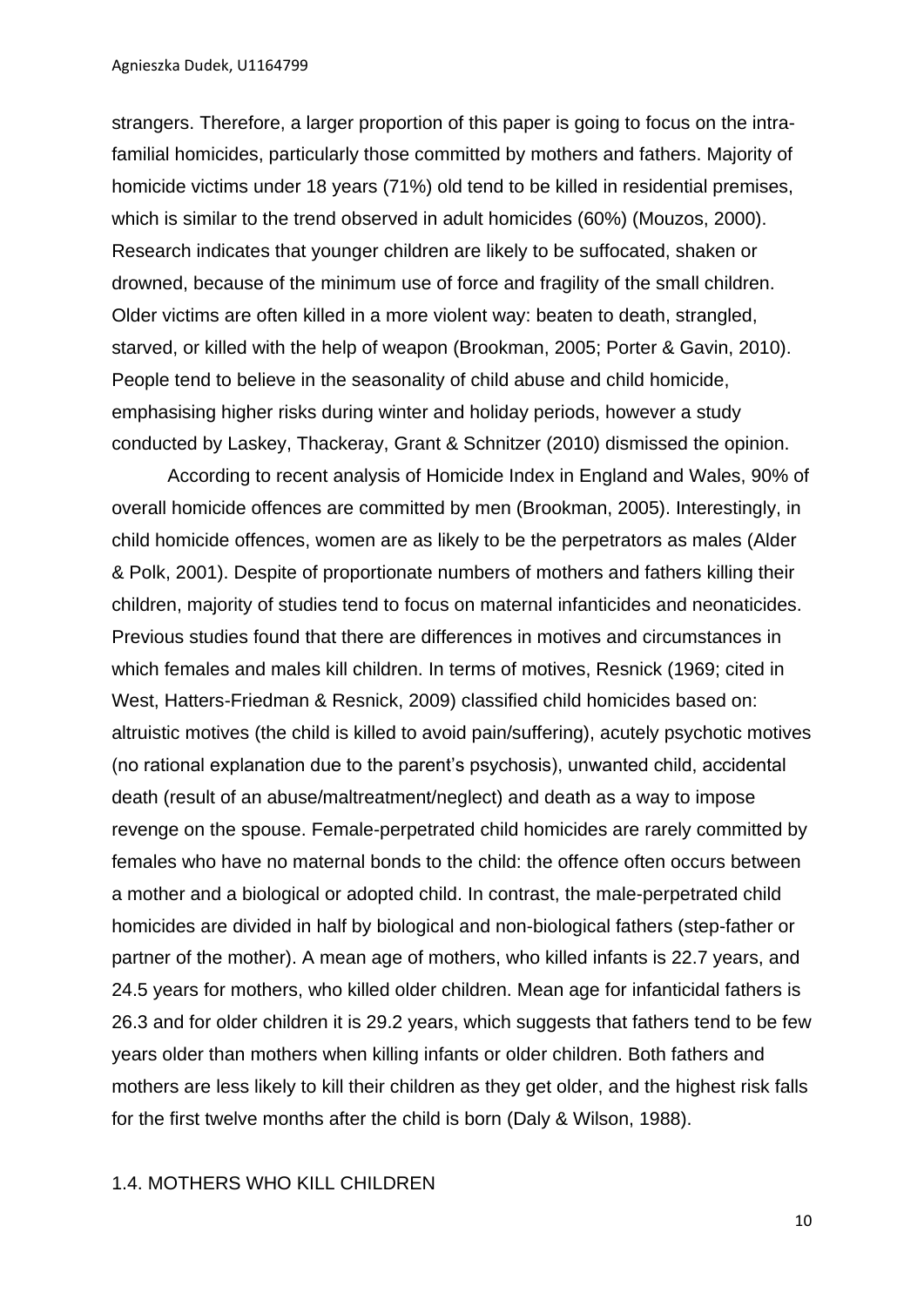Mothers who kill are often portrayed as 'a psychologically disturbed young woman who kills her newborn or young infant, or a stressed mother who regularly loses control and physically abuses her children' (Alder & Polk, 2001, p.9). Killing a child by mother contrast not only the image of a non-violent female, but also the dominant ideology of a motherhood. Female violence has traditionally been underpinned by the notion of mental health issues: 'violence and femininity are understood as inconsistent; therefore 'normal' women are not violent' (Alder & Polk, 2001, p.5). Such explanation has also been preserved in the British law in the offence of Infanticide, which applies in the situation when mother kills her child in the first twelve months of its life, because of the mind imbalance created by the effects of giving birth. However, this criminological theorising was strongly criticised by Wilczynski (1991, p.7): 'it is fallacious to equate the undeniable emotional and physical upheaval of the birth with mental illness, or even temporary insanity'. In addition, Harris (1994) in his study found no link between progesterone, oestrogen or cortisol and post-pregnancy mood and psychosis. Further studies exploring female violence generated an image of an emotional outburst: a built up of anger, frustration and stress, which erupts into violence and physical aggression to her children (Campbell, 1993). Furthermore, Silvermann & Kennedy (1983, cited in: Alder & Polk, 2001) signifies that the violent behaviour of females towards her children can be a result of the surrounding circumstances, for instance being assaulted by her partner.

According to Crimmins, Langley, Brownstein and Spunt (1997) mothers, who killed their children, were often subjected to poor parenting in their childhood: lack of protection from emotional or physical abuse, which resulted in negative self-images in their adulthood life and belief that they are unable to develop an emotional attachment to their own children. Similarly, fathers who killed, were often growing up in difficult circumstances and were often found to suffer from neurological or psychological disorders as adults. Despite of infrequency of research into socioeconomic factors and female violence: the poverty, unemployment (or lowearning job) and lack of education are often cited amongst women and men who killed or abused their children.

Neonaticidal mothers are very often described as young, inexperienced, unmarried, often living in parents, unemployed (Riley, 2006; Porter & Gavin, 2010; Resnick, 1970). The majority of the women who committed neonaticide did not have a positive relationship with the father of the child and were often in abusive or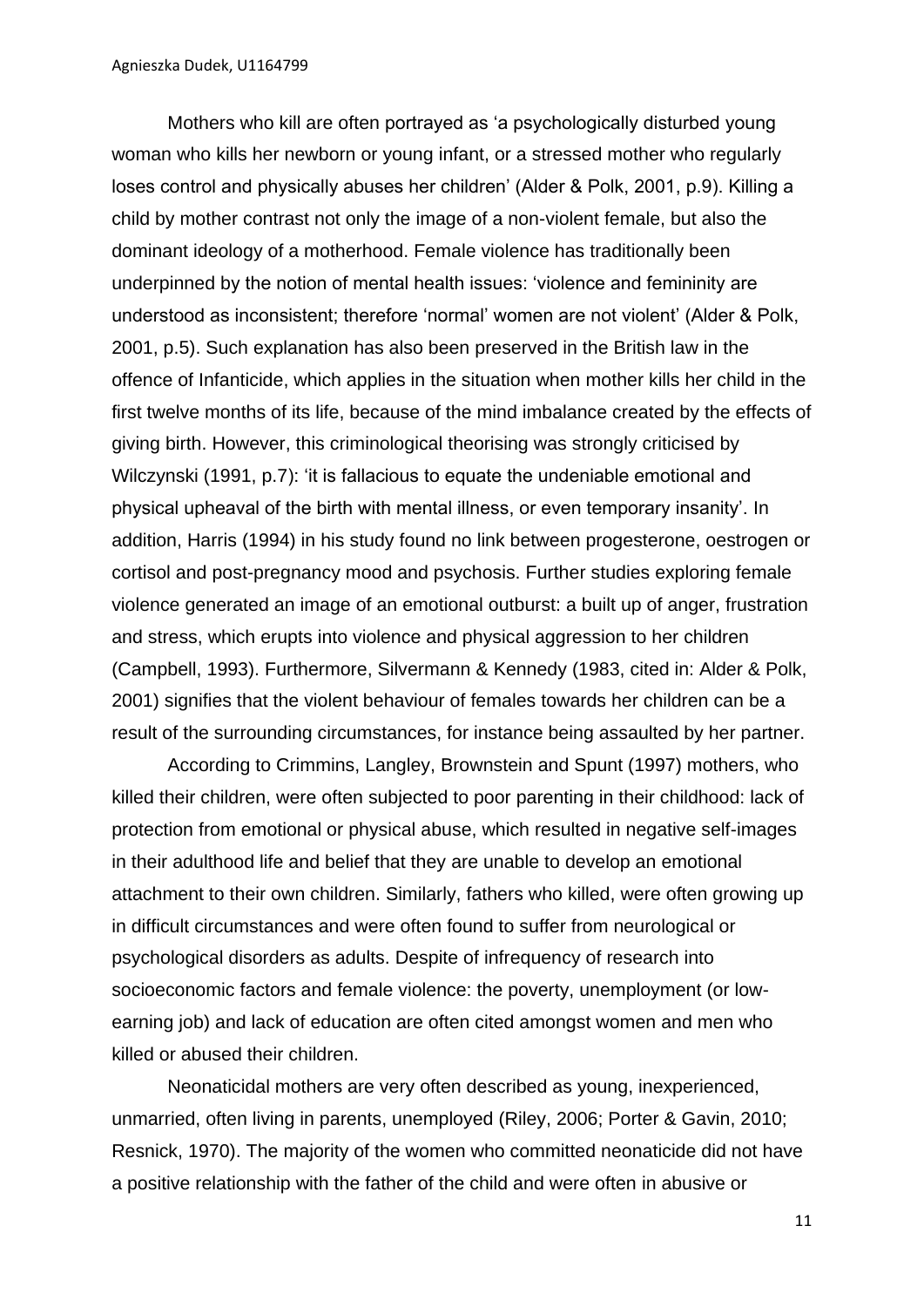Agnieszka Dudek, U1164799

transitory sexual relationships. The most common behavioural and psychological responses present during pregnancy were fear (of social, parents or partners' disapproval), concealment of pregnancy, emotional isolation, denial ('Although a given reality may be intact, its meaning is not accepted' (Riley, 2006, p.15)), disassociation during the birth and finally panic, an impulse which leads to committing an act. Many researchers examining the neonaticidal mothers found that they rarely suffered from mental illnesses or psychotic denial when committing an act of neonaticide (Resnick, 1970; Porter & Gavin, 2010; d'Orban, 1990). Women committing neonaticide:

*'do not usually suffer from psychiatric disorder. They are significantly younger than other filicides and are single or separated woman who conceal illegitimate pregnancy. They are often very passive personalities who dissociate from the pregnancy and do not seek antenatal care or medical help at the time of the birth. They kill the child immediately after the birth, usually without any obvious planning or premeditation'*. (d'Orban, 1990, p.67)

Neonaticides are very often thrown into one category with infanticides, which are killings of a child under twelve months old. However, neonaticidal and infanticidal mothers vary in the characteristics and circumstances in which the offence occurs. Infanticidal mothers tend to be older than neonaticidal mothers, usually married and more educated (Resnick, 1970). Women who kill infants are more likely to suffer from mental health illnesses, than those who kill babies in the first twenty-four hours of its life. Such explanation has been preserved in the British law in the offence of *Infanticide Act*, which applies to the situation when mother kills her child in the first twelve months of its life, because of the hormonal fluctuations caused in post-partum state usually occurring within first few weeks after giving birth. In high percentage of the neonaticides, the baby was suffocated/asphyxiated, strangled and occasionally drowned. Infanticides are conducted as neonaticidal homicides plus burning, starving, gassing, scalding, stabbing, smothering (Porter & Gavin, 2010). It is believed that more male babies are killed (except China and India), but the difference may be linked with the disproportionate ratio of born males/females, rather than preference of killing one gender (Crimmins et al, 1997).

Various methods have been tried to reduce the number of neonaticides such as for example sexual education at school, fight for abortion laws, 'Safe Haven' in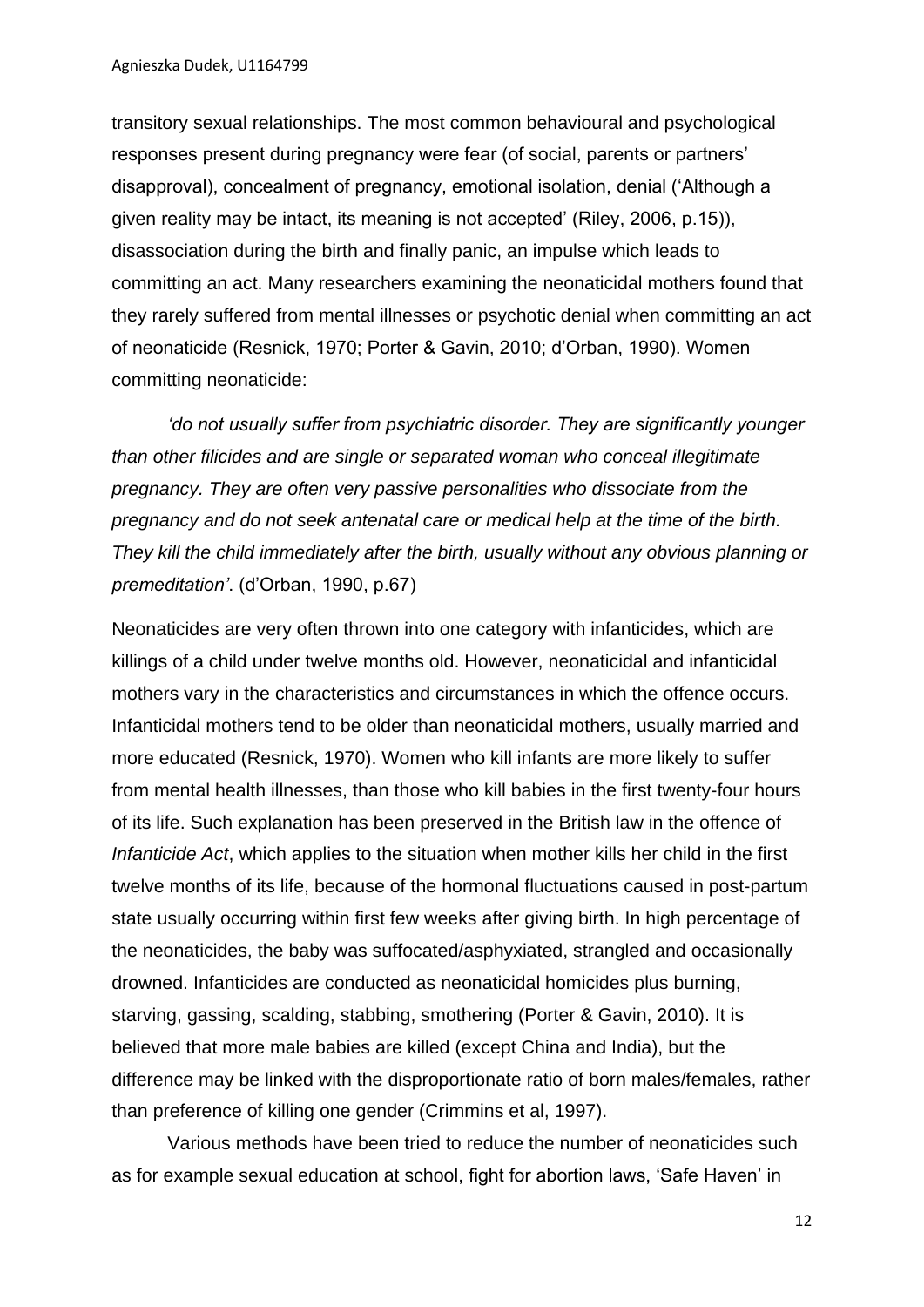the US or 'anonymous birth' laws in Austria. While the modern and developed countries consider child homicide socially and legally unallowable, some societies still allow neonaticide or infanticide to occur. In Pakistan, India, Benin or China, despite the act being illegal, the perpetrators are hardly prosecuted and very rarely the offence is recorded in police databases and investigated (The Tribune, 2011). Thirty years ago, Bugos & McCarthy (1984, cited in Daly & Wilson, 1988) conducted a study into killing newly born children in Ayoreo located on the border of Bolivia and Paraguay. The act was permissible and even obligatory by the society, and was commonly practiced until the end of twenty century.

'*When labor begins, the expectant mother moves to the nearby forest, accompanied by a party of close kinswomen. The attending women prepare the spot of earth upon which the infant will fall by softening it with water. They dig a hole near this spot to bury the afterbirth and the newborn if it is not kept (…). The women inspect the newborn for signs of deformity. If the infant is unwanted, it is pushed into the hole with a stick and buried, never touched by the human hands'.* (Bugos & McCarthy, 1984, cited in Daly & Wilson, 1988, p.38).

Daly and Wilson (1988) conducted a cross-cultural review of infanticide data recorded by the Human Relations Area Files (American organization collecting anthropological materials), and several themes of circumstances, under which the permissible infanticide was committed in various places around the world, emerged. Most common reasons for the children to be killed were closely related with the strategy for maximising the lifetime reproductive success (evolutionary psychology) and those included: deformity and sickness of a child, not belonging to the husband of the mother (questionable parenting) or being born in circumstances hindering the process of rearing (e.g. death of father or mother, being born as a twin, child's gender). Bugos and McCarthy (1984, cited in Buss, 2004) found a dramatic negative association between mother's age and the number of infanticides/neonaticides. It is believed that young mothers lack experience as caretakers and in managing resources, therefore they choose to put the infant into death to relieve themselves and their families from difficulties. Daly and Wilson (1988) found that both age and marital status of mothers affect the rates of homicide. The highest risk of infanticide occurs in teenaged single mothers, and it decreased in her 20s and 30s. In the study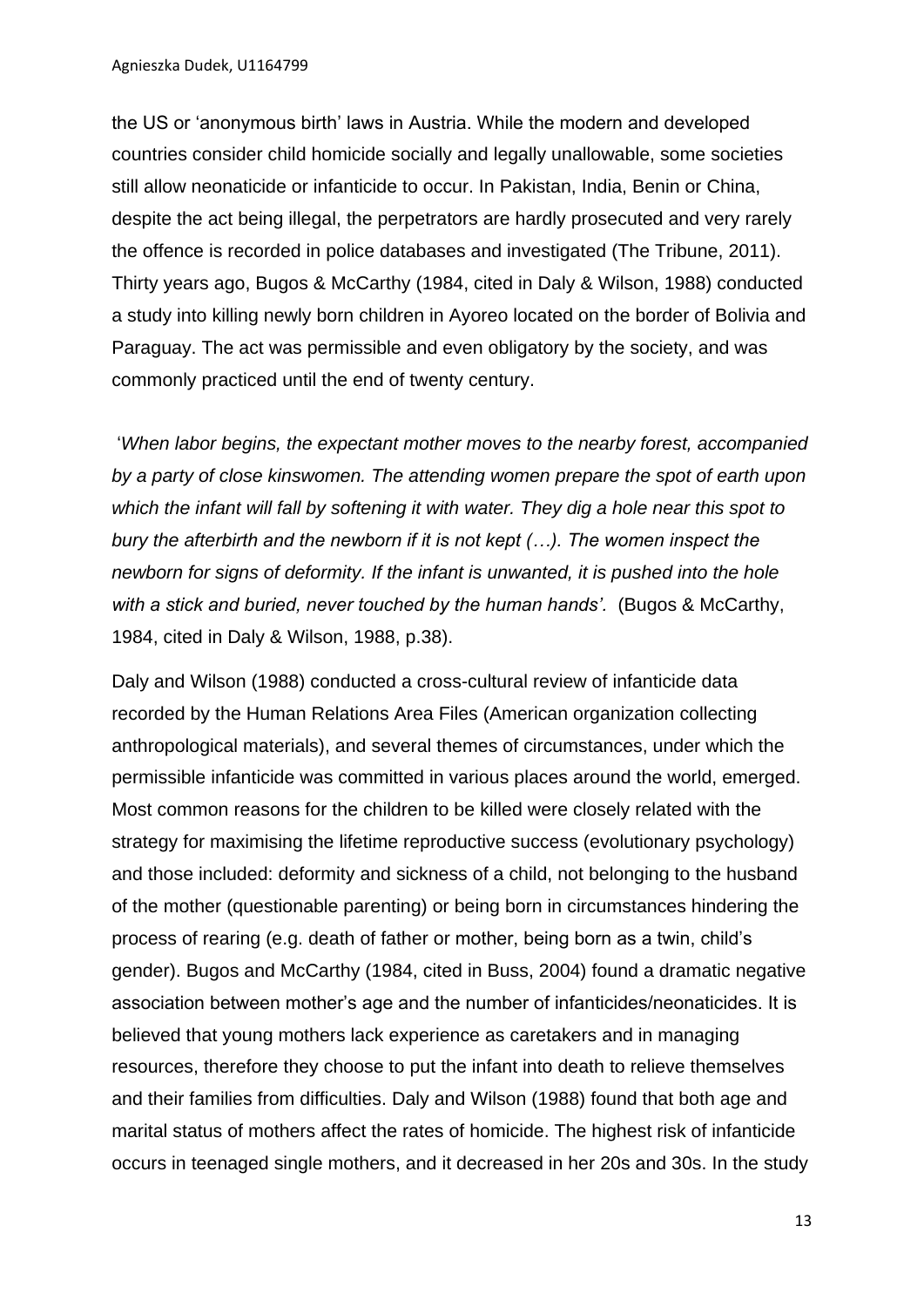conducted by Daly and Wilson (1988), single mothers accounted for 12% of 2 million babies between 1977 and 1983, and they represented over a half of 64 maternal infanticides, which were recorded by the police. This correlation seem to be only valid in the cases of newly-born babies. In the cases of killing older children, single mothers accounted for 34%. While killing a newly-born babies may be associated with managing the survival aspects, killing of older children by mother is often associated with depression and other mental health illnesses.

Women rarely commit neonaticide and suicide, but in the study done by Daly and Wilson's (1988) 16% of 95 mothers, who killed their children beyond their infancy, also committed suicide. The likelihood of a mother killing her child decreases with its age. Children under the age of one year are, as mentioned before, at the highest risk of homicide victimisation from their mother.

#### 1.5. FATHERS WHO KILL CHILDREN.

When father kills a child, it is often underpinned by mental health, negative emotions directed at the mother of the child, or history of abusing the child (Debowska, Boduszek & Dhingra, 2014; West, Friedman & Resnick, 2009; Palermo, 2002; Alder & Polk, 2001). Most common mental health issues found in filicidal fathers are depression, psychosis, acute substance intoxication and personality disorder. However, majority of them did not seek professional help before the offence took place. In addition, fathers who killed were more likely to be imprisoned, than sent to psychiatric hospitals, (in comparison to mothers who killed their children). Intoxication was present in few cases, and men were found to be more likely intoxicated than females. Relationship between crime and alcohol and/or drugs may be hard to link with child homicide, but a number of studies and real-life cases provided some interesting insight into the attempts of explaining this criminal behaviour. One particular analysis of homicide offences, found that in 52% of all adult male-on-male homicides, either the perpetrator or the victim consumed alcohol (Brookman & Maguire, 2003). Two-month old Makayla is one of many victims, who was killed by heavily intoxicated perpetrator: Makayla's perpetrator was her own father, who felt on top of her while being heavily drunk, crushing her to death (NBC10, 2014). There are many children, who died in similar cases, however, it is worth remembering that high percentage of people consuming alcohol never become violent or commit crime, which only supports the idea that criminal activity is a result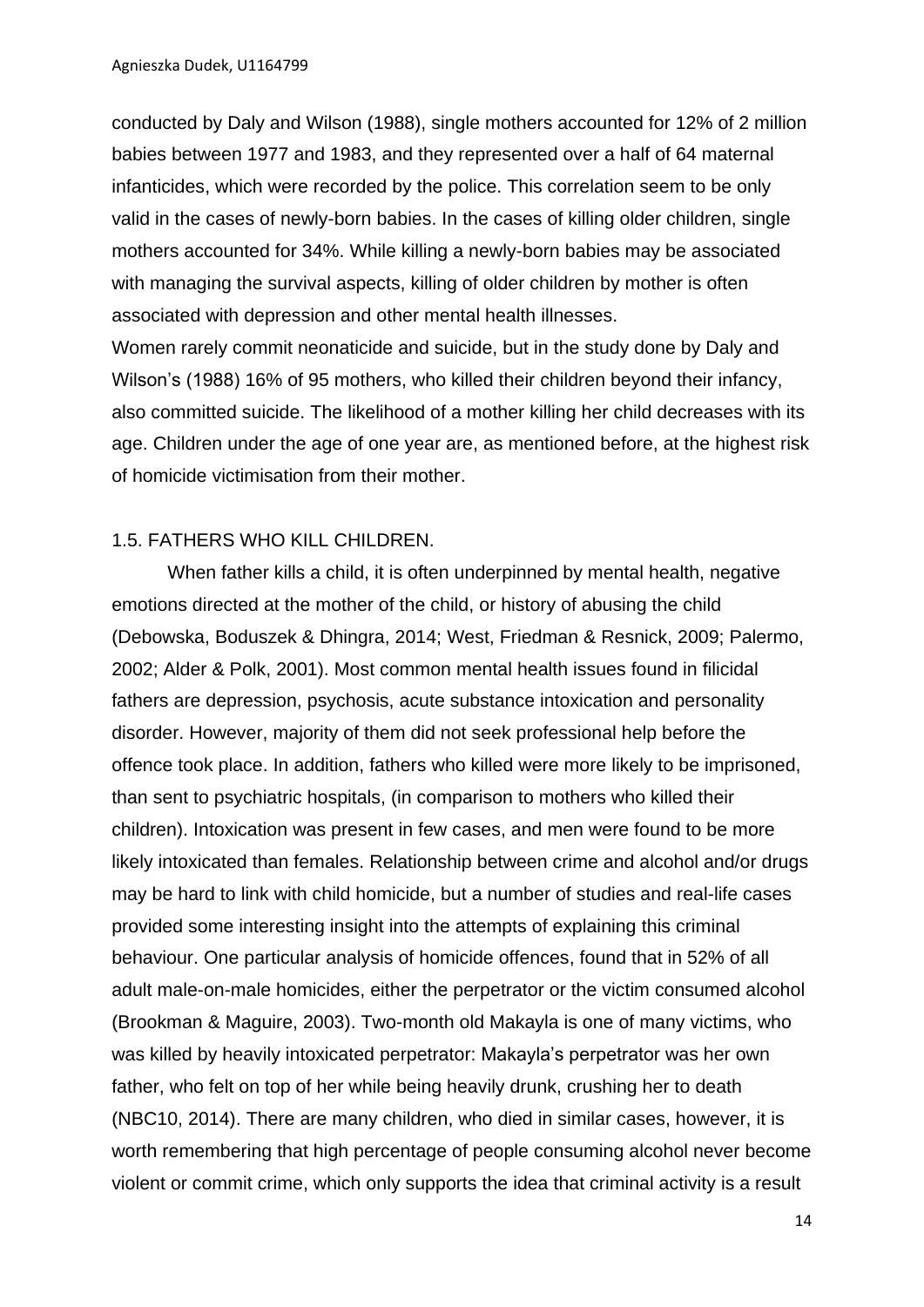of few factors operating at the same time (Brookman, 2005).

In addition, fathers who kill were often found to be in low-paid employments or unemployed, one-third was separated from their partner/spouse, and they have very often suffered stress and distressing events in the course of their childhood (West, Friedman & Resnick, 2009).

 Fathers who kill their children were often found to be motivated by marital complications (Palermo, 2002; West *et al*, 2009, Debowska *et al*, 2014). Harmful actions against the child are often supposed to control the behaviour of the mother of the child. They usually occur out of jealousy, suspicious of infidelity, when a threat or a sign of separation appears in their relationship or simply out of revenge. Such fathers tend to have a history of jealousy or violence directed at the partner. Alder & Polk (2001, p.81-84) refers to them as: 'mother as object, child as pawn'.

In 44% of 101 cases of killing over one year old children and 11% of 38 cases of killing infant babies, men committed suicides (Daly & Wilson, 1988). Women rarely commit neonaticide-suicide, but 16% of 95 mothers, who killed their children beyond their infancy, also committed suicide. However, it is worth noting that no data is present on the attempted suicides, and the overall suicide rate for men was three times higher than in women in 2012 in England and Wales (ONS, 2012). In addition, the highest suicide rate falls for males aged 30 to 44. Women are more likely than men to leave a note explaining why they killed child (-ren) and took their own life. Men are more likely than women to commit a filicide-suicide, (killing themselves and their children) or family annihilation (killing their children and spouses). Such type of homicide is very rare amongst female perpetrators (Polk, 1994). Men who commit filicide-suicide or family annihilation tend to be older (in their thirties) than in cases of fatal assaults of children, and in majority of cases they are the biological parent of the child (Alder & Polk, 2001). However, criminological field lacks research into the understanding of how murder-suicide or family annihilation occurs. 'Is this the ultimate statement of power and control? Are they ultimately not prepared to face the consequences of their actions or do they think that life would not be worth living without their wife and children?' (Alder & Polk, 2001, p.166). This occurrence could be explained by Freud's psychoanalytical theory or Gilligan who additionally to Freud's theory focused on cultural, economic and social characteristics, which can provoke the feeling of shame and low self-esteem in adult men: 'the emotion of shame is the primary or ultimate cause of all violence, whether towards others or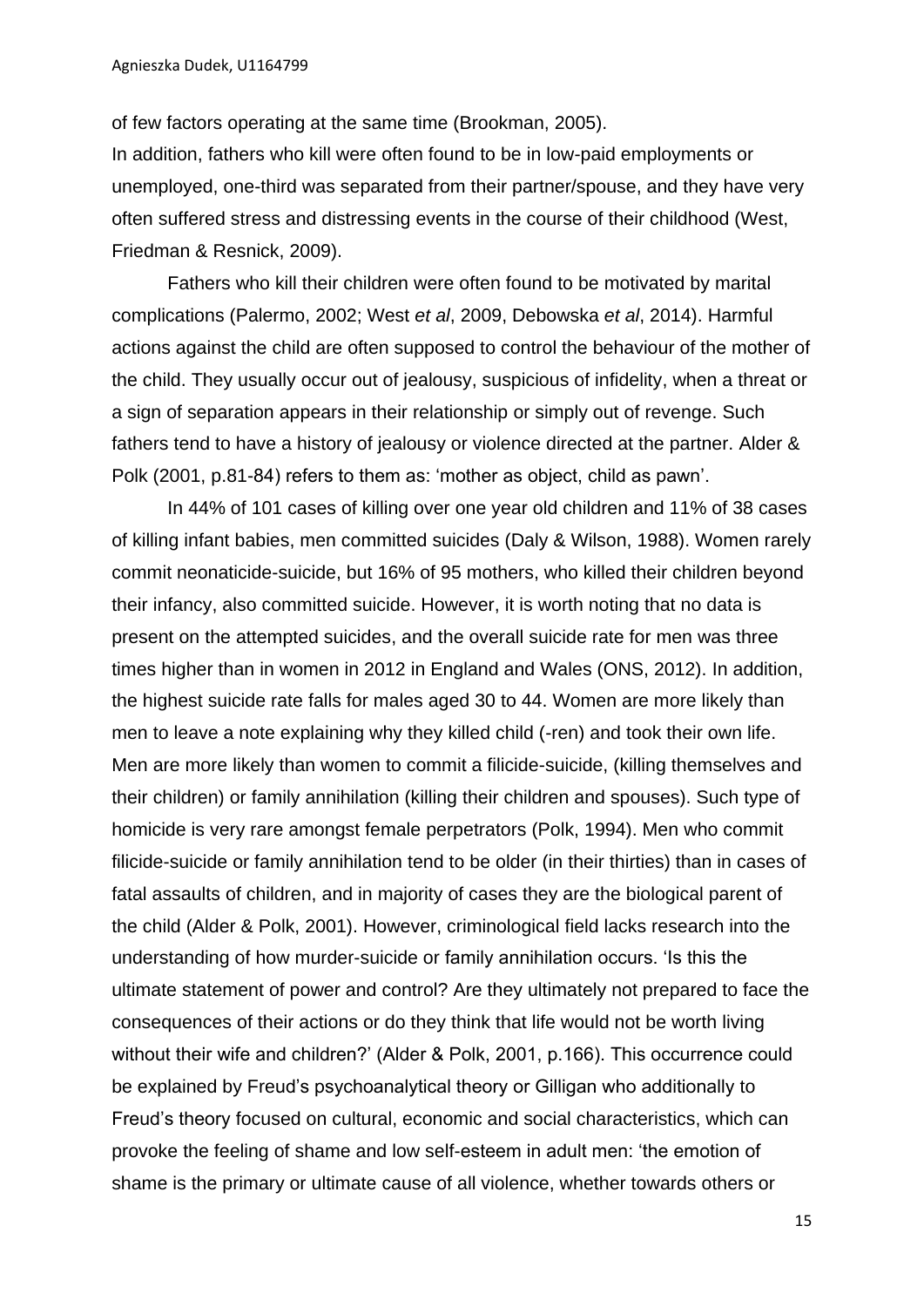towards the self' (Gilligan, 2000, cited in Brookman, 2005, p.78).

Fathers were found to be more likely than mothers to abuse children in a twoparent family. However, children raised in single-parenthood are in greater risk of being physically abused than those in two-parent family (Corby, 2006). In the study conducted by Alder & Polk (2001), 87% of fatal assaults were committed by stepfather or a partner of the child's mother, and in most of these cases the mother and the partner had been in a relationship for less than six months. Many researchers draw attention to the evolutionary psychology and abuse and murder of step-children (Wilson & Daly, 1988; Roach & Pease, 2013; Buss, 2004). Daly and Wilson (1988) found that the child homicide by step-parents were one hundred times or more than the rate of child homicide by biological parents. They also found out that the risk of homicide is higher when the child is less genetically related to the adult. In addition, 'stepparenthood per se remains the single most powerful risk factor for child abuse that has yet been identified' (Daly & Wilson, 1988, p.87). 'There can be little doubt that the potential violence is a part of human nature' (Wortley, 2011, p.30), and those acts (murders, assaults, infanticide), which are labelled as criminal in some societies and at some times in history, are initiated by the natural selection and the desire to maximise the survival. Baby Peter Connelly or Daniel Pelka are examples of homicides where one of the perpetrators was a non-biological guardian. In the study conducted by Cavanagh, Dobash & Dobash (2007, p.737), few themes have emerged in the cases of 26 fatal child abuse cases by male perpetrators: 62% of the victims were step-children; birth fathers were more likely to kill younger children under six months of age; 97% of stepfathers' victims were between one and four years of age; stepfathers who killed were more likely to 'have had more disrupted, disadvantaged and problematic childhoods than birth fathers'.

The findings from Cavanagh et al (2007) or Daly & Wilson (1988) suggest that there should be a stronger emphasis on the familial structure in the preventative methods used by social workers or police officers. However, the sample of social workers in the study conducted by Roach and Pease (2011) was not aware of the heightened risk posed to children by non-biological parental figures.

In some homicide cases, the parents or carers refuse to take responsibility for the death of a child, and as a response to this 'which of you did it?' scenarios, familial homicide has been introduced in section 5 of the Domestic Violence, Crime and Victims Act 2004. It says that any person(s) responsible for a child under 16 or a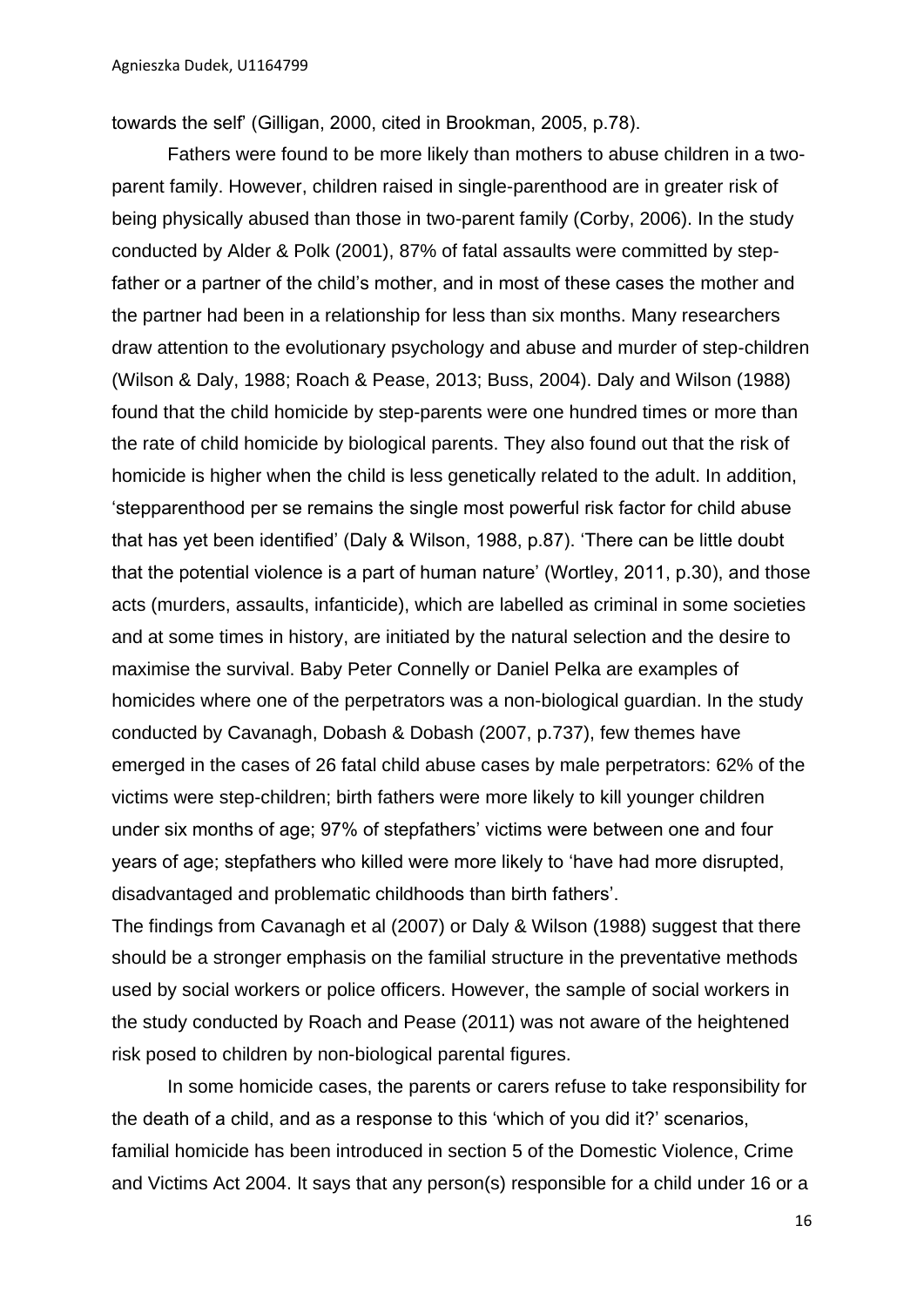vulnerable adult will be found guilty and sent to prison for a maximum of fourteen years on the grounds of causing or allowing the death of the child. However, there are many other factors, which needs to be taken into consideration. For instance, recognition of potential domestic violence victimisation of a suspect or a gaining an evidence of past violence and neglect towards the child.

#### 1.6. CHILD ABUSE

According to Homicide Index (1995-2001), 59% of paternal homicide were a result of child abuse (Brookman, 2005). 'A characteristic of these cases is the apparent intent to punish or discipline, rather than to kill the child' (Alder & Polk, 2001, p.68). In addition, child abuse was often shown as the most common circumstance, in child homicides cases perpetrated by parents or step-parents (Roach & Bryant, 2015).

Child abuse and neglect are complex terms to define because of their socially-constructed nature (what is acceptable by the society). English legislation lacks clear definition of child abuse, but Children Act 1989 links the abuse and neglect of a child with the 'significant harm', and concerns the impairment of health or physical, intellectual, emotional, social or behavioural development.

In the study conducted by Giovanni & Becerra (1979, cited in Corby, 2006), sixty vignettes with cases of neglect/abuse were given to professionals involved in the child maltreatment process (police, social workers, paediatricians and lawyers) and non-professionals. The respondents were tasked to rate the vignettes based on their seriousness. Police and social workers were more likely to rate the vignettes more seriously than paediatrician and lawyers. It is believe to be because of their professional role in early preventative/investigative stages of abuse. Police were found to rate higher where crime had already been committed, and social workers were more likely to rate the emotional abuse higher. Public was found to look at given scenarios more seriously than professionals. Giovanni & Becerra also found that there is a great level of inconsistency in the decision-making process whether to intervene or not, which is then moved into their professional practice.

Child abuse is not defined as a separate criminal activity in the official statistics, and is often found under violent or sexual assaults. There are over 50,000 children on the child protection register in the UK, but because of the hidden nature of the crime, the exact numbers are impossible to estimate (NSPCC, 2015).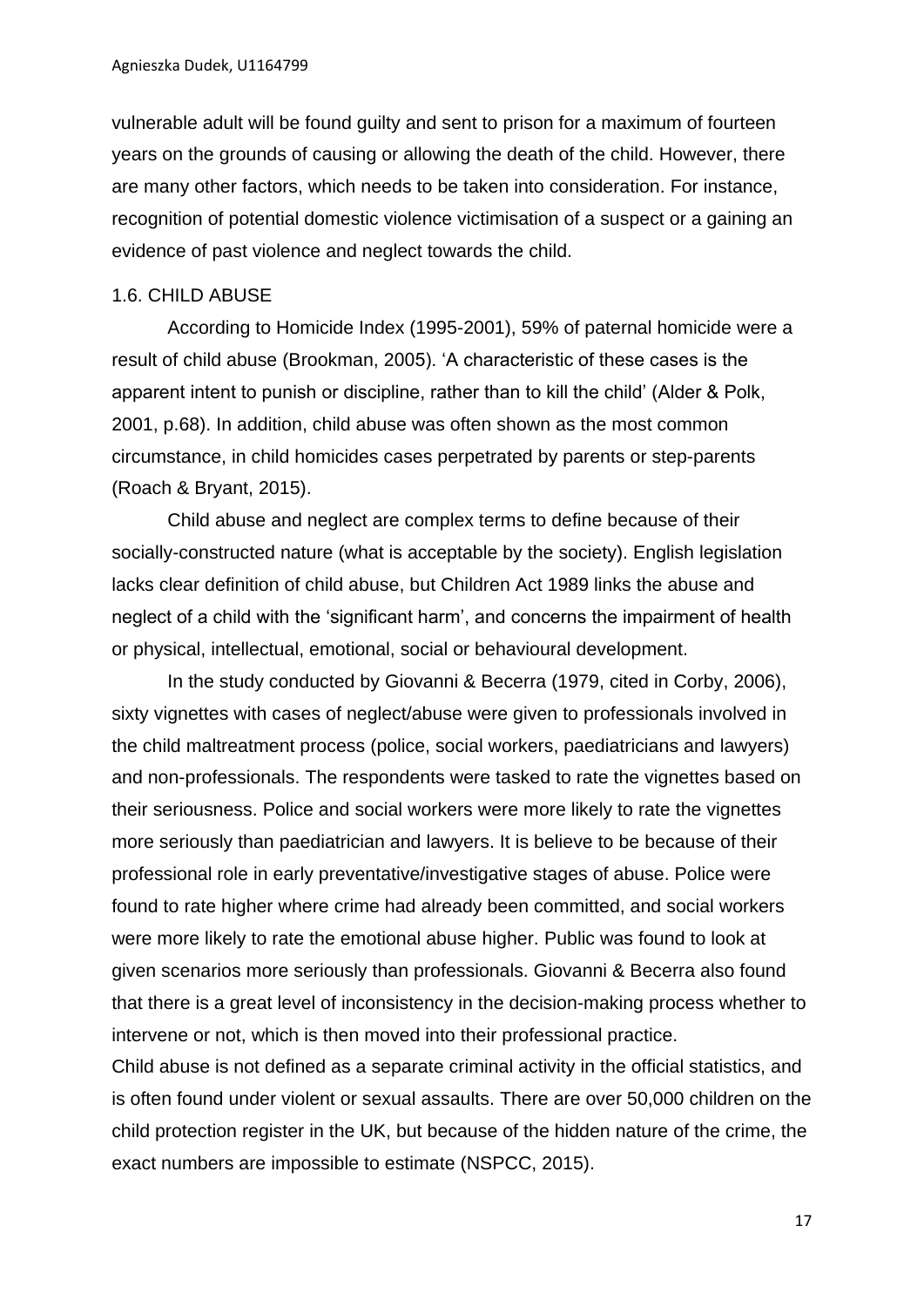#### 1.7. OTHER PERPETRATORS IN CHILD HOMICIDE

Strangers who kill are in most cases males, and the victims tend to be older than in filicide homicides with the average of 14.5 years, while in familial homicides the victims are usually under six (Alder & Polk, 2001). Most feared form of child homicide happens to be the one, which accounts for the lower percentage of all child homicide offences: abductions-murders by serial killers are very rare, but are highly publicised by media and extremely feared by every parents. Great example of enormous public and media attention are the abduction-murders of Sarah Payne, or Holly Wells and Jessica Chapman.

Serial killers kidnapping children are extremely rare. The victims tend to be chosen randomly, rather than through carefully planned kidnapping of a particular child (Alder & Polk, 2001). Offences of this type lack any pattern, and therefore they pose a great challenge to police investigators. In a study conducted by Stroud (2008) sexual motives and psychotic illnesses were often pinned to the stranger-perpetrated child homicides.

Majority of stranger-perpetrated child homicides include young persons (lawfully still children) who get entangled in violent adult (male-on-male) scenarios (e.g. pub fight or neighbour feud – Roach & Bryant, 2015). Most readers will start picturing the case of two-year old James Bulger, who was abducted from a shopping mall in Liverpool by two ten-year old boys and brutally abused and killed. However, these scenarios, despite of achieving an international public and media attention, are extremely rare. More common scenarios include honour contests (very often associated with alcohol/drugs): 'the death was not initially intended, but was a consequence of the rapid playing out of the challenge and resulting fight'. Second common scenario is violence as a method for resolving a conflict between individuals because of the lack of other means to solve it. There are also examples, where young people die in a course of crime (e.g. robbery-goes-wrong) or accidental shooting (Alder & Polk, 2001). In overall homicide statistics, gang-related lethal violence represents 1% of all homicides, whereas in child homicides it accounts for 9% (Brookman, 2005).

It is worth remembering that large proportion of children around the world are killed as a result of wars, political tensions, lack of medical interest in some regions or the companies' pursuit of profit which does not seem to attract as much media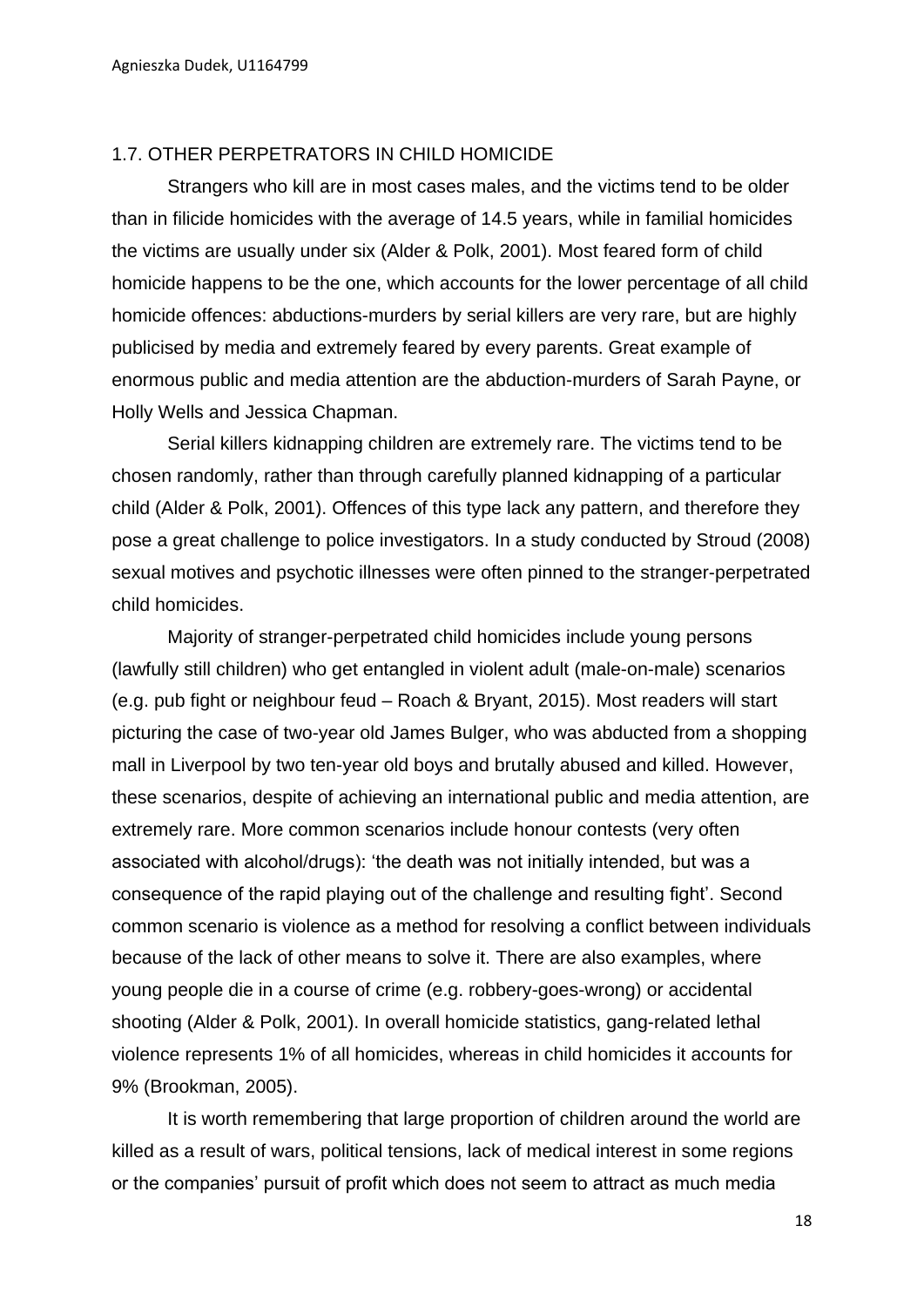and community attention as the homicides committed by individuals or couples (Alder and Polk, 2001).

#### 1.8. SAFEGUARDING CHILDREN

*'Safeguarding and promoting the welfare of children is defined (…) as; protecting children from maltreatment; preventing impairment of children's health or development; ensuring that children grow up in circumstances consistent with the provision of safe and effective care; and taking action to enable all children to have the best outcomes'* (Working Together, 2015).

Despite of the influx of child abuse reports in the last decade, child protection has been visibly present in the state's agenda during the century and a half and have been shaped by many social, economic, political and cultural factors. However, what is new about the child protection laws and practices, is the way in which they are interpreted and challenged by the public and authorities.

In the second half of the nineteenth century, which brought significant changes to population and industrialisation of Britain, child abuse was beginning to be looked upon as a state problem. 'From a variety of perspectives it was argued that nineteenth-century liberalism had failed, and was powerless in the face of the forces of social transformation evidenced by rates of death and crime – particularly in relation to children' (Parton, 2005, p.11). Punishments were rarely chosen as a response to parents mistreating their children. This period saw the emergence of NSPCC and the interventions were based on support and advice, which aimed at improving the quality of parenting: 'The NSPCC workers of this time faced the dilemma that social agencies still face: how, following liberal traditions, to influence the family without undermining its independence' (Corby, 2006, p.29). Parents who engaged in child abuse were rarely in the public attention.

Early twentieth century brought a significant decrease in the cases of children maltreatment, despite of introduction of 1908 Children Act which widened the conditions for abuse/neglect proceedings. With this significant decrease, child abuse seemed to disappear from the government's agenda. The change in the number of reports was believed by the government to be the results of effective work of agencies protecting children (e.g. NSPCC) as well as improvements to the social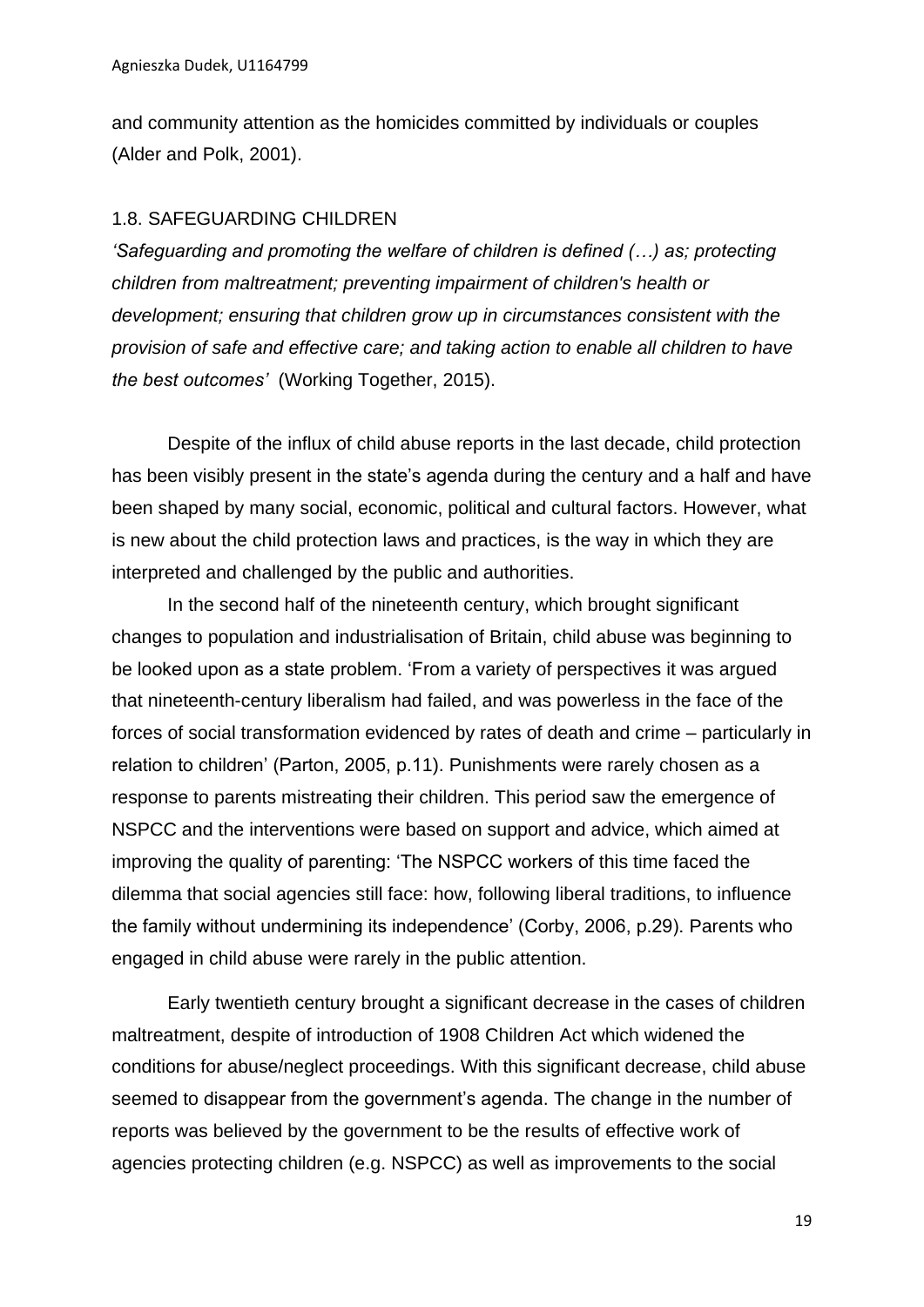welfare (school meals, health service, etc.). However, Rose (1991) brings to attention decline in birth rates. While an average number of children being born in Edwardian era was 6, in the 'between the wars' period the average number was 2, which could be the reason why the child abuse/neglect reports were reduced by half.

The Second World War period brought strong emphasis on patriarchal nuclear family and the introduction of the welfare state: 'at the heart of this was a very particular elaboration of the ideal relationship between the state, the market, and the family' (Parton, 2006, p.20). This period saw the introduction of Children Act 1948, which aimed at improving the quality of life of the children in care, those who were deprived of 'normal family life' and did not have access to the basic facilities (meals, school, health service). Therefore, new children departments were established. However, ten years later, the practices were beginning to be seen as flawed and more preventative techniques were implemented. One of the most significant intervention was the introduction of 'family service' - 'with a focus on the family and the community, and the new profession of social work would lie at its core' (Parton, 2014, p.19). Period between 1970 and 1985 is seen in the history of child protection as the re-emergency of child abuse. Firstly, it was pinpointed to the paediatricians (Henry Kempe) introducing the term 'battered baby syndrome', misdiagnosis of physical abuse in young children and identifying it as an accident or disease (Corby, 2006).

Secondly, children being abused and killed by parents, step-parents were no longer hidden from the public view as it had been done until then. The cases of killed and abused children such Maria Colwell, Jasmine Beckford or Tyra Henry gained media, public and political attention, which put social services' work under scrutiny. The idea of supporting parents and children as a whole was heavily questioned, and new 'more focused and intrusive' interventions were implemented (Corby, 2006, p.39). Social workers were trained in recognising the signs of child abuse and were to switch the focus to the interests of the child, and not those of a parent. In 1987, the Cleveland affair erupted (121 children, locked in hospital on safety orders on suspicions of sexual abuse) and the social services, in contrast to Maria Colwell case, were strongly criticised for over-intervening and invading the privacy of the family (Parton, 2014). It seemed that social services were failing on both fronts: they were either failing to protect vulnerable children like Maria Colwell, or over-reacting and undermining the private domain of family by taking the children away from them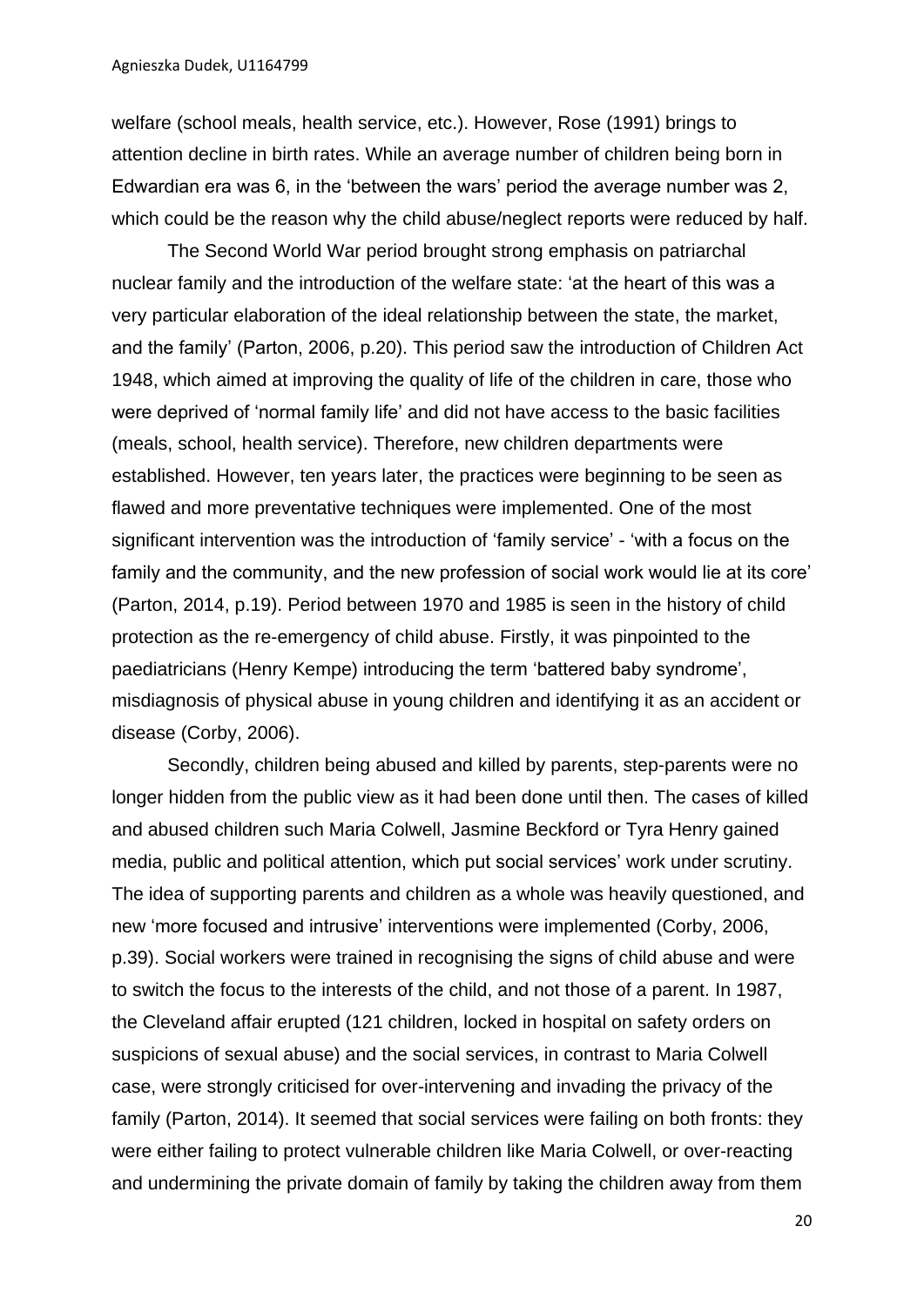without strong evidence, like in Cleveland affair. 'It was not only a question of getting the right to balance between family autonomy and state intervention, but also between the power, discretion and responsibilities of the various judicial, social and medical experts and agencies' (Corby, 2006, p.34). The crisis in child protection called for new set of laws and practices, which in result formed the Children Act 1989. The core principles of the Act highlighted the need for balance between family support and child protection, which was to be achieved by negotiations with families (Corby, 2006; Parton, 2014). It gave the local authorities more responsibilities, particularly in terms of preventing and predicting future 'significant harm' to the child.

Since Maria Colwell's death, early 1970s, United Kingdom went through significant social and economic changes, which were highly visible in the dynamics of the communities and families. It is argued that the model of 'normal family' collapsed with the entrance of women into the labour market, increase in divorces and rise of single-parenting. The notion of individualism emerged, reducing the links with traditional values. In addition, the media started to gain popularity and power to interpret events and influence the recipients. 'While these changes have helped to create greater level of transparency and accountability, they have also had a direct impact on the way we understand the boundaries between the public and the private' (Corby, 2006, p.53). Therefore, the New Labour, since the election of 1997, placed a strong emphasis on the idea of individualism and personal responsibility. Children were seen as the vulnerable products of the economic and social changes, and despite of more opportunities, they were believed to be facing more risks than ever before (inter-familial problems, drugs and alcohol, sexual activity). Education of the children was seen by the New Labour as a key, not only to better economy, but also to fighting social issues such as for example poverty or unemployment. Therefore, another reform to children's services was needed. *Every Child Matters*, (HM Government, 2004) and Children Act 2004 partially came as a response to the Lord Laming Inquiry into the death and abuse of nine-year old Victoria Climbie, who had been known to the social services, police and medical professionals, yet no one estimated the risk she had been in. *Every Child Matters* focused on the wellbeing of all children, while implementing a more integrated, business-like and inter-agency system. The emphasis lied on the early intervention and prevention in order to escape tragedies such as this of Victoria Climbie. Tony Blair argued that the changes brought by the New Labour were effective: over 1.5 million children were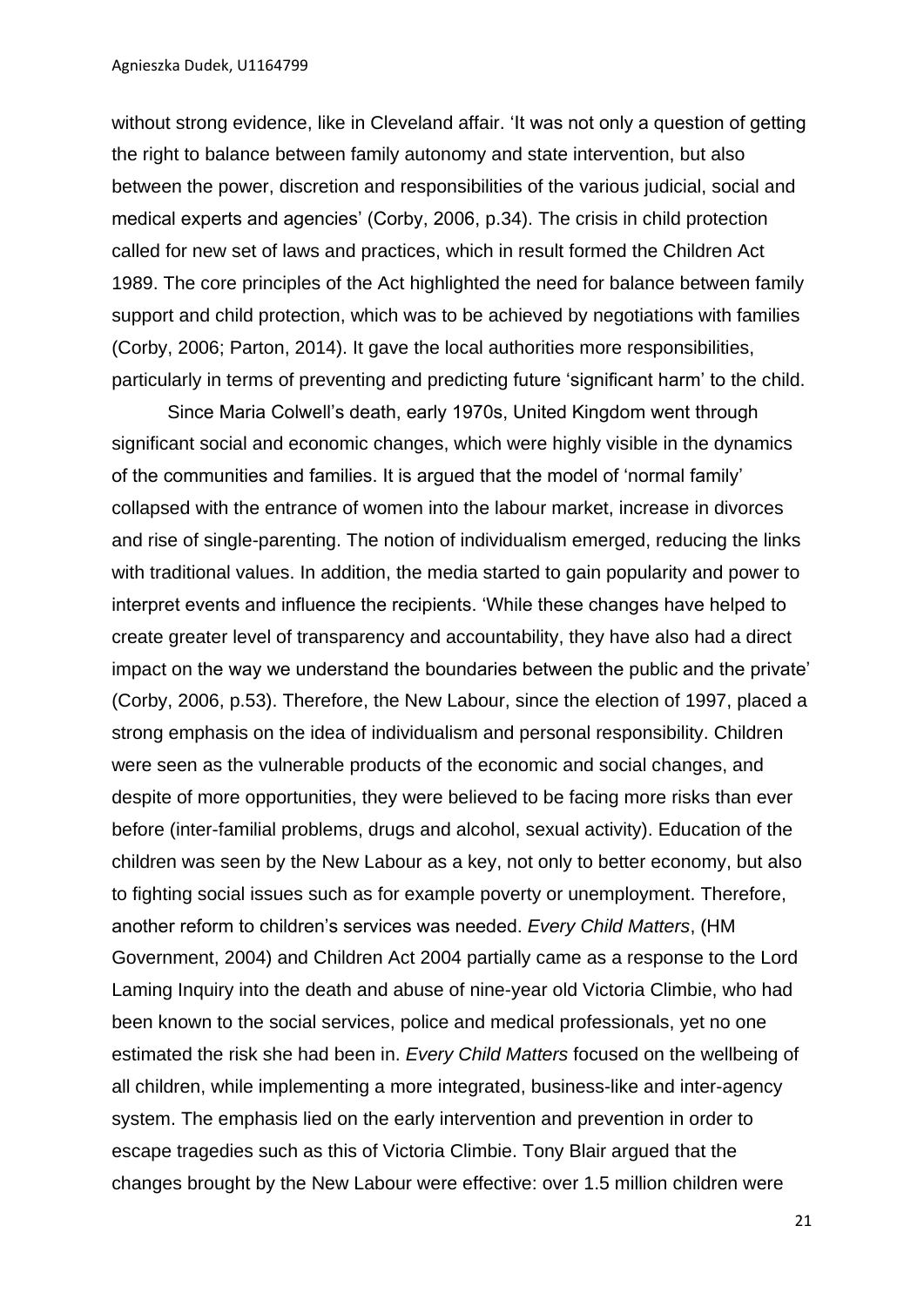taken out of poverty, the suicide rates among young people decreased and the quality of life in poorer families improved. However, the UNICEF report (2007) measuring the general quality of wellbeing in children, placed the United Kingdom at the end of the list.

In November 2008, the media erupted with criticisms towards professionals involved in the care and support (social workers, medical personnel and police in the London borough of Haringey) of 17-month-old Peter Connelly, who died as a result of abuse and neglect received from the partner of his mother. The public and media backlash to the death of 'Baby P' was much more visible than in past tragic cases of child abuse. The death of Baby P, not only highlighted the flaws in the child protection system, but also in practices used to deal with the general problems of the contemporary society (Parton, 2014). Holland (2012) argues that the legislation and practices, which emerged as a response to 'Baby P' crisis (The Munro Review 2011, Working Together to Safeguard Children 2013) changed the bureaucracy- and procedure-driven children's services into child- and community-centred approach. Munro's suggestion was to 'develop a system, which was more child-centred and about learning rather than compliance driving and blaming' (Munro, 2011, p.93). Following Munro's recommendations, the responsibility and accountability is shifted from the central government into Local Safeguarding Children's Boards. Whilst it gives more powers to the people, who are closer to the issues, it also separates the government from the potential failures and mistakes committed by the individuals who are in charge of local services (Dugmore, 2014).

Many government documents in the past and present have emphasised the importance of multi-agency work in safeguarding children. However, Peckover & Golding (2015), while examining multi-agency approach to domestic abuse and safeguarding child found that it faces many challenges and criticisms. Very often, there is lack of single agency accountability and additionally, the professional approach to the cases varies between agencies: 'these include differences in how readily domestic abuse was recognised, the extent to which risk was assessed and women and children's safety considered, and differences in the skills and confidence to address domestic abuse safely and effectively' (Peckover & Golding, 2015, p.8). *Working Together* (2013) draws attention to the child protection as everyone's business – shifting the responsibility of social services into everyone who comes into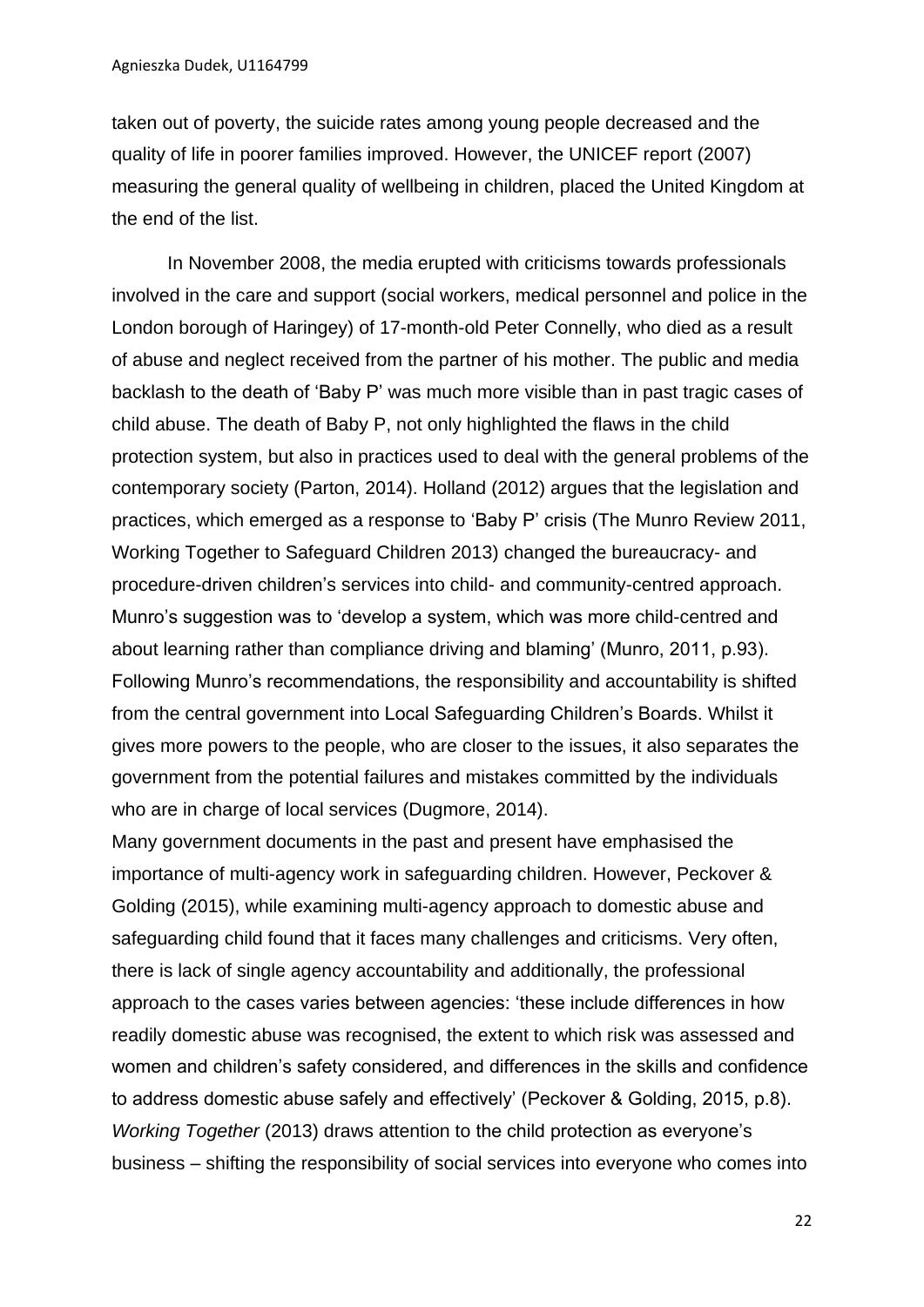contact with children. For example, a police officer who deals with domestic violence must recognize the effects it has on child(-ren) who live in the household. While the permission to remove the child from the household/parents is often given by court, any police officer can use emergency powers to remove a child according to section 46 of the *Children Act* 1989. Holland (2014) suggests that a stronger emphasis should be placed on community-based approach to child protection and funding projects in the local areas such as parenting classes, youth work or childcare and play centres. In her research, Holland noticed that there is a negative relationship between residents of her studied area and formal organizations. Families and children are often stigmatised as a result of having a social worker. Such projects, often run by voluntary organizations, could act as bridge between residents and statuary sector (particularly those agencies involved in the children protection). In addition, they are more local, approachable and available to the residents.

It is hard to measure the success of all the implemented practises and laws regarding child protection and safeguarding. If they are judged based on the reduction of numbers in child deaths, according to Pritchard and Williams (2010) the child deaths (particularly those abuse-related) declined since 1974, which suggests that the laws and practises are effective. However, child protection is a wider field to look at, and child deaths are just a fraction.

#### 1.9. INVESTIGATING CHILD DEATH

This paragraph will look at the circumstances and proceedings, which accompany child deaths (suspicious and non-suspicious) in residential premises (excluding murder-suicides). When the child death occurs outside home, the normal criminal investigation follows.

Sudden and Unexpected Death in Infant (SUDI) or Child (SUDC) is defined in the *Working Together 2013* as 'the death of an infant or child (less than 18 years old) which was not anticipated as a significant possibility for example, 24 hours before the death; or where there was a similarly unexpected collapse or incident leading to or precipitating the events which lead to the death' (HM Government, 2013, p.79). Once SUDI or SUDC occurs, the professional responsible for confirming the death should inform local paediatrician as well as coroner and police. At this point, the police investigation is initiated. These deaths fall into three broad investigative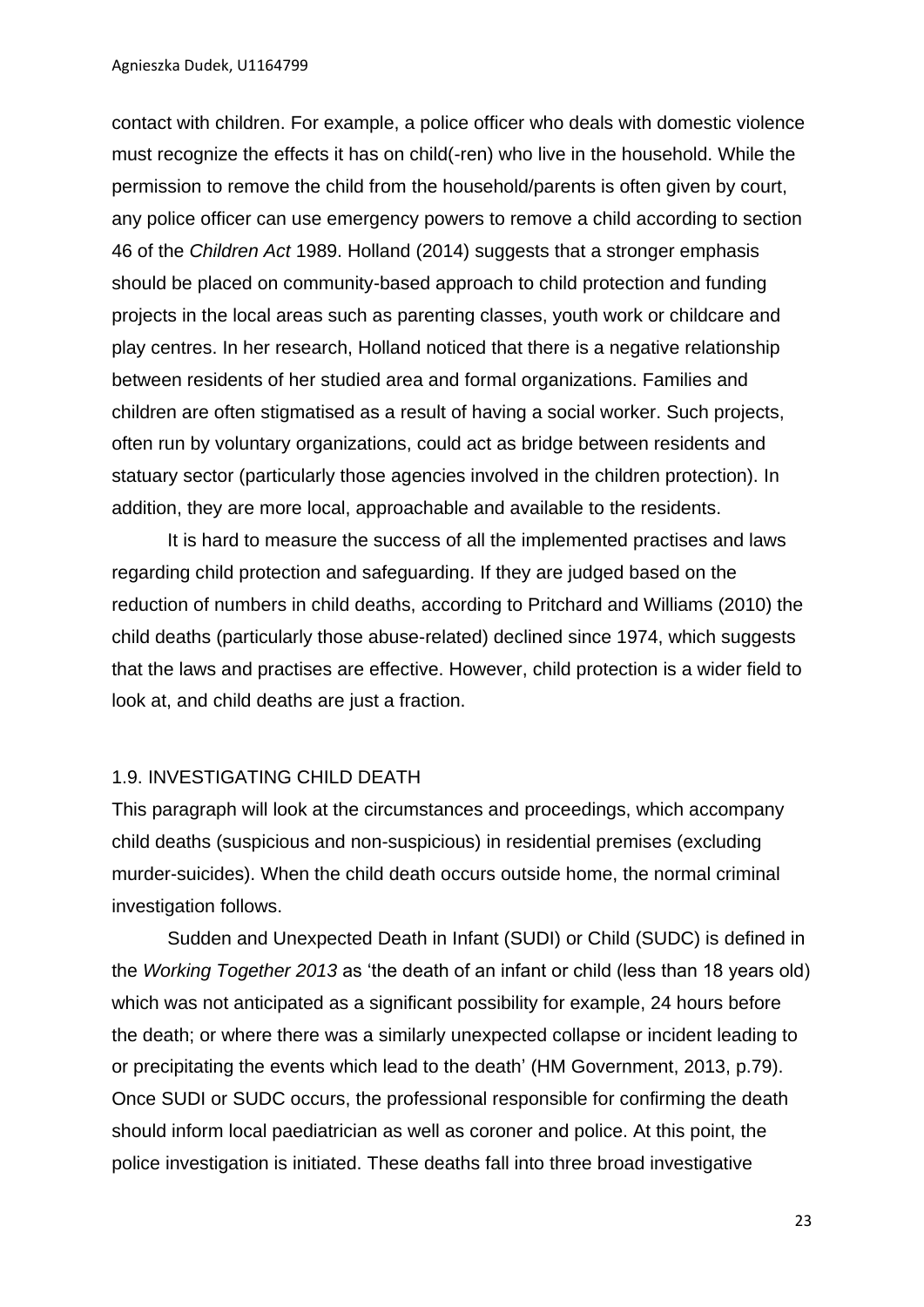categories ranging from natural deaths (e.g. medical conditions, SIDS) to unnatural deaths (e.g. murder, manslaughter, infanticide). Inappropriate assessment may have a significant impact on the outcome of the investigation: 'essential evidence being lost and justice denied for the parties affected' (Marshall, 2012, p.33). Child death investigation is about communication and sharing information with other agencies and professionals (paediatrician, police, social service, GP, etc.) in order to evaluate the death of a child. Majority of the cases will not fall into the 'unnatural death' category, as there are going to be medical or natural explanations to justify the death. According to Marshall (2012, p.38-39) 'childhood death investigation operates in a very challenging and provoking environment – one that needs very careful consideration, sensitivity, management, and professional knowledge-based judgements'. All the child deaths which fall into suspicious deaths and child homicides will be reviewed during regular meetings held by Child Death Overview Panel (CDOP). The aim of these multi-agency meetings is to discuss the preventability of the deaths: 'not to allocate blame, but to learn lessons' (HM Government, 2013, p.73). The police participation in the child death investigation becomes more overt when the potential causes of child's death skew towards homicide. According to Marshall (2012) expressed that child death investigations may belong to one of the most difficult investigations to work on. Sensitivity and open-mind need to be present throughout the investigation in order to balance the rights of a lost child and those of family members. Parents must be treated with respect and dignity, whether they are just grieving parents or potential suspects. Such investigation poses many challenges to the police work. In child homicides, according to Kennedy (2004) the investigation must be initiated from the position that the death of a child could be caused by natural or medical explanations. Such approach negates the principles of modern criminal investigation and the notion of 'golden hour', which consequently can lead to losing essential evidence or contamination of the potential crime scene. According to Marshall (2012, p. 5-6) 'in a child-centred, victim-focused investigation, this possibility of a covert homicide has to at least be considered, but in a very compassionate and sensitive manner, maintaining an open mind in the search for the truth'. Therefore, the training and experience in such investigations is very important in order to conduct an effective investigation. According to Van Patten & Burke (2001) police detectives, whose work involves investigating child homicide offences, experience the highest level of stress,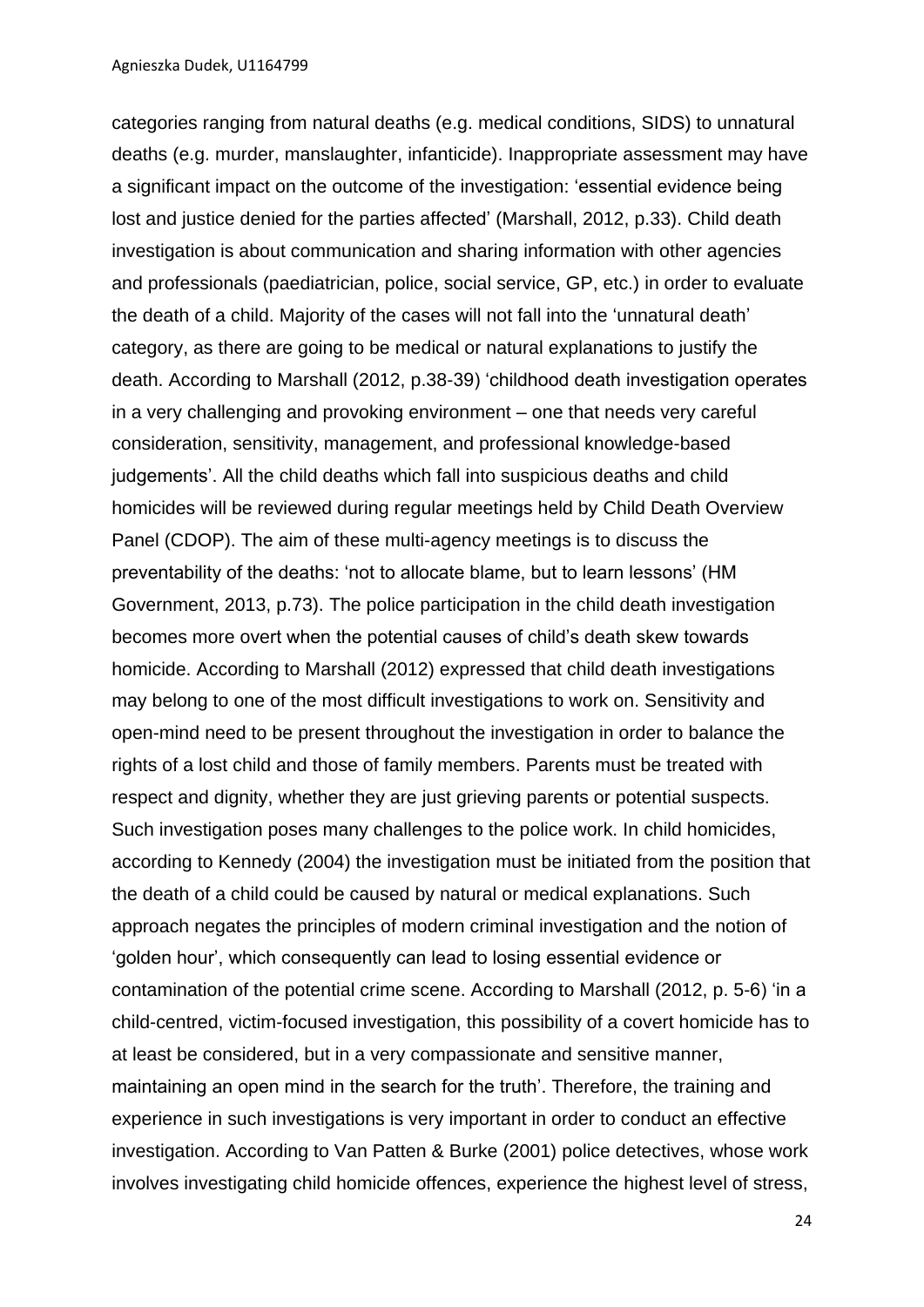in comparison to other police personnel.

Criminological field lacks research into the work of police investigators and their perceptions, understanding and attitudes about child homicide offences, therefore this study is going to help create knowledge around these issues.

#### 1.10. PUBLIC OPINION

Studying public opinion of crime has become a growing area of criminological research, actively influencing local and national political agendas and constantly unlocking doors for further research. Most researchers agree that public have misconceptions of crime and its trends and characteristics (Vandiver & Giacopassi, 1997; Williams, 2008). Researchers measured the people's perceptions of homicide rates, and in many of the studies public believed that homicide rates are increasing, while in reality the numbers have been stable or declining (Roberts & Stalans, 1997; Indermaur, 1987; Mitchell & Roberts, 2012). Williams (2008) argued that raising awareness of public perceptions is important, especially amongst students and professionals having contact with criminal matters. Knowing a true picture of crime prevents individuals from stereotyping and allows for prejudice-free thinking. 'Without a realistic perceptions of crime, their actions may be based not on reality but on media-generated conceptions' (Vandiver & Giacopassi, 1997, p. 142).

Garland (2000) argued that media plays a significant role in shaping people's opinions and perceptions on crime as it is often the main cited source of information of crime. Media not only informs about the events, but also has the power to tell how and what to think about specific events, particularly if those respondents poses little or no knowledge of the issue. If statistics about child characteristics are not presented to the public, the public can perceive the child homicide events as those which gain the most media: extra-familial perpetrators kidnapping children or parents from disadvantaged families abusing their child until it dies.The ways in which crime events have been portrayed by media were criticised: 'the media is drawn towards acts which are visible and spectacular' ('newsworthy') and those are presented in 'a deliberately shocking, blunt, or brutal manner, and emphasise the contrast with what is implied to be a quiet and law-abiding community' (Williams, 2008, p.46). Homicide is no longer a personal tragedy, but rather a 'social spectacle', which has turned into profitable business. Morall (2006, p. 183) criticises the process of murder fascinations: 'this is not a social process. At best it is social stagnation, and at worst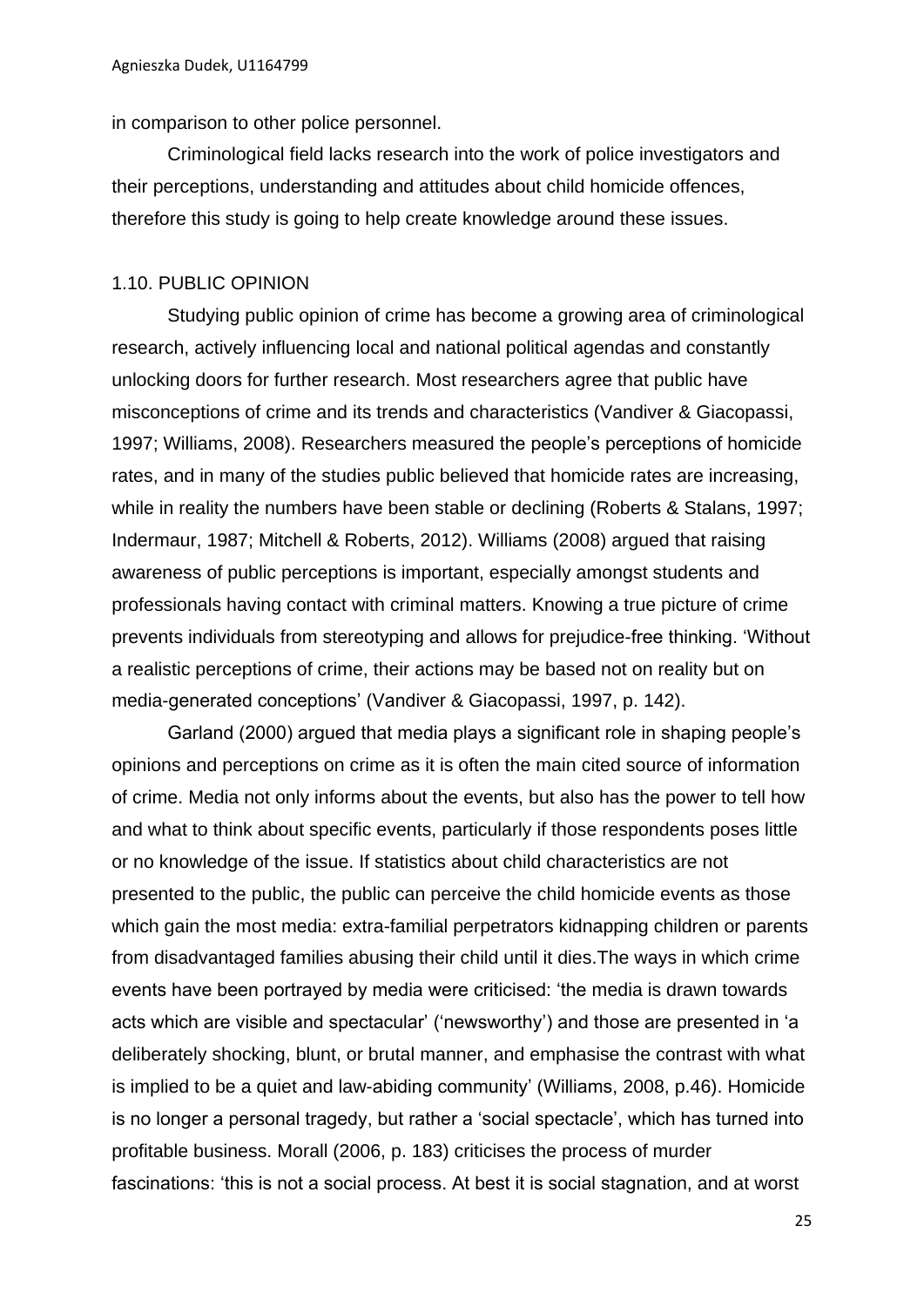social degeneration'.

Chapter 1 explored the literature review around child homicide: its definitions, statistics, characteristics, as well as it looked into the child abuse, safeguarding children and investigating child deaths.

#### 1.11. RESEARCH QUESTIONS

Despite of substantial amount of research into the characteristics of child homicide perpetrators and motives, the field lacks research into the public and professional opinions of the subject. Most of the knowledge of child homicide characteristics come from numerous policies and inquiries, which very often highlight the professional failures, and address potential changes. However, none of them focuses on the pre-offence characteristics of victims or perpetrators. Therefore, this study aims to expand the knowledge by examining these public and professional opinions and comparing them to official statistics and already existing research in this area.

This study is going to answer these research questions:

1.How do public and those professionals working in child homicide protection/investigation perceive the offence of child homicide, and what shapes their understanding of this offence?

2. What are the differences and similarities between their opinions and official statistics and existing research?

3. What role do professionals working with child protection/homicide believe to have in preventing and investigating child homicide?

In sum, the overarching aim here is to create a baseline of public and professional perceptions and opinions about child homicide, from which future prevention interventions might be crafted and measured (e.g. new policies and legislation regarding protection of children).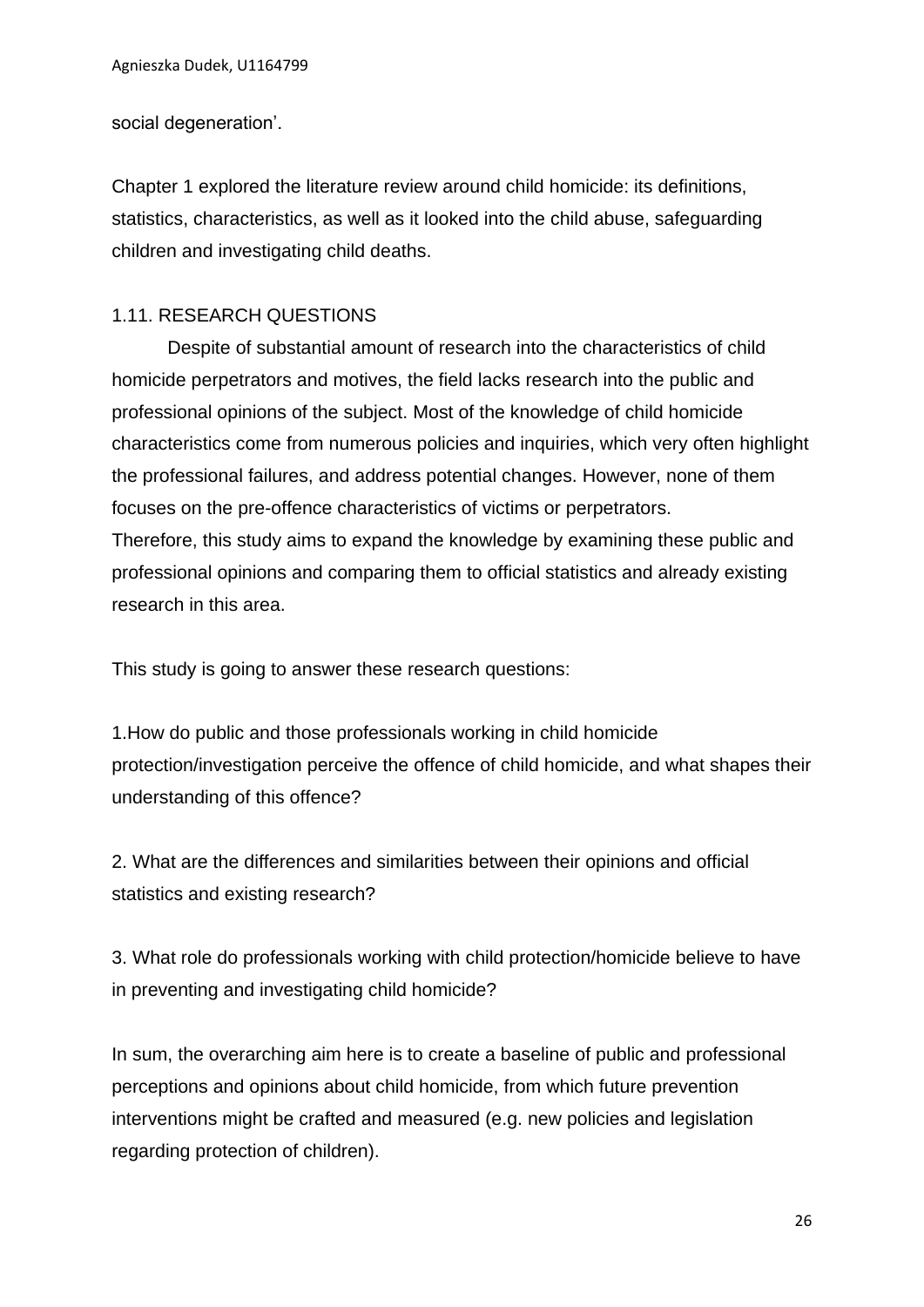#### **CHAPTER 2: STUDY ONE**

This chapter is going to explore the public and professional perceptions and opinions on the characteristics of child homicide offences. The opinions were gathered during the questionnaires, and included responses from professionals involved in pre- or post-roles in child homicides, as well as responses from members of public not involved professionally in child homicide. The chapter is going to include methodology of the study, results and analysis as well as discussion of the findings.

#### 2.1. METHODOLOGY OF STUDY ONE

In the first part of the research, quantitative method was used in order to collect data to aid in creating a working base-line of opinions and perceptions on child homicide. Structured questionnaire was used because of the need for numerical data, which would be easily comparable and statistically analysed. Questionnaire, because of its one-time (and not face-to-face) contact with the participant, needs to be thought through in advance and effectively mirror the theoretical underpinnings and comprehension of data analysis. The questionnaire in this study contains: participants' personal details (e.g. demographics) questions, awareness of the topic questions (e.g. estimations of recent child homicide rates for England and Wales), ad opinion-based questions (e.g. respondents' opinions on the most likely explanations for child homicide). To gauge participants awareness and opinions on the topic, 5-point Likert scale was used, ranging from 1 (strongly disagree) through to 5 (strongly agree). All instructions and questions presented in as easily understandable and unambiguous way. This was crucial as the survey was to be distributed and completed electronically (online) meaning that no extra guidance could be given to respondents directly.

Prior to the study, a pilot study compromising 5 participants with different demographics (e.g. Criminology student, a Polish national who does not speak advanced English and a new mother), was conducted in order to assess the feasibility, clarity of instructions, missing responses, ambiguity of questions and the writing style of the questionnaire. Very few amendments were suggested, with only a few structural changes of certain sentences needing to be implemented.

A primary reason for employing a survey (questionnaire) approach was their quick to administer and inexpensive nature, when compared to for example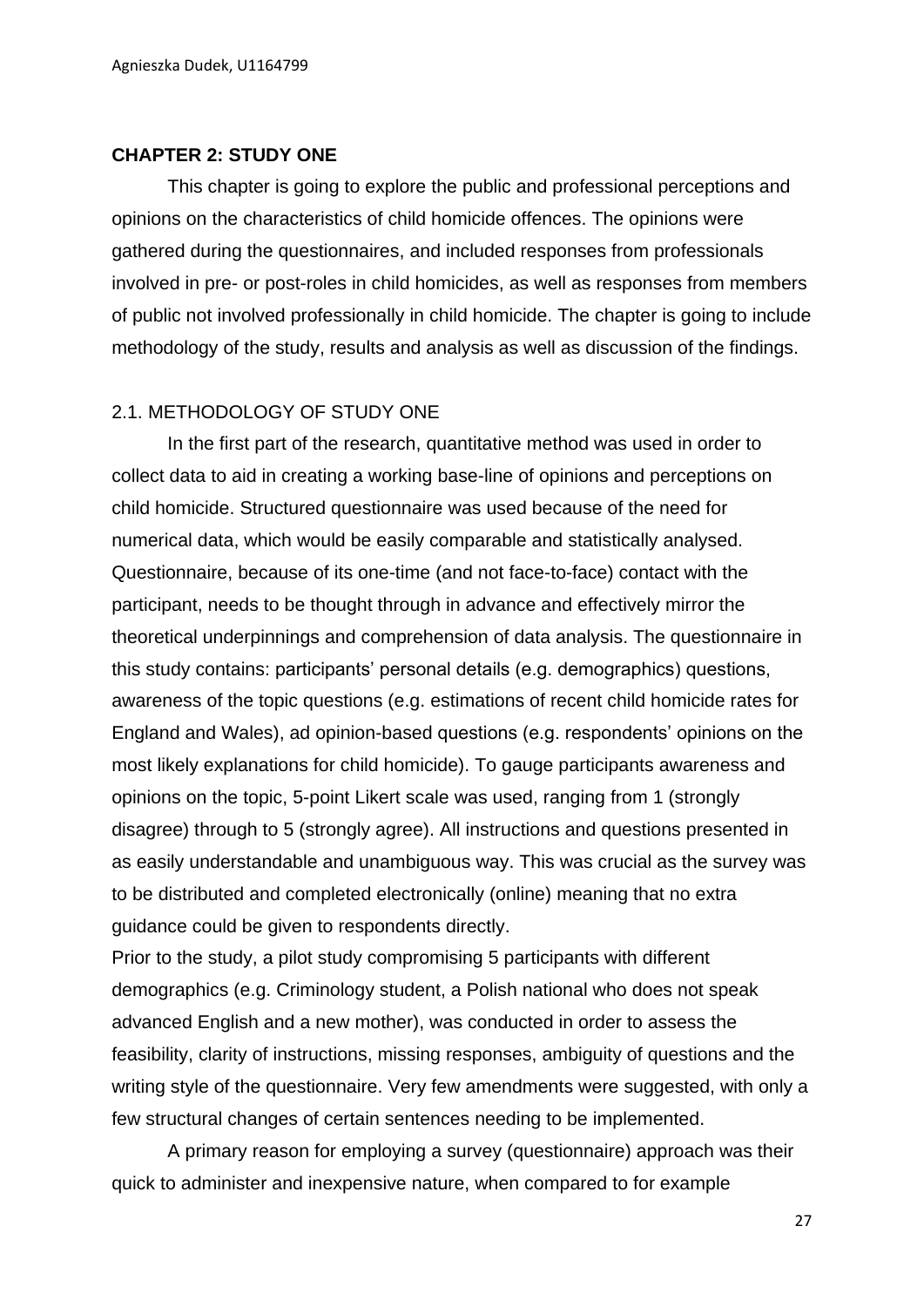interviews or focus groups, which would have required a vast amount of time and financial support to interview 263 participants. The questionnaires were designed on the Survey Gizmo website, and were distributed using social media such as Twitter and Facebook.

Unfortunately, certain limitations became apparent after data collection. Firstly, respondents were less representative of the UK society than had been anticipated. One of the possible dangers associated with distributing and conducting online surveys is that the researchers surrenders any certainty of achieving a representative response from all members of a population, and becomes somewhat hostage to those who use, understand and respond to social media. As de Vaus suggests:

# *'A fundamental goal of research is to be able to generalise – to say something reliably about a wider population on the basis of the findings in a particular study'* (de Vaus, 2002, p.69).

Although often making a truly representative sample of the UK population is difficult to achieve, the flip-side is that by using social media a better response rate in terms of the number of responses returned is usually achievable. For this purpose, stratified sampling would be ideal to proportionately reflect the characteristics of a wider population and achieve a greater degree of representatives. However, the sampling was limited on the grounds of practical constraints, therefore, the convenience sample was chosen, based on its accessibility and availability. This study's sample consisted of 79% females and 79% of individuals who graduated from undergraduate or postgraduate college/university. In addition, only 27.5 % of respondents were professionally involved in jobs dealing with child protection and child homicide. However, a deeper insight into professionals understanding was gained in the second part of the research, through semi-structured interviews. Furthermore, many respondents did not finish the survey, and the biggest drop-out was noticed at questions regarding child homicide statistics. In future studies, such questions should perhaps be placed towards the end of the questionnaire to avoid discouraging people at the beginning with difficult questions.

Data from the questionnaires was analysed using SPSS 20, because of the correlation research design, which refers to studying relationships between the variables. SPSS allows for quick data analysis in many different statistical techniques.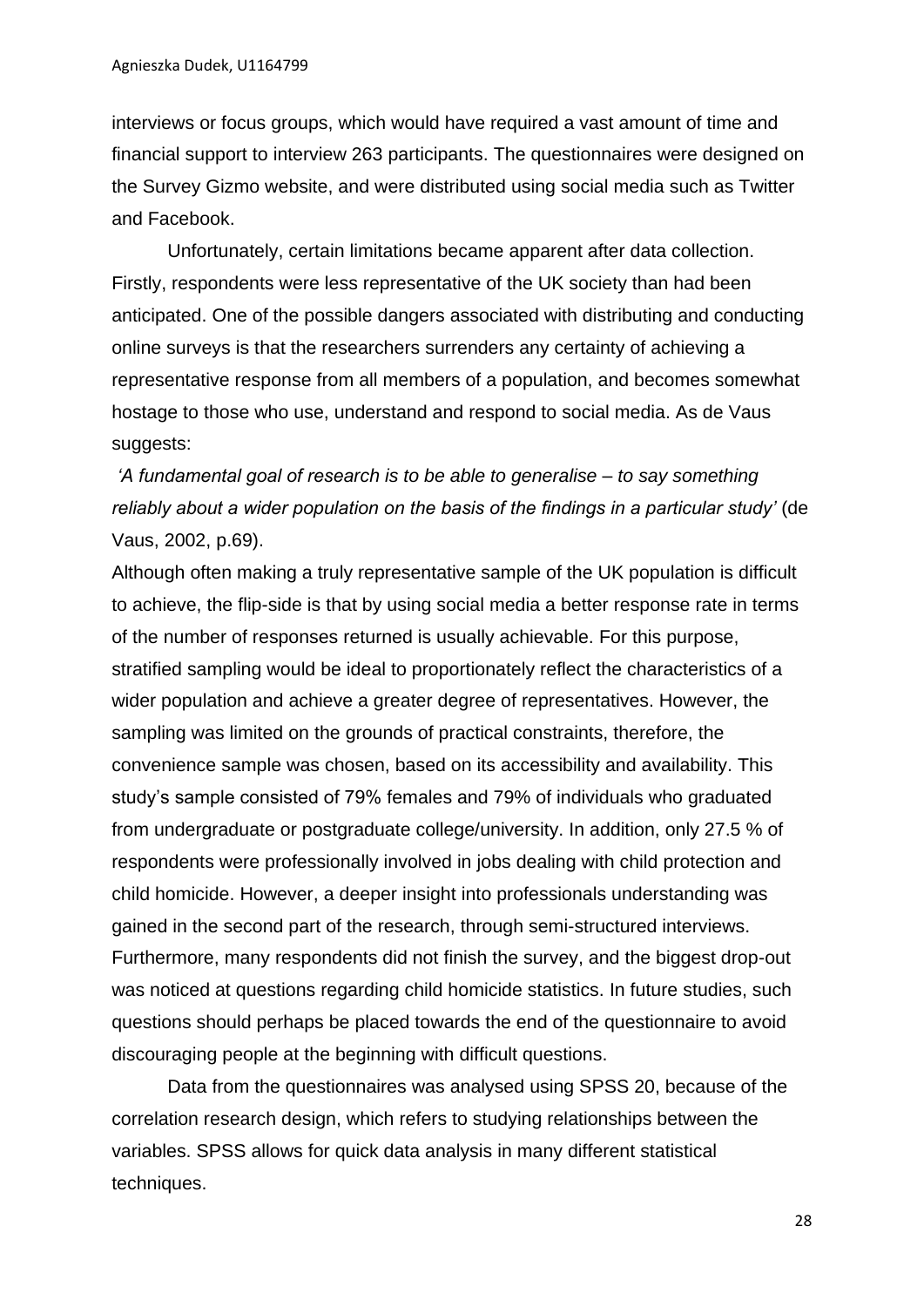Ethical considerations were followed with the accordance to the British Society of Criminology. Following ethical principles was particularly important in this research because of its sensitive nature (child homicide) and direct contact with the respondents (BSC, 2015). Participation in study one was voluntary and participants were informed about the contents of the questionnaires. A copy of consent form is included in the Appendix, alongside the original questionnaires. In addition to these ethical considerations, participants were informed about their right to withdraw as well their right to confidentiality and anonymity (Bryman, 2008; BSC, 2015). Questionnaires did not collect any personal information such as names or e-mail addresses. Contact details to Samaritans were provided in the introductory sheet in case any participant was affected adversely by the contents of the questionnaire. All the collected data remained confidential and anonymous, stored securely on the researcher's computer in a password-protected file and is going to remain there for two years from the collection date.

#### 2.2. QUESTIONNAIRE RESULTS AND ANALYSIS

This section is going to look at the results and analysis of the results from study one, the 263 questionnaires distributed online. The questionnaire consisted of participant details (e.g. demographics), questions regarding awareness of the topic (e.g. estimations of recent child homicide rates for England and Wales), and opinionbased questions (e.g. respondents' opinions on the most likely explanations for child homicide). The overarching aim of this part is to create a working baseline of opinions and perceptions of child homicide, and find similarities/differences between responses of general public and those professionals who work in child homicide prevention or investigation fields.

In order to analyse the data, SPSS 22 was used.

#### 2.2.1. PARTICIPANT SAMPLE DEMOGRAPHICS

All questionnaires were limited to the respondents living in England and Wales because of the access to homicide statistics applicable only to this geographical part of the United Kingdom. Extending the questionnaires to residents living in Scotland or Ireland, would require additional work in obtaining general UK statistics, as those are not readily accessible.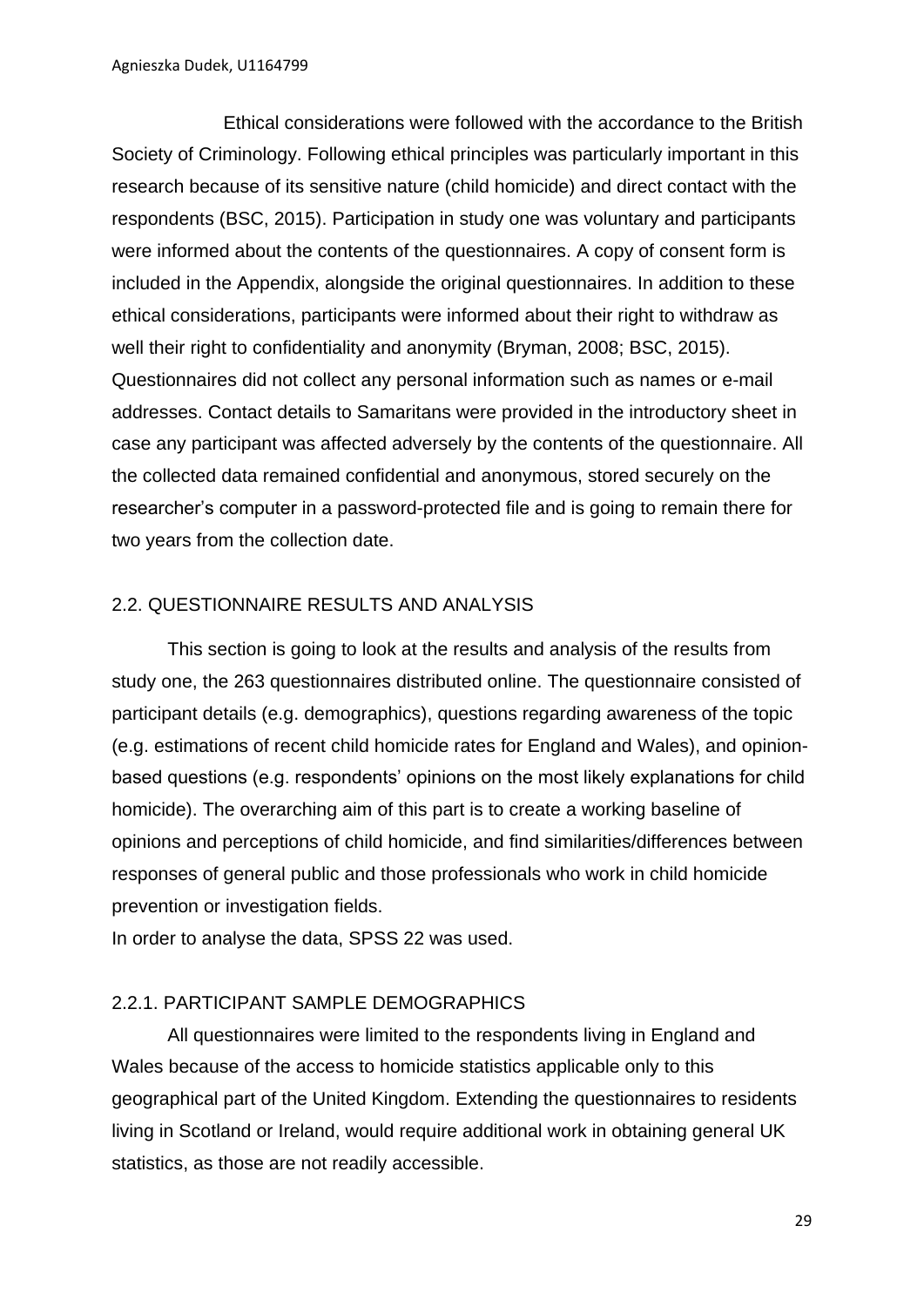The sample consisted of 263 participants: 209 females (80%) and 52 males (20%). The average age was 31 years (range: 18-71, std. deviation: 11.322). 86% of participants were of white ethnic origins, 8% Asian/Asian British and 3% Black/African/Caribbean/Black British. Half of respondents stated their religion preferences as 'No Religion' and 32% as Christian. 50% of the participants classed themselves as college/university graduates, with 28% holding a postgraduate degree, while 17% of the respondents were high school graduates. Almost 50% of respondents stated they were single, and nearly 44% were married or in a relationship. 62% of the participants do not have any children in comparison to 38% who do. Of those who have children: 48% have two children, 25% have one child and 21% have three children. The question regarding having any children was significant to examine whether those who do have children perceive the child homicide offences in different light than those who do not have any children. 72.5% of respondents stated that their job role did not involve dealing with child protection or child homicide, while 27.5% (72 participants) were involved in this type of work. Some of the examples of those professionals included: social workers, police officers, PCSOs, and medical professionals.

#### 2.2.2. AWARENESS OF CHILD HOMICIDE IN ENGLAND AND WALES

It was found that 65% of all respondents believed killing a child was the worst type of crime, with female participants more likely to agree with this statement than their male counterparts (t=2.078, df=80.896, p=.039). Moreover, respondents that were are parents were found more likely to agree with the statement that child homicide is the worst type of crime of all, than those who did not have any children  $(t=2.030, df=215, p=.044)$ .

According to recent statistics, there were 551 homicides (adult and children) in England and Wales in 2012/13 and 526 homicides in 2013/14 (ONS, 2014). In this study, 43% of the respondents thought that there were between 401 and 800, which reflects the picture. 30% of the respondents, however, thought there to be less than 400 homicides and almost 30% thought there were more than 800 homicide offences in England and Wales annually. In sum, 60% of respondents either over- or underestimated the number of overall homicides in England and Wales annually. Perhaps more worrying was the finding that 65% of respondents who states that they worked within the child protection and homicide investigation arenas, either over- or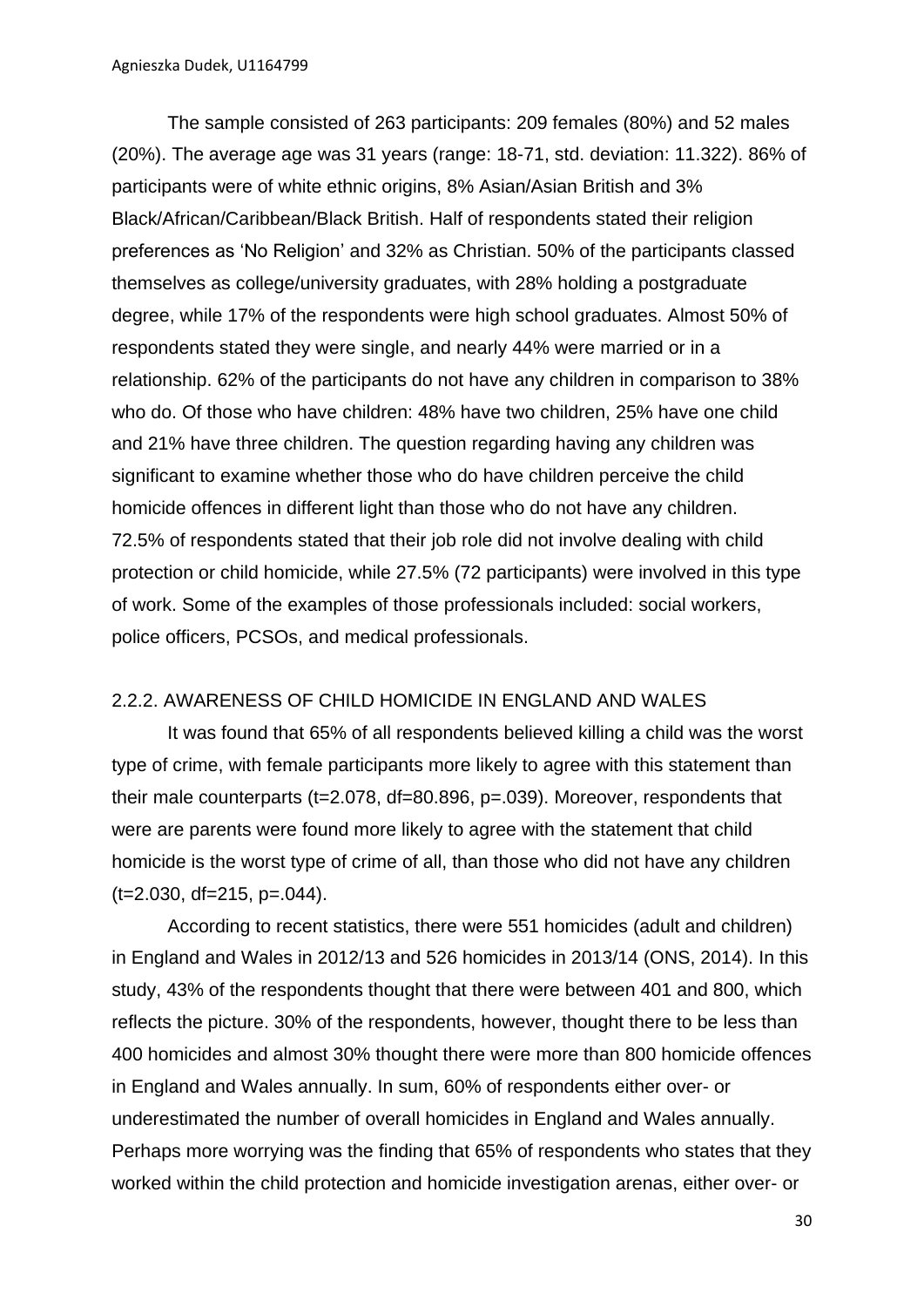underestimated the homicide numbers. No statistical difference, however, was found between them and other members of the public, suggesting that although they are not more aware of the prevalence of homicide (including child victims) than the general public, they are no less so at least.

Crosstabulational and chi-square analysis were conducted to identify any statistical differences between the estimations of overall homicide numbers and participant demographics (e.g. gender, religion, relationship status, parents and nonparents, source of information on crime as well as frequency of following crime news (George & Mallery, 2010). No significant differences except for relationship status and the estimation of all homicides, where half of the respondents that were married (or in a relationship) answered the question more accurately when compared with only 36% of single participants (Chi-square= 3.946,  $df = 1$ ,  $p = 0.047$ ).

Next in the survey, the participants were asked more specifically to estimate the number of child homicides in England and Wales annually. Here, almost half of the participants thought that child homicide represented 1-25% of overall homicide rates, with a further 41% of respondents thinking that the percentage was more likely to be between 26-50%. Peculiarly, in their presentation of the analysis of the data for England and Wales, ONS classify child homicide victims to be only those under 16 years old, on which basis child homicide constitutes approximately 10% of all homicides (according to ONS it was 12% in 2012/13 and 9% in 2011/12). As homicide numbers from the Homicide Index for certain age are challenging to obtain, the estimation was made that those aged 17 could make no more than few percentages of overall homicides. Therefore, it is safe to estimate that the child homicide (under 18 year old) make less than 20% of overall homicide rates, and this answer was chosen by approximately half of the respondents in this present study. In the present research, 58% of participants working in child protection/ homicide investigation, however, accurately estimated the number of child homicide victims in England and Wales annually, compared with only 41% of those not working in these arenas. The difference was found to be statistically significant (Chi-square = 5.604, df=1, p=0.018). Additional analysis found that 60% of male participants were accurate in estimating the percentage of child homicide in overall homicide numbers, with only 42% of their female counterparts. Again this was found statistically significant (Chi-square =  $4.4.65$ , df = 1, p= $0.035$ ).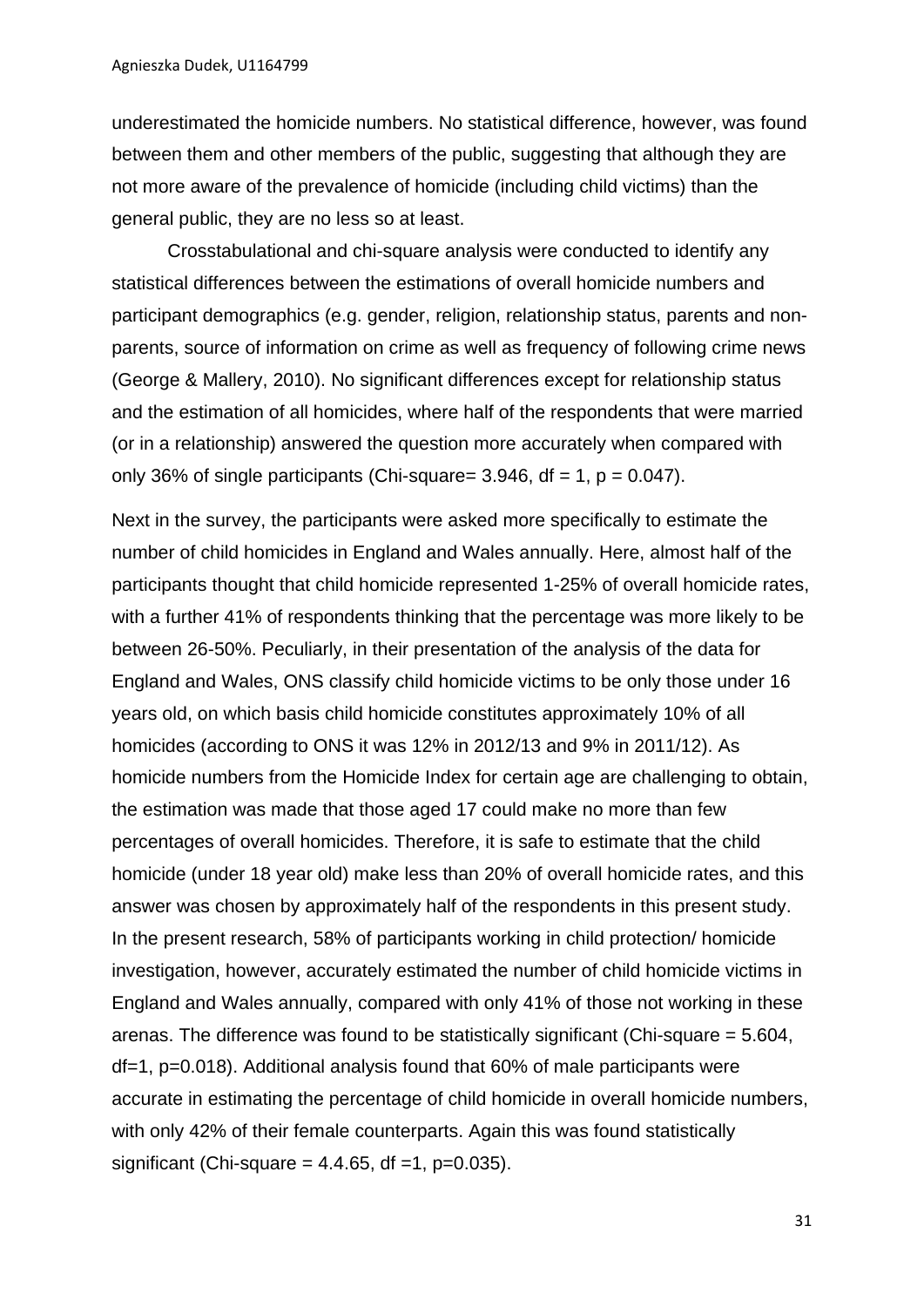There were 67 child homicide recorded in England and Wales in 2013/14, the lowest since 1989, however, only 30% of the respondents in this study said that they thought that the child homicide rates had been decreasing over the past ten years, leaving 70% saying that they thought that it had been increasing. Indeed, participants with children were found to be more likely to think that the numbers of child homicide were increasing, when compared to participants without children. A ttest for both groups was found to be statistically significant (t=-2.890, df=254, p=.004).

As police records and official statistics are the main ways of accessing the numbers of child homicide, the respondents were asked whether they thought the official statistics to be accurate. 41% said that they considered them to be broadly accurate, whereas 30% stated that they did not believe them to be so. Those participants most accurate when estimating the number of recorded homicides, were found to be also be more likely to believe in accuracy of the official statistics, than those who were less accurate in estimating the number of homicides. An independent t-test between the two groups identified that this difference was statistically significant (t=4.514,  $df = 255$ ,  $p = .000$ ).

Participants were also asked about their perception of child victims of homicide aged less than one year of age. Nearly 60% of the respondents stated that child homicide victims under one year old constituted less than 20% of all homicide victims under 18 years old. While only a fifth stated that the percentage was between 21 and 40, which, in fact, best reflects the estimates gleaned from the official stastics. However, when participants were asked to agree or disagree with the statement that children up to one year old are the most vulnerable to becoming victims of homicides, nearly 60% agreed. Furthermore, single participants were more likely to believe in the heightened risk of homicide in children under twelve months, than those participants who are married or in a relationship (t=2.249, df=242, p=.025).

Officially, children under the age of one year do have the highest rate of homicide per million population of nearly 30 per million population, compared with overall homicide rate per million population in England and Wales of 9.7 (ONS, 2014). There were 22 victims under twelve months in 2012/13 and 15 in 2011/12, which makes about 33% of all child homicides. According to the statistics and previous research children under one year old are at the highest risk of homicide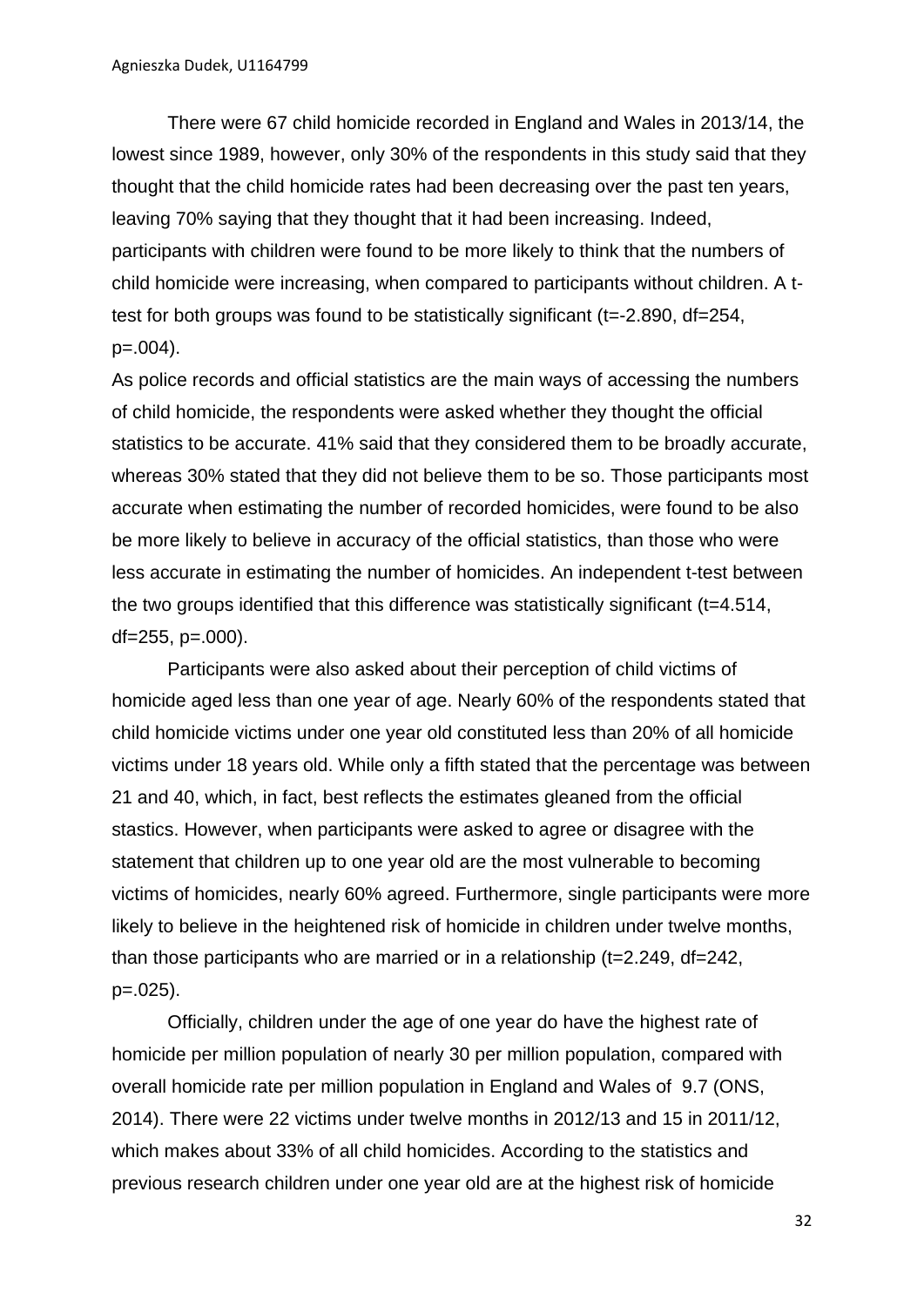victimisation and one hopes that professionals working with children such as social workers or police officers are aware of this (ONS, 2014; Roach & Bryant, 2015). However, in present study, no statistically significant difference in awareness of rates, trends and numbers was found between those respondents considered to be 'professionals' in the child protection/homicide fields and those respondents who were not.

73% respondents stated that they thought child abuse often leads to child homicide, with single participants more likely to agree with the statement, than those that were married or in relationships. An independent t-test returned a statistically significant difference between married and single respondents (t=3.200, df=196, p=.002).

In the present study it was found that 85% of participants agreed that a high percentage of child homicide victims are killed by either their parents or close family relatives, and subsequently, 75% of the respondents disagreed that strangers' abductions and murders represent a high percentage of the child homicides. According to ONS (2014) in 46 offences (69%) of child homicide the perpetrator was known to the victim (40 victims were killed by a parent or step-parent) and in 8 cases (11%) the offence was committed by a stranger. This similar trend has been repeated in the most recent official statistics, as about 50% of victims under 16 were killed by a parent or step-parents, and only 9% by stranger (ONS, 2015). People who described their religious preferences as 'no religion' (as opposed to those who specified their religion) were more likely to reject the statement that high percentage of child homicide offences is committed by strangers abducting and killing children (t=2.686, df=249.095, p=.008). In addition, those respondents who accurately estimated the child homicide statistics, were more likely to believe in members of the family being the most common perpetrators (t=2.578, df=255, p=.010), rather than strangers (t=3.751, df=254, p=.000). No other statistical differences were found. As these findings illustrate, the public seems to be aware of the most common perpetrators in the child homicide offences.

Furthermore, the respondents were asked their opinions about men that kill children. First, almost 50% of the respondents stated that men are more likely to abduct and murder children than women (with 28% disagreeing). The results of an independent t-test showed that male respondents were more likely to agree with the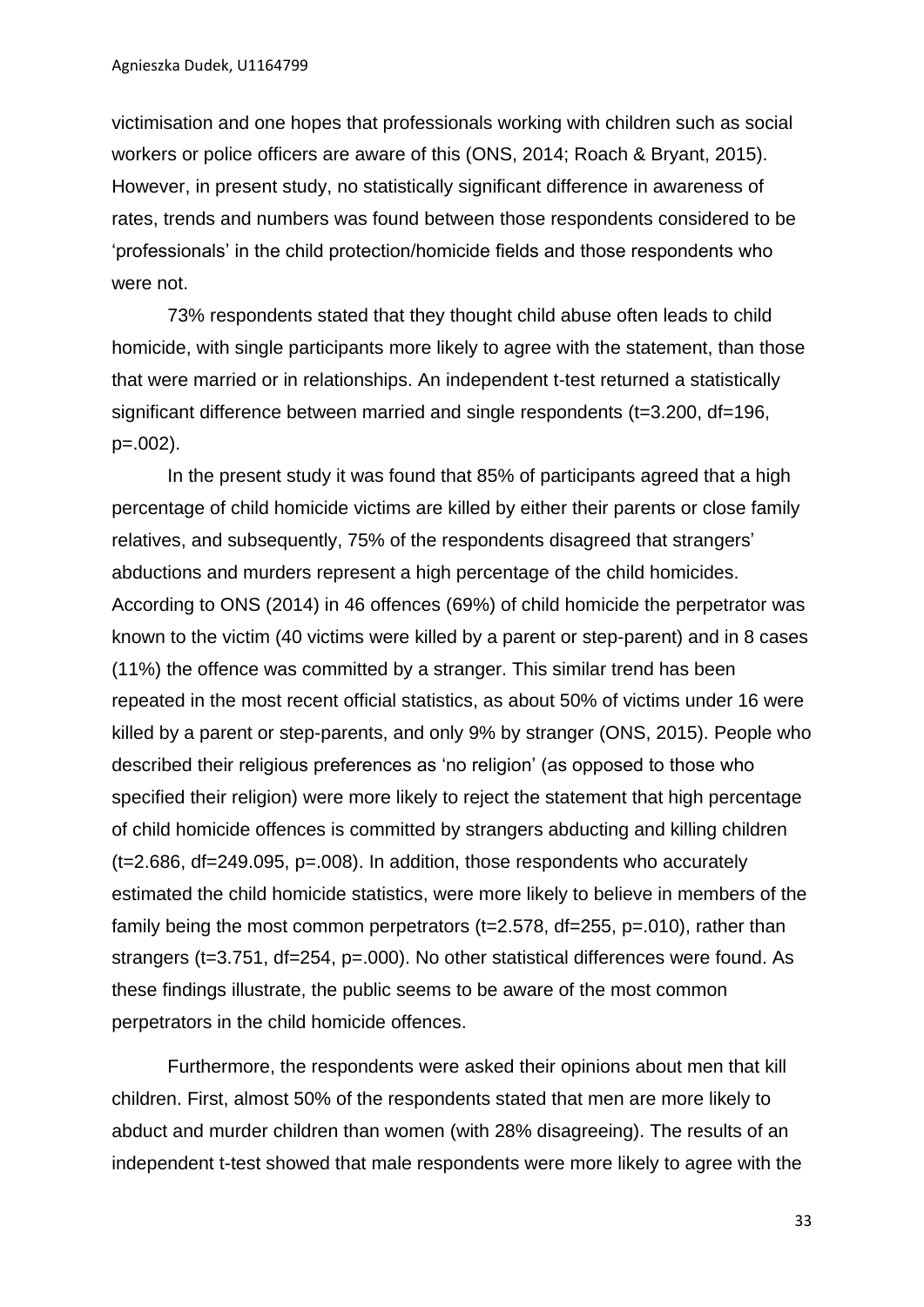statement, than their female counterparts (t=2.265, df=84, p=.026). Secondly, when the participants were asked whether they thought children to be at higher risk of homicide victimisation from step-fathers (or step-parental figures) than the biological father: opinions varied with: 37% agreeing, and 35% disagreeing. Thirdly, when the participants were asked if they believe that it is more common for men to kill their children in murder-suicide or family annihilation, again opinions varied with 42% agreeing, and 32% disagreeing.

It was found that only 31% of respondents thought that men kill children by more violent means than women, while 42% disagreed.

Next, the participants were asked if they thought that mental illness was the main explanation for why men kill children. 42% of respondents disagreed with this statement, and 33% agreed with it.

When the participants were asked whether they agreed that mental illness explains why women who, a substantial 74% of respondents agreed with this statement. Explaining why someone killed a child is obviously a highly complex issue, and often reflects combination of different factors (e.g. psychological, socio-economic) rather than a straight-forward, unequivocal explanation. Approximately 70% of respondents agreed that mothers that kill their own children tend to attract a far larger public and media backlash, than when others kill children. Female respondents were found more likely to agree with this viewpoint than male respondents were (t=2.436, df=254, p=.016).

Respondents were also asked about child homicide investigation (although these questions were rudimentary in this study and reserved primarily for in depth interviews with the professionals in study two. Here respondents were asked if they thought that determining whether a child under two died of natural causes or is a victim of homicide, was a straightforward process. 85% of respondents said that they did not think that it was, but with 76% respondents not thinking it straightforward when the child is between two and seventeen years of age. Professionals involved in the child prevention/investigation were more likely to believe that the process is not straightforward.

Further statements asked respondents about their opinions on punishment. Firstly, Almost 60% of the public believes that anyone who kills a child should get a mandatory life sentence. Single participants (in comparison to those in relationships) were more likely to agree with the statement that anyone who kills a child should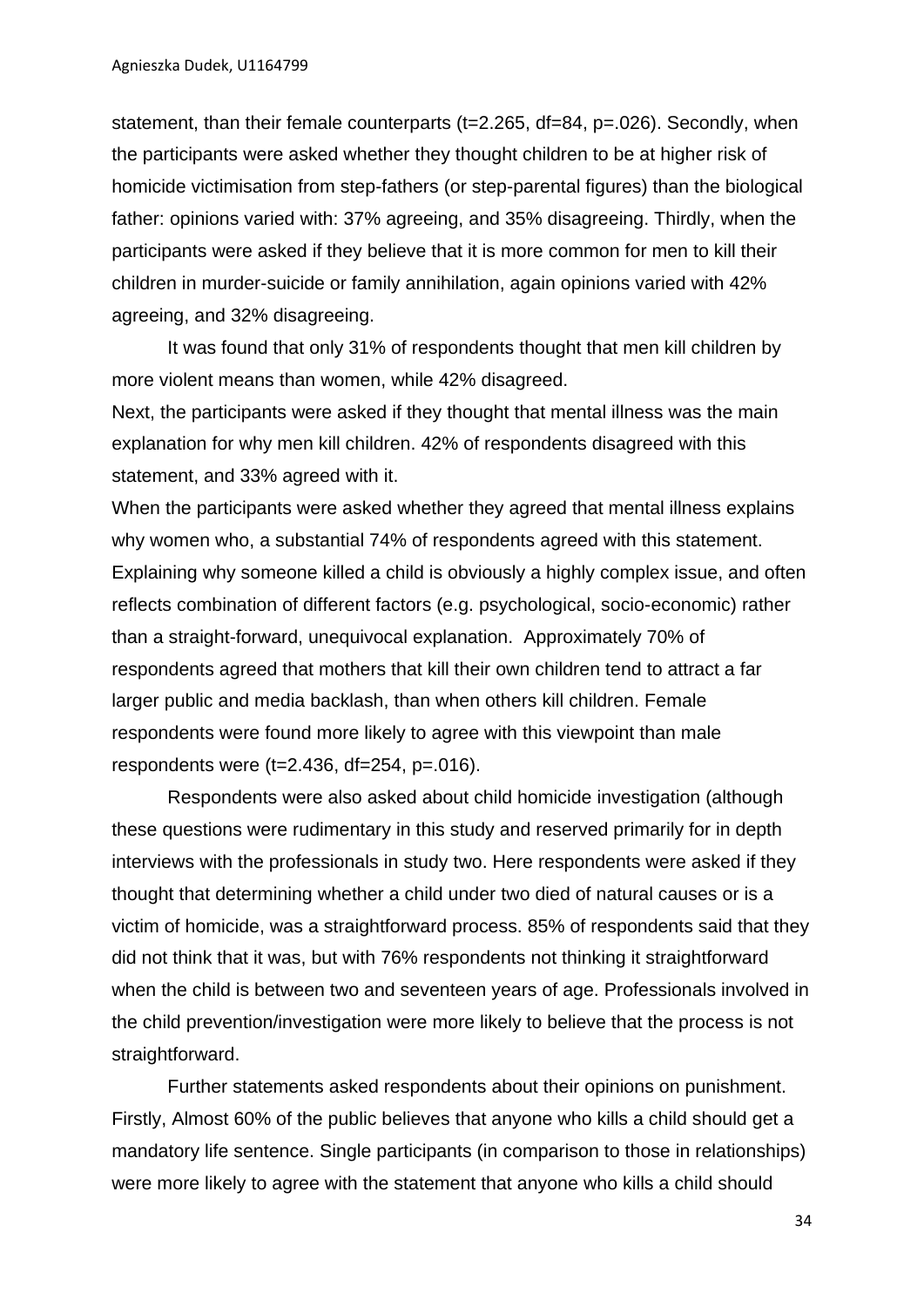receive a mandatory life sentence (t=2.357, df=240, p=.019).

Secondly, 82% of the respondents do not think that mothers that killed their own children should receive more leniency in punishment than fathers who kill their children, while almost 50% believe that men who kill children are likely to be punished more severely than women. 40% believes that women who commit neonaticide should receive support and treatment, rather than be punished, while 31% disagreed. Those respondents who are married/in relationships were more likely to agree that the women who commit neonaticide should receive support and treatment, rather than punishment (t=2.277, df=241, p=.024).

The last section of questions, asked participants for their thoughts on the prevention of child homicide. 70% of the respondents said that they thought that child homicide was preventable. Those respondents who accessed information on crime from non-media related sources (e.g. professional experience, university course) were more likely to agree that child homicide is preventable, than those whose main source of information of crime came from the news (t=2.102, df=61, p=.040). A further research is needed in order to explore the public perceptions of child homicide prevention. Potential prevention of child homicide from professional side is going to be discussed during the interviews with police professionals in the second part of the research. Last two statement of the questionnaire asked about significant roles in preventing child homicide. 83% of the respondents believe that those working in child protection play a significant role in preventing child homicide offences. Only 54% agreed that the general public play a significant role in prevention of child homicides. Those professionals working in the child homicide investigation or prevention (in comparison to the general public who is not involved in such roles) were found to be more likely to agree with the statement that general public plays a significant role in child homicide prevention (t=2.696, df=254, p=.007). In addition, respondents with 'no religion' as their religious preference, were more likely to agree that general public plays a significant role in preventing child homicide  $(t=2.592, df=255, p=.010)$ .

### 2.2.3. SOURCES OF INFORMATION ABOUT CRIME

At the end of the questionnaire, the respondents were asked about their main source of information on crime, and how often were they accessing the news about crime. The most quoted sources of information about crime were: TV news (48%), Social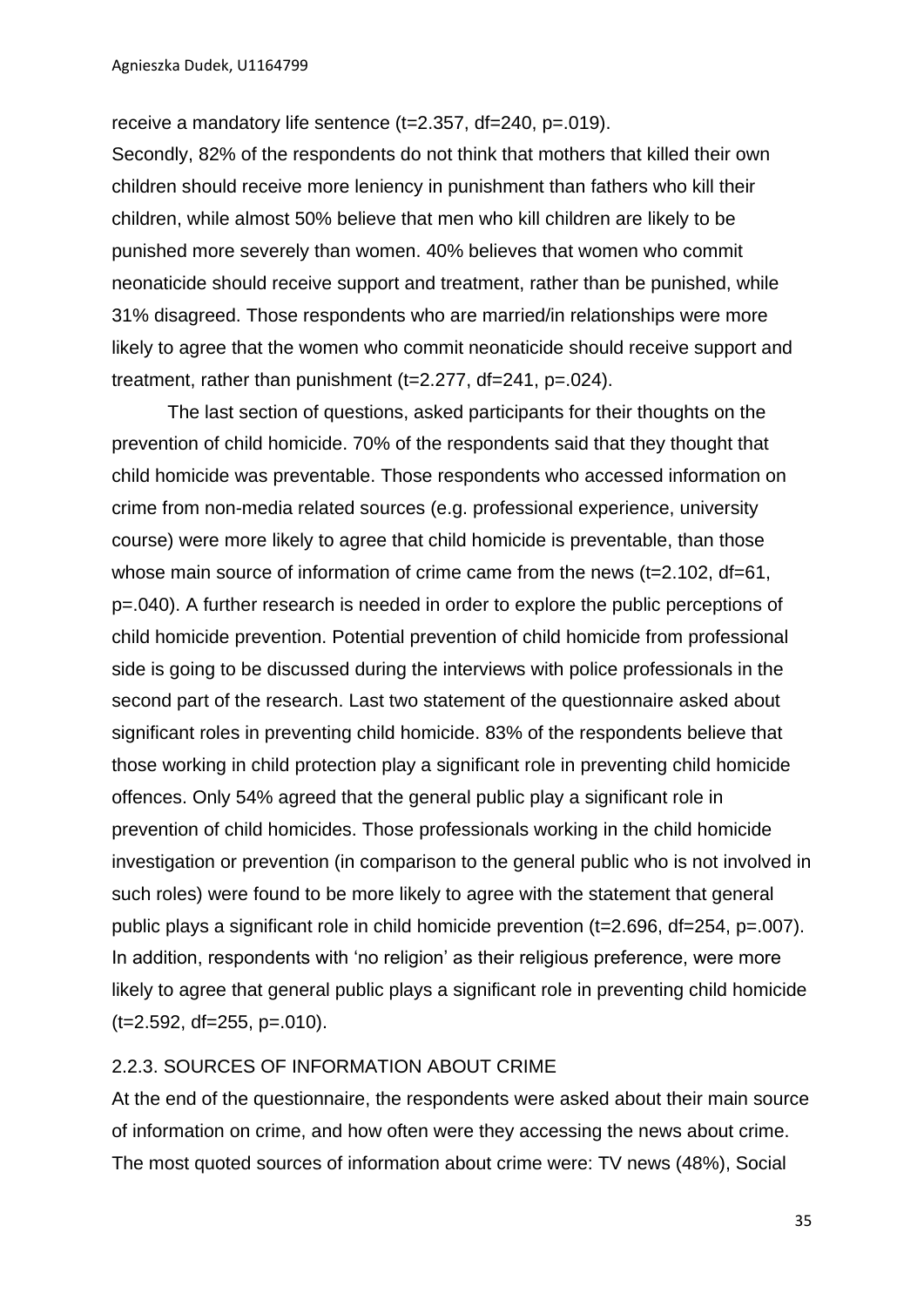media websites (19%) and newspapers (16%). Category 'Other' received 5%, and most common answers amongst it were: university course and professional experience. Second question asked about the frequency of accessing crime news and 48% said daily, 26% said 2-3 times a week, 15% weekly, 4% monthly, and 8% said they were not interested in the news about crime. For better comparison results, the answers were combined into media-related news (85%) and non-media related news (15%) and the frequency of accessing news on crime into frequent (73%) and in-frequent (27%).

# 2.3. SUMMARY OF FINDINGS

The main aim of the quantitative part was to show how public and professionals working in child homicide and child protection perceive the phenomena of child homicide, what are their opinions and understanding of the issues and characteristics surrounding the offence, such as common perpetrators, motives, victims.

Summary of most important findings:

- 60% of respondents under- or –overestimated the numbers of overall homicide in England and Wales

-50% of participants estimated that overall homicide consists of less than 25% child homicides

-Only 30% of respondents believe in decreasing child homicide statistics -Nearly 60% of participants believe that children under one are in highest risk of homicide victimisation

-73% of respondents believe that child abuse can often lead to child homicide -85% of respondents believe that high percentage of child homicide victims are killed by either their parents or close relatives

-Only 37% of respondents agreed that children are at highest risk of homicide victimisation from their step-fathers, than their biological fathers.

-42% of participants agreed that it is more common for a men to kill their children in murder-suicide or family annihilation.

-32% of respondents believe that mental health can be an explanation of why men kill children, while 74% believe that mental health can be an explanation of why women kill children.

-Almost 60% of the respondents believe that anyone who kills a child should receive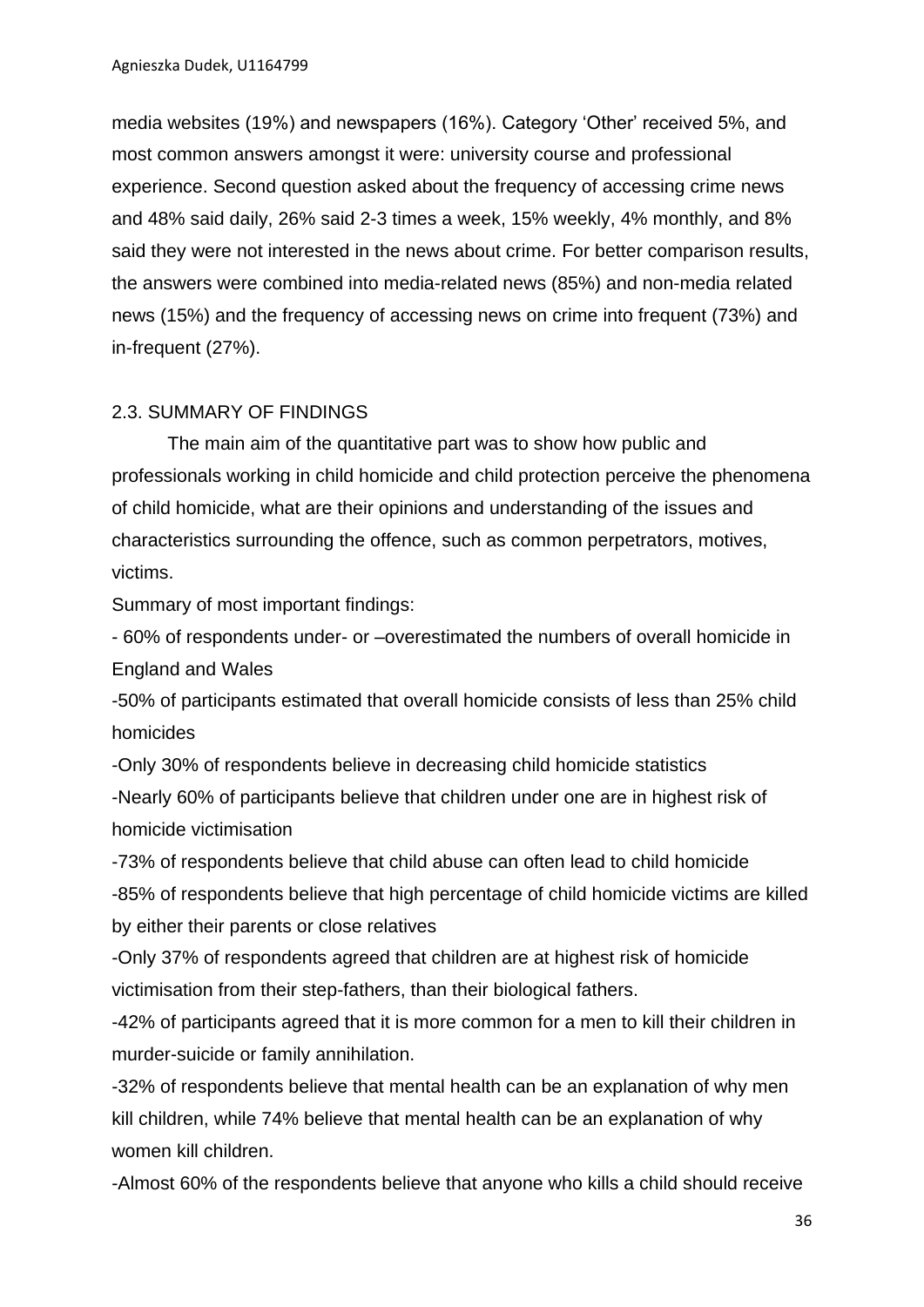a mandatory life sentence.

-70% of the respondents believe that child homicide is preventable.

-83% of participants believe that those working in child protection play significant role in preventing child homicide.

-53% of the respondents believe that general public plays a significant role in preventing child homicide.

Discussion of the findings as well as the implications and limitations of the study will be discussed in the last chapter, which is going to discuss results of both studies.

### **CHAPTER 3: STUDY TWO**

This chapter is going to explore the perceptions and opinions of child homicide from the perspective of professionals involved in the investigation of child homicide, which were obtained from the interviews. Chapter is going to include the methodology of the study, results, analysis and discussion of the findings.

### 3.1. METHODOLODY OF STUDY TWO

Second part of the research used qualitative research methods, which gives an opportunity to gain a deeper insight into the perceptions and opinions of the professionals working in child homicide investigation and child protection. Participants were chosen by the representative of the company (convenience sample), who was contacted via e-mail and from whom a written permission to conduct a study was obtained. The sample chosen for these semi-structured interviews consisted of four police professionals (ranks ranging from Detective Inspectors to Detective Superintendents) from the Homicide and Major Inquiry Team (HMET) in a police force located in England and Wales. All participants have had previous experience in dealing with suspicious child deaths and/or child homicides. Because anonymity and confidentiality are an essential part of the research, neither police force nor the names of the interviewees are going to be disclosed. Interview participants were all males, which presents the issues of the representativeness. However, Bryman (2008) argues that because convenience sampling aims to generate an in-depth insight into the studied phenomena, the representativeness of the sample should not be a priority.

Data was collected from four face-to-face semi-structured interviews. It

37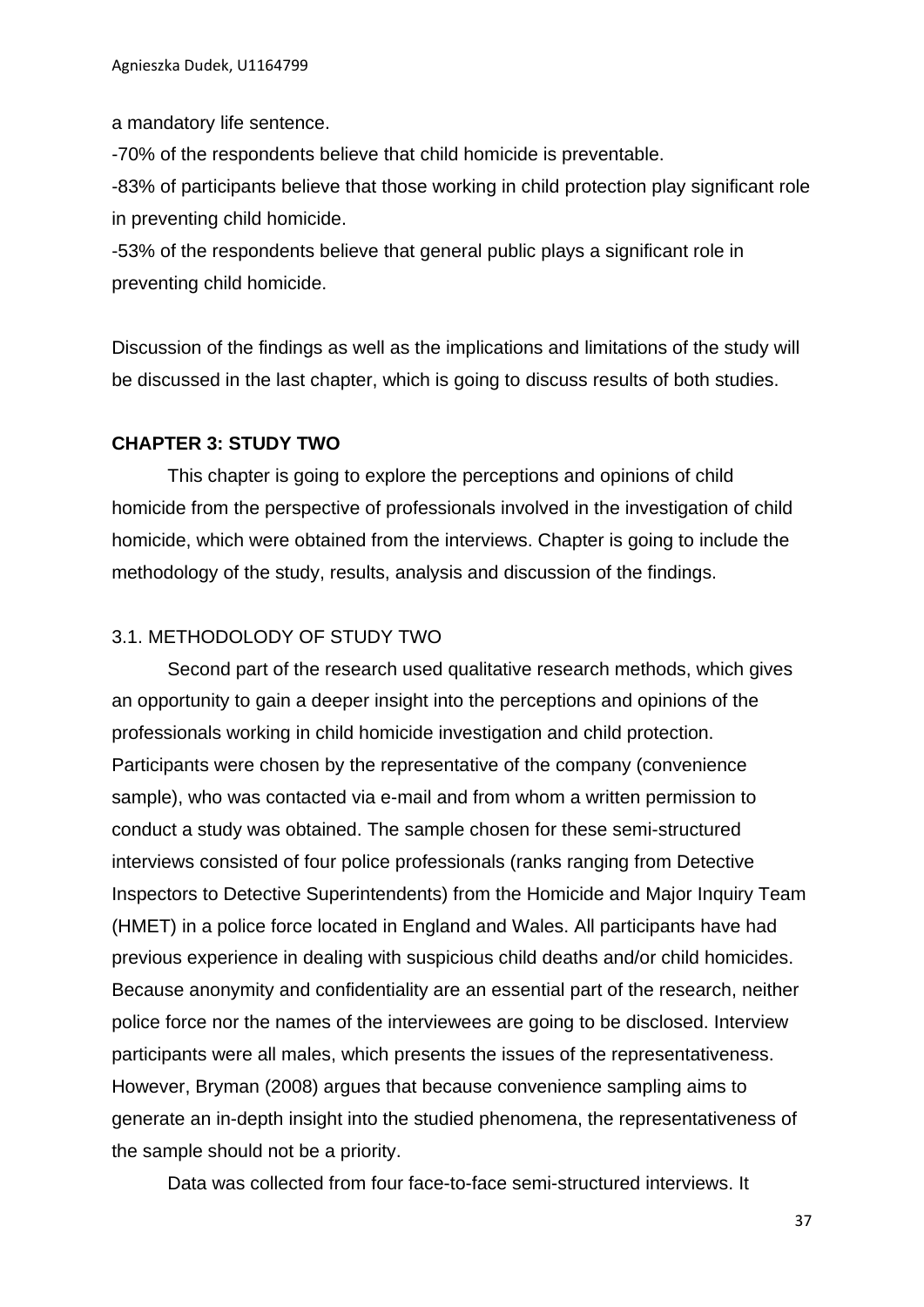allowed for testing the already existing theories and explanations around child homicide described in the literature reviews, as well as generate new explanations of issues not yet examined by other researchers. According to Bryman (2008) more information can be obtained by using qualitative interviews in comparison to questionnaires, and in addition, semi-structured interviews allow for exploring the subjects to even greater extent because of the option to ask about more. Therefore, answers from the semi-structured interviews can not only confirm some of the results from the quantitative part of the research, but also explain and expand studied phenomena of child homicide. Questions and specific topics were written down before the interviews took place, and they were used as interview guide (Bryman, 2008). Participants were e-mailed these questions in advance, which complies with the ethical guidelines (BSC, 2013). Each interview lasted around 30 minutes and was audio-recorded to enable the researcher to fully focus on the interview. Despite of time-consuming nature of transcribing interviews, it provided a great opportunity to learn more about the respondents and initiate the process of identifying key themes, which are going to be analysed in depth.

Data was analysed using thematic analysis, which analyses, interpret and groups collected data into themes and subthemes (Braun & Clarke, 2006). Thematic analysis is a rarely-acknowledged, widely-used, theoretical-free, and flexible tool to analyse qualitative data. 'Thematic analysis can be a method which works both to reflect reality, and to unpick or unravel the surface of "reality" (Braun & Clarke, 2006, p.9).

Ethical considerations were followed with the accordance to the British Society of Criminology. Following ethical principles was particularly important in this research because of its sensitive nature (child homicide) and face-t-face contact with the respondents (BSC, 2015). Participation in study two was voluntary and participants were informed about the contents of the interviews in advance by e-mail. Copies of consent form and information sheet are included in the Appendix, alongside the original interview questions. In addition to these ethical considerations, participants were informed about their right to withdraw as well their right to confidentiality and anonymity (Bryman, 2008; BSC, 2015). Contact details to Samaritans were provided in the introductory sheet in case any participant was affected adversely by the contents of the questionnaire. All the collected data remained confidential and anonymous, stored securely on the researcher's computer

38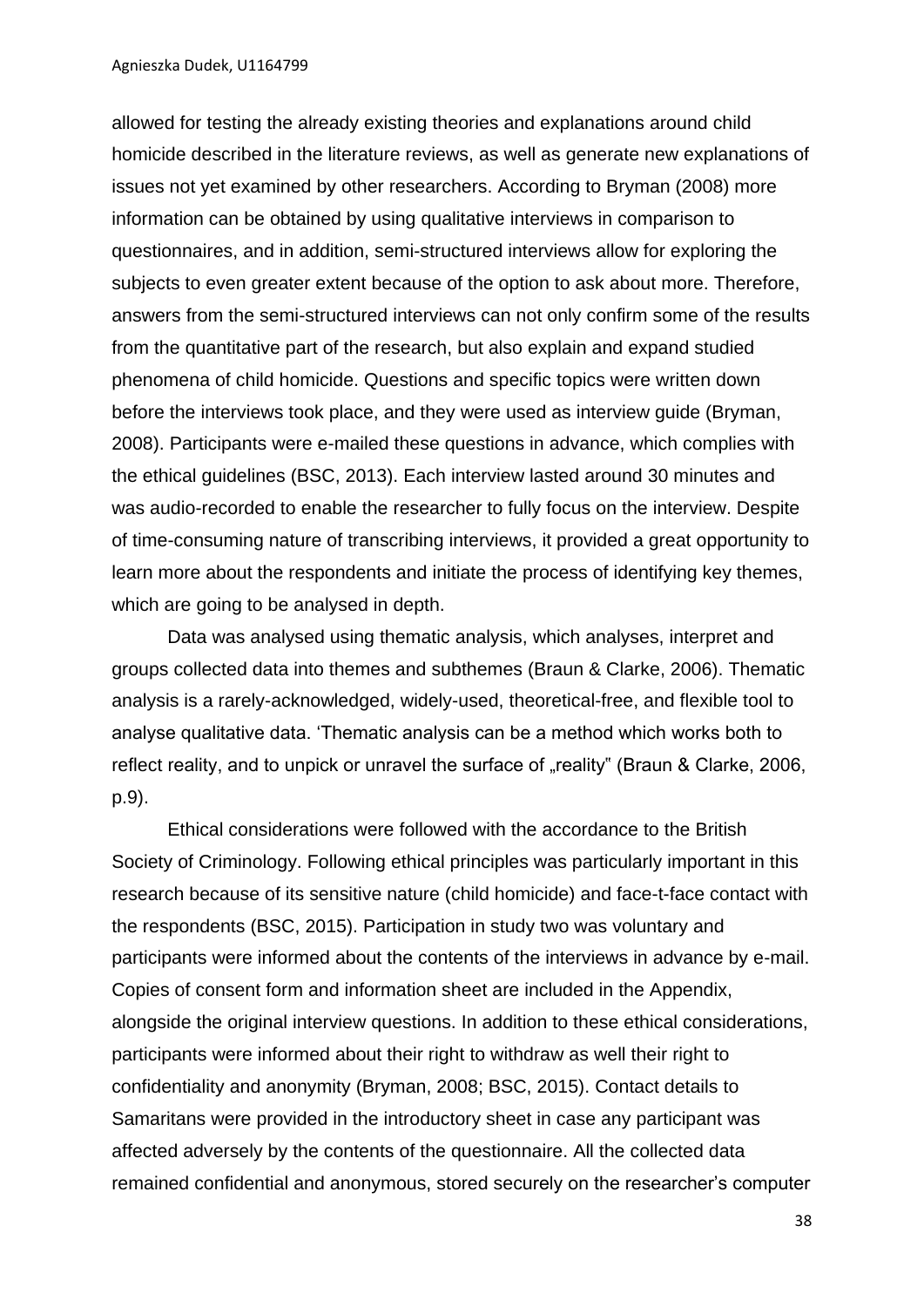in a password-protected file and is going to remain there for two years from the collection date.

# 3.2. ANALYSIS OF THE INTERVIEWS

This part of the paper is going to look at the results from the qualitative part of the research, in which four individuals working in child homicide/protection were interviewed. The analysis was done using thematic analysis, during which key themes and subthemes of child homicide characteristics and child homicide investigation emerged. For confidentiality purposes, the interviewees will be referred to as participant 1, 2, 3 and 4 in the course of the study. Interview transcriptions can be found in the Appendix 4.

Themes, which emerged during the interviews:

-child homicide is a rare occurrence

-the majority of child homicides are committed by parents -the younger the child, the higher risk of homicide victimisation -child abuse may lead to child homicide -parents, who kill are often portrayed as young and inexperienced -some child homicides are preventable -differences in the investigating a child under two and over two years old were found -differences in investigating a child homicide and adult homicide were found -differences in investigating 'live' and historic child homicide investigations In addition, the skills, which are needed to be a good investigator of child homicide, are going to be discussed.

## 3.2.1. CHILD HOMICIDE IS A RARE OCCURRENCE.

Participants' experience in dealing with child deaths and child homicides varies based on their ranks and functions, but they all share a common feature of the rarity of child homicide. While they dealt, in average, with 30 child deaths investigations in course of their careers, only a small percentage of them were classified as homicides. In terms of experience with child homicide investigations, their answers ranged from none to twelve (average: 8).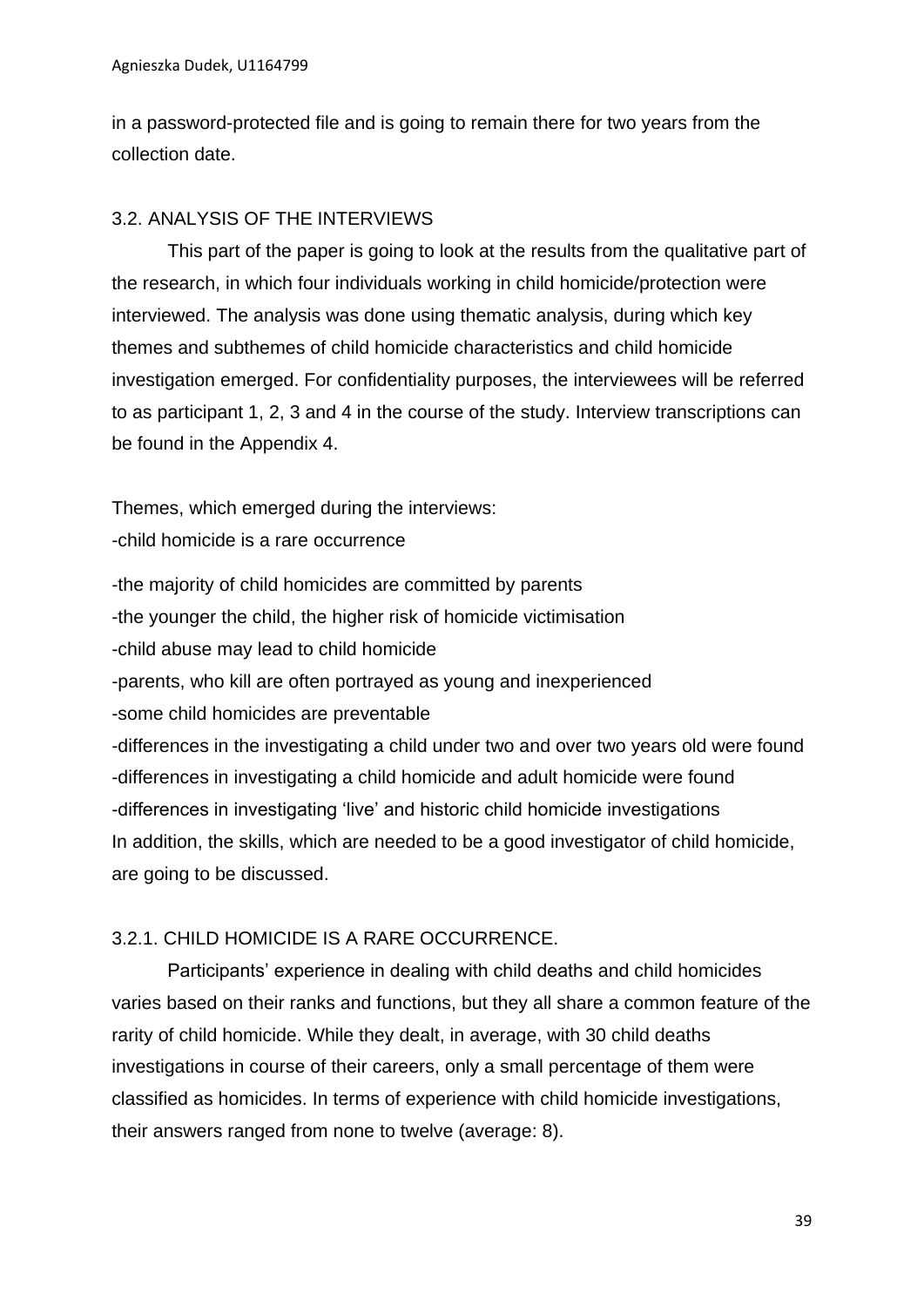'*I've been personally involved in, probably since I've been with the homicide team.. I've been involved with four. Over and above that, from my career as a detective I've probably been involved in about dozen'* (Participant 1).

'*In terms of suspicious deaths I probably dealt with about twenty, but in terms of those which were treated as homicides I've dealt with two*' (Participants 3).

*'I've probably dealt with many, many suspicious deaths that were reported to us as suspicious, but actually weren't'* (Participant 2).

'*I would say probably 30-40 child deaths I've been involved in. And probably, somewhere in the region of 15-20% of them were suspicious'* (Participant 4).

3.2.2. THE MAJORITY OF CHILD HOMICIDES ARE COMMITTED BY PARENTS, NOT BY STRANGERS.

All of four interviewees agreed that most of the child homicides are committed by parents, carers and someone who is known to the family of the victim. Crime often occurs in the residential premises. From the professionals' experience, only few cases were committed by a stranger.

*'It will be perpetrated by the child's parents or carers, or somebody who is living within the household, who is gaining the trust of the child's family'* (Participant 2).

'*In terms of homicide, my experience is that in almost all these cases, the child has been lawfully killed by somebody who is connected directly to the child or to the family. Very, very few stranger offenders'* (Participant 4).

3.2.3. THE YOUNGER THE CHILD, THE MORE RISK IT CARRIE OF HOMICIDE VICTIMISATION.

All of four interviewees stated that they thought that younger children are at higher risk of homicide victimisation. The responses ranged from newly born babies to up to ten years of age, the most common was between one and five years old. Younger children are at more risk of being killed by parents, while older children from extra-familial perpetrators, according to the interviewees.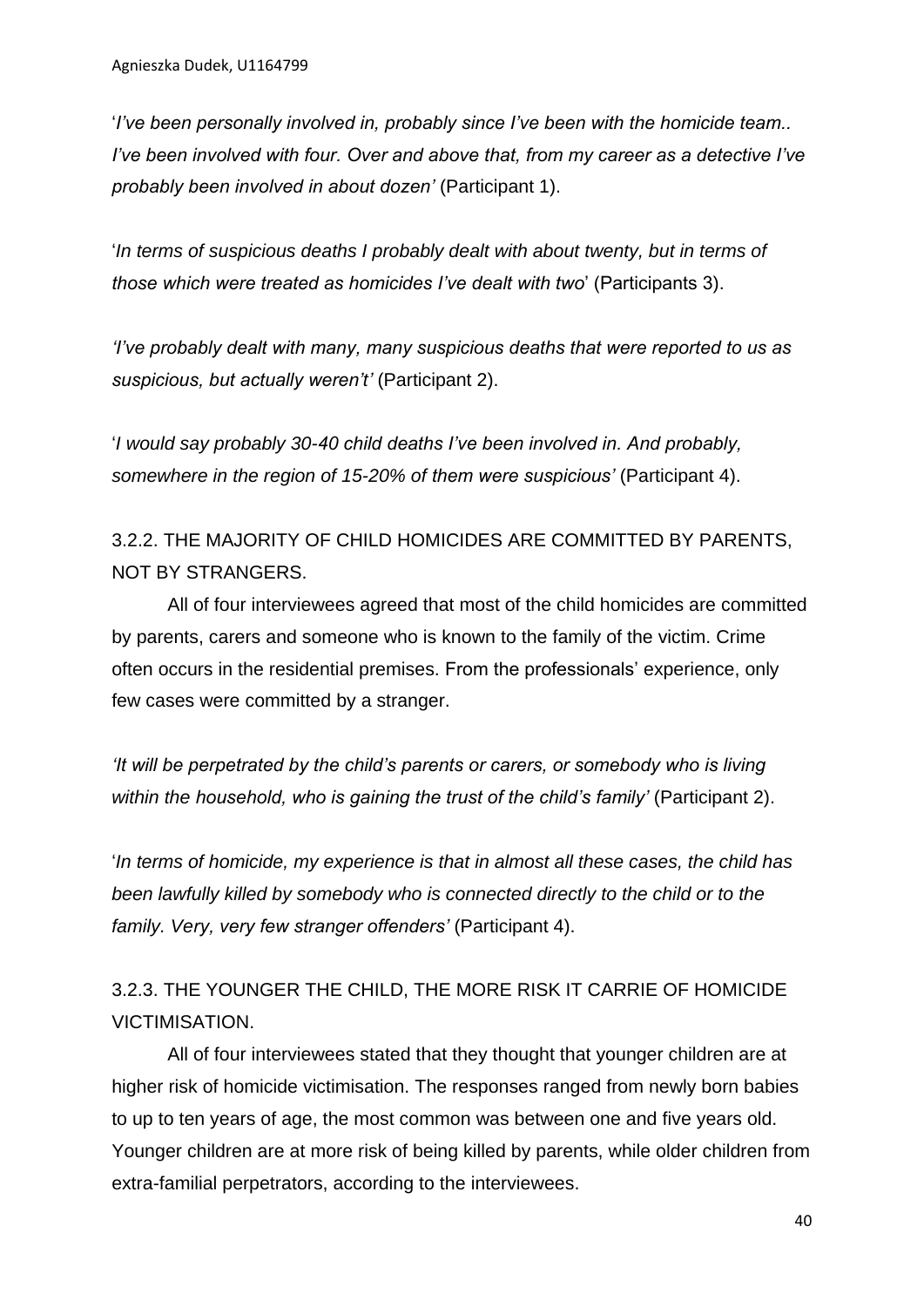'*I personally think the younger the child, the greater the risk of being the subject of a child homicide. (…) I think as they get older, their risk gets less and less if it's going to be somebody they know, whereas, you know, if they get murdered by somebody they don't known the risk is always there''* (Participant 3).

'*The age tend to be under five, they are extremely vulnerable because they are controlled by adults a lot, aren't they? But then occasionally you get teenagers who are murdered, particularly by vast majority'* (Participant 4).

*'From the experience I had, they tend to be younger children, not babies, but maybe slightly older so from toddlers up to kind of ten years of age'* (Participant 2).

As specified by participants, the higher risk of child homicide victimisation in younger children exists because of their fragile, vulnerable nature and inability to defend themselves.

*'I think the younger the child is, certainly more fragile they are. It is easier to kill a child when they are young. There is less resistance, no control over what you are doing''* (Participant 1).

In addition, young children are fully depended on their parents. Three of the participants noticed the routine activities of the younger children are different, and there is less involvement with outside world. Teachers, new friends, various agencies become potential witnesses. In addition, children over two years old gain the ability to speak and there is a possibly that words of importance were said to their friends or teachers.

*'if the child comes to school with bruises, the social services are involved and certain measures are put to protect the children, whereas before the school, there is very limited involvement with agencies and these things can go undetected'* (Participant 4).

'*They [children over two years old] will be going to school, they will have lots of*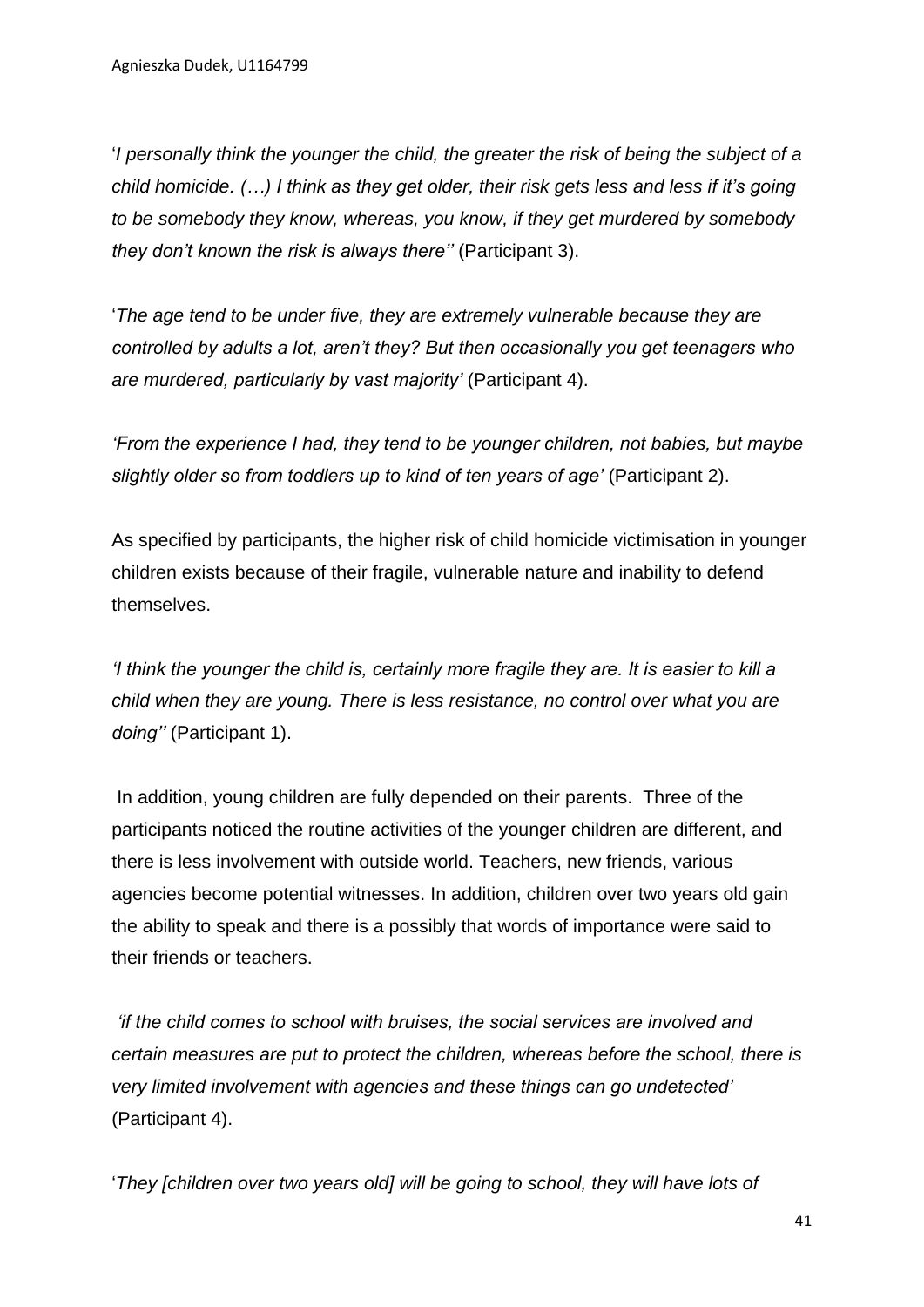*friends, so you've got all these different people that this child may be coming in contact with, which can be potential witnesses, people of interest we will want to speak to gain evidence from'* (Participant 2).

# 3.2.4. ABUSE MAY LEAD TO CHILD HOMICIDE.

Two participants clearly suggested that it is common in child homicide cases for the child to be abused by parents before the fatal assault takes place, two other participants, despite of not mentioning child abuse directly, brought into conversation violent, aggressive parents as common perpetrators, and bruises as visible signs, which could predict the risk of future child homicide victimisation.

'*When we talk about methods of killing, it's usually…they died of injuries they have experienced over time so constant kind of abuse that builds up and then the injuries become unsurvivable, especially with younger children*' (Participant 2).

'*Scenario where you could get circumstances where a homicide occurs is when you get a violent parent, and that violence is then repeatedly transferred to the child*' (Participant 3).

# 3.2.5. PARENTS WHO KILL ARE OFTEN PORTRAYED AS YOUNG AND INEXPERIENCED IN LIFE.

When participants were asked about most common characteristics of the perpetrators, the image of young and inexperienced parents emerged, who may have history of violence, mental health issues, problematic relationship and possibly children from previous relationships. There may be signs of child abuse. According to the participants child homicide happens *'if you've got lots of ingredients like (…) young parents that have got issues, mental health… violence issues as well. I think it's a dangerous mix if you have a child in there. Or parents who had lots of children by different partners and they come together and have a child'* (Participant 3).

'*They are inexperienced in life, they are inexperienced in being a parent, they don't know what they are doing, and there is a fault at relationship that existed before the child came along'* (Participant 1).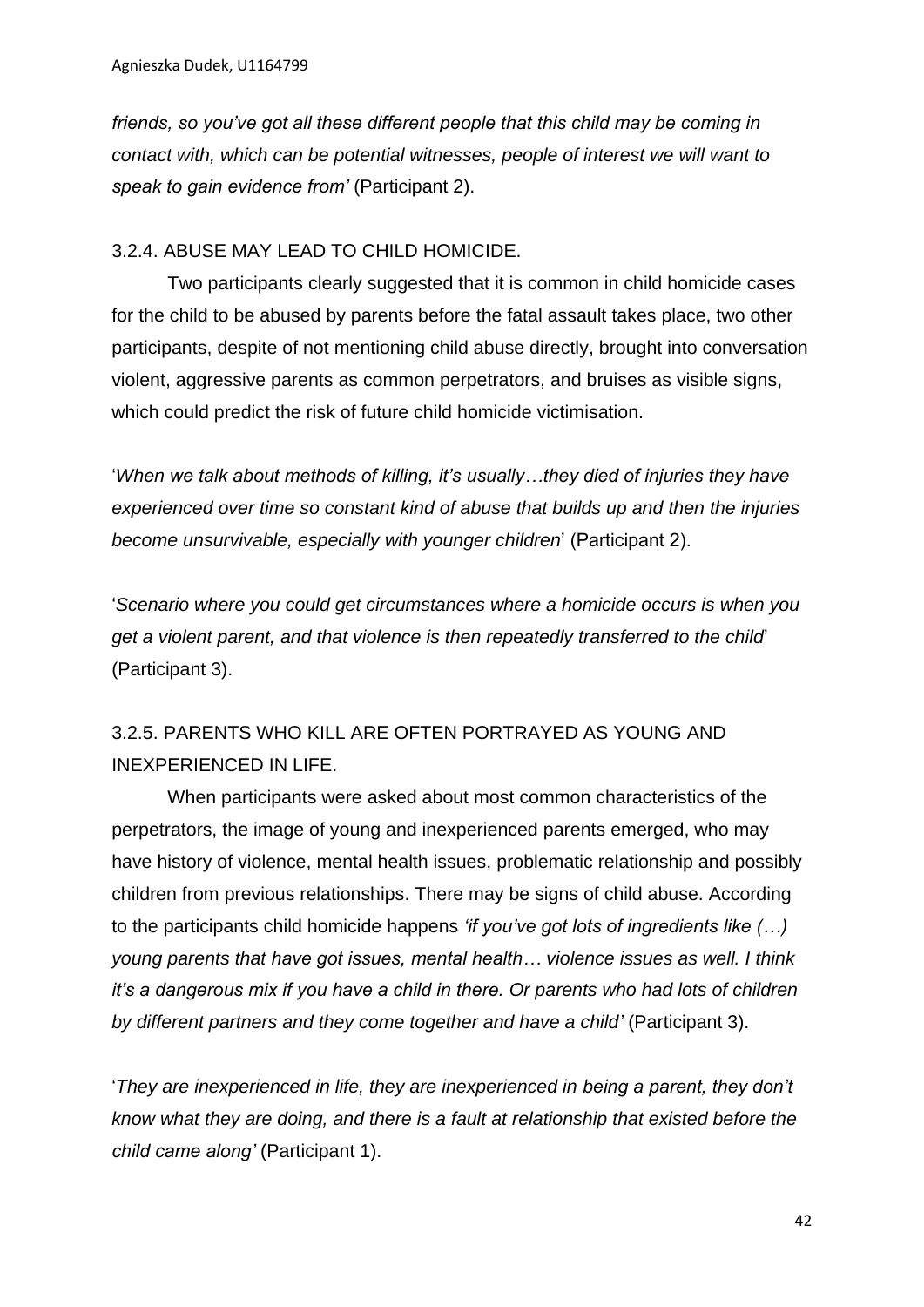One of the participants stated: '*we tend to find that very young children are more at risk from dad than mum. Not to say that we don't get cases when mum does it, but certainly in my experience, it's more risk from dad. Men tend to be little more violent, little bit less skilled at handling fragile infants and cause injuries a lot easier'* (Participant 1). In addition, according to the same participant: '*mums tend to bond [with a child] immediately. Men, speaking from personal experience, it takes a bit longer to bond properly with your child'*. Some of the common characteristics present in the male-perpetrators are: use of alcohol/drugs, violent and aggressive behaviour towards the partner or child, mental health issues, controlling and domineering behaviour. '*When you look back at that and you think the signs are there: domineering husband, acting strangely… but would you think it would lead to killing a child? No, probably not.*' (Participant 1).

Women tend to suffer from mental health issues, most probably depression. They tend to be young and inexperienced in dealing with children, similarly as fathers who kill.

Participants mostly referred to the perpetrators as parents, and rarely distinguished between mother and father, except in few examples where follow-up questions were asked by the interviewer, or specific cases were described by the investigators.

### 3.2.6. METHODS OF KILLINGS USED IN CHILD HOMICIDE.

Most common ways in which children are killed, as revealed by the interviewees are: shaken baby syndrome, suffocation smothering, blunt force trauma, fatal assault (abuse), stabbing, arson.

'*Well, certainly blunt force trauma, certainly in young babies we see injuries consistent with shaking or striking against a solid object… and then you know, smothering as well'* (Participant 3).

'*Children are of course vulnerable to suffocations, and shaking baby syndrome. To that, I've also been involved with numerous cases where kids were stabbed'* (Participant 4).

However, many deaths, which come into the attention of the police, are likely to be accidents and eventually classified as non-suspicious deaths: '*parents feeding child, fall asleep, child slips down, self-suffocates… slips away, a lot of them like that… parents taking babies to bed, and rolling over them quite a few like that'* (Participant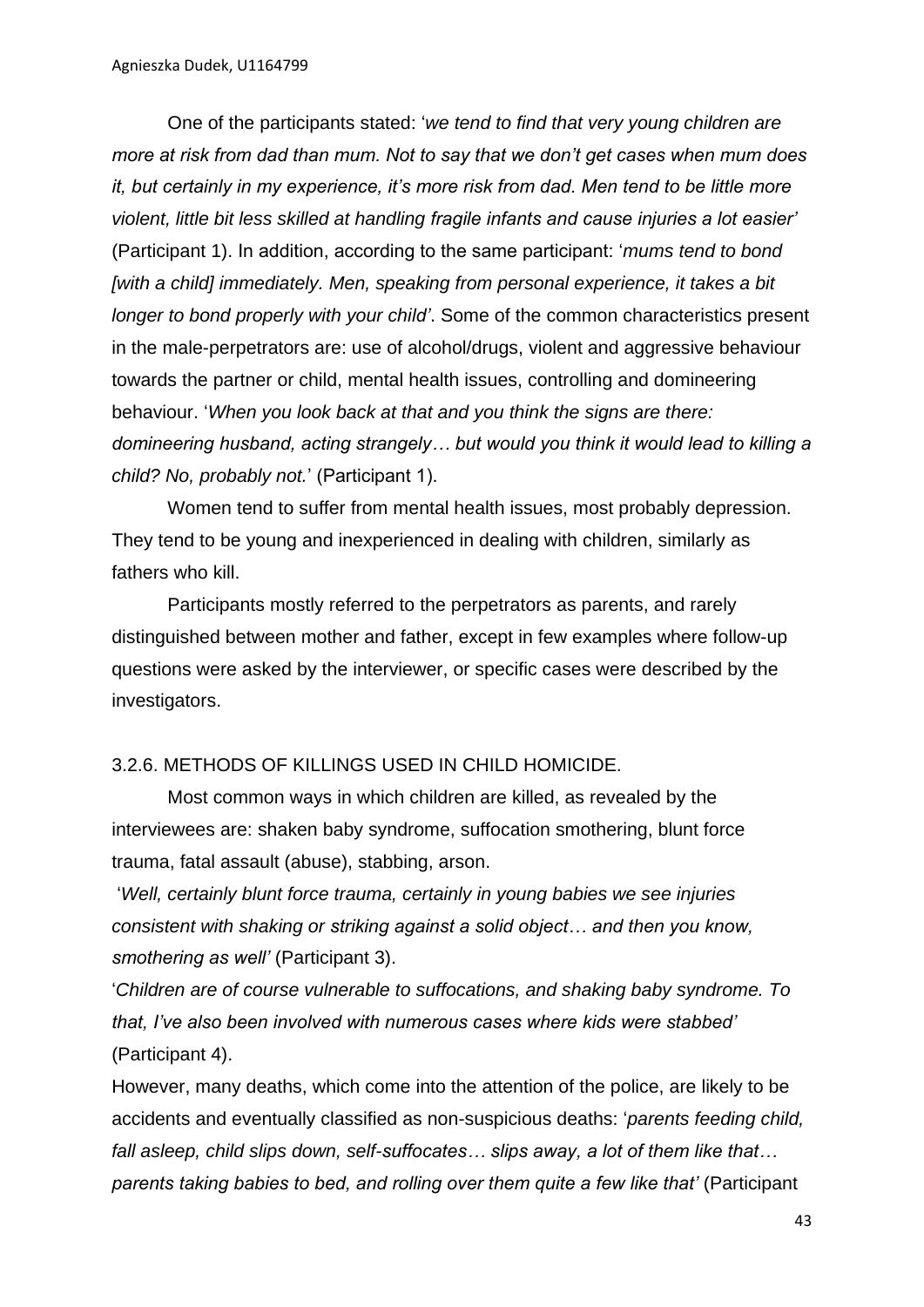1).

## 3.2.7. SOME CHILD HOMICIDE OFFENCES ARE PREVENTABLE.

According to the interviewees, some child homicides are preventable. Domestic violence and abuse by parents are the situations, which could give early signs of potential child homicide: '*we seek to look for domestic violence early and intervene when we can. Situations like that, yes, preventable''* (Participant 2).

'*At any time that police officers go to a house or premises where there's a danger, you know mum and dad fighting each other and there are children present… I think that's an opportunity where we have, the police have, to do something about the potential dangers to the child. (…) It's making sure that whenever these people go to the premises, that they are actually looking for signs of abuse, they are checking to make sure that the child is safe, secure, not injured… and trying to get the opportunity to talk to the child, to make sure the child is ok'* (Participant 2).

'*I think the ones you can prevent are the ones where you've got dysfunctional parents who are having more and more children… So I think it's predicting those families and those parents that are the greatest risk of harming their children'* (Participant 3).

Child homicide, which are unpreventable or less preventable according to the participants, are the ones committed by strangers (e.g. abduction followed by murder), and those committed in the spur of moment by loving parents, where no circumstances could lead you into thinking that they could kill their own children.

'*I think you always gonna get a case where we get children abducted and killed, and they are so random that you cannot predict it*". (Participant 3).

'*Sometimes, it's impossible to prevent, and those are the ones, and it's sad, but you find that the loving parent who snaps for whatever reason, those are the ones which are less preventable to me'* (Participant 1).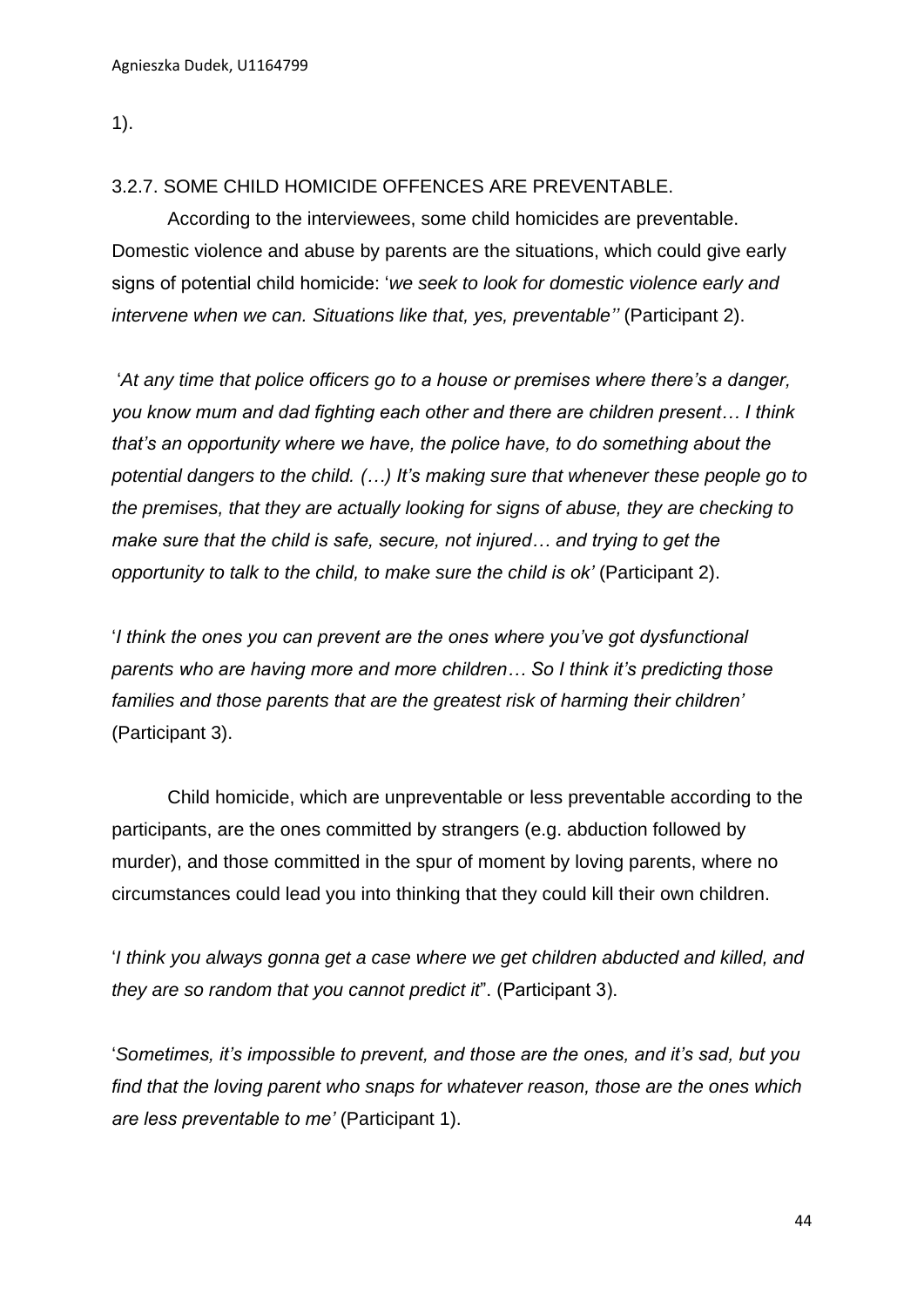3.2.8. DIFFERENCES IN INVESTIGATING A CHILD UNDER TWO AND OVER TWO YEARS OLD.

First of all, according to the interviewees it can be more difficult to investigate child deaths under two years old because of the lack of potential witnesses who could bring evidence or information into the course of investigation.

'*With the child over 2 years of age, there may have been opportunities for the child to say something to another individual'* (Participant 2).

In addition, the child over two could come to school with signs of abuse (bruises, wounds), which gives opportunity for school, social services or other agencies to put certain measures in, and widen the number of potential witnesses.

Secondly, there are differences on forensic level, where a help of other specialists is needed in order to carry out the investigation.

'*You may get circumstances, certainly in the post mortem of young child, you may get something that pops up, and you think: why is that? Paediatrician will explain in young children, for example, your skull formation hasn't settled in and you'll get differences. There are fractured marks on your skull where it's formed, and in really young babies they are movable. So these are the things that paediatrician can explain that aren't suspicious, that in a ten year old would be.*' (Participant 1).

# 3.2.9. DIFFERENCES IN INVESTIGATING HOMICIDES WITH A CHILD AND ADULT VICTIM.

Firstly, all participants highlighted that child homicide is different than adult homicide, mostly because of more visible presence of various agencies and organizations, which are taking part in the investigation and review process of the child death.

'*That's all about exploring, not just the circumstances of the death but identifying the missed opportunities to protect the children as we go forward. That's something we do in all child deaths. In adult murders, we don't necessarily do that. In homicide investigation, when someone is killed by a partner, we do a review, but it's not as detailed as child one*' (Participant 4).

The child homicide investigation itself includes more professionals, than the adult homicide (paediatrician, health experts, coroners, social workers, health visitors,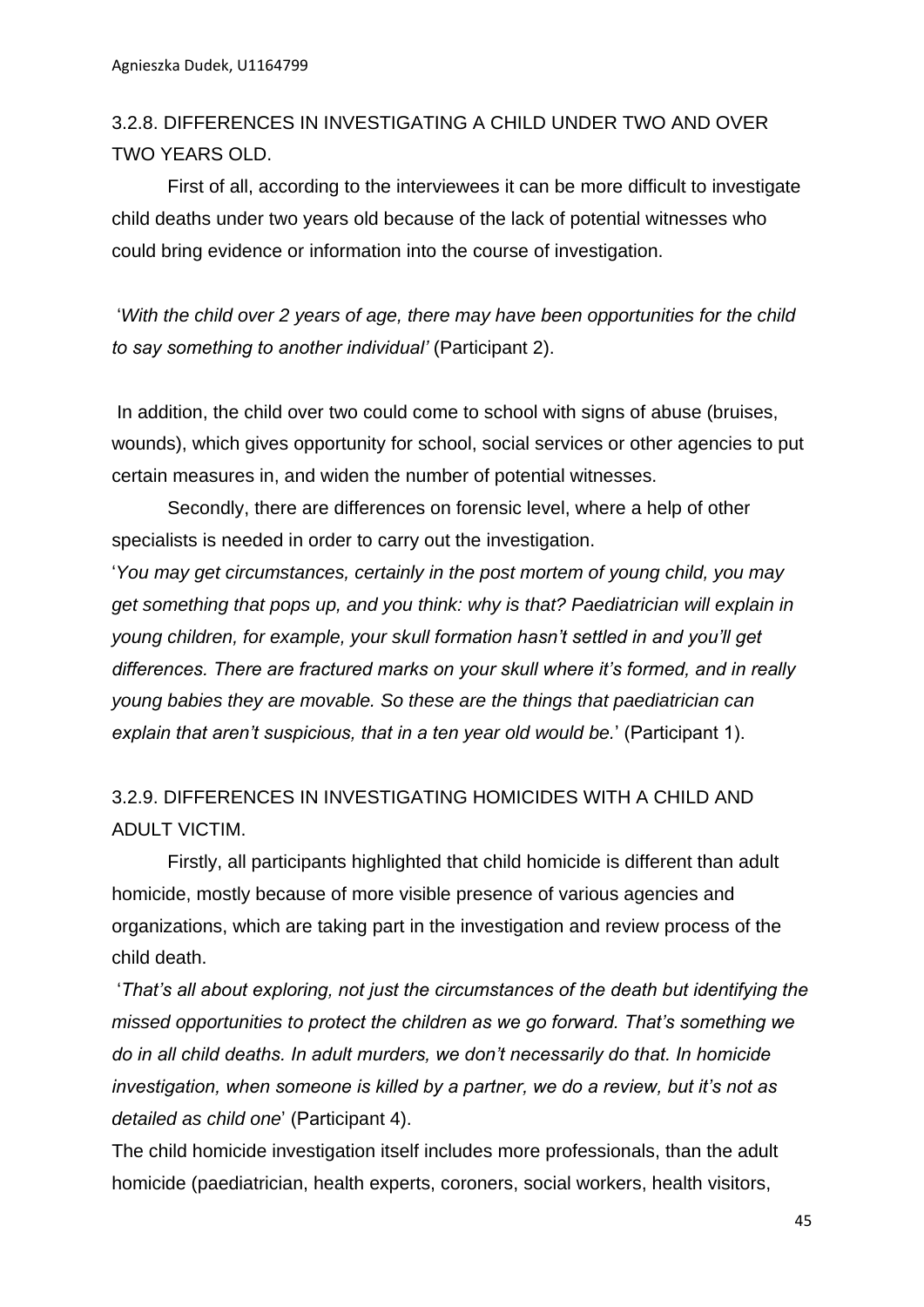etc.).

In terms of professional aspects of the investigation, the child homicide does not vary from adult homicide according to the participants: '*I'd be as thorough in child homicide as in adult homicide. I'm responsible for presenting the facts and where is appropriate to deliver the justice to the families and victims'* (Participant 4). '*You still want to do a professional job and do them justice, and bring perpetrators to justice… The professional aspects of the investigation doesn't really change'*  (Participant 1).

However, all of them discuss the pressures, which are not necessarily present during the adult homicide investigation. There is a strong pressure from the outside world to detect the crime: '*with the child homicide everything is kind of magnified'* (Participant 2). In addition, one of the participants highlighted that the criminal investigation of who did it to whom is the easiest part of investigation, as there are many external pressures which complicate and make the investigation difficult. There are far more pressures present in the child homicide, than adult ones. There is a strong media presence, because of the newsworthiness and infrequency of child homicide occurrence. There is also a significant public response, which scrutinises every move of the professionals which had been involved with the child at some point in the past. '*I'd say that public expectation and the media expectation is always greater because they [child homicides] are so rare, and they carry so much emotions with them, that the pressure is always there*' (Participant 3). '*We get outside pressure from the press, we get the outside pressure from other agencies looking in, you get outside pressure from other agencies who may want to point the finger of blame at the police for maybe times when we have interacted with child but haven't done what we should do, so there are many sorts of pressures which can make it all difficult'* (Participant 2).

In addition, three out of four respondents highlighted the financial pressures, and a need for multi-skilled, effective and efficient investigators when many staff jobs are being reduced.

'*I think, just in general, with all the pressure that police have around finances and resources, you know, we spend less time shining the spotlight on things like these, and dealing with them in that fine-grinded detail that we used to. Because we are under pressure to move to the next thing, and then next and next thing*' (Participant 2).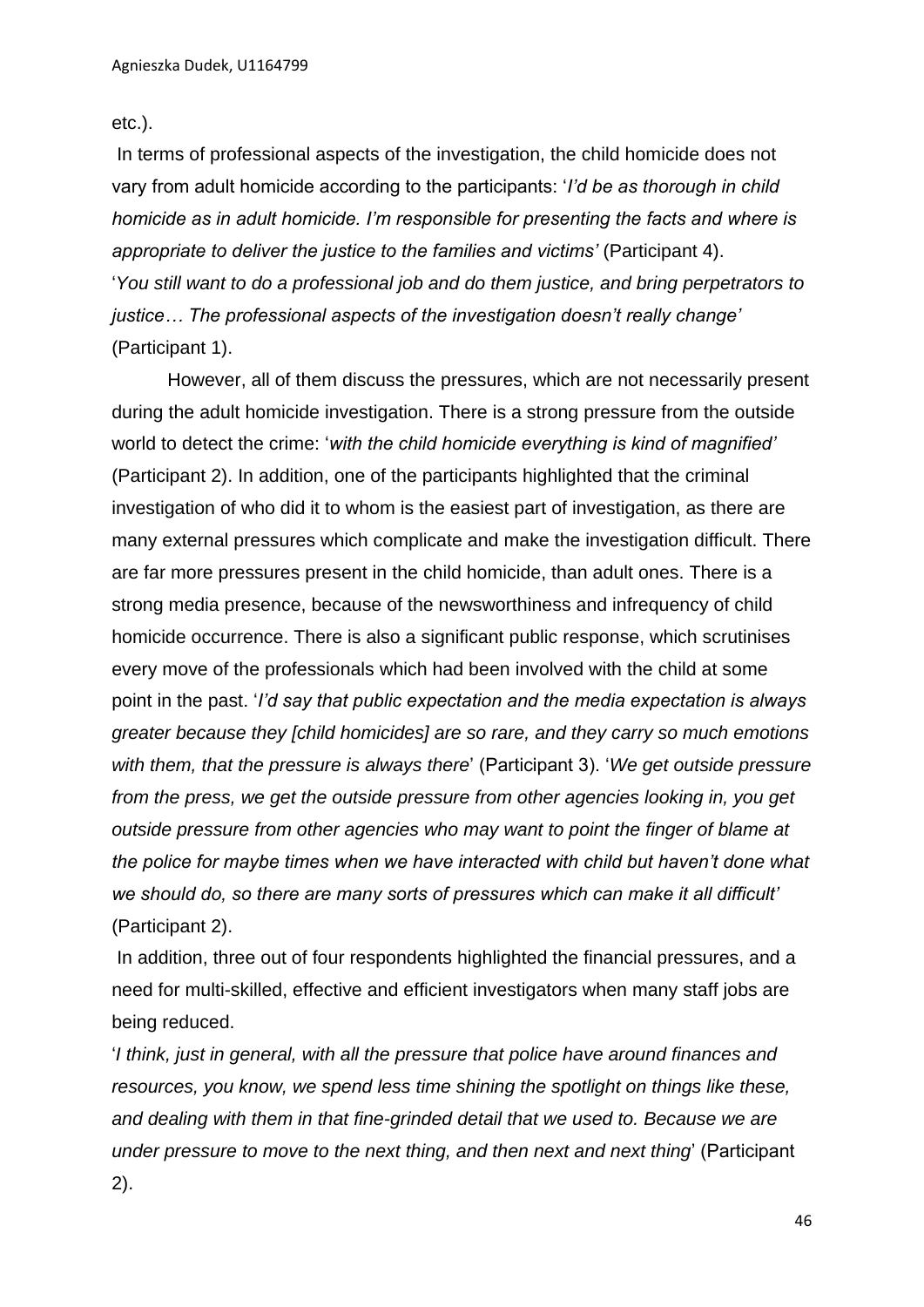Another challenging consideration, which emerged during all four interviews was dealing with parents in child death investigations. In any child death, it is important to treat parents with respect and sensitivity, and to find a right balance between their double role in the investigation (victim and suspect).

'*Unless there is something blindly obvious telling us that something happened here, we move away from treating parents as suspects. They are witnesses, they are vulnerable, they are going through a horrible time, so you deal with that but at the same time you've got one eye on the circumstances and why has this happened'* (Participant 1).

'*We also need to ensure that we treat family with sensitivity, and that's a real thing. In things like that, once we are investigating... don't park a police-marked car outside and put a uniform officer at the door'* (Participant 4).

*'I think… dealing with distraught and upset parents effectively with compassion, with care... it's really important, but also understanding that the suspects may well be one of those distraught parents. So how you manage to weigh up and deal with those people, that's a real skill'* (Participant 2).

In addition, all interviewees discussed the emotional pressures in the investigation of child death, which are not necessarily present during the adult homicide investigation. All four participants agreed that it is more difficult to deal with child death or child homicide. Many professionals have children of their own. *'It's always harder to deal with child murder, because a lot of us have children and* 

*you think how anybody can do that to a child'* (Participant 1).

*'I think that with the child, obviously, it's going to be more difficult, you become more emotionally involved, and it becomes more personal' (Participant 2).* 

*'It's very difficult. I do get emotional, I'm a parent myself, but that helps me too because I can use empathy, particularly to understand the needs of parents and those affected by the death of a child'* (Participant 4).

All participants recognized the importance of psychological/ counselling help and good management in child homicide investigations. Despite of highlighting the presence of psychological/counselling services within the organization and explaining that no stigma is attached to those requiring such help, none of the participant mentioned using the service themselves. Most common way of dealing with emotional pressure was a chat with colleague, sharing the pressure amongst team members and taking time out.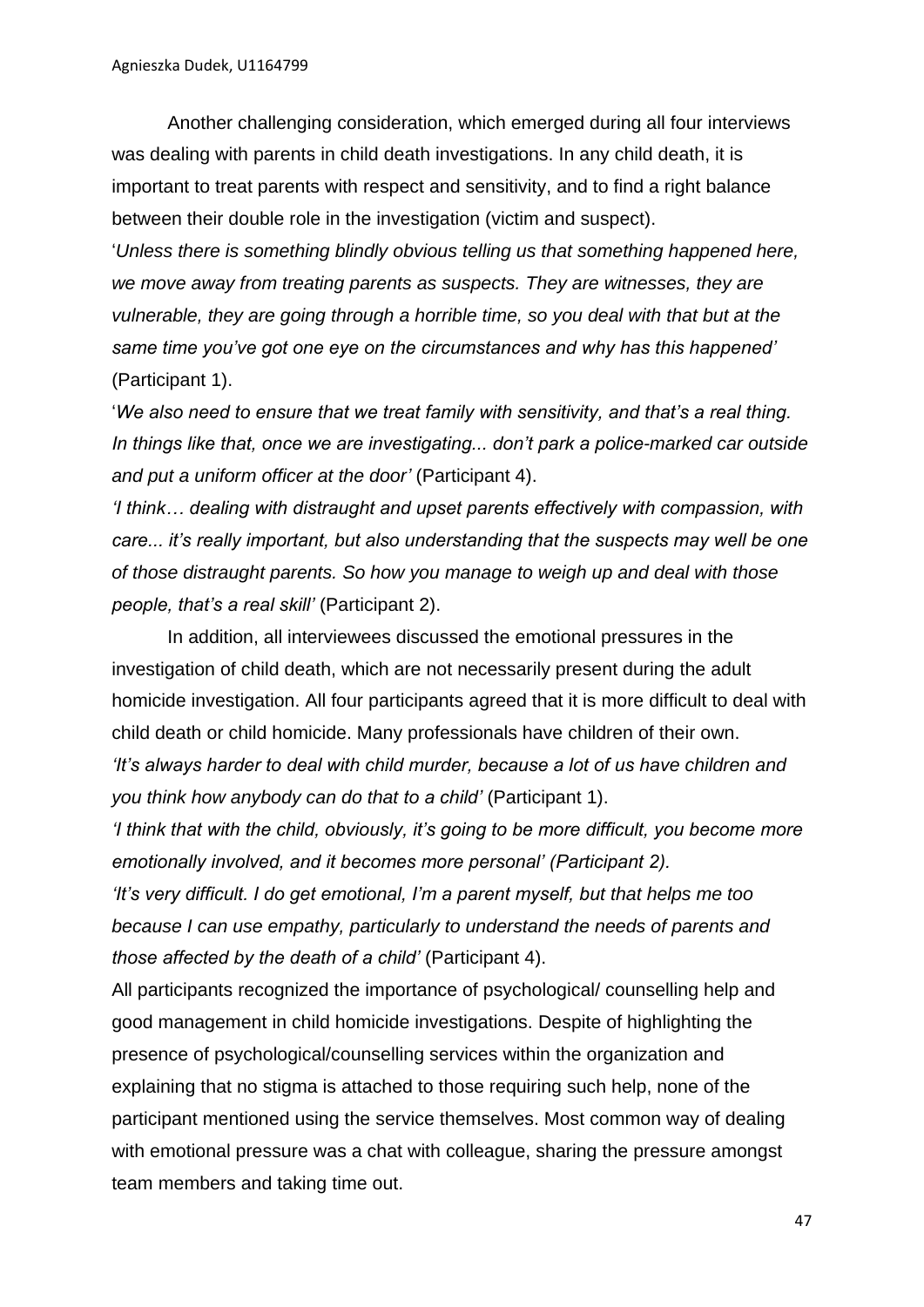'*Not so much of a problem, until I got to the post mortem and saw the child for the first time. She was the spitting image of my daughter. That was a difficult one to deal with. Now, I didn't get any psychological help but I spoke to someone about that because I knew it affected me. You have your support at home, we get quite a lot of time out'* (Participant 1).

*'Being able to see the warning signs in myself that the emotional aspects may be getting to me, so, you know, taking time out, making sure you are sharing your ideas with all your team as well, so it's a shared pressure. (…), seeking some help if necessary and realising that I'm not some sort of superman that can just keep going on and on, because you keep going on and on and then you fell over'* (Participant 3). '*When you become aware of someone who is probably suffering (…), then you need to identify that and take them away from the team. If it would be me, I'd go and seek a bit of counselling, probably from a colleague. (…). If I'd have a member of staff who lost a child, I'd think carefully about this and asked him/her how they feel about participating in this investigation'* (Participant 4).

### 3.2.10. WHAT SKILLS MAKE A GOOD INVESTIGATOR OF CHILD HOMICIDE?

Most common characteristic mentioned by all participants was the emotional resilience and an ability to remain professional at all times. As noted by respondents, it can be challenging because of the dual role of parents in the investigation or because of a young children who should not have died in the first place. '*You need to have lots of emotional resilience because child deaths are very upsetting'* (Participant 3).

Another important skill is the ability to think everything through, to look at the information in a fine-grinded detail, build a timeline and take time to get to know the life of a victim, be thorough and open-minded. In addition, one should not be afraid to seek expert opinion.

'*Speak to someone who has dealt with one before. Make sure you can map out all the different agencies involved in that child, make sure you get all the records from all the agencies, so you know… build a timeline'* (Participant 3). '*Be open-minded, be balanced in your approach, be sensitive to the needs of the family, but like I said, balance it with the need for a detailed investigation as well'* (Participant 4).

When it comes to the training in child homicide, police investigators are involved in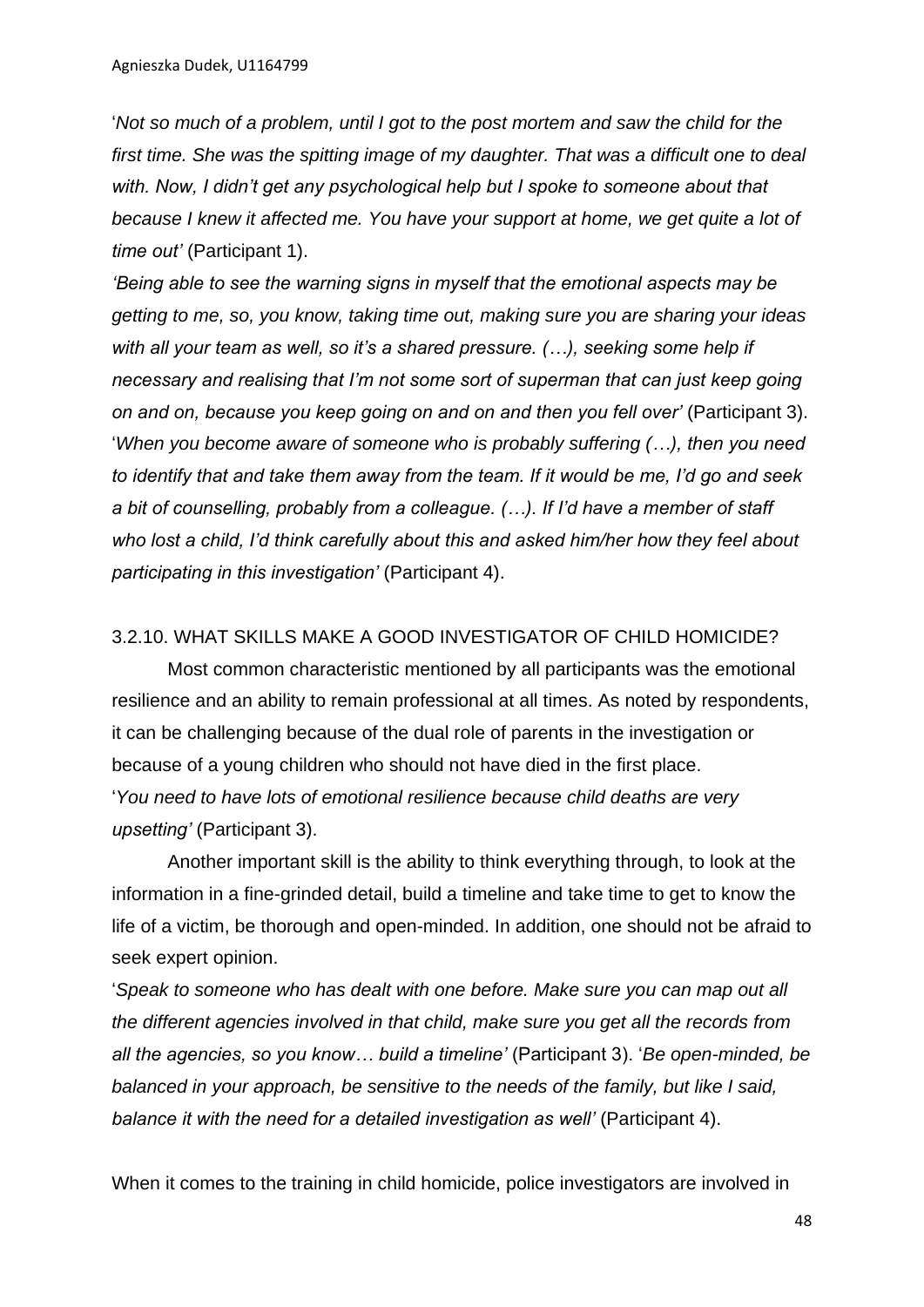lots of multi-agency trainings (for example with social services) as well as e-learning packages, which have to be undertaken on regular basis. A course on sudden child deaths is run by College Policing of London, and it is aimed at senior detective employees. It is an extensive, four-day course, which teaches how to properly and effectively respond to sudden child deaths within local and national procedures. PCSOs, Special Constables and police officers are regularly receiving training in safeguarding as well as domestic violence incidents, which can be often linked to child homicide prevention. However, three out of four participants said that the best training comes from experience or shared experience: an ability to discuss child death investigations of their colleagues. '*We are constantly learning from one another, when unfortunately child homicide happens, it's sort of incumbent of SIOs to ensure that whatever he/she learnt during the investigation, they share with their colleagues'* (Participant 2).

Participants were asked if they think that investigators should specialize in all kinds of homicide, or there should be a dedicated child homicide investigator. All four participants agreed that in the current financial times, it would be a waste of resources to have someone specifically trained to deal with child homicide cases only.

'*We haven't got this luxury in this economic times where we reduce our staff. We need multi-skilled investigators: one day somebody dies in a car accident, next day someone dies as being murdered or a child dies – we need to investigate them all'* (Participant 3).

'*Rather than having a dedicated child homicide investigator, I think all homicide investigators should have a specialist training in the investigation of child homicide. I'll tell you why that is… because the numbers of investigators is probably going to reduce in current financial climate, because the police force is shrinking…*' (Participant 4).

3.2.11. DIFFERENCES IN INVESTIGATING 'LIVE' AND HISTORIC CHILD HOMICIDE CASES.

All four interviewees agreed that there are differences between cold and live cases. Each participants highlighted the importance of time in any homicide investigation:

'*Forensics, the scene, the witnesses... in any investigation, the longer you leave it,*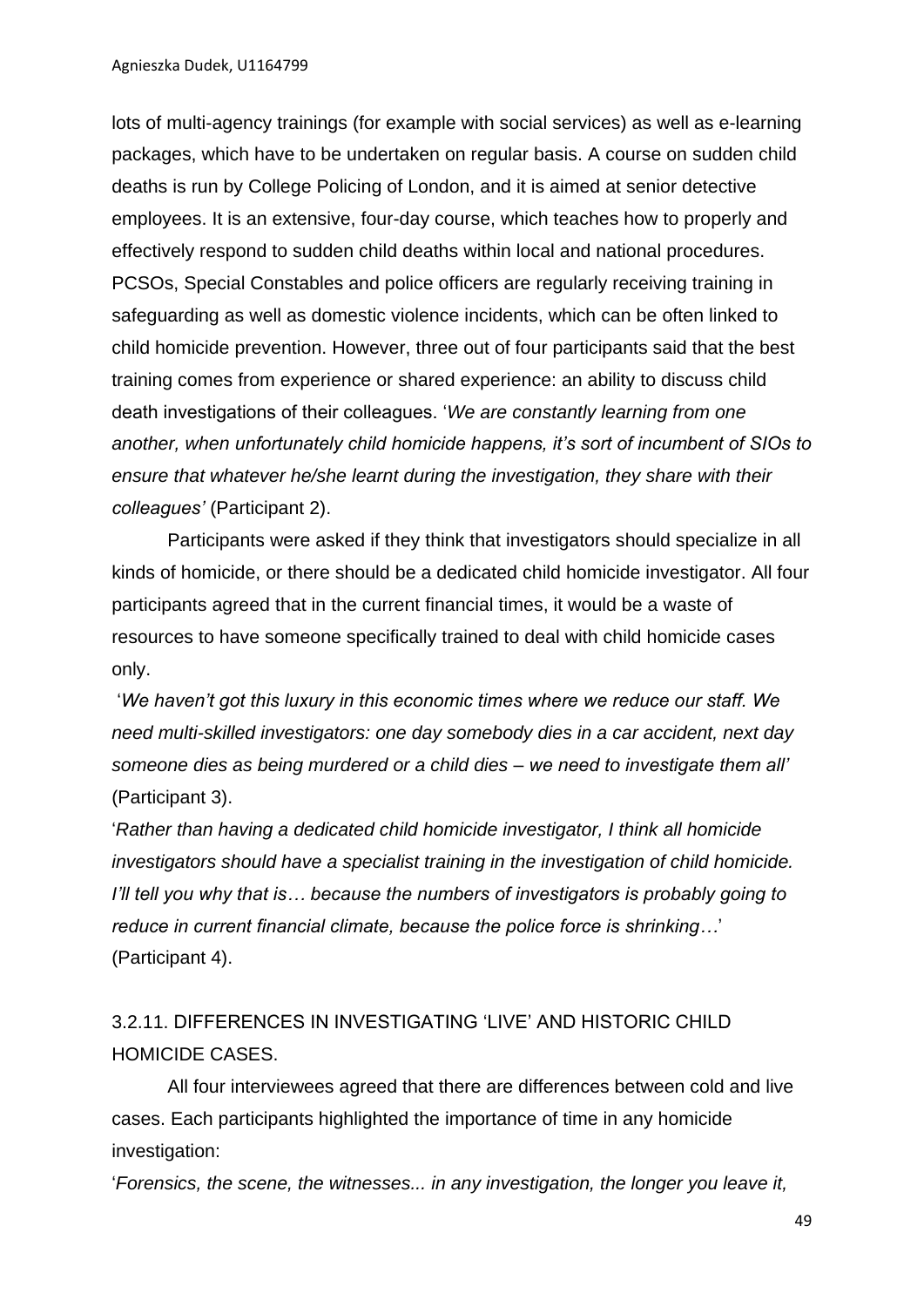*the more difficult it gets'* (Participant 2). '*Things go missing in terms of exhibits, the paperwork, finding witnesses is difficult twenty years down the line'* (Participant 3). When re-opening an old case, it is important to remember that the case could have been investigated in accordance with different protocols, procedures: '*The procedures might have been different and things which haven't been done, and we have to do now, or procedures which have been done, but we wouldn't do now'* (Participant 1).

One of the participants believes that cold child homicide cases are probably more memorable than cold adult homicide cases, which seem to diminish with time: '*Thirty years later, you could go to a community where there was a murder of a child that's undetected, and people will still remember and will want to help, which probably wouldn't be a case if you went for the adult murder twenty years ago'* (Participant 2). Another significant comment was made by one of the interviewees regarding the importance of having a real purpose in re-opening a cold homicide case, whether it is adult or child homicide investigation: '*what you've got to be mindful of is that you're reopening wounds with the family. You know, if I walked back to your life after twenty years, and say that we are reinvestigating your child, I'm sure you would feel very emotive about that. Whereas someone just died, you're already in that phase*' (Participant 1).

## 3.3. SUMMARY OF FINDINGS IN STUDY TWO.

The analysis of study two examined the understanding of child homicide by professionals working directly with this type of offence. Because of inability to gain permission to interview the social workers, the understanding was only gained from the police investigators' perception, who deals with the child death investigation. Most common themes, which emerged during the interviews are that child homicide is a rare occurrence and that it is mostly committed by members of the family (parents). Parents who kill are most likely to be young, inexperienced individuals with either mental health issues, aggressive behaviour or drugs/alcohol addictions. Participants agreed that younger children, especially those under five, carry more risk of homicide victimisation, than older children. Abuse, aggressive behaviour, violent parents were often described as factors, which could lead to child homicide, and those are also the homicides which are preventable. There are differences in investigating children under two and over two, particularly in terms of potential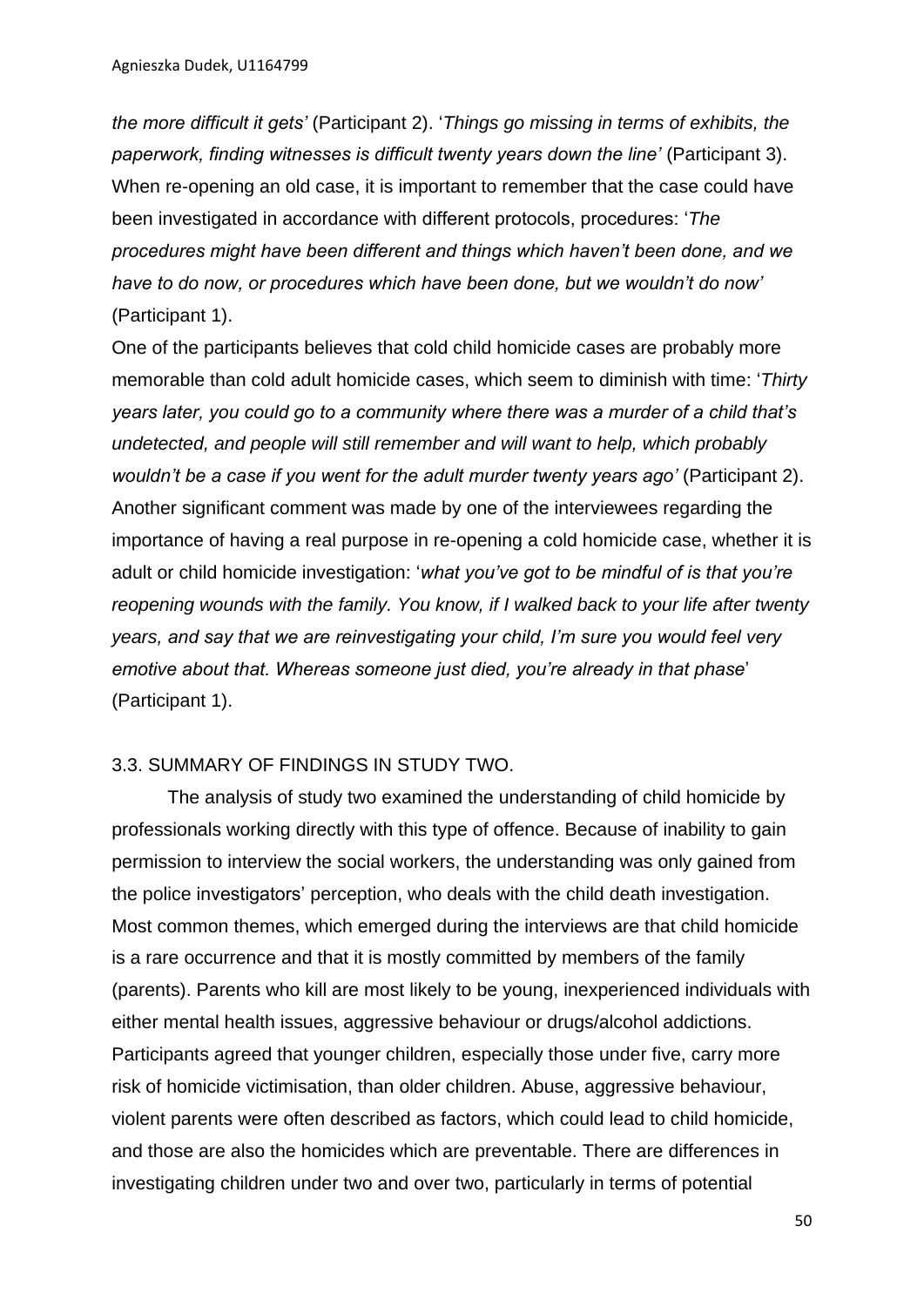witnesses and on the forensic level. There are even more differences between investigating child and adult homicide. First of all, there is a higher presence of multiagency work in child homicides. In addition, participants described the strong outside pressures as a challenging factor in child homicide investigations (media, public, finances and resources) as well as internal pressures (emotions when dealing with death of a child as well as finding the professionalism and right balance in treating parents as victims and suspects). The most common characteristics of a good child death investigator included high emotional resilience, professionalism, being thorough and an ability to deal with stress and pressures, which are thrown at the investigator from each side.

The findings, as well as the implications and limitations of the study will be discussed in the next chapter, alongside the findings from study one.

## **CHAPTER 5: DISCUSSION OF STUDY ONE AND TWO**

This chapter is going to discuss findings from study one and study two, as well as it is going to look at the implications and limitations of each study.

This paper has sought to describe and explore understanding of child homicide and its pre- and post-offence characteristics from the United Kingdom's perspective. The opinions and perceptions of child homicide were gained by conducting two separate studies: a questionnaire involving about 260 participants and four semi-structured interviews with homicide investigators. The overarching purpose was to contribute to the field of criminology concerned with child homicides and child protection.

This paper set out to explore the following research questions:

1.How do public and those professionals working in child homicide protection/investigation perceive the offence of child homicide, and what shapes their understanding of this offence?

2. What are the differences and similarities between their opinions and official statistics and existing research?

51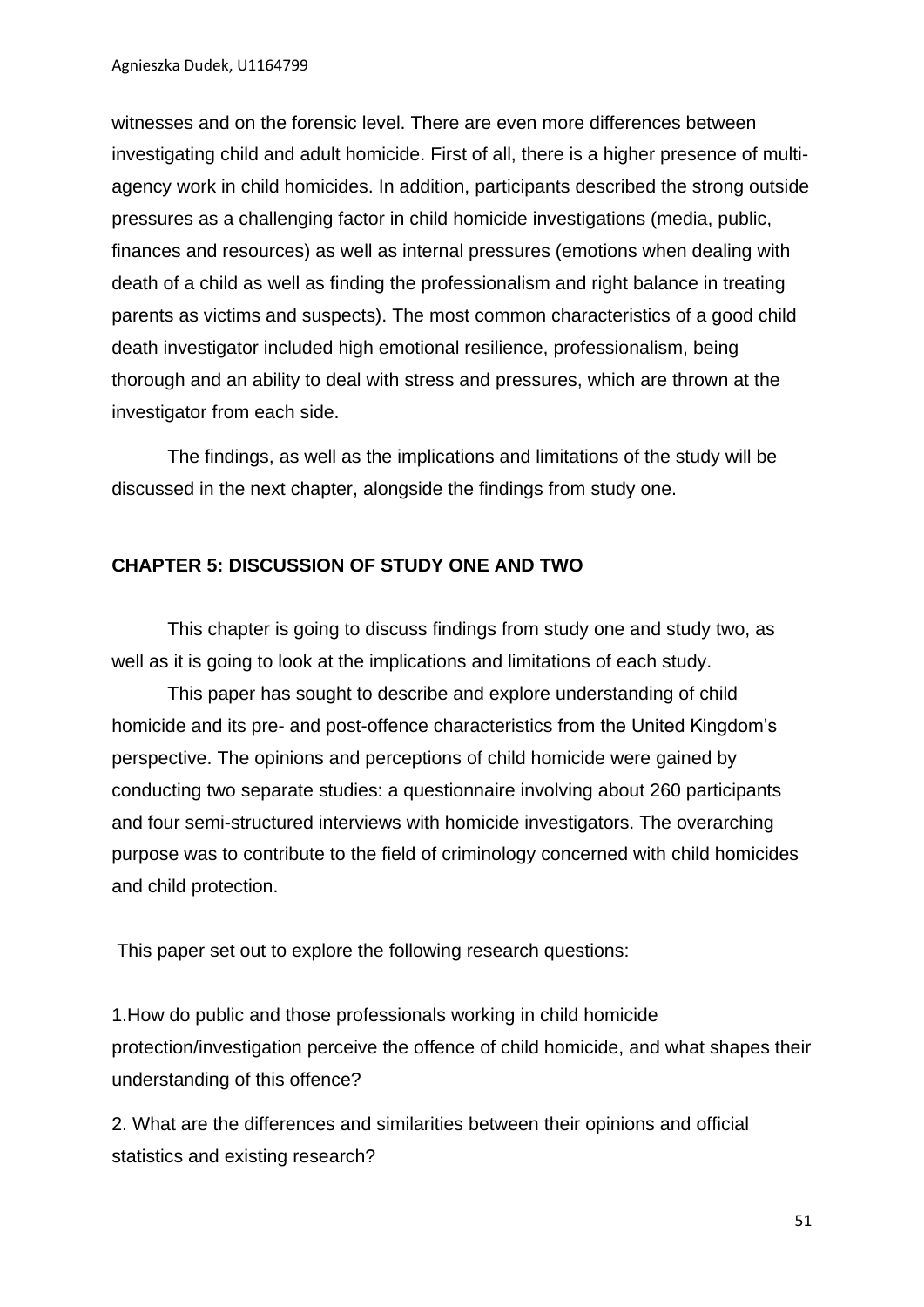3. What role do professionals working with child protection/homicide believe to have in preventing and investigating child homicide?

Previous research has pointed to child homicide being the worst type of crime, irrespective of culture, religion, ethnicity, nationality, gender, etc. For example, over half of participants in Mitchell's study (1998) chose child homicide as the worst type of criminal activity, mainly due to the vulnerable and defenceless state of the victim. This present study confirmed the previous findings: 65% of all participants believed that killing a child was the worst type of crime. Female participants were more likely to agree with this statement, than their male counterparts. Moreover, participants who classed themselves as parents (as opposed to non-parents) were found to be more likely to agree with the statement that child homicide was the worst type of crime.

### 4.1. THE MISCONCEPTIONS OF CHILD HOMICIDE NUMBERS

Crime, whether it is burglary, robbery or homicide, is very often perceived differently by public to what the previous research and official statistics portrayed. Almost 60% of the study one's respondents over- or under-estimated the number of child homicides in England and Wales in recent years. In addition, 70% of the respondents thought that the child homicide trends have been increasing, despite of the numbers of child homicides being the lowest since 1989 (according to ONS, 2015).

Previous studies found that public have misconceptions of crime, particularly in regards to the numbers and trends (Mitchell & Roberts, 2012; Vandiver & Giacopassi, 1997; Williams, 2008). According to recent official statistics, there were 551 homicides (both adult and children) in England and Wales in 2012/13, and 526 homicides in 2013/14 (ONS, 2014). In this study, as suggested above, almost 60% of all respondents over- or underestimated the number of overall homicides in England and Wales, whereas only 43% of the participants thought that there were between 401 and 800 homicides in England and Wales annually (option which best reflected the official statistics). Perhaps more worrying was the finding that 65% of respondents who stated that they worked within the child protection and homicide investigation arenas, either over- or underestimated the homicide numbers.

When participants in study one were asked to estimate the percentage of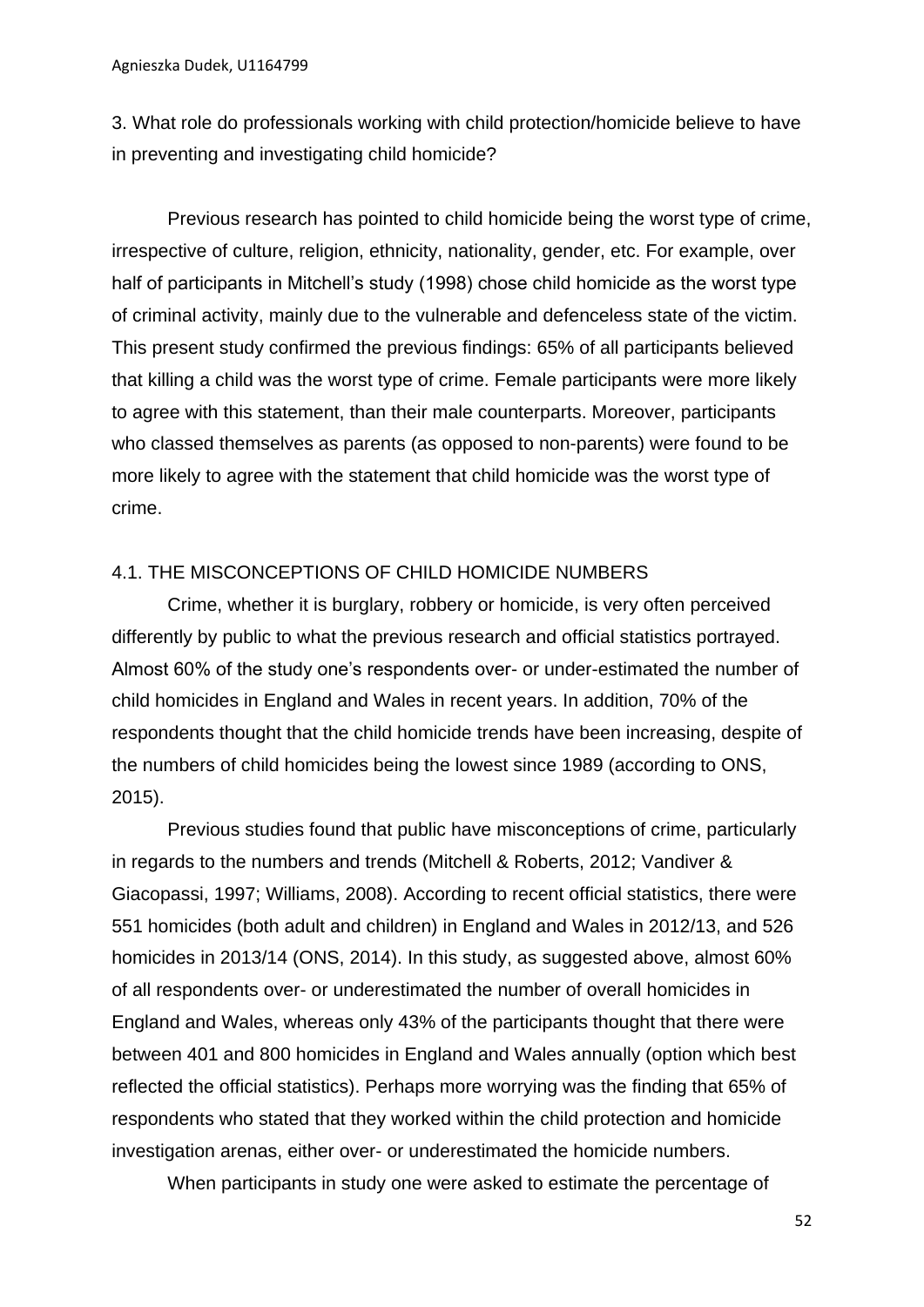child homicides in overall homicide numbers annually, almost 50% of the participants thought that child homicide represented 1-25% of overall homicide rates, with a further 41% of respondents thinking that the percentage was more likely to be between 26-50%. Professionals working in child protection/ homicide investigation were found to be more aware of the rates than the general public (58% of professionals, and 41% of the public).

ONS divides the age of homicide victims between 'under 16 years old' and 'over 16 years old'. However, according to legislation, children are individuals up to 18 years of age. No explanation from the ONS was given why the child homicide constituted of children only up to 16 years of age. As precise numbers of homicide in specific age categories are challenging to obtain, safe estimations were made from the available statistics that the children up to 18 years of age cannot represent more than 25% of overall homicide rates. For homicide victims under 16 years, the rate is approximately 10% of all homicides (according to ONS it was 12% in 2012/13 and 9% in 2011/12).

According to previous research, conducted in the United Kingdom, United States or Canada, public have misconceptions of crime not only in estimating numbers, but also in perceiving crime trends. People tend to believe in increasing crime trends over years, rather than declining trends portrayed in the official statistics and academic research (Mitchell & Roberts, 2012; Vandiver & Giacopassi, 1997; Williams, 2008). Despite of the decreasing trend of child homicide in the official statistics in England and Wales in the past twenty years, based on study one at least, the public appears to think that the opposite is true: the child homicide numbers are increasing. There were 67 child homicide recorded in England and Wales in 2013/14, the lowest since 1989, however, only 30% of the respondents in this study said that they thought that the child homicide rates had been decreasing over the past ten years, leaving 70% saying that they thought that it had been increasing. Indeed, participants with children were found to be more likely to think that the numbers of child homicide were increasing, when compared to participants without children.

Participants in study two were asked of the number of child homicides they had dealt with during their career as a homicide investigator. The analysis found that investigators, despite of dealing with (on average) 30 child deaths in course of their careers, dealt with only a small percentage of child deaths which were eventually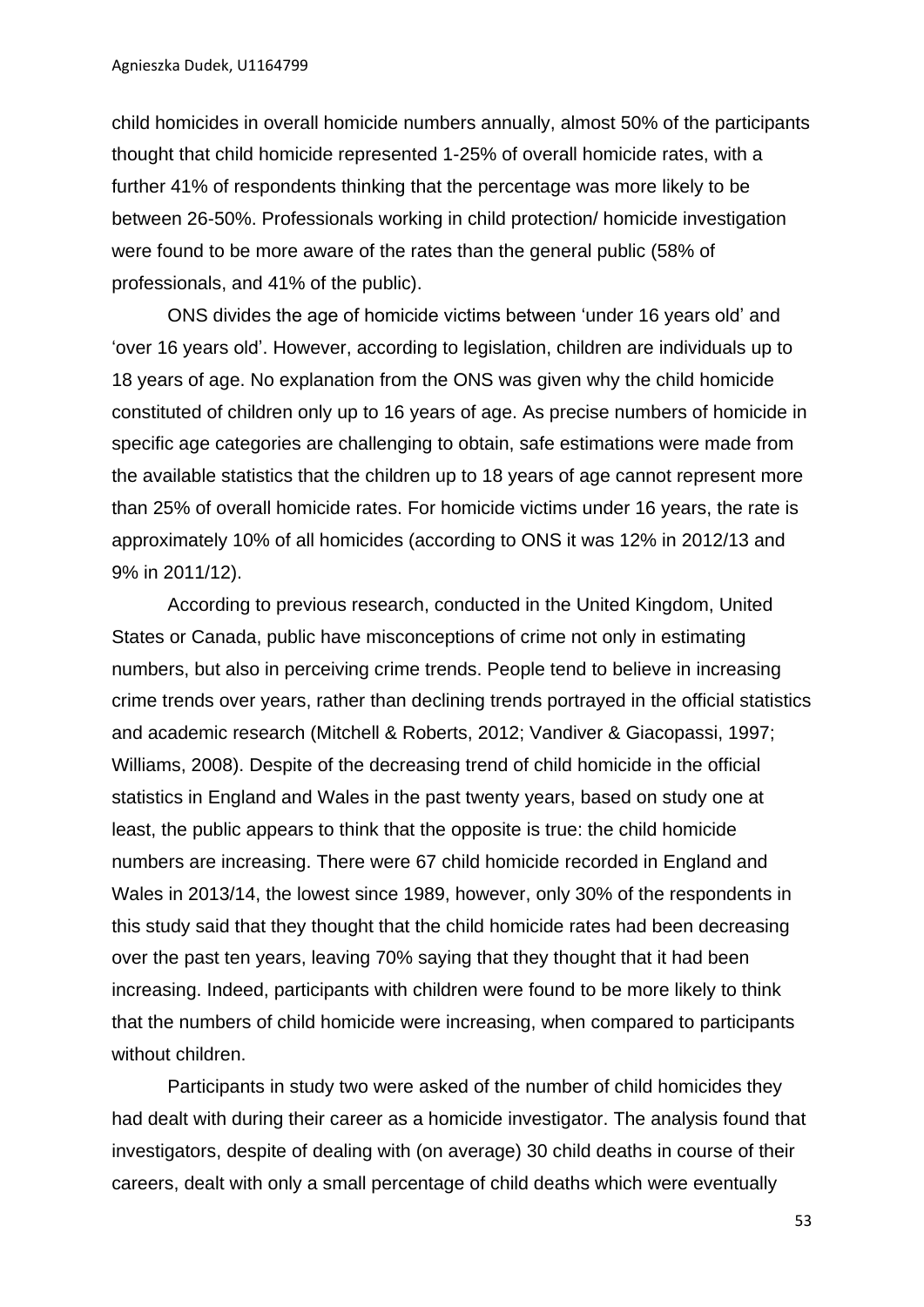Agnieszka Dudek, U1164799

classified as homicides. In terms of participants' experience with child homicide investigations, the answers ranged from none to twelve (average: 8). On average, the police service from which the professionals were chosen, deals with 5 child homicides yearly, and there were about 150 offences classified as child homicide in last thirty years in that chosen police force.

Recorded homicide statistics are generally considered to be the most accurate indicators of levels of crime because almost all of them will come to the attention of the authorities (Roberts & Stalans, 1997). Despite of the fact that interviewees in study two highlighted the rare occurrence of child homicide events, only one of the interviewees said that there were child death cases in the course of his professional career, which could have been classified as suspicious, but no clear evidence was found to support the case. These cases were looked upon as suspicious but eventually classified as non-suspicious because of the lack of evidence to support it. According to Wilczynski (1997), dark figure of child homicides is highly neglected in studies and should be examined in greater detail, not only by researchers but also by professionals directly involved in child homicide investigation or child protection. For example, babies found in sewerages or trash bins indicate that there may be more children of whose concealment was successful. Some accidents or illnesses may be the result of the parental neglect, but omitted (for example, because of lack of evidence) and classified as not suspicious deaths instead. Similarly, Levene and Bacon (2004) argued that 5-10% of unexpected deaths in infants could be covert homicides. Because of lack of evidence the cases can only be classified as non-suspicious deaths. Roshier (1973) highlighted the importance of public perceptions because there could be a possibility that these perceptions paint more accurate image of crime than those presented in the official statistics.

Public awareness of crime statistics needs be raised, especially amongst professionals and students in criminology or child-care fields to avoid misconceptions plaguing the criminal justice or social care sectors. Additionally, future research should address the phenomena of dark figure of crime in child homicide offences, as this area appears under-researched.

# 4.2. CHILDREN UNDER ONE YEAR OLD ARE THE MOST VULNERABLE AGE CATEGORY TO BECOME VICTIMS OF HOMICIDE.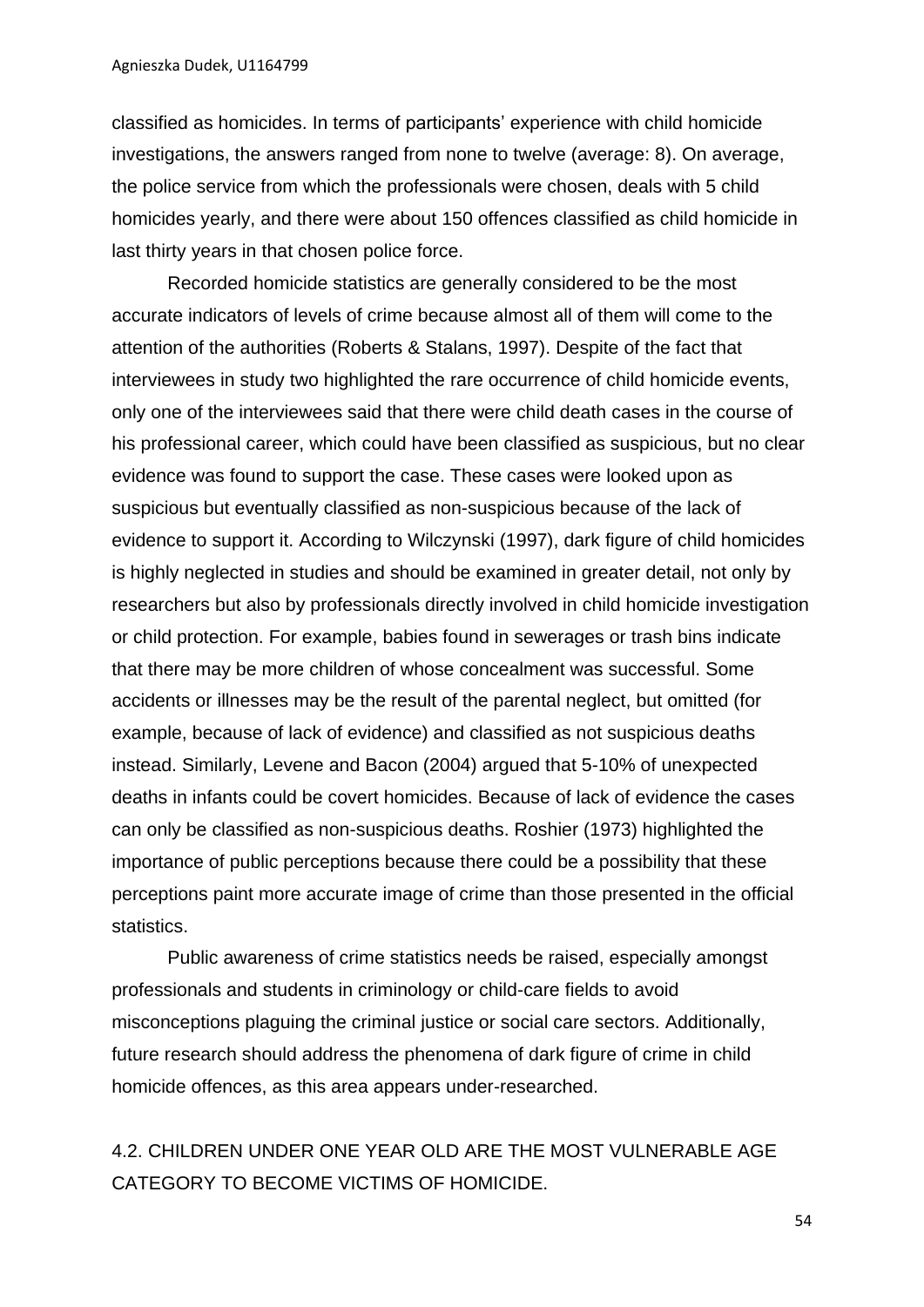According to the recent official statistics, children under one year of age have the highest rate of homicide of nearly 30 per million population, compared with overall homicide rate in England and Wales of 9.7 per million (ONS, 2014; Roach & Bryant, 2015). There were 22 victims under twelve months in 2012/13 and 15 in 2011/12, which constitutes 33% of all child homicides. In study one, only a fifth of all respondents stated that the percentage of victims under one in all child homicides was between 21 and 40%, whereas nearly 60% stated that they thought that the percentage was less than 20%. However, when asked about their opinion on the statement that children under one are at highest risk of homicide victimisation, nearly 60% of all respondents agreed. Single participants were found to be more likely to agree with the statement, than their married (or in a relationship) counterparts. One would hope that the difference between professionals working in child protection/homicide was bound to appear in statistical tests, however no statistically significant difference was found.

According to participants in study two, younger children carry more risk of homicide victimisation than older children. Interviewees' answers ranged from newly born babies to ten years old, but the most common years appearing in the course of the interviews were between one to five years old, which is not necessarily supporting the official statistics and previous research suggesting that the most vulnerable age category is under one year old. Future research is needed in order to explore this trend across different police divisions in England and Wales. This could be achieved by comparing homicide records for all divisions in England and Wales, and then comparing them against the national statistics.

# 4.3. PARENTS ARE THE MOST COMMON PERPETRATORS IN CHILD HOMICIDE

According to ONS (2014) in 46 offences (69%) of child homicide the perpetrator was known to the victim (40 victims were killed by a parent or stepparent) and in 8 cases (11%) the offence was committed by a stranger. This similar trend has been repeated in the most recent official statistics, as about 50% of victims under 16 were killed by a parent or step-parents, and only 9% by stranger (ONS, 2015). Similar findings have been found in many previous studies (Roach & Bryant; Alder & Polk, 2001; Brookman, 2005). 85% of participants in the study said that they thought that a high percentage of child homicide victims were killed by either their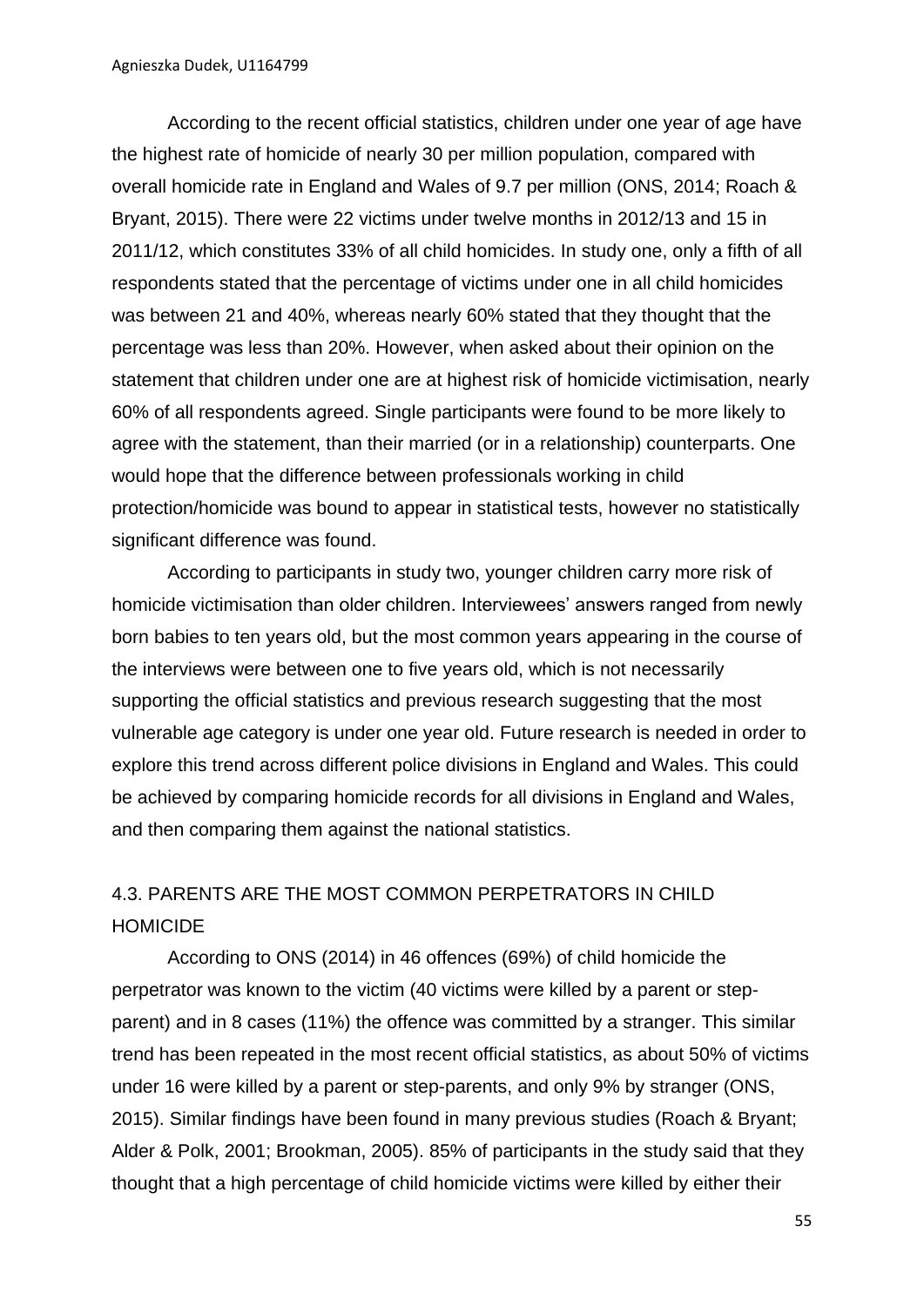parents or close family relatives, and subsequently, 75% disagreed that strangers' abductions-murders represented a high percentage of the child homicide offences. Participants who classed their religious preferences as 'no religion' (as opposed to those participants who chose certain religions) were more likely to disagree with the statement that high number of child homicides were being committed by strangers.

Analysis of study two answered findings from previous research and statistics, and confirmed that parents were the most common perpetrators in child homicides, whereas stranger-perpetrated child homicide cases represent only a small percentage of all child homicides.

### 4.4. MOTHERS AND FATHERS WHO KILL

During the interviews in study two, the homicide investigators rarely distinguished between mother and father, except in cases where specific child homicide cases were described.

As previous research suggests, men are generally more likely to commit homicide, than females. In child homicides, the numbers of female and male offenders are proportional, which does not appear in any other criminal activity (Brookman, 2005; Daly & Wilson, 1988; Alder & Polk, 2001; Roach & Bryant, 2015). However, according to previous research, men tend to commit more strangers' abductions-murder, than women. In study one, almost 50% of the respondents stated that they thought that men were more likely to abduct and murder children than women (with 28% disagreeing with the statement). Male respondents, when compared to their female counterparts, were found to be more likely to agree with the statement that men were responsible for majority of strangers' abductions and murders.

According to past research, men were the most common perpetrators in murder-suicide and family annihilation cases. In 44% of 101 cases of killing over one year old children and 11% of 38 cases of killing infant babies, men committed suicides (Alder & Polk, 2001). Men tend to be usually in their thirties (slightly older than in cases of fatal assaults) and are very often the biological parent of the child. This occurrence is often explained in psychological theories: the issues of selfesteem and emotion of shame, often triggered by stressful events (Gilligan, 2000, cited in Brookman, 2005). However, it is worth noting that the general suicide rate for males was three times higher than in women in 2012 in England and Wales (ONS,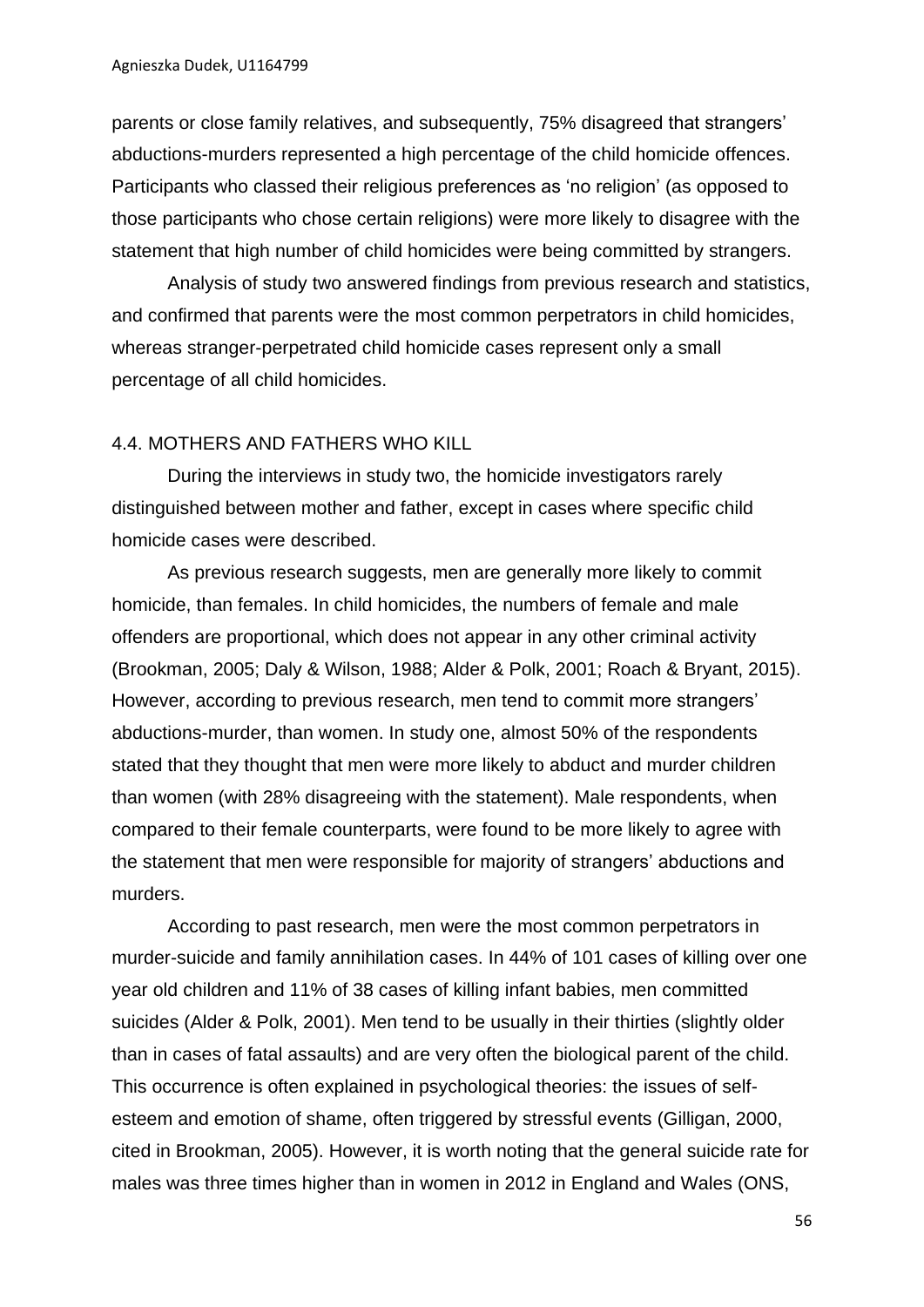2012). The highest suicide rate for men, similarly as in Alder & Polk's study, falls for male between 30 and 44.

According to Alder & Polk' study (2001) almost 90% of the fatal assaults on children were committed by step-fathers or partners of the child's mother, where in most scenarios they had not been in a relationship with the victim's mother for more than six months. Abuse and homicide of step-children was also highlighted in the work of Daly and Wilson (1988), who claimed that step-parents were hundred times more likely to kill a child, than its biological parents. In addition, the research conducted by Cavanagh et al (2007) confirms the Daly and Wilson's theories about higher risk of homicide victimisation from step-parental figures. Cavanagh et al (2007) found (when examining 26 cases of fatal child abuse) that 62% of fatal child abuse victims were step-children. Birth fathers were more likely to kill younger children under six months of age, and 97% of stepfathers' victims were between one and four vears of age. Higher risk of homicide victimisation from step-parents is often explained in terms of evolutionary psychology and natural selection (Daly & Wilson, 1988; Roach & Pease, 2011).

Despite of the results from previous studies, none of the homicide investigators in study two discussed this occurrence, even when asked to clarify whether they meant biological or non-biological parents. Similar outcome was achieved by a small scale survey conducted by Roach and Pease (2011) which asked a small sample of social workers about their awareness of heightened risk posed to children by non-biological parental figures: majority of professionals was not aware of the heightened risk.

The analysis of results from study one found that the public does not appear to be aware of the heightened risk either. Their opinions on the higher homicide victimisation from step-parents, their opinions varied with 37% agreeing and 35% disagreeing that children are at higher risk of homicide victimisation from the stepparental figures (step-fathers), than biological fathers. Findings from research conducted by Daly & Wilson (1988) or Cavanagh et al (2007) suggest that there should be a stronger emphasis on the family structure in the preventative methods used by social workers or police officers. Further research is required in order to look into the methods in which child homicides are recorded. Classifying perpetrators,

57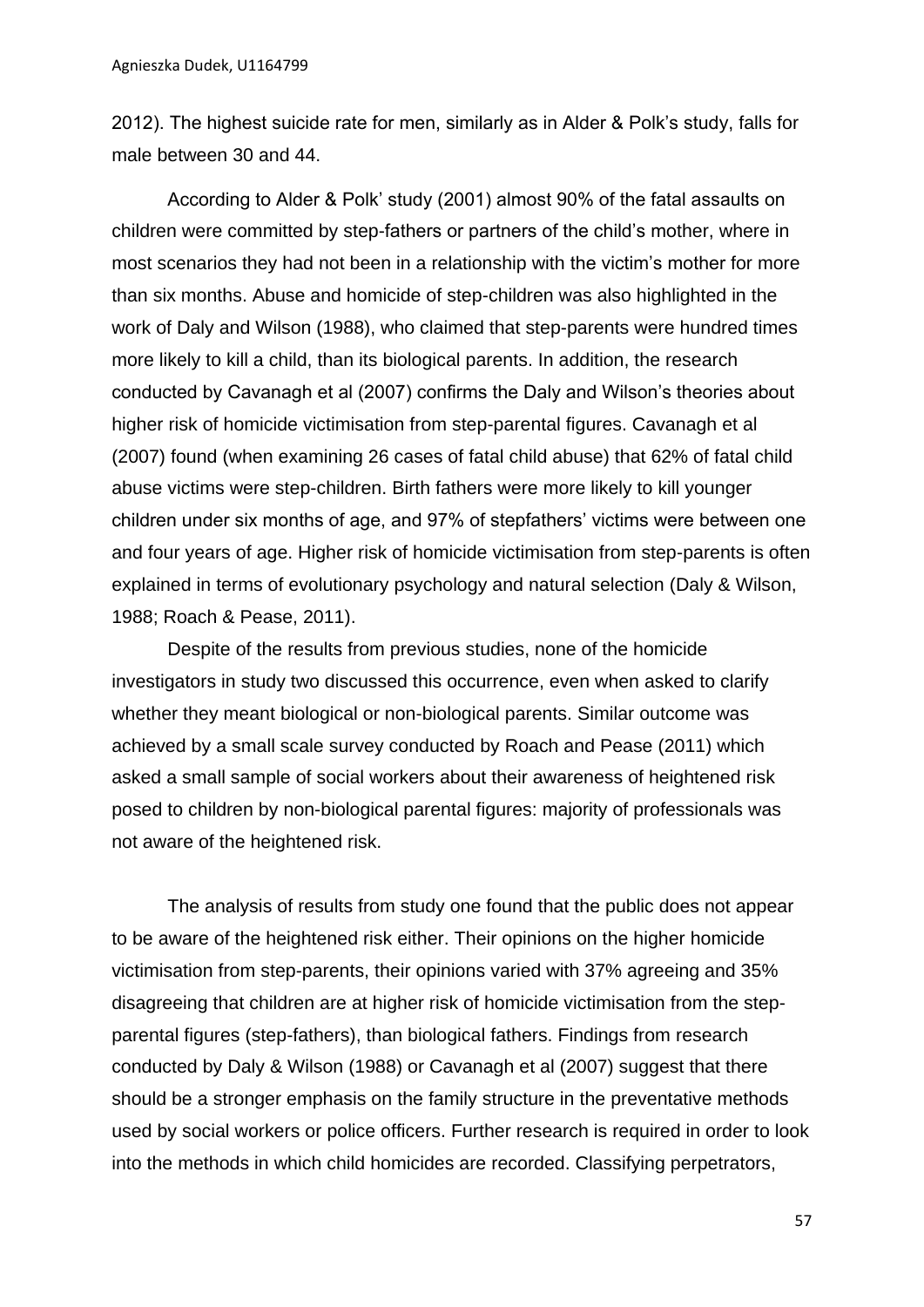particularly step-parental figures or partners of mother/father would aid future researchers and hopefully, future child protection policy-makers to address the heightened risk from step-parents.

When it comes to methods and means used to kill children, 31% of respondents of study one stated that they thought that men killed children by more violent means than women, while 42% did not think so. Research indicates that younger children were likely to be suffocated, shaken or drowned, predominantly because of the minimum use of force and fragility of the small children (Brookman, 2005). Younger children, especially those newly born and those under twelve were most likely to be killed by biological mothers, and non-violent means tended to be used when killing a child. Older victims were more regularly beaten to death or killed with the help of weapon (Brookman, 2005; Porter & Gavin, 2010).

In addition to opinions on men that kill children, participants were asked if they thought that mental illness was the main explanation for why men kill children. 42% of respondents disagreed with this statement, and 33% agreed with it. Explaining why someone killed a child is obviously a highly complex issue, and largely reflects combination of different factors (e.g. psychological, socio-economic) rather than a straight-forward, unequivocal explanation. Notwithstanding, preceding research suggests that mental illness was less likely to be an explanation for why men kill children than it is for women that do. The most common mental illnesses attributed to filicidal fathers were depression, psychosis, acute substance intoxication and personality disorder. Yet a majority of men had not sought professional help before the offence took place, and so they were undiagnosed at the time of the crime.

When the questionnaire participants in study one were asked whether they agreed that mental illness explains why women killed children, a substantial 74% of respondents agreed with the statement. Killing a child by its mother contradicts not simply the image of a non-violent female, but also the dominant ideology of a motherhood: 'the prevailing public view on women who kill their babies is that they are either monsters or psychotic, or both' (Porter & Gavin, 2010, p.99). Women, who kill are often linked with the specific mental illnesses (such as psychosis, postpartum depression). It is unusual for a neonaticidal women to suffer from mental disorders at time of killing a child, but it is more common for women who kill infants and older

58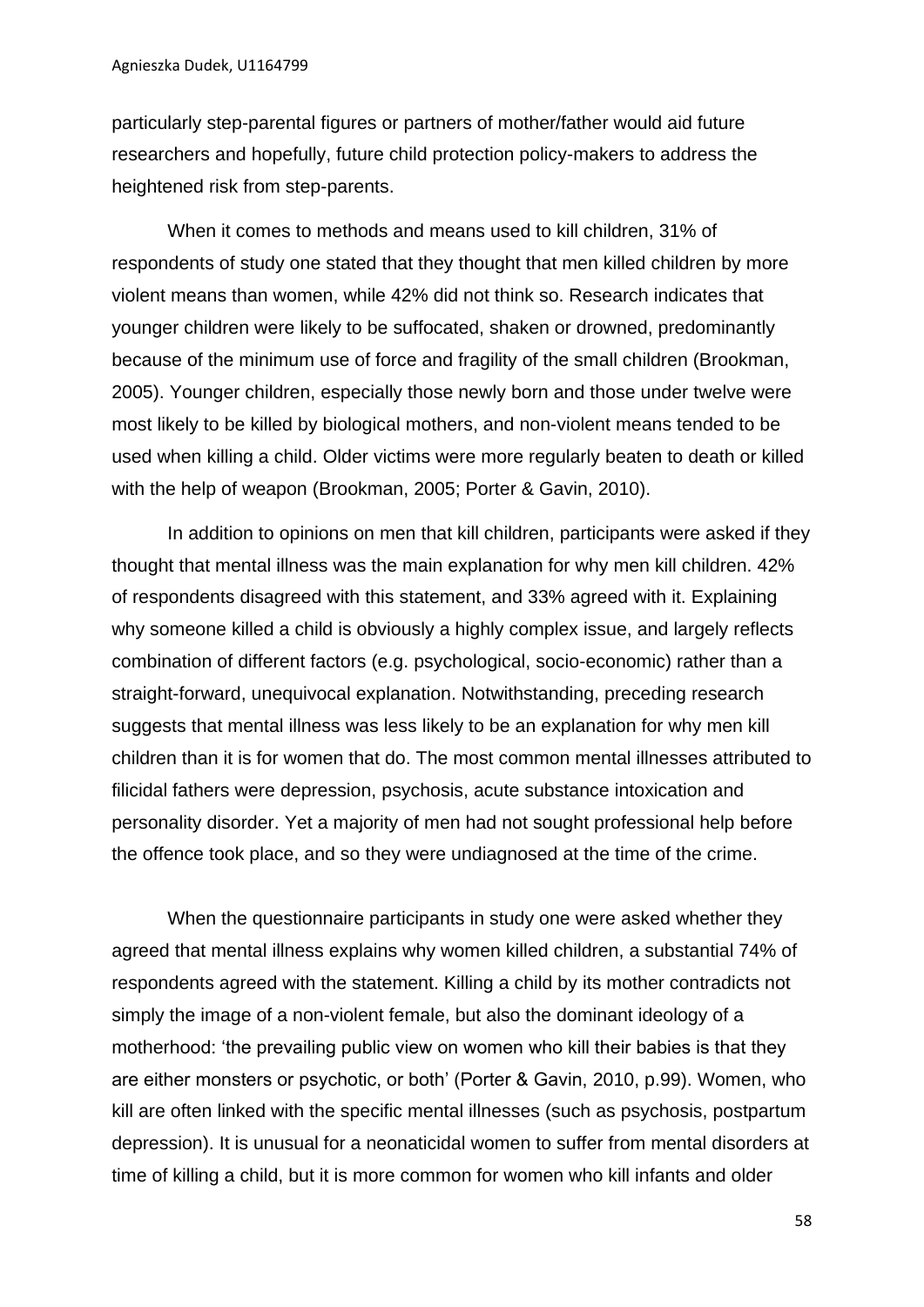children. Whereas, 74% of the respondents did thought that mental illness are explain why women kill, 59% of participants also considered socio-economic factors (e.g. poverty, unemployment, health issues). Despite a lack of research into the effects of socioeconomic factors on levels of female violence (e.g. the poverty, unemployment and lack of education (they are often cited in attempted explanations for why a woman killed or abused children. Understanding child homicide committed by mothers is a complex process, and the paucity of research into killing mothers limits the ability to explain why such events occur. In addition, this study found that 70% of the respondents thought that mothers that kill their own children tend to attract a far larger public and media backlash, than when others kill children.

Previous research showed that single, young mothers were the most common perpetrators in child homicide victims under one year, therefore participants in study one were asked about their opinion of this statement. Over half of the respondents rejected the statement, while only about 20% agreed. Females were found to be more likely to disagree that single, young mothers were the most common perpetrators in child homicide victims under one year old. Daly and Wilson (1988) found that both age and marital status of mothers affect the rates of homicide. The highest risk of infanticide occurs in teenaged single mothers, and it decreased with age. In their study, single mothers accounted for 12% of 2 million babies between 1977 and 1983, and they represented over a half of 64 maternal infanticides recorded by the police.

 Interviews with homicide investigators in study two showed that some of the common characteristics present in the male child homicide perpetrators were: use of alcohol/drugs, violent and aggressive behaviour towards the partner or child, mental health issues, controlling and domineering behaviour. Whereas, female perpetrators, mainly of young age, were characterised by homicide investigators as those suffering from mental health issues (most probably depression). Parents, as the perpetrators were regularly named by investigators, were generally described as young, inexperienced in life, being in problematic relationships, having mental health issues or history of violence.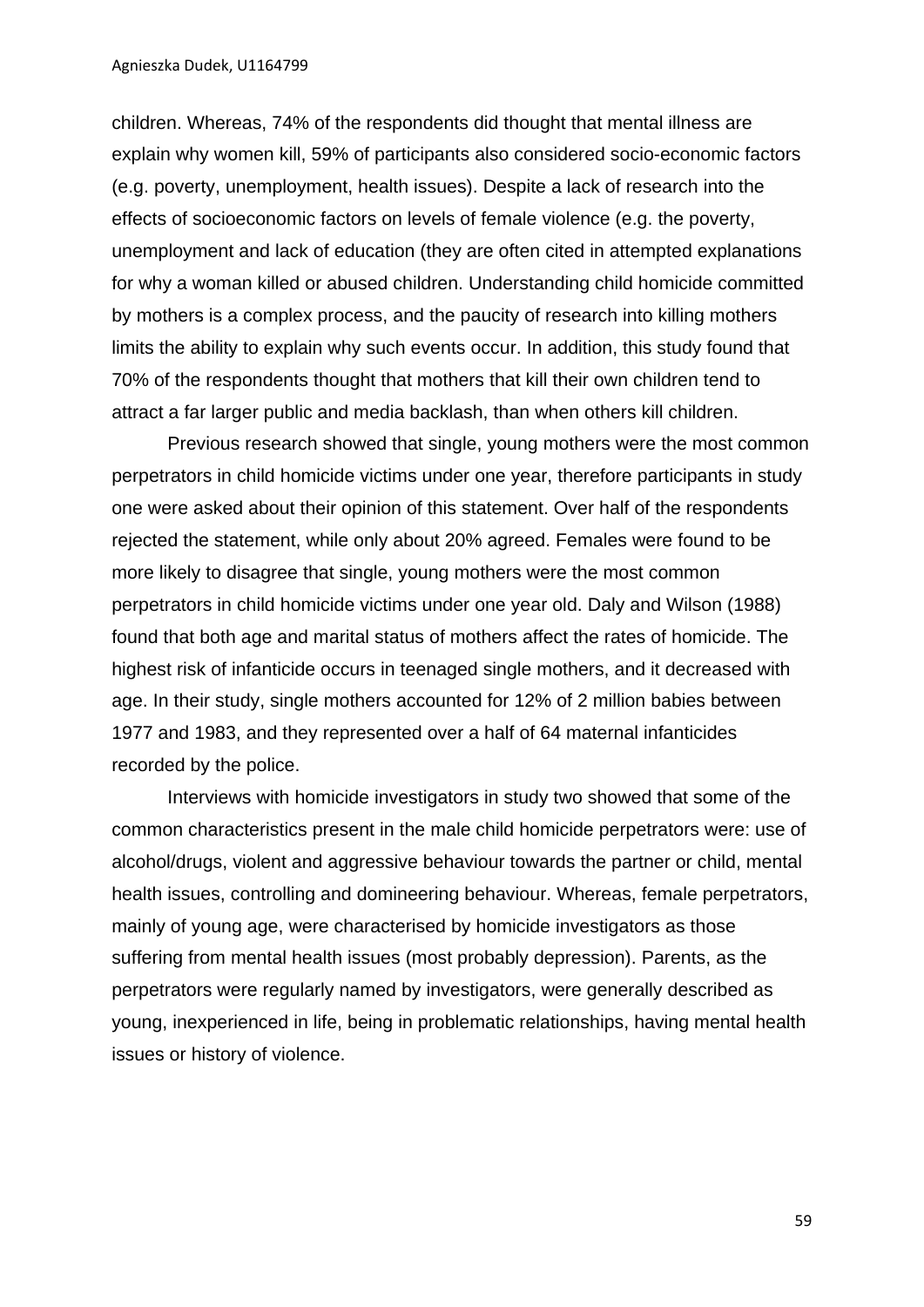### 4.5. CHILD ABUSE

Abuse is often cited in previous studies as a potential factor leading to child homicide. It is challenging to underpin child homicide as a result of child abuse. There are over 50, 000 children on the child protection register in the United Kingdom, and dark figure is being strongly emphasised in cases of child abuse and child maltreatment. Because of lack of opportunity to access recent detailed homicide statistics, it is hard to estimate how many of these less than hundred homicides were a result of child abuse. According to previous research conducted by Homicide Index between 1995- 2001, almost 60% of paternal homicide were a result of child abuse (Brookman, 2005). Child abuse has also been strongly visible in the child homicides analysis conducted by Roach & Bryant (2015). It is however important to note that in most cases of fatal child abuse, the intent was not to kill, but rather to punish (Alder & Polk, 2001). When the participants of study one were asked about their opinions on child abuse as one of the circumstances leading to child homicide, 73% agreed with the statement. Single participants were more likely to agree with the statement than their married (or in a relationship) counterparts.

During the interviews in study two, two participants clearly suggested that it was common in child homicide cases for the child to be abused by parents before the fatal assault took place. Two other participants, despite of not mentioning child abuse directly, brought into conversation details of violent, aggressive parents as common perpetrators, and bruises, wounds as visible signs, which could predict the risk of future child homicide victimisation.

### 4.6. OPINIONS ON PUNISHMENT IN CHILD HOMICIDE

Further statements in study one asked respondents about their opinions on punishment of those who killed children. Firstly, almost 60% of the public believed that anyone who killed a child should get a mandatory life sentence. Single participants, when compared to married or in a relationship participants, were found to be more likely to agree with the statement that anyone who kills a child should receive a mandatory life sentence.

Secondly, 82% of the respondents stated that they did not think that mothers that killed their own children should receive more leniency in punishment than fathers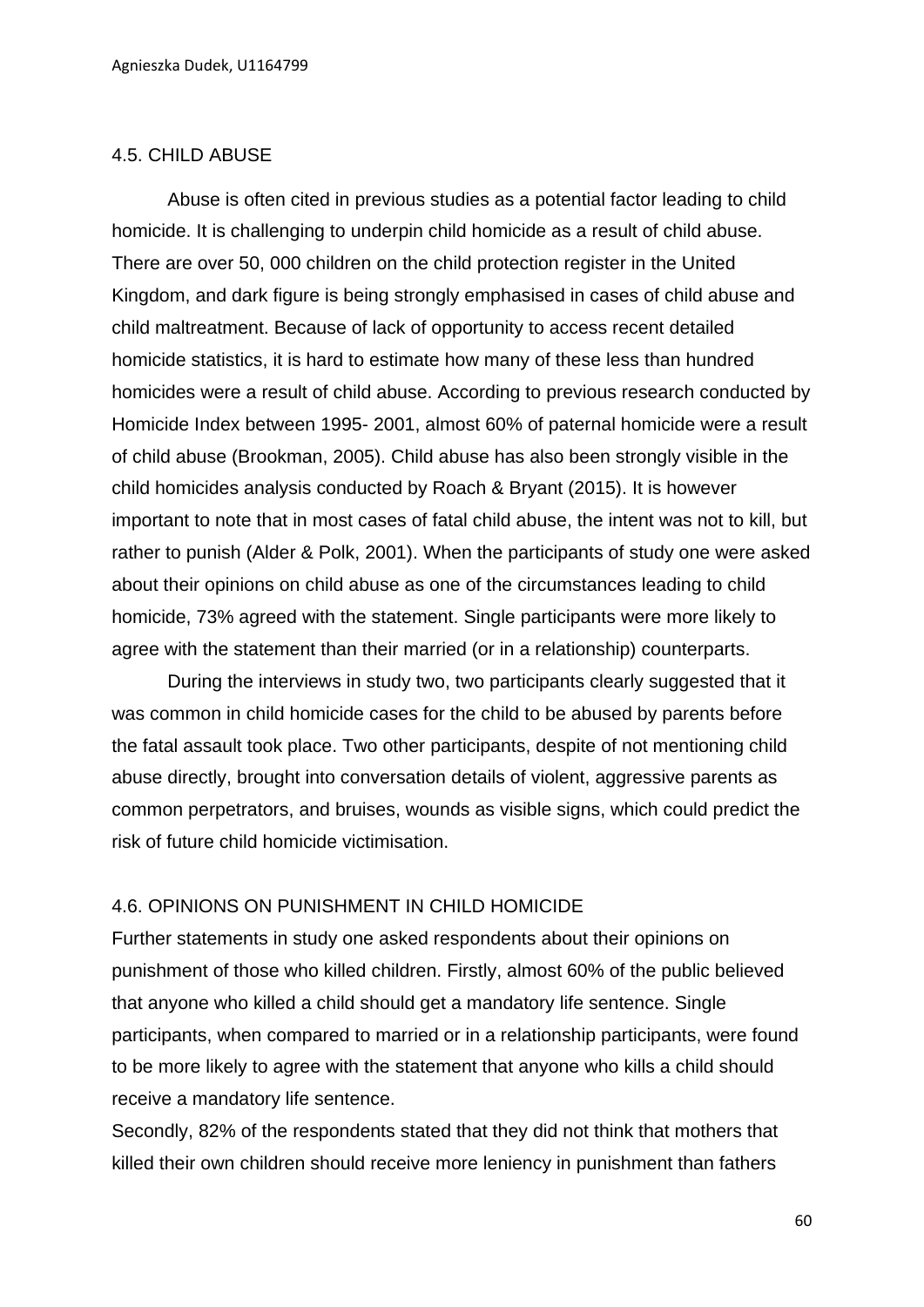who kill their children, while almost 50% of the respondents stated that they thought that men who kill children were likely to be punished more severely than women. 40% of the respondents stated that they thought that women who commit neonaticide should receive support and treatment, rather than be punished, while 31% of participants did not think that. Married (or in relationships) respondents were found to be more likely to agree that the women who commit neonaticide should receive support and treatment, rather than be punished.

### 4.7. OPINIONS ON PREVENTION OF CHILD HOMICIDE

Lastly, the participants in study one were asked for their thoughts on the prevention of child homicide. 70% of the respondents said that they thought that child homicide was preventable. Those respondents who accessed information on crime from non-media related sources (e.g. professional experience, university course) were more likely to agree that child homicide is preventable, than those whose main source of information of crime came from the news. A further research is needed in order to explore the public perceptions of child homicide prevention, particularly of what cases are seen as preventable by the public.

When police in study two were asked whether they thought that child homicide was preventable, all of them thought that there were child homicide scenarios which could be prevented. Domestic violence and abuse by parents are the situations, which could give early signs of potential child homicide. As mentioned during interviews, police officers were trained nowadays in safeguarding and were regularly looking for signs of potential domestic violence/child abuse. Child homicides which are unpreventable or less preventable, according to the participants, are the ones committed by strangers (e.g. abduction followed by murder), and those committed in the spur of moment by loving parents, where no circumstances could lead into thinking that they could kill their own children (for example, scenarios of family annihilation).

Two statements in the questionnaire (in study one) asked about significant roles in preventing child homicide. 83% of the respondents stated that they thought that those working in child protection played a significant role in preventing child homicide offences. Whereas, only 54% stated that it was the general public that played a significant role in prevention of child homicides. Professionals involved in child prevention/investigation, compared to the participants not involved in these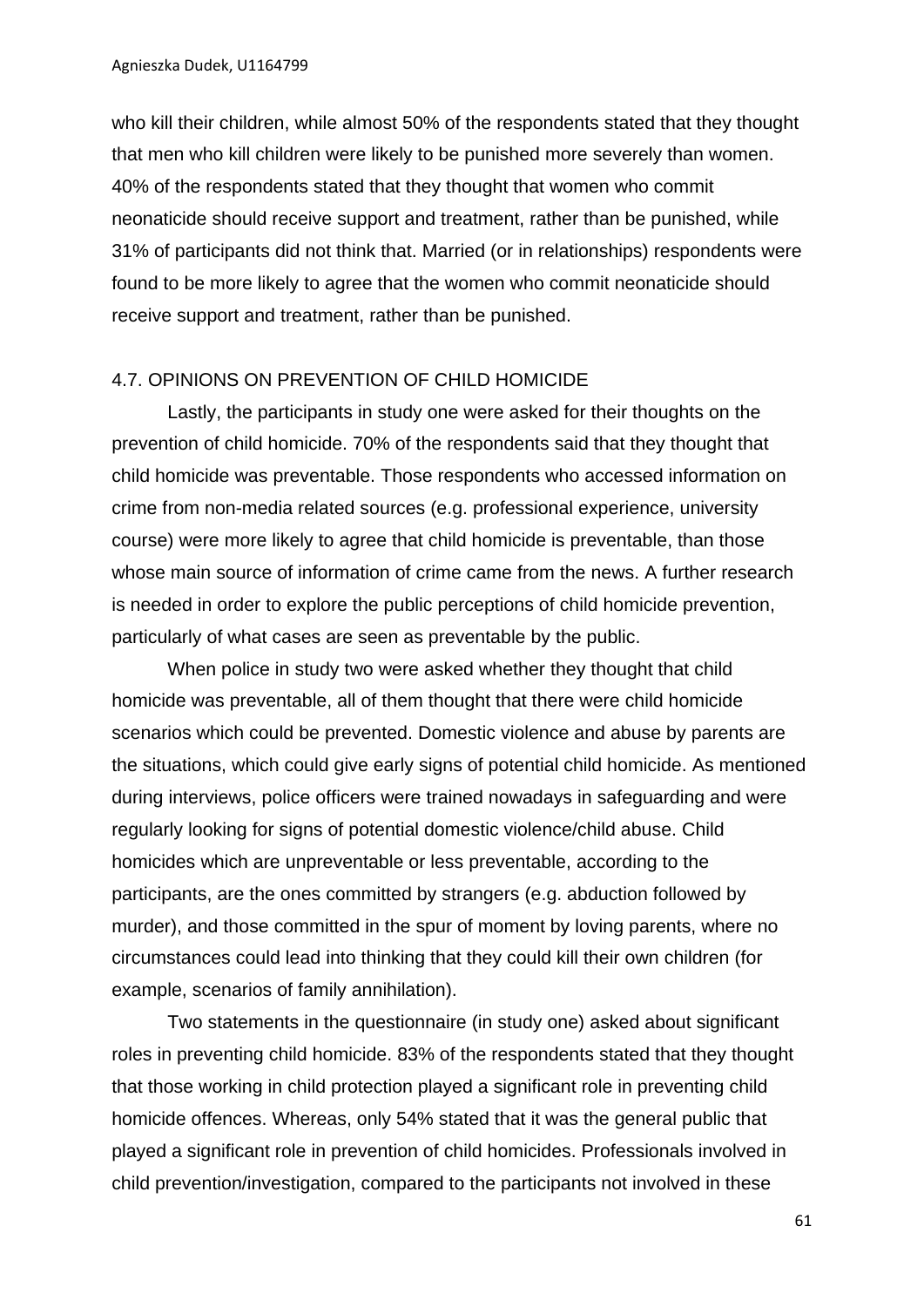roles, were found to be more likely to agree that the public played a significant role in child homicide investigation. In addition, respondents with 'no religion', when compared to respondents who stated their religious preferences, were more likely to agree that general public played a significant role in preventing child homicide.

Child homicide should be everyone's responsibility, and future measures should be implemented to engage members of the public in prevention of potential child homicides, such as for example the advertisement campaigns by NSPCC, which raise awareness of child abuse and child neglect.

### 4.8. SOURCES OF INFORMATION ON CRIME

At the end of the questionnaire, participants were asked about their sources of crime in order to assess how their opinions on child homicide could be formed. 85% of the respondents were media-users (TV, newspapers, social media websites), and 73% of the respondents were accessing information on crime frequently (daily or 2-3 times a week). This indicates that media is a powerful tool in forming people's perceptions and opinions on crime, as found by current and previous studies. According to Garlan (2000) media not only informs about the events, but also has the power to tell how and what to think about specific events, particularly if those respondents pose little or no knowledge of the issue. It is worth noting that 'the media is very often drawn towards acts which are visible and spectacular' ('newsworthy') and those are presented in 'a deliberately shocking, blunt, or brutal manner, and emphasise the contrast with what is implied to be a quiet and lawabiding community' (Williams, 2008, p.46).

### 4.9. THE ROLE OF INVESTIGATOR OF CHILD HOMICIDE

The following part is going to focus on the child homicide investigation from the individuals directly involved in the process. When asked whether differences in investigating children under two and over two years of age exists, all four participants agreed. Most common difference was the lack of witnesses in children under two years old, which is primarily linked with routine activities of the child. Children over two years of age go to school, where teachers, friends could have seen bruises/wounds, and words of importance could have been passed to potential witnesses. In the cases of child deaths under two, the child is fully under the control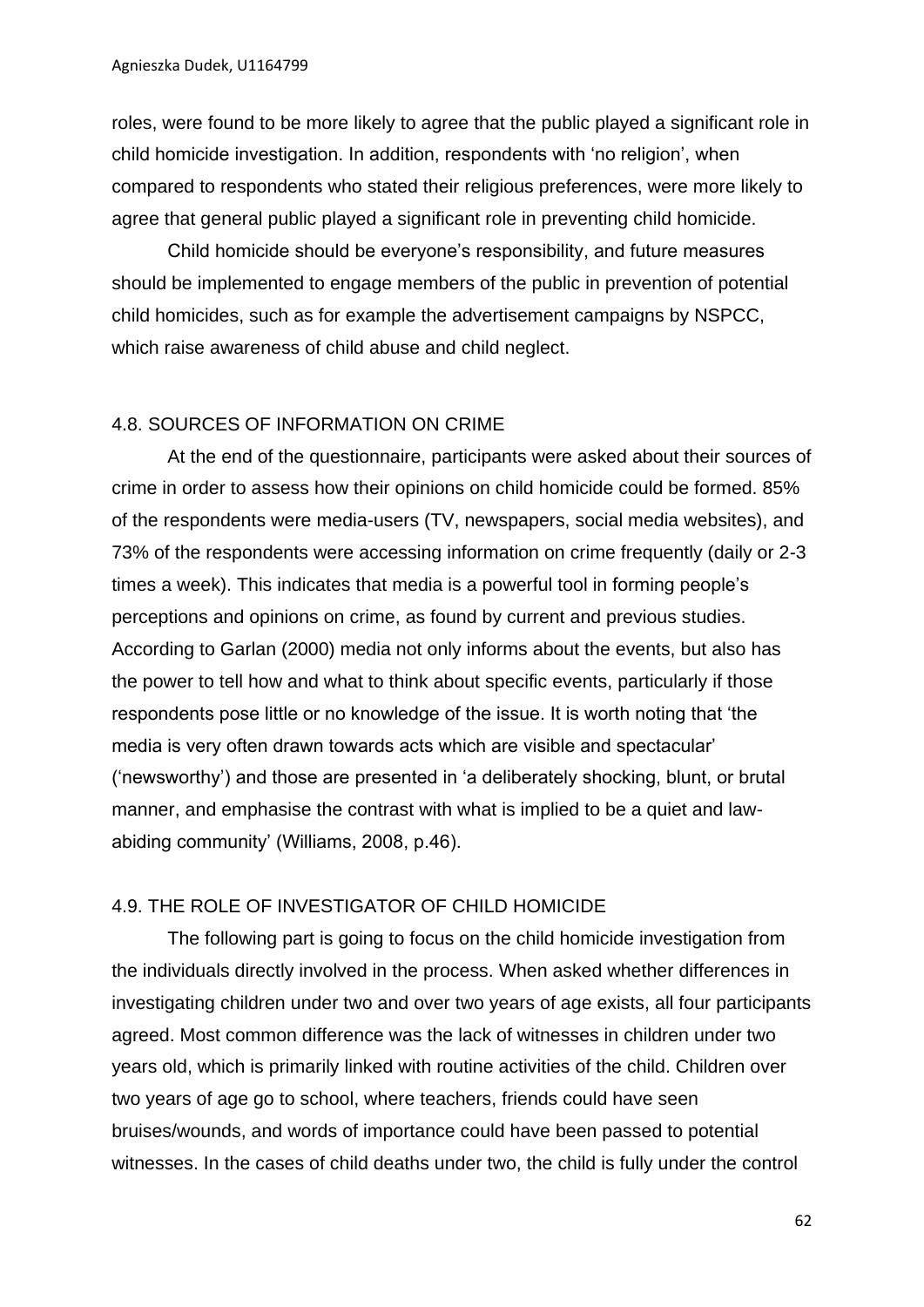of the partner, and very often there is lack of external connections, which could become potential witnesses who had seen or heard something. In addition, all participants stated that there were differences on the forensic levels between very young children and older ones, which sometimes required professional help to explain certain types of injuries or abnormalities. It may happen that those abnormalities, which looked suspicious to the police investigator were a natural process of developing certain body parts in young children (for example: movable parts of skull in young babies was mentioned in the course of interview).

According to police investigators there were also differences in investigating a child and adult homicide. As highlighted by the investigators, the professional aspects of the investigation does not change in any investigation: their role is to investigate and deliver justice, but they all agreed that there are far more pressures in investigating a child than an adult homicide.

Firstly, there was a more visible presence of professionals, agencies and organizations as each child death had to be reviewed, which gives the agencies and organizations involved in the protection of children, an opportunity to notice what could have been done differently and what could be done in the future to prevent potential children's deaths. The reviews of adult deaths is rarely conducted. Child homicide seemed to spark more public and media attention. In addition, public scrutinises every single move of the professionals, including the past events, which could had predicted the child homicide victimisation. In addition, to strong public and media presence in the course of the investigation, the interviewees mentioned the financial and times pressures, which called for multi-skilled investigators who can participate in all kinds of investigations, whether it is someone who died in a car accident or a child who was fatally abused by its father. When asked whether a dedicated role of child homicide investigator should be created, all interviewees believed it would be a waste of (already limited) resources.

All homicide investigators interviewed in study two stated that there was far more emotional pressure involved in child homicides, particularly for those officers who were parents themselves. All four interviewees highlighted the importance of psychological/counselling support: chat with a colleague, taking time off, sharing the pressure with the team or simply accessing psychological help, which was readily available to the police staff (and no stigma was attached to those requiring this help).

According to Van Patten & Burke (2001) police detectives, whose work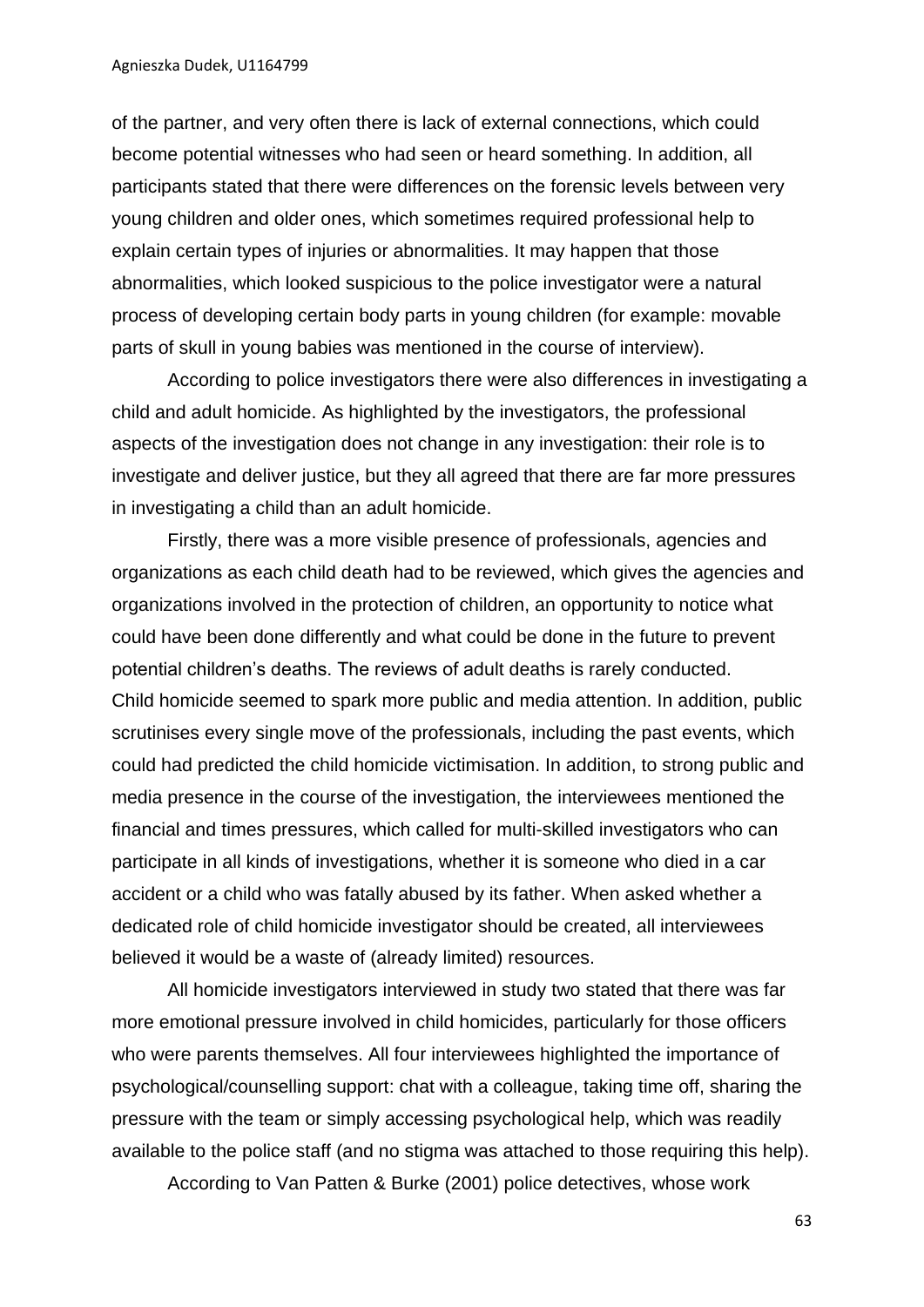involves investigating child homicide offences, experience the highest level of stress, in comparison to other police personnel. Future research is needed to explore the levels of stress experienced by these investigators engaged in child deaths, for example by conducting an Impact Of Events Scale-based study to assess the impact of their job (of investigating a child homicide) on their lifestyles and daily routines.

### 4.10. WHAT SKILLS MAKE A GOOD INVESTIGATOR OF CHILD HOMICIDE?

When asked what characteristics/skills are needed to make a good child homicide investigators, following skills were mentioned: emotional resilience, an ability to remain professional at all times, be thorough and open-minded. A question whether a role of a specialist child homicide investigator should be created, was asked, but none of the investigators felt there should be one created. They all highlighted that having an investigator dedicated to child homicide only would be a luxury in the current financial times. They all suggested that multi-trained investigators are the response to managing the resources wisely. When it comes to the training in child homicide, police investigators are involved in lots of multi-agency trainings (for example with social services) as well as e-learning packages, which have to be undertaken on regular basis. A course on sudden child deaths is run by College Policing of London, and it is aimed at senior detective employees. It is an extensive, four-day course, which teaches how to properly and effectively respond to sudden child deaths within local and national procedures. PCSOs, Special Constables and police officers are regularly receiving training in safeguarding as well as domestic violence incidents, which can be often linked to child homicide prevention. However, three out of four participants said that the best training comes from experience or shared experience: an ability to discuss child death investigations with their colleagues and the team.

# 4.11. DIFFERENCES IN INVESTIGATING 'LIVE' AND HISTORIC CHILD HOMICIDE CASES.

Interviewees were also asked about their experience with 'live' and 'cold' cases in child homicides, and all of them agreed that there were differences between current and historic cases. They all highlighted the importance of time in any homicide investigation, whether it was a child or adult investigation. As one of the participant stated the longer it is left, the more difficult it gets. Very often, when the

64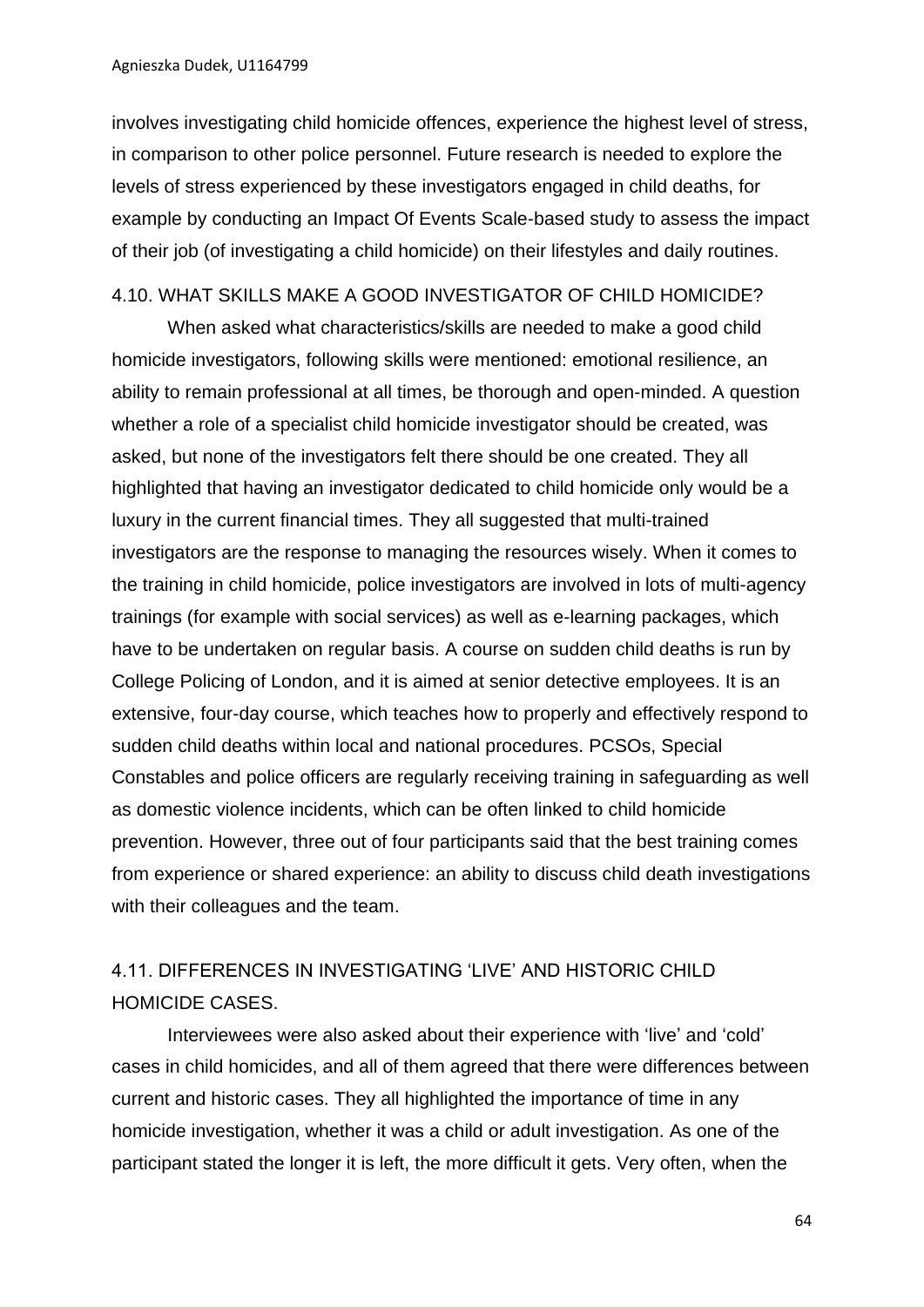homicide investigation is re-opened after years, the paperwork, documents, exhibits, witnesses are inaccessible by the professionals leading the investigation.

It was thought by the interviewees that child homicide appeared to be more memorable than adult homicides. Community tended to remember the details of the child homicide cases, even twenty years later, as opposed to adult homicides which seem to diminish with time.

Another significant point made the interviewees was that to re-open the investigation after years, there was a need for real purpose as re-opening investigation resembles opening the wounds with the family. Live cases are already in that 'open-wounds phase'. There was still lots of emotions involved in both cases, whether it is live or cold, for both the family, relatives as well as the police personnel.

## 4.12. LIMITATIONS OF STUDY ONE

Few limitations were recognized in the course of conducting study one. First of all, the questionnaire's respondents could have been more representative. One of the disadvantages of conducting questionnaire online is that the researcher lacks control of directing it at underrepresented participants. This sample consisted of 79% females, and 79% of individuals who graduated from undergraduate or postgraduate college/ university. In addition, only 27.5 % of respondents were professionally involved in jobs dealing with child protection and/or child homicide. Why the differences between certain groups occur in perceiving the phenomena of child homicide is the question to be addressed in further research into child homicide. As seen above, the answers of the professionals working in the child homicide/prevention fields do not vary from those of general public. Therefore, a study number two was being conducted, in order to look deeper into the understanding of child homicide from the professionals working in child homicide investigation perception, and to create a more accurate working baseline of the opinions and perceptions regarding child homicide and child homicide investigations.

## 4.13. LIMITATIONS OF STUDY TWO

Few limitations were recognized in the course of conducting study two. One of them was the small number of respondents, because of time and financial constrains placed on the researcher. Numerous attempts for the permission to interview social workers in various cities were conducted, but remained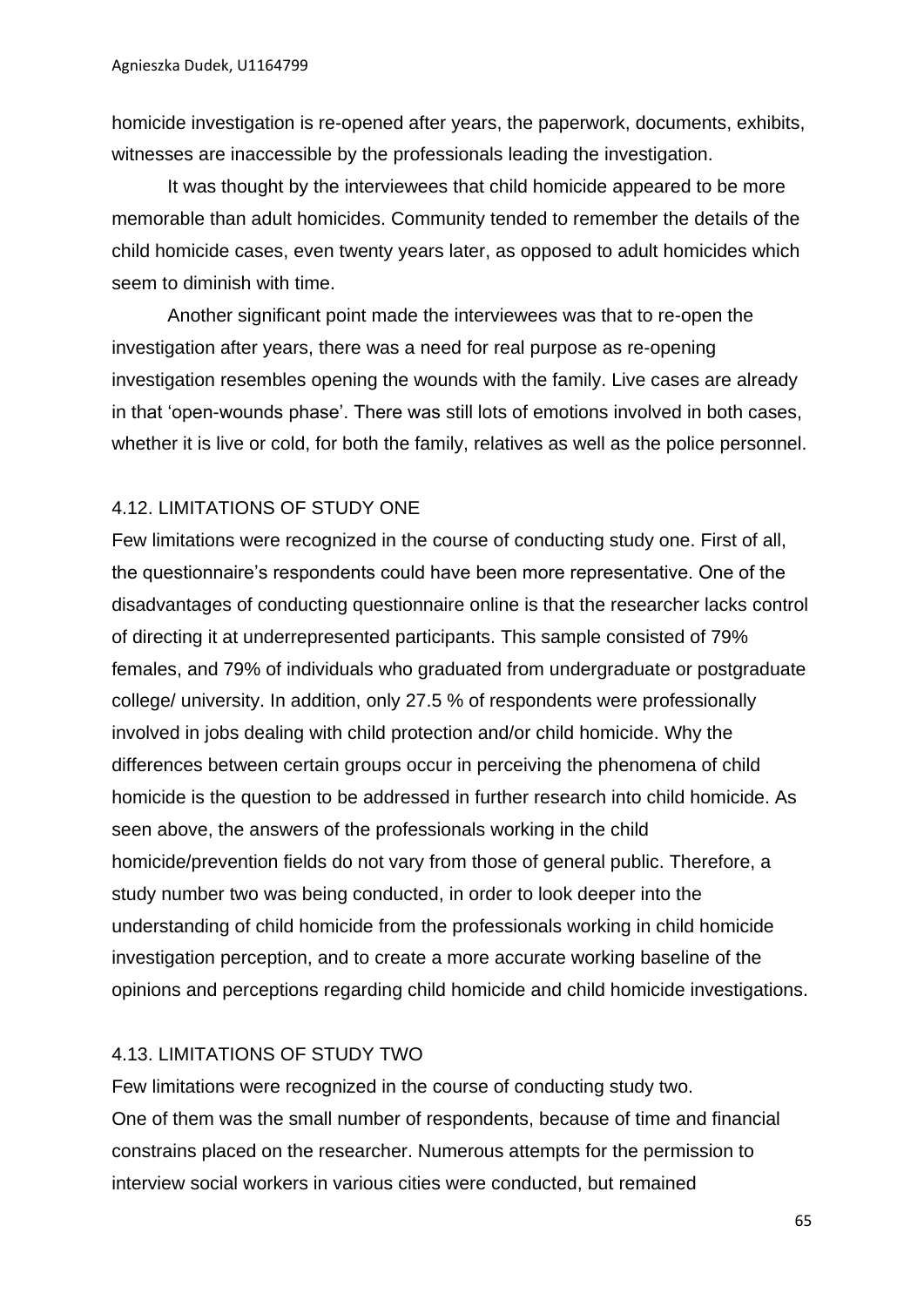unsuccessful. Social workers opinions and perceptions of child homicide could have made the study even more insightful, especially of the pre-offence characteristics. Future research could include a bigger number of interviewees coming from different professional backgrounds, not only the police but also social workers, health workers, GPs, paediatricians, coroners to gain even more accurate insight into the pre- and post- characteristics of child homicide offences.

## **THE CONCLUSION**

This dissertation explored public and professional understanding of child homicide, and its pre- and post-offence characteristic. The perceptions and opinions were gathered by conducting two studies: online-based questionnaires and four semi-structured interviews with homicide investigators. Both studies within this dissertation strived to create a working baseline of understanding of child homicide, as well challenge previous research and official statistics. Each study, despite of its own limitations, came up with unique findings. Child homicide still remains an underresearched area, and main hope is to spark interest and attention to this important part of criminological field, not only from the researchers' and students' side, but also from the professionals directly involved in the prevention and investigation of child homicide.

## **REFERENCES:**

Adler, C., & Polk, K. (2001). *Child victims of homicide*. Cambridge: Cambridge University Press.

Bourget, D., Grace, J. & Whitehurst, L. (2007). 'A review of maternal and paternal filicide', *The journal of the American Academy of Psychiatry and the Law*, vol. 35 (1),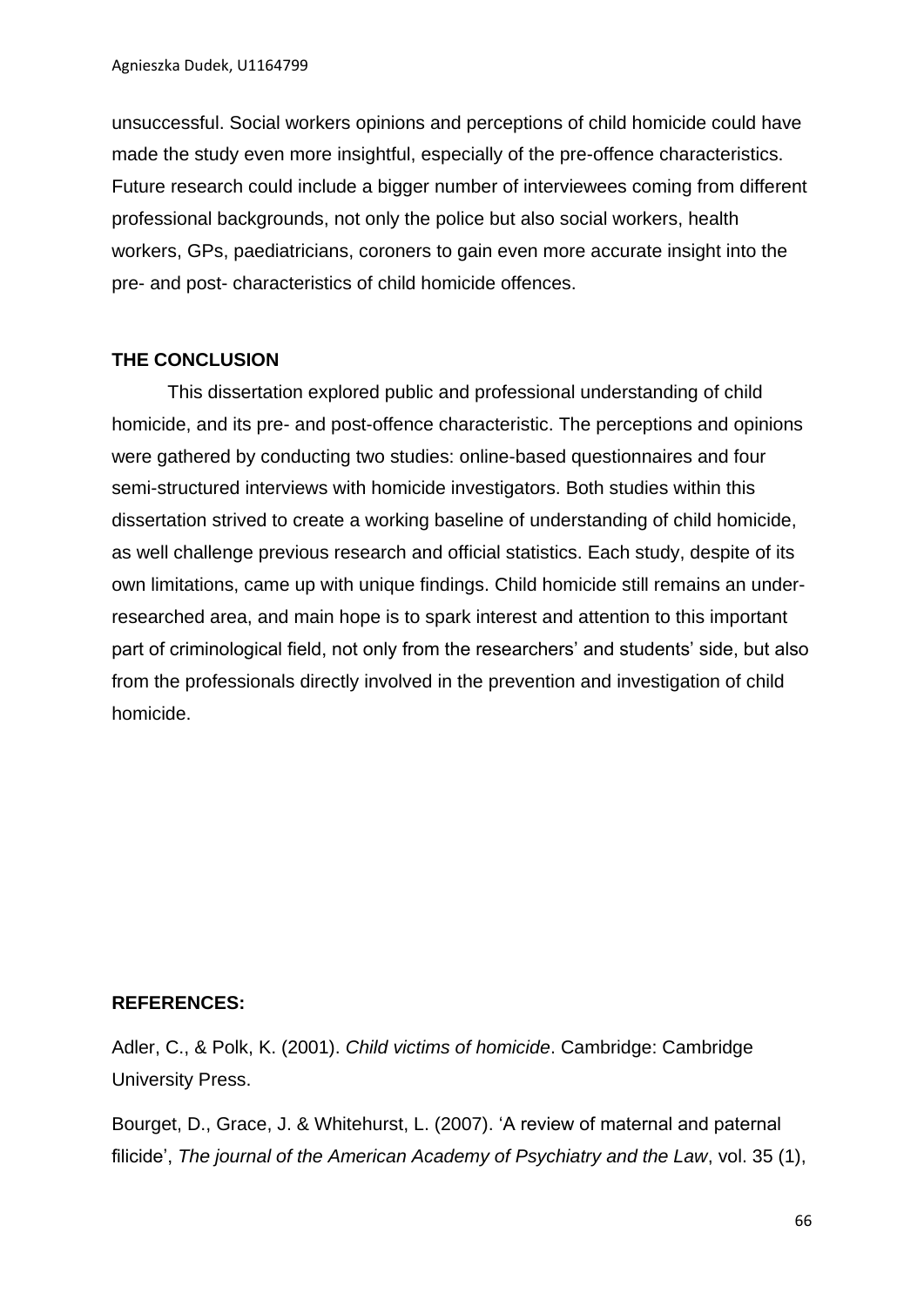Agnieszka Dudek, U1164799

pp: 74 – 82. Retrieved from: https://library3.hud.ac.uk/summon/.

Braun, V. & Clarke, V. (2006). 'Using thematic analysis in psychology.' *Qualitative Research in Psychology*, vol. 3 (2). pp. 77-101. DOI: 10.1191/1478088706qp063oa

Brookman, F. & Maguire, M. (2003). *Reducing Homicide: A Review of the Possibilities'.* Retrieved from:

[http://tna.europarchive.org/20080727010344/homeoffice.gov.uk/rds/pdfs2/occ84hom](http://tna.europarchive.org/20080727010344/homeoffice.gov.uk/rds/pdfs2/occ84homicide.pdf) [icide.pdf](http://tna.europarchive.org/20080727010344/homeoffice.gov.uk/rds/pdfs2/occ84homicide.pdf)

Brookman, F. & Nolan, J. (2006). 'The Dark Figure of Infanticide in England and Wales : Complexities of Diagnosis', *Journal of Interpersonal Violence*, vol.21 (7), pp: 869-889. DOI: 10.1177/0886260506288935.

British Society of Criminology [BSC] (2014). *Code of Ethics for Researchers in the Field of Criminology*. Retrieved from:<http://britsoccrim.org/new/?q=node/22>

Bryman, A. (2008). *Social Research Methods 3rd ed.* Oxford: Oxford University Press.

BSC – British Society of Criminology (2015). *Code of Ethics for Researchers in the Field of Criminology.* Retrieved from: http://www.britsoccrim.org/docs/CodeofEthics.pdf

Buss, D.M. (2005). *The handbook of evolutionary psychology*. Boston: Pearson **Education** 

Campbell, A. (1993). *Men, Women and Aggression*. New York: Basic Books

Cavanagh, K., Dobash, R.E. & Dobash, R.P. (2007). 'The murder of children by fathers in the context of child abuse'. *Child Abuse & Neglect.* Vol. 31 (7). Pp: 731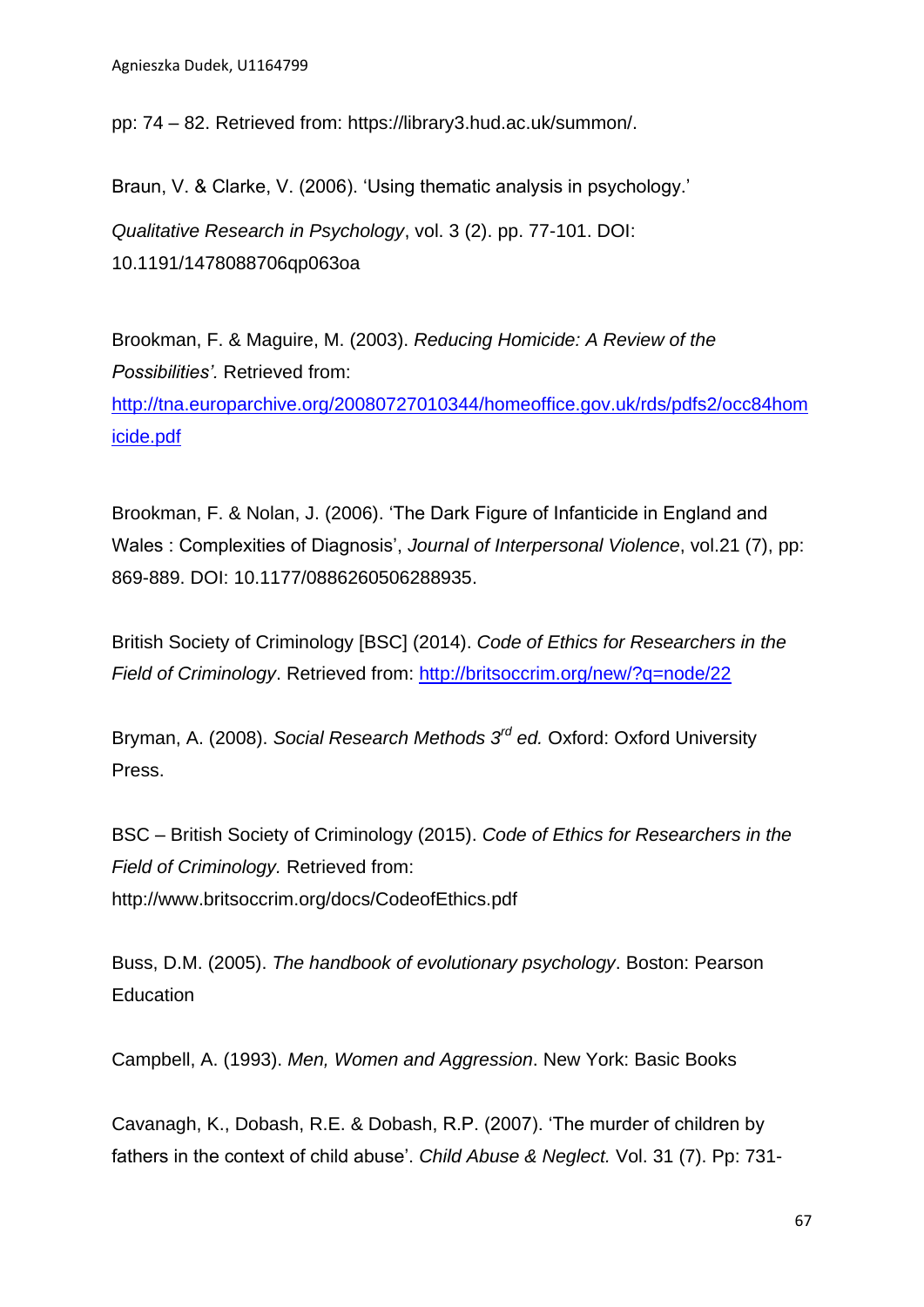746. doi:10.1016/j.chiabu.2006.12.016

Crimmins, S., Langley, S., Brownstein, H.H., & Spunt, B.J. (1997). 'Convicted women who have killed children: a self-psychology perspective', *Journal of Interpersonal Violence*, vol. 12 (1), pp: 46-49. DOI: 10.1177/088626097012001004

Christiansen, K. & Winkler, E.M. (1992). 'Hormonal, anthropometrical, and behavioural correlates of physical aggression in !Kung San men of Namibia'. *Aggressive behaviour.* Vol. 18 (4), pp: 271 -280. DOI: 10.1002/1098- 2337(1992)18:4<271::AID-AB2480180403>3.0.CO;2-6

Coleman, C. & Moynihan, J. (1996). Understanding Crime Data: Haunted by the Dark Figure. Maidenhead: Open University Press.

Corby. B. (2006). *Child Abuse: Towards a Knowledge Base.* Maidenhead: Open University Press

Dalton, K. (1961). 'Menstruation and Crime'. *British Medical Journal.* Vol. 2. Pp: 1752-3. DOI: http://dx.doi.org/10.1136/bmj.2.5269.1752

Daly, M., & Wilson, M. (1988). *Homicide*. Hawthorne, CA: Aldine de Gruyter.

D'Cruze, S., Walklate, S. & Pegg, S. (2006). *Murder*. Cullompton: Devon Publishing.

Debowska, A., Boduszek, D. & Dhingra, K. (2014). 'Victim, perpetrator, and offence characteristics in filicide and filicide-suicide'. *Aggression and Violent Behaviour.* Vol. 21, pp:113-124. DOI: 10.1111/j.1556-4029.2010.01645.x

*Domestic Violence, Crime and Victims Act 2004*. London: HMSO

D'Orban, P.T. (1990). 'Female Homicide', *Irish Journal of Psychological Medicine.*  vol. 7, pp: 64-70. DOI: [10.1017/S0790966700017079](http://dx.doi.org/10.1017/S0790966700017079)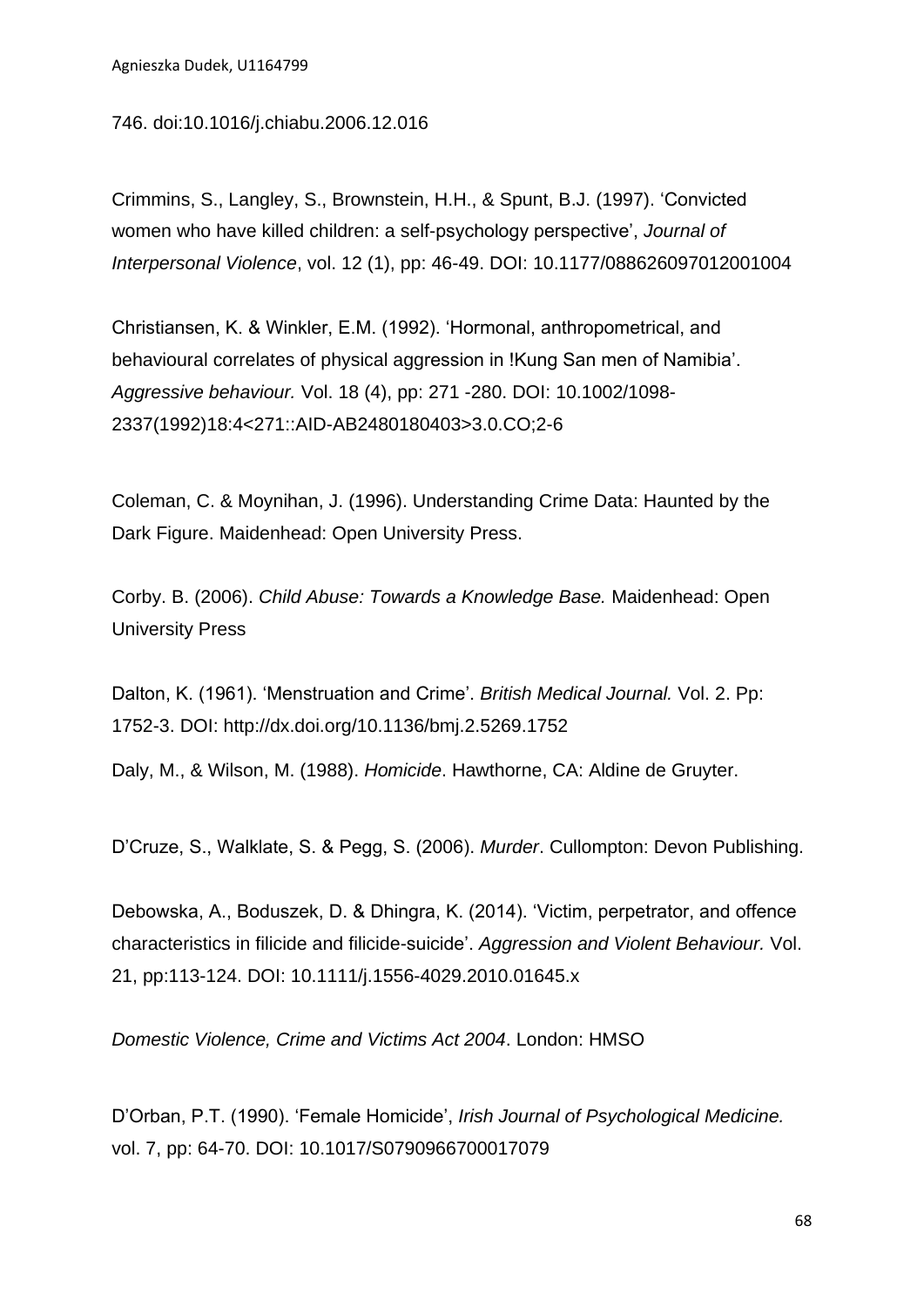Dugmore, P. (2014). 'Working together, or keeping apart? A critical discourse analysis of the revised working together guidance.' *Journal of Social Work Practice Psychotherapeutic Approaches in Health, Welfare and the Community*. Vol. 28 (3). Pp: 329-341. DOI: 10.1080/02650533.2014.925863

Elliott, C. & Quinn, F. (2010). *Criminal Law 8th ed*. Essex: Pearson Education Ltd.

Garland, D. (2000). 'The Culture of High Crime Societies', *British Journal of Criminology*. vol. 40 (3), pp: 347-375. DOI: 10.1093/bjc/40.3.347

George, D. & Mallery, P. (2010). *SPSS for Windows: Step by Step 10th ed.* London: Pearson

Hancock, L. (2004). 'Criminal justice, public opinion, fear and popular politics' In: Muncies, J. & Wilson, D. (eds). *The Student Handbook of Criminal Justice and Criminology.* London: Cavendish Publishing

Harris, B. (1994). 'Biological and hormonal aspects of postpartum depressed mood.' *British Journal of Psychiatry,* vol. 164 (3). pp: 288-292. DOI: 10.1192/bjp.164.3.288

HM Government (2004). *Every Child Matters: Change for Children.* Retrieved from: http://webarchive.nationalarchives.gov.uk/20130401151715/https://www.education.g ov.uk/publications/eOrderingDownload/DfES10812004.pdf

HM Government (2013). *Working Together to Safeguard Children: A guide to interagency working to safeguard and promote the welfare of children*. Retrieved from: [https://www.gov.uk/government/uploads/system/uploads/attachment\\_data/file/41766](https://www.gov.uk/government/uploads/system/uploads/attachment_data/file/417669/Archived-Working_together_to_safeguard_children.pdf) [9/Archived-Working\\_together\\_to\\_safeguard\\_children.pdf](https://www.gov.uk/government/uploads/system/uploads/attachment_data/file/417669/Archived-Working_together_to_safeguard_children.pdf)

HM Government (2015). *Working Together to Safeguard Children: A guide to interagency working to safeguard and promote the welfare of children*. Retrieved from: [https://www.gov.uk/government/uploads/system/uploads/attachment\\_data/file/41959](https://www.gov.uk/government/uploads/system/uploads/attachment_data/file/419595/Working_Together_to_Safeguard_Children.pdf)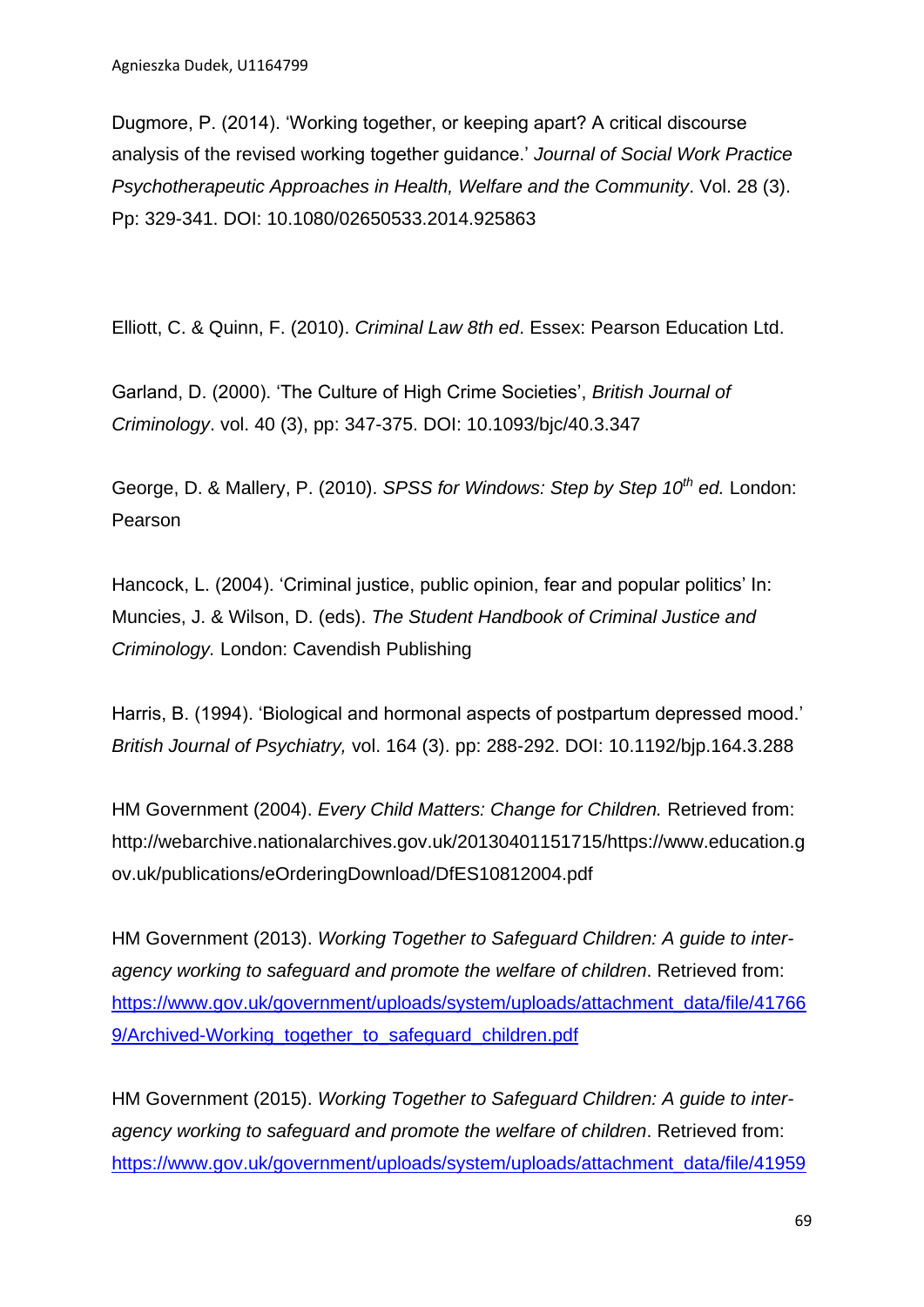## [5/Working\\_Together\\_to\\_Safeguard\\_Children.pdf](https://www.gov.uk/government/uploads/system/uploads/attachment_data/file/419595/Working_Together_to_Safeguard_Children.pdf)

Holland, S. (2014). 'Trust in the Community: Understanding the Relationship between Formal, Semi-Formal and Informal Child Safeguarding in a Local Neighbourhood.' *British Journal of Social Work.* Vol. 44 (2). Pp:384-400. DOI: 10.1093/bjsw/bcs118

Hopkins-Burke, R. (2005). *An Introduction to Criminological Theory.* Cullompton: Willan Publishing

Indermaur, D. (1987). 'Public Perceptions of Sentencing in Perth, Western Australia' *Australian and New Zealand Journal of Criminology*. Vol. 20. Pp:163-183.

*Infanticide Act 1938* (c.1) London: HMSO.

Kennedy, H. (2004). *Sudden Unexpected Death in Infancy. A multi-agency protocol for Care and Investigation. The Report of a Working Group convened by the Royal College of Pathologists and the Royal College of Paediatrics and Child Health.*  Retrieved from: [https://www.rcpath.org/NR/rdonlyres/30213EB6-451B-4830-A7FD-](https://www.rcpath.org/NR/rdonlyres/30213EB6-451B-4830-A7FD-4EEFF0420260/0/SUDIreportforweb.pdf)[4EEFF0420260/0/SUDIreportforweb.pdf](https://www.rcpath.org/NR/rdonlyres/30213EB6-451B-4830-A7FD-4EEFF0420260/0/SUDIreportforweb.pdf)

Kilday, A.M. (2013). *A History of Infanticide in Britain, c.1600 to the present.* Retrieved from<http://library.hud.ac.uk/summon/>

Laskey, A.L., Thackeray, J.D., Grant, S.R. & Schnitzer, P.G. (2010). 'Seasonality of Child Homicide'. *The Journal of Pediatrics.* Vol. 157. Pp: 144-147. DOI: doi: 10.1016/j.jpeds.2010.01.013

Levene, S. & Bacon, C.J. (2004). 'Sudden unexpected death and covert homicide in infancy'. *Archives of Diseases in Childhood.*vol. 89 (5), pp: 443-447, DOI:10.1136/adc.2003.036202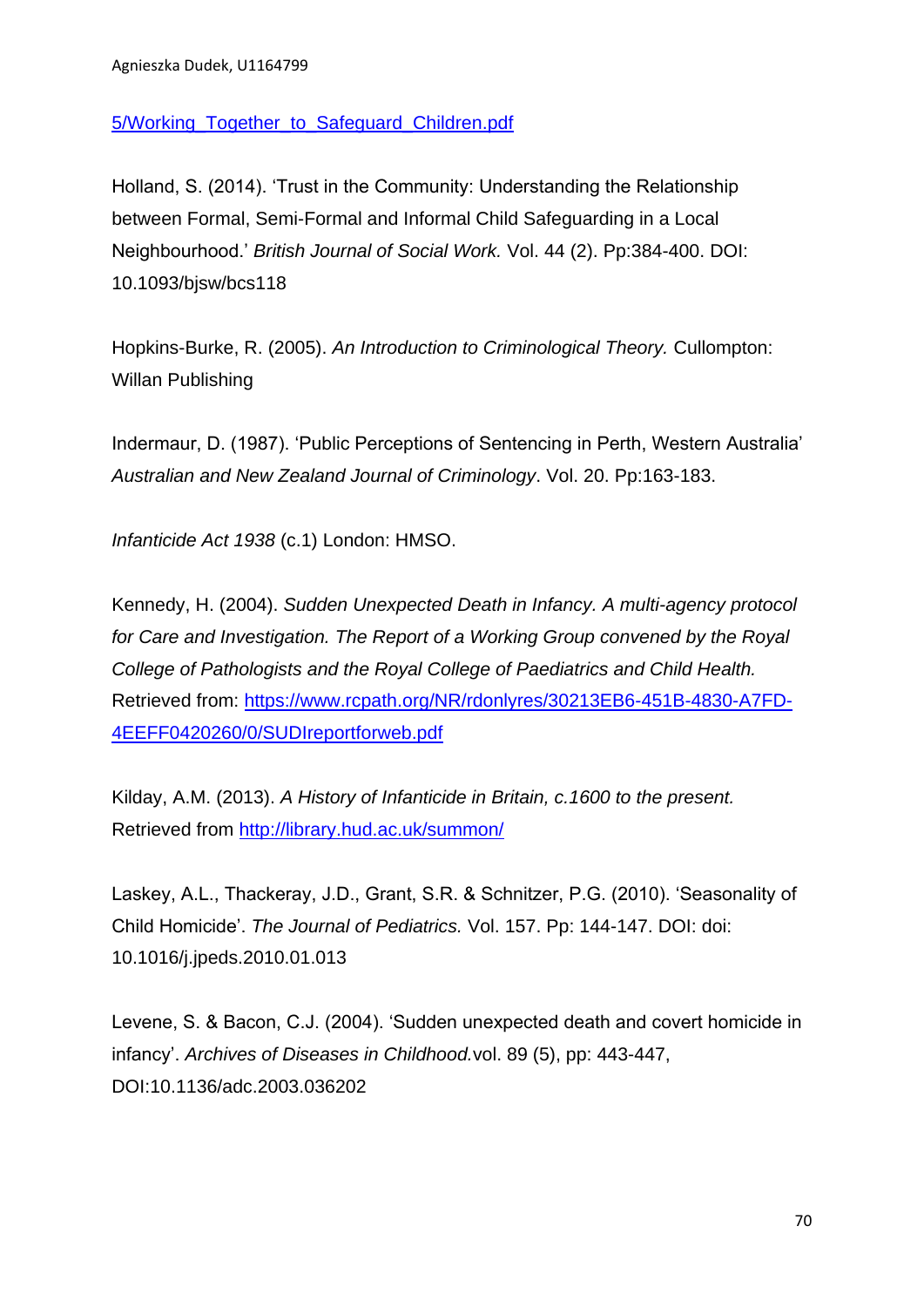Lilly, J.R., Cullen, F.T. & Ball, R.A. (1995). *Criminological Theory: Context and Consequences.* London: SAGE

Lullaby Trust (2014). 'SIDS Facts and Figures'. Retrieved from: <http://www.lullabytrust.org.uk/file/Facts-and-Figures-for-2012-released-2014.pdf>

Marshall, D. (2012). *Effective Investigation of Child Homicide and Suspicious Deaths',* Oxford: Oxford University Press.

Mitchell, B. and Roberts, J. V. (2012). 'Sentencing for murder: Exploring Public Knowledge and Public Opinion in England and Wales'. British Journal of Criminology. Vol. 52, pp. 141-158, DOI: 10.1093/bjc/azr073

Morrall, P. (2006). *Murder and Society*, Chichester: John Wiley & Sons Ltd.

Morris, S. (2013). 'Daniel Pelka: Professionals failed 'invisible' murdered boy, report says'. *Guardian.* Retrieved from:

[http://www.theguardian.com/society/2013/sep/17/professionals-failed-report-daniel](http://www.theguardian.com/society/2013/sep/17/professionals-failed-report-daniel-pelka)[pelka](http://www.theguardian.com/society/2013/sep/17/professionals-failed-report-daniel-pelka)

Mouzos, J. (2000). 'Homicidal Encounters: A Study of Homicide in Australia, 1989- 1999'. Australian Institute of Criminology Research and Public Policy Series No. 28. Retrieved from: [http://www.aic.gov.au/documents/D/5/B/%7BD5B0484B-095F-43AD-](http://www.aic.gov.au/documents/D/5/B/%7BD5B0484B-095F-43AD-86B9-48018A78B229%7Dfull_report.pdf)[86B9-48018A78B229%7Dfull\\_report.pdf](http://www.aic.gov.au/documents/D/5/B/%7BD5B0484B-095F-43AD-86B9-48018A78B229%7Dfull_report.pdf)

Munro, E. (2011). *The Munro Review of Child Protection: Interim Report. The child's journey.* Retrieved from:

https://www.gov.uk/government/uploads/system/uploads/attachment\_data/file/20699 3/DFE-00010-2011.pdf

NBC10 (2014). 'Man Admits to Falling Onto Daughter While Drunk, Accidentally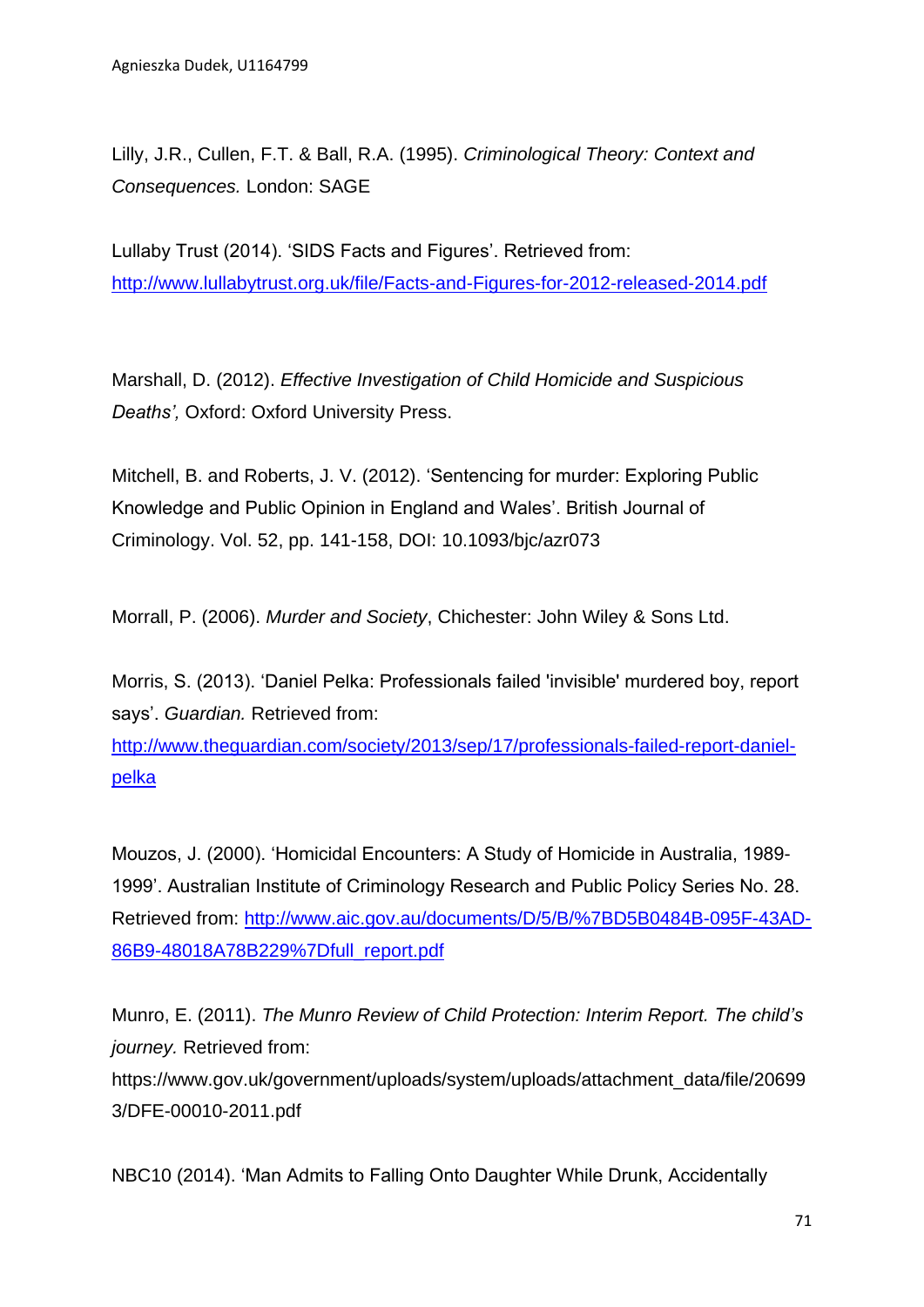Killing Her'. Retrieved from: [http://www.nbcphiladelphia.com/news/local/Man-Admits](http://www.nbcphiladelphia.com/news/local/Man-Admits-to-Accidentally-Killing-Daughter-While-Drunk-263386751.html)[to-Accidentally-Killing-Daughter-While-Drunk-263386751.html](http://www.nbcphiladelphia.com/news/local/Man-Admits-to-Accidentally-Killing-Daughter-While-Drunk-263386751.html)

NSPCC (2015). *Statistics on child abuse: How many children are abused or neglected in the UK?.* Retrieved from: [http://www.nspcc.org.uk/services-and](http://www.nspcc.org.uk/services-and-resources/research-and-resources/statistics/)[resources/research-and-resources/statistics/](http://www.nspcc.org.uk/services-and-resources/research-and-resources/statistics/)

ONS (2012). *Suicides in the United Kingdom, 2012 Registrations.* Retrieved from: [http://ons.gov.uk/ons/dcp171778\\_351100.pdf](http://ons.gov.uk/ons/dcp171778_351100.pdf)

Office for National Statistics [ONS] (2014*). Homicide*. Retrieved from: [http://www.ons.gov.uk/ons/rel/crime-stats/crime-statistics/focus-on-violent-crime-and](http://www.ons.gov.uk/ons/rel/crime-stats/crime-statistics/focus-on-violent-crime-and-sexual-offences--2012-13/rpt---chapter-2---homicide.html?format=print)[sexual-offences--2012-13/rpt---chapter-2---homicide.html?format=print](http://www.ons.gov.uk/ons/rel/crime-stats/crime-statistics/focus-on-violent-crime-and-sexual-offences--2012-13/rpt---chapter-2---homicide.html?format=print)

ONS (2015). *Homicide.* Retrieved from: [http://www.ons.gov.uk/ons/rel/crime](http://www.ons.gov.uk/ons/rel/crime-stats/crime-statistics/focus-on-violent-crime-and-sexual-offences--2013-14/rpt-chapter-2.html)[stats/crime-statistics/focus-on-violent-crime-and-sexual-offences--2013-14/rpt](http://www.ons.gov.uk/ons/rel/crime-stats/crime-statistics/focus-on-violent-crime-and-sexual-offences--2013-14/rpt-chapter-2.html)[chapter-2.html](http://www.ons.gov.uk/ons/rel/crime-stats/crime-statistics/focus-on-violent-crime-and-sexual-offences--2013-14/rpt-chapter-2.html)

Palermo, G. (2002). 'Murderous Parents'. *International Journal of Offender Therapy and Comparative Criminology.* vol. 46 (2), pp:123-143. doi: 10.1177/0306624X02462002

Parton, N. (2005). *Safeguarding Childhood. Early intervention and surveillance in a late modern society.* Basingstoke: Palgrave Macmillan

Parton, N. (2014). *The Politics of Child Protection. Contemporary Developments and Future Directions.* Basingstoke: Palgrave Macmillan

Peckover, S. & Golding, B. (2015). 'Domestic Abuse and Safeguarding Children: Critical Issues for Multiagency Work'. *Child Abuse Review.* DOI: 10.1002/car.2392

Polk, K. (1994). *When Men Kill. Scenarios of Masculine Violence.* Cambridge: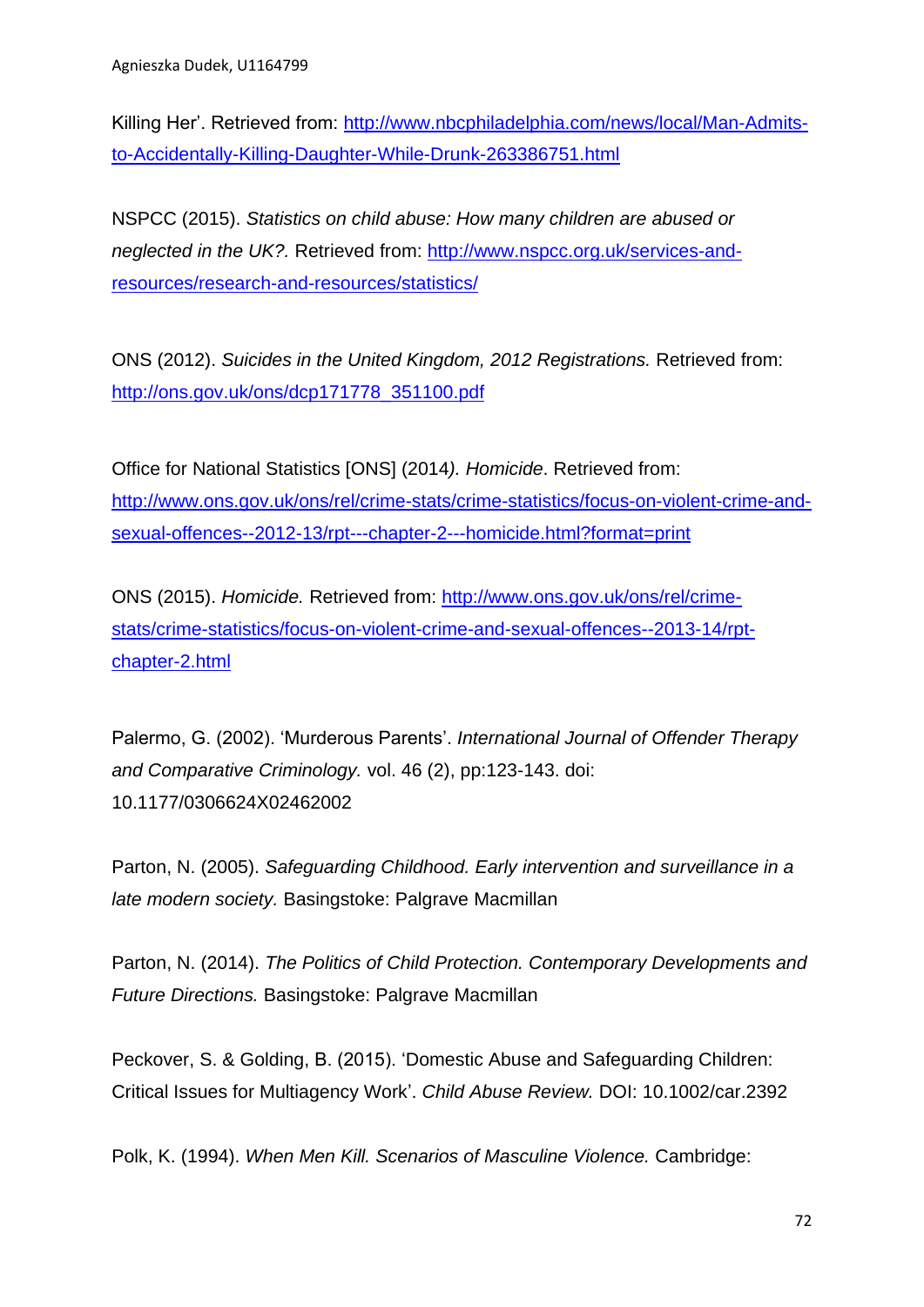Cambridge University Press

Porter, T. & Gavin, H. (2010). 'Infanticide and Neonaticide: A Review of 40 Years of Research Literature on Incidence and Causes'. *Trauma, Violence & Abuse*. Vol. 11 (3). Pp: 99-112. Doi: 10.1177/1524838010371950

Pritchard, C. & Sayer, T. (2008). "Exploring Potential 'Extra-familial' Child Homicide Assailants in the UK and Estimating their Homicide Rate: Perception of Risk – The Need for Debate". *British Journal of Social Work*. vol. 38, pp:290-307. DOI:10.1093/bjsw/bcl333.

Pritchard, C. & Williams, R. (2010). 'Comparing Possible "Child-abuse-relateddeaths" in England and Wales with the Major Development Countries 1974-2006: Signs of Progress'. *British Journal of Social Work*. Vol. 40(6). Pp: 1700-1718. doi: 10.1093/bjsw/bcp089

Pritchard, C., Davey, J. & Williams, R. (2013). 'Who Kills Children? Re-Examining the Evidence'. *British Journal of Social Work*. vol. 43, pp: 1403–1438. DOI:10.1093/bjsw/bcs051.

Resnick, P. (1970). 'Murder of the Newborn. A psychiatric review of neonaticide.' *The American Journal of Psychiatry.* Vol. 126 (10). Pp: 1414-1420, DOI: 10.1176/ajp.126.10.1414

Riley, L. (2008). 'Neonaticide'. *Journal of Human Behavior in the Social Environment.* Vol.12 (4). Pp: 1-42. DOI: 10.1300/J137v12n04\_01

Roach, J. & Bryant, R. (2015*). '*Child homicide: generating victim and suspect risk profiles*'.Journal of Criminal Psychology*. Vol. 5 (3). pp. 201-215, DOI: 10.1108/JCP-04-2015-0013

Roach, J. & Pease, K. (2011). 'Evolution and the Prevention of Violent Crime'.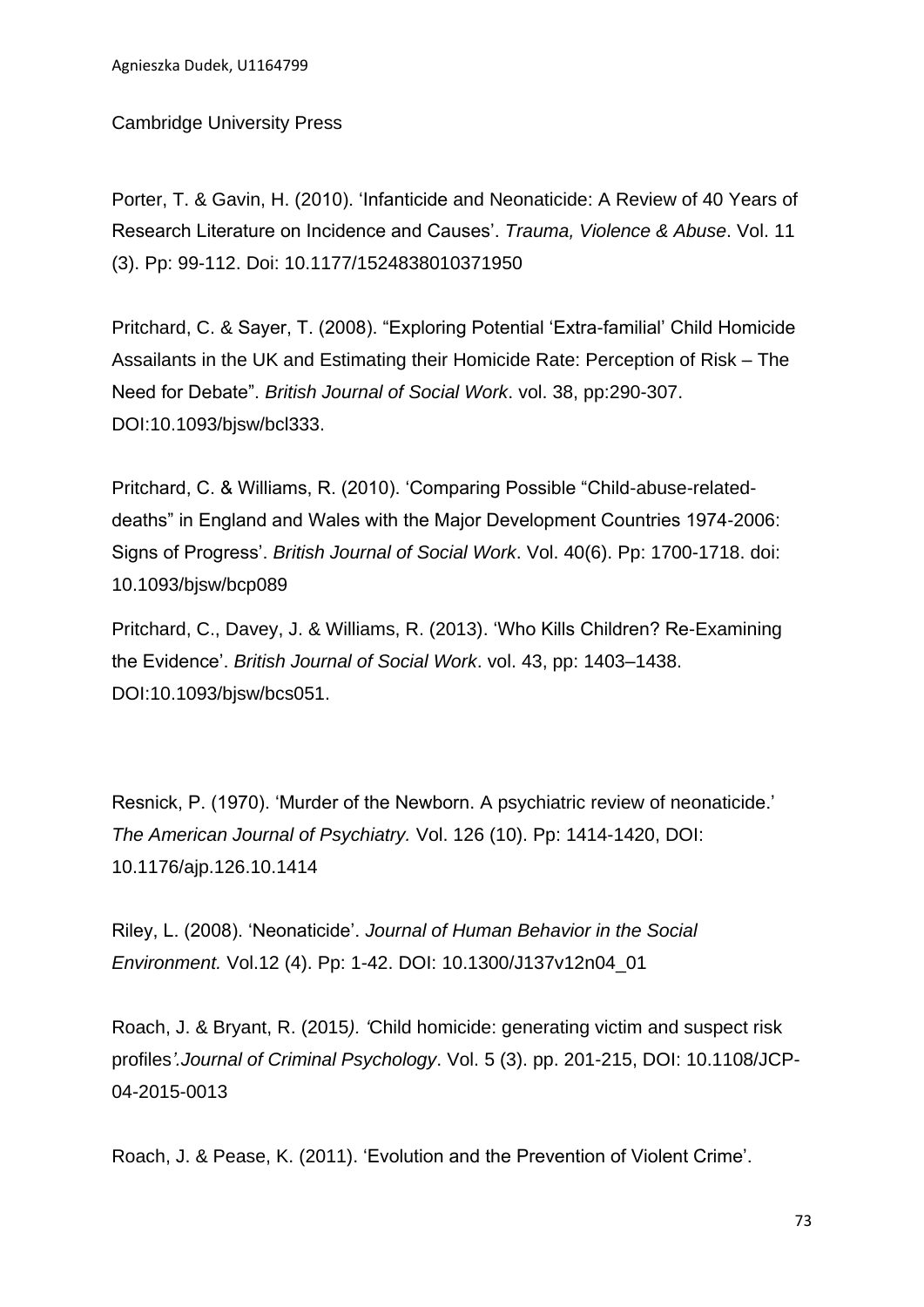*Psychology*. vol. 2 (4), pp: 393-404. DOI: 10.4236/psych.2011.24062.

Roach, J. & Pease, K. (2013). *Evolution and Crime.* London: Routledge.

Roberts, J.V. & Stalans, L.J. (1997). *Public Opinion, Crime and Criminal Justice.*  Oxford: Westview Press

Romain, N., Michaud, K., Horisberger, B. and Mangin, P. (2003). 'Childhood homicide: A 1990–2000 retrospective study at the Institute of Legal Medicine in Lausanne, Switzerland'. *Medicine, Science and Law.* 43(2), pp. 203–06. DOI: 10.1258/rsmmsl.43.3.203.

Rose, L. (1991). *The Erosion of Childhood: Child Oppression in Britain 1860-1918.*  London: Routledge

Roshier, R. (1973). 'The Selection of Crime News by the Press'*. In The Manufacture of News*. London: Constable. Pp. 28-39.

Schwartz, N.K. & Isser, L.L. (2006). *Child Homicide: Parents who kill*. London: CRC Press.

Schwartz, N.K. & Isser, L.L. (2011). *Endangered Children: Homicide and Other Crimes 2nd ed.* London: CRC Press.

Stroud, J. (2008). 'A psychosocial analysis of child homicide'. *Critical Social Policy. Vol. 28(4). Pp: 482-505.* DOI: 10.1177/0261018308095281

Telegraph (2010) 'Timeline of social services failures: from Victoria Climbie to Baby P'. Retrieved from: [http://www.telegraph.co.uk/news/uknews/7318789/Timeline-of](http://www.telegraph.co.uk/news/uknews/7318789/Timeline-of-social-services-failures-from-Victoria-Climbie-to-Baby-P.html)[social-services-failures-from-Victoria-Climbie-to-Baby-P.html](http://www.telegraph.co.uk/news/uknews/7318789/Timeline-of-social-services-failures-from-Victoria-Climbie-to-Baby-P.html)

Tribune, The (2011). Infanticide on the rise: 1,210 babies found dead in 2010, says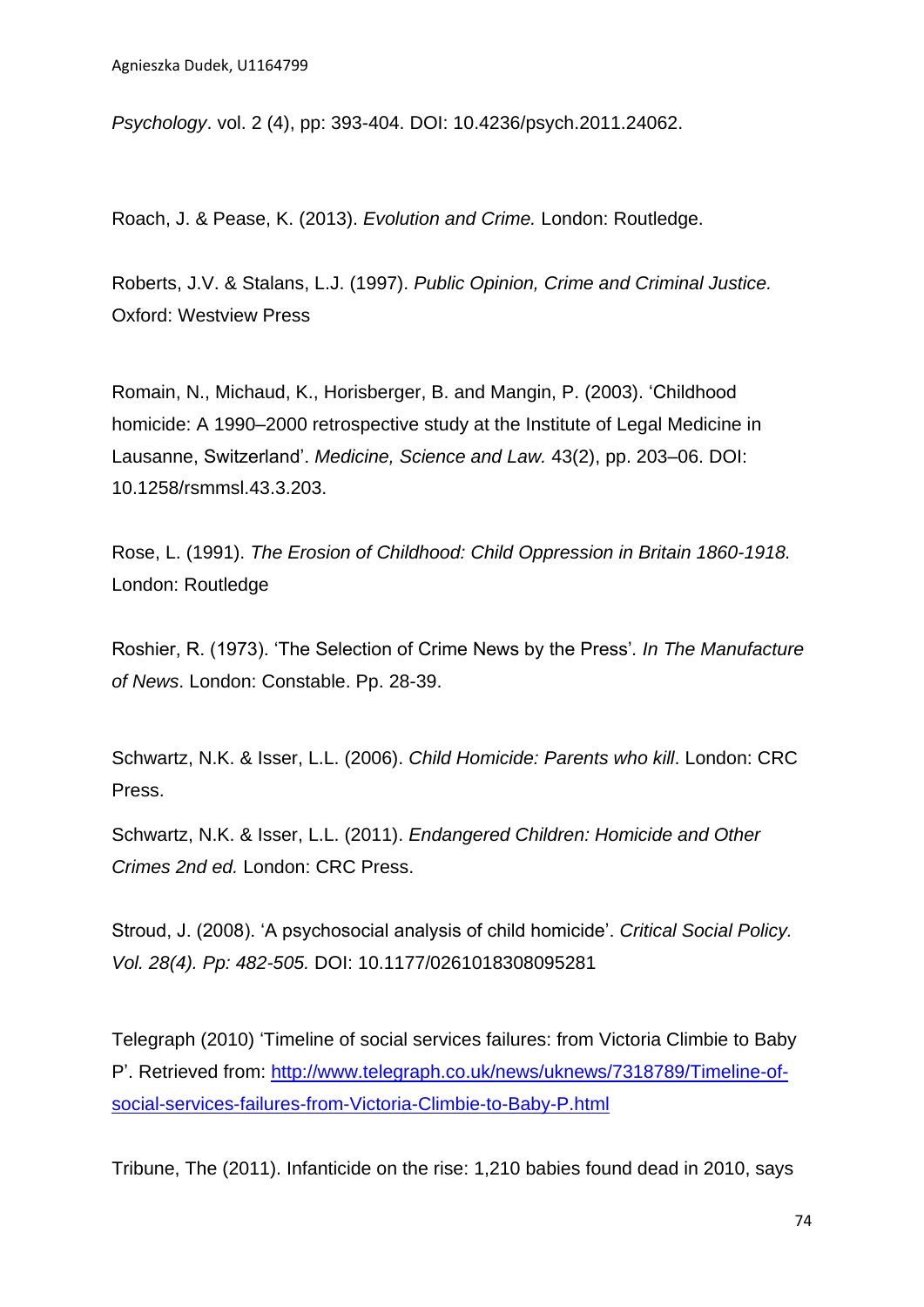Edhi. Retrieved from: [http://tribune.com.pk/story/105019/infanticide-on-the-rise-in](http://tribune.com.pk/story/105019/infanticide-on-the-rise-in-pakistan-statistics/)[pakistan-statistics/](http://tribune.com.pk/story/105019/infanticide-on-the-rise-in-pakistan-statistics/)

UNICEF (2007). *Child Poverty in Perspective: An Overview of Child Well-Being in Rich Countries.* Innocenti Report Card 7. Retrieved from: <http://www.unicef.org/media/files/ChildPovertyReport.pdf>

UNICEF (2014). *Hidden In Plain Sight: A statistical analysis of violence against children.* Retrieved from: http://files.unicef.org/publications/files/Hidden\_in\_plain\_sight\_statistical\_analysis\_EN \_3\_Sept\_2014.pdf

Vandiver, M. & Giacopassi, D. (1997). 'One million and counting: Students' estimates of the annual number of homicides in the U.S'. *Journal of criminal justice education.*  Vol. 8 (2), pp: 135-143. DOI: 10.1080/10511259700086261

Van Patten, I. & Burke, T.W. (2001). 'Critical Incident Stress and the Child Homicide Investigator'. *Homicide Studies*. vol. 5 (2), pp: 131-152. doi:10.1177/1088767901005002003

West, S., Friedman, H.S., & Resnick, P. (2009). 'Fathers Who Kill Their Children: An Analysis of the Literature'. *Journal of Forensic Sciences.* Vol. 54 (2). Pp:463-468. DOI: 10.1111/j.1556-4029.2008.00964.x

Wilczynski, A. (1997). *Child Homicide*. London: Greenwich Medical Media, Ltd.

Williams, K. (2008) Textbook on Criminology 6th ed, Oxford: Oxford University Press

Wortley, R. (2011). *Psychological criminology: an integrative approach.* London: Routledge.

# APPENDICES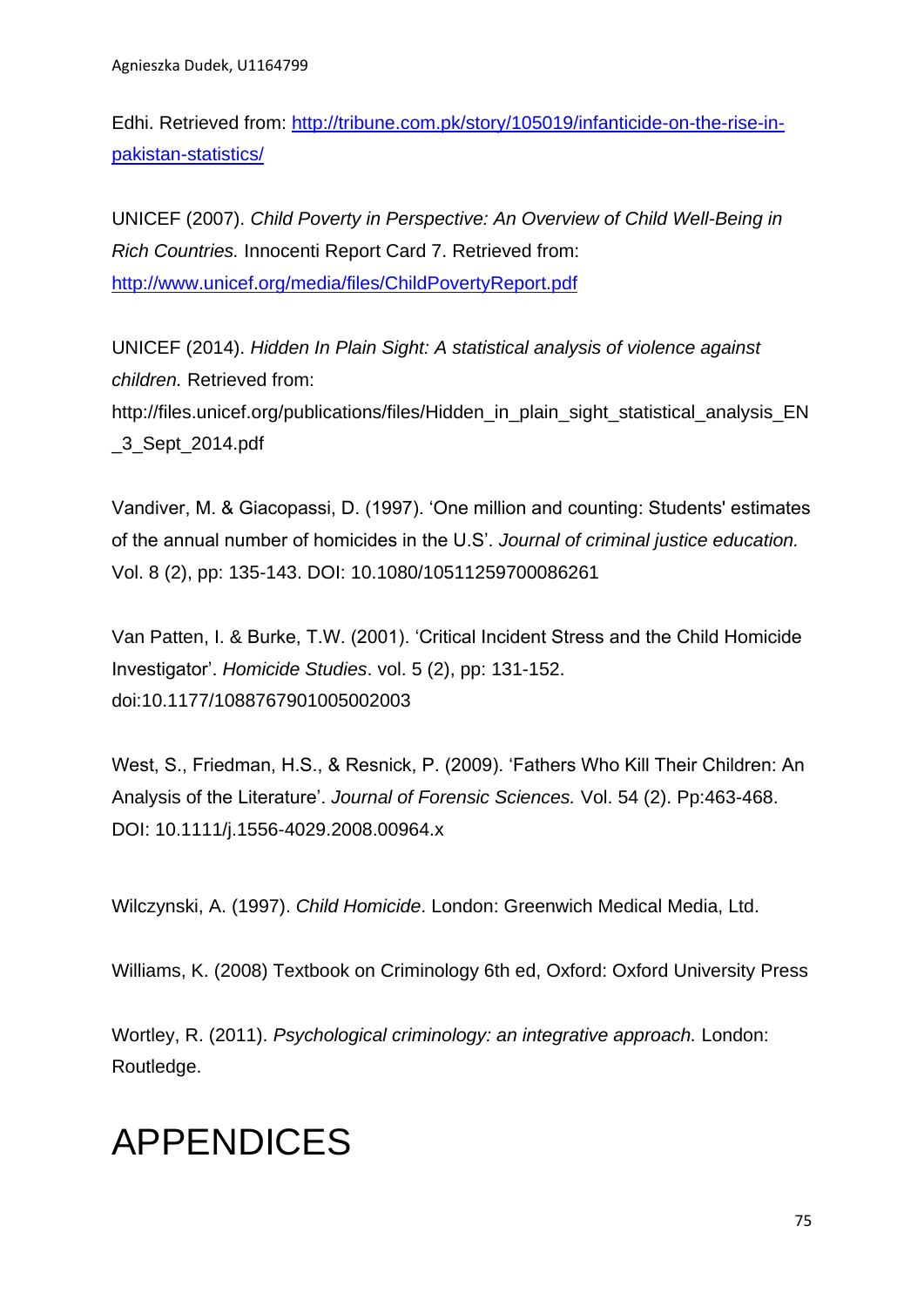#### APPENDIX 1 CONSENT + QUESTIONNAIRE

#### PUBLIC AND PROFESSIONAL UNDERSTANDING OF CHILD HOMICIDE

Thank you for considering taking part in this study. I am an MRes student, exploring public and professional knowledge and opinions about child homicide.

Your participation is voluntary. You can withdraw from the online completion of the questionnaire at any time, but once you submit your answers the withdrawal is no longer possible. All information provided will be anonymous, confidential and solely used for research purposes.

Should you experience a degree of emotional distress while filling the questionnaire, please do not hesitate to talk to someone you trust or contact the Samaritans on 08457 90 90 90 or jo@samaritans.org. The Samaritans provide confidential nonjudgmental emotional support 24/7.

My contact details:

Agnieszka Dudek

U1164799@unimail.hud.ac.uk

In completing and submitting my responses to this questionnaire, I understand that:

- My participation is voluntary.
- I can withdraw during the online completion but once the answers are submitted, it will no longer be possible to withdraw due to the anonymous data collection procedure
- All responses will be anonymous.

The data will be used for research purposes and will be published but that my identity will not be revealed. The data will be archived for a period of up to 3 years.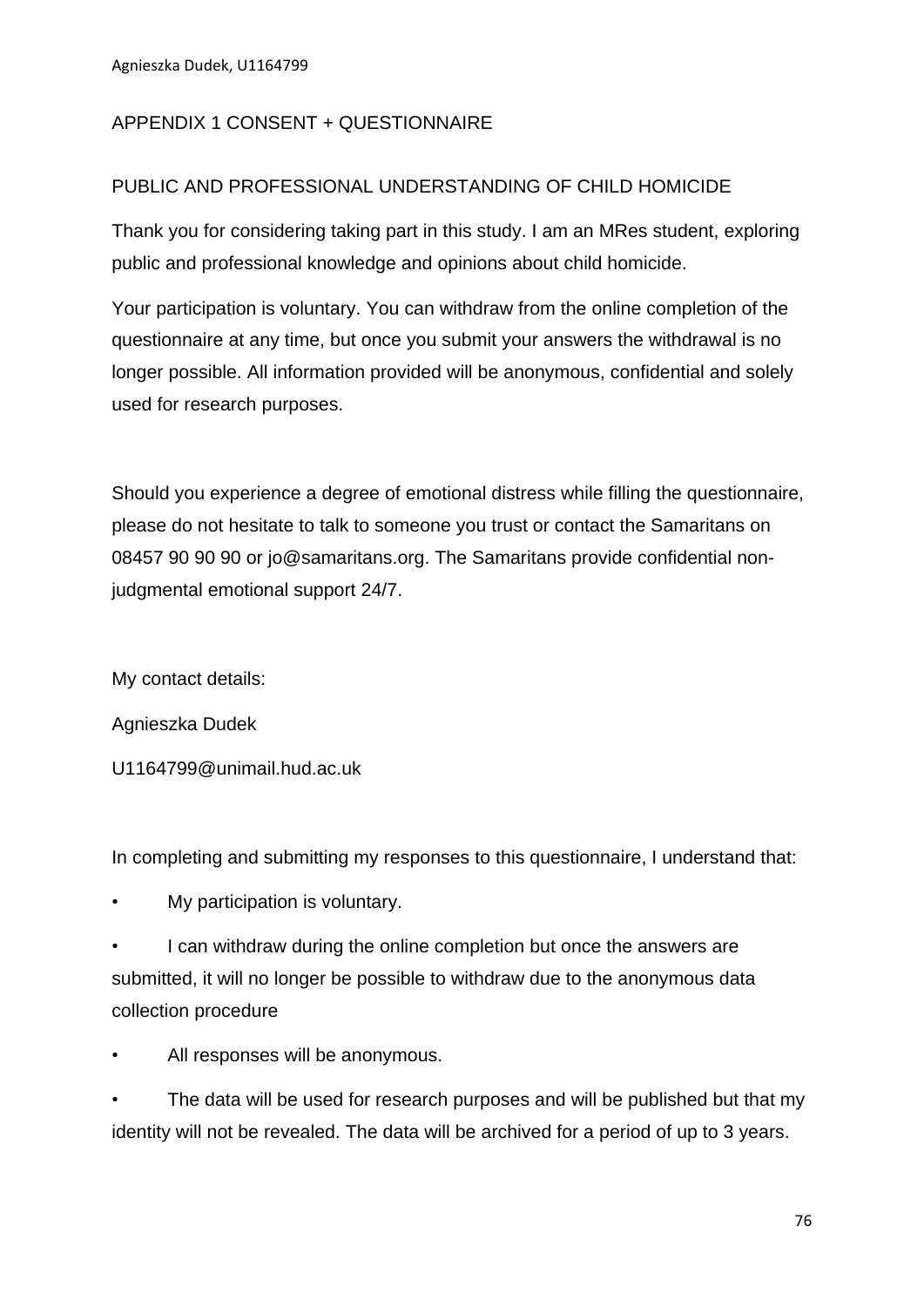Agnieszka Dudek, U1164799

Tick the box:

- \* I agree.
- \* I don't agree.

Please, indicate the category which you belong to:

- General public
- Social worker
- Police

Your gender:

- Female
- Male

Please, write down your age:………………

What best describes your ethnic origins?

- White
- Mixed / Multiple ethnic groups
- Asian / Asian British
- Black / African / Caribbean / Black British
- Other ethnic group
- Prefer not to say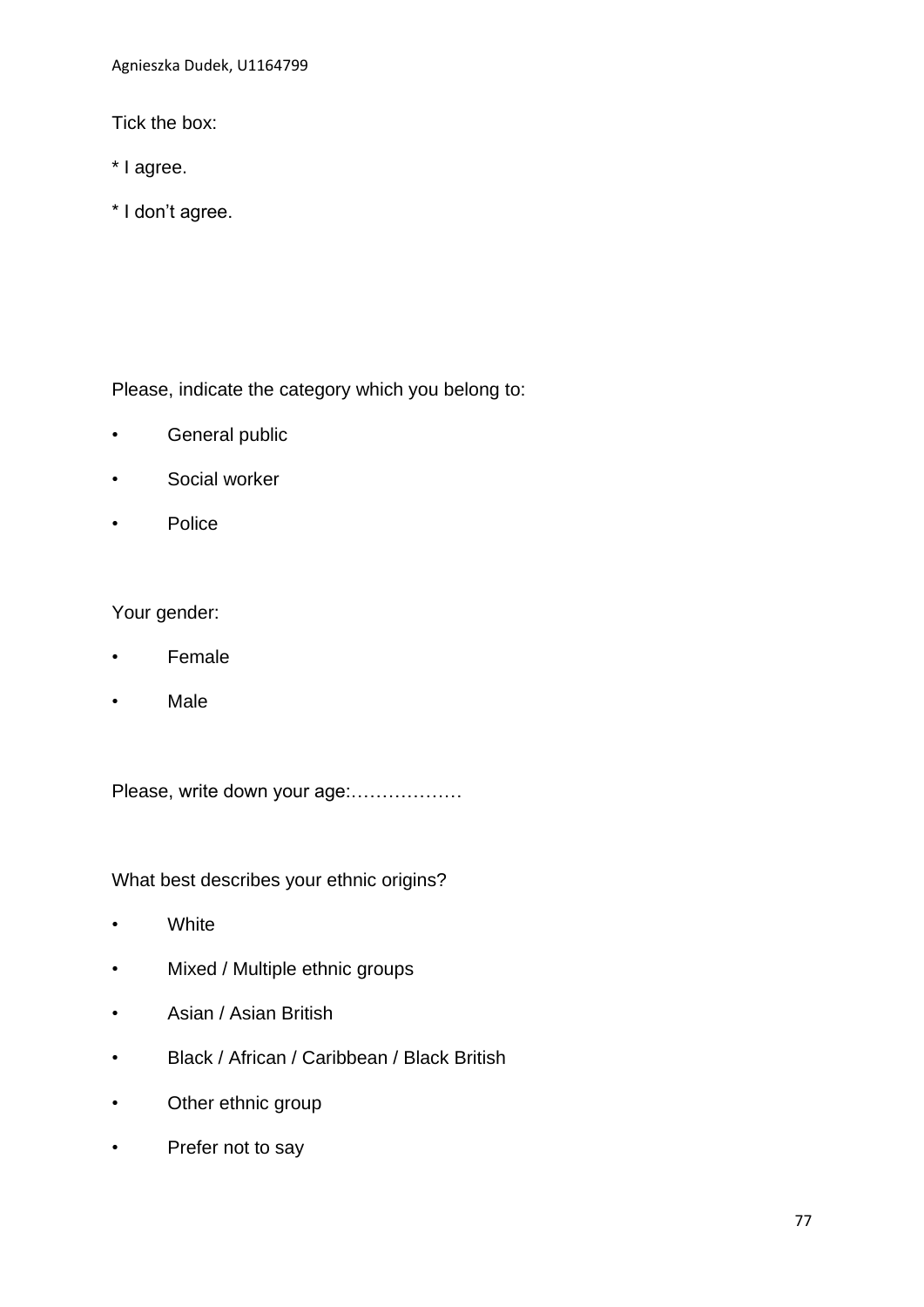What is your religious preference?

- o Jewish
- o Protestant
- o Roman Catholic
- o Muslim
- o Orthodox church such as the Greek or Russian Orthodox Church
- o No religion
- o Something else (please specify)……………………………………………..

What is the highest level of education you have attained?

some high school

high school graduate

trade/technical/vocational training

college/university graduate

postgraduate degree

prefer not to say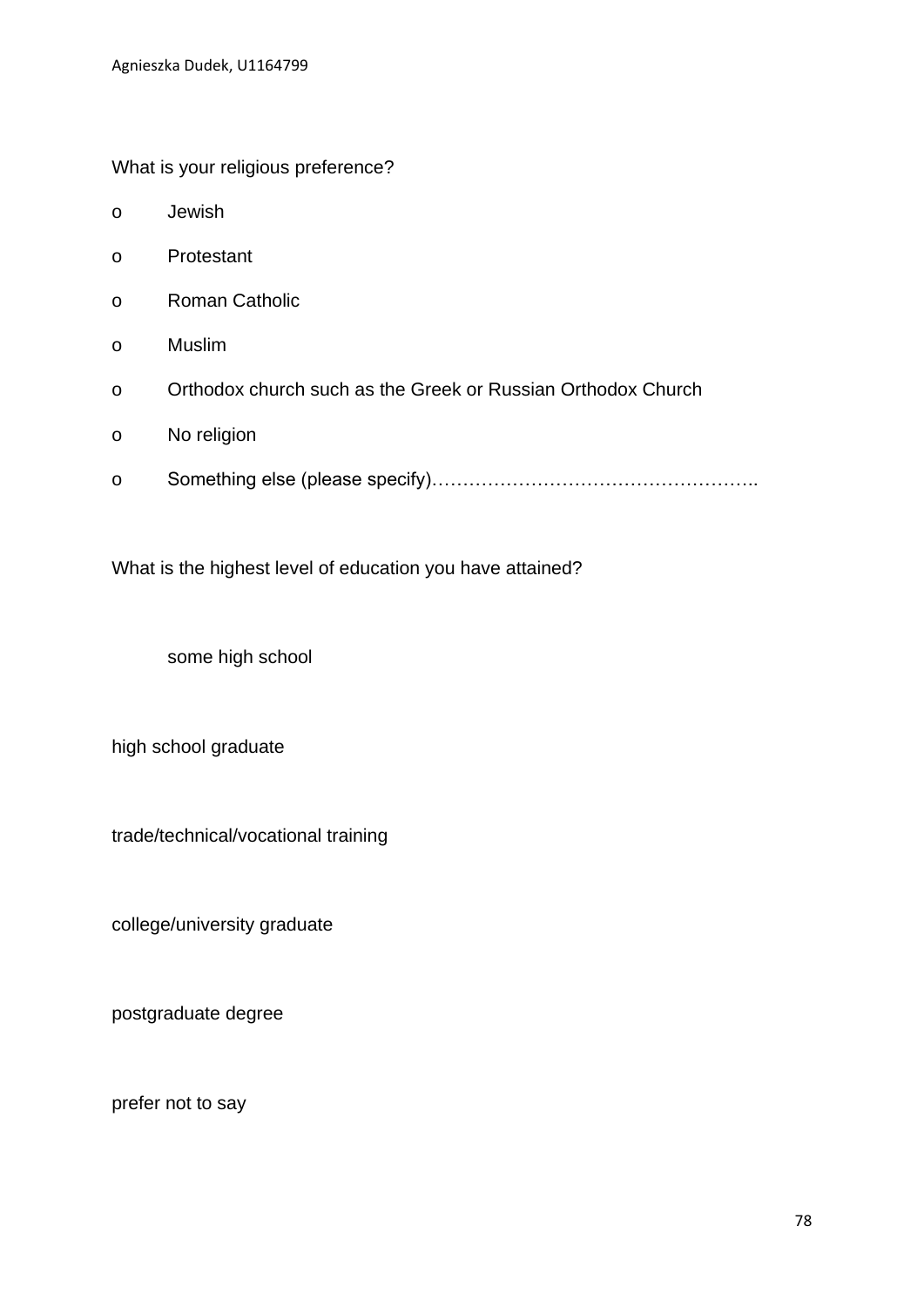What is your current relationship status?

- Single
- Married
- Divorced
- Other: ……………………
- Prefer not to answer

Do you have children?

- Yes
- No

If you answered yes to previous question, could you please write how many children you have:………

What do you consider to be your main source of information about crime? (Please just choose ONE):

- TV news
- TV dramas, soaps and films
- Newspapers
- Police (websites, meetings)
- Personal experience
- Family/friends
- Social media websites (Facebook, Twitter)
- Other: …………………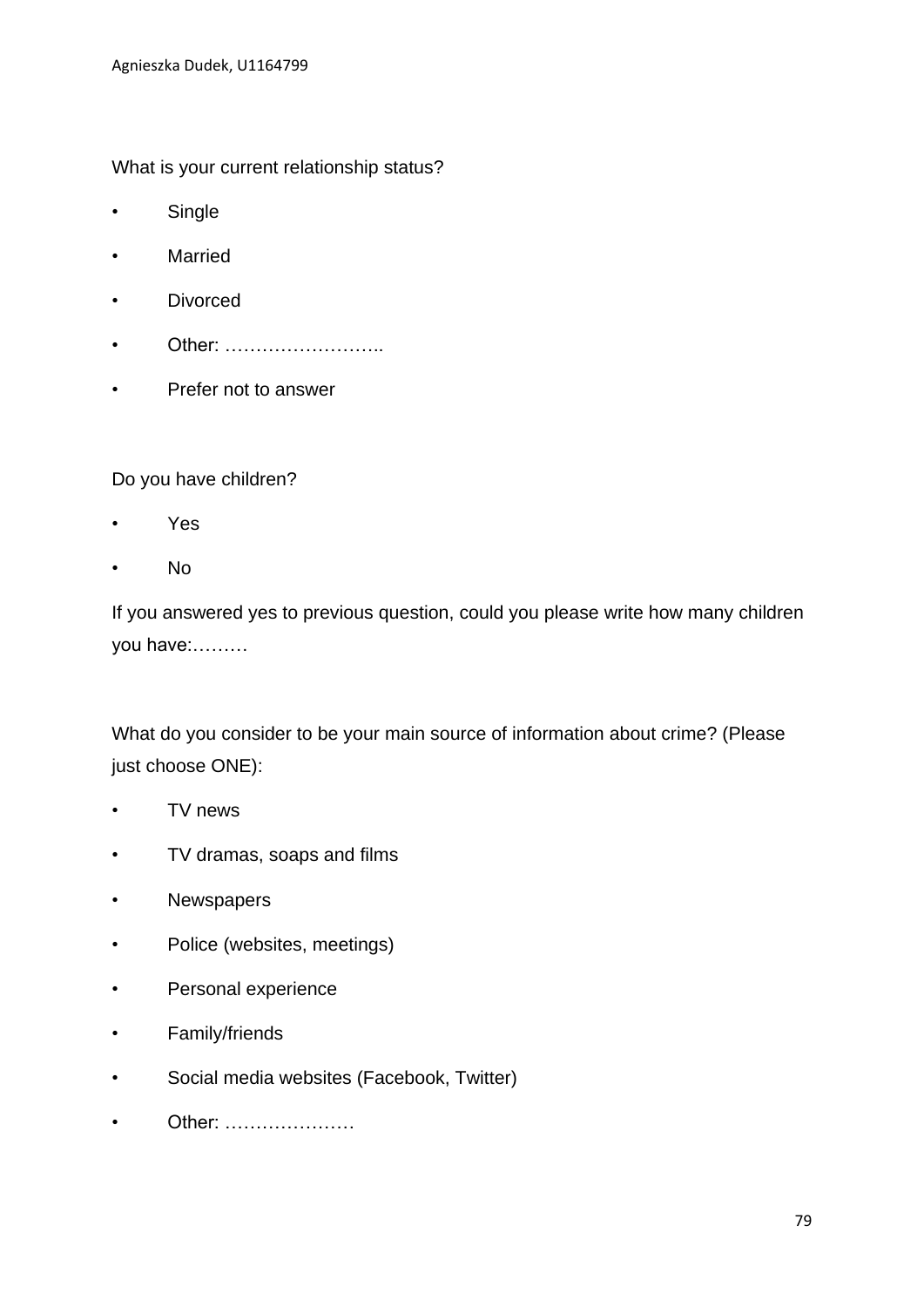#### How often do you access the news about crime?

Daily

2-3 times a week

Weekly

**Monthly** 

I am not interested in the news about crime.

How many homicides (this consists of child and adult homicides) do you think they were recorded in 2012/13 in England and Wales?

- less than 400

-401-800

-801-1200

-1201 and more

What percentage of overall recorded homicides are child homicide offences (under 16 years old) ?

- 1-25%

-26-50%

-51-75 %

-76-99%

Please choose the box, which best reflects your personal opinion. Remember that those are your personal opinions!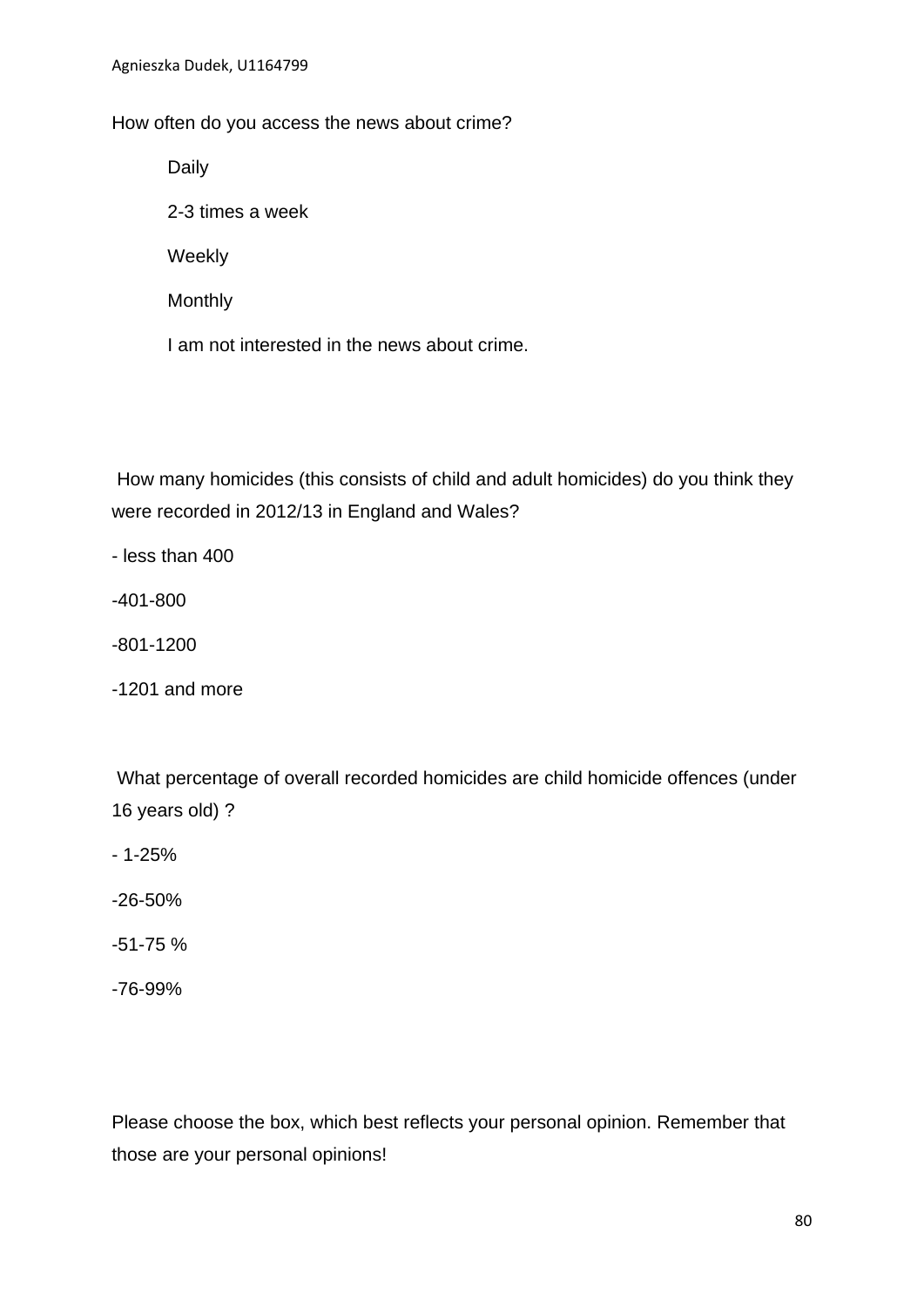1) I think that child homicide is the worst type of homicide.

Strongly Disagree Disagree Undecided Agree Strongly Agree

2) I think the number of child homicide offences in England and Wales has increased when compared to last year.

Strongly Disagree Disagree Undecided Agree Strongly Agree

3) I think the number of child homicide offences has decreased when looking at last ten years.

Strongly Disagree Disagree Undecided Agree Strongly Agree

4) I think that official statistics regarding child homicide are accurate.

Strongly Disagree Disagree Undecided Agree Strongly Agree

5) I think it is a straightforward process to establish whether the child under 2 years old died of natural causes or was a victim of homicide.

Strongly Disagree Disagree Undecided Agree Strongly Agree

6) I think it is a straightforward process to establish whether the child aged 2 -16 died of natural causes or was a victim of homicide.

Strongly Disagree Disagree Undecided Agree Strongly Agree

7) I think that children under one year are the most vulnerable group to become a victim of child homicide.

Strongly Disagree Disagree Undecided Agree Strongly Agree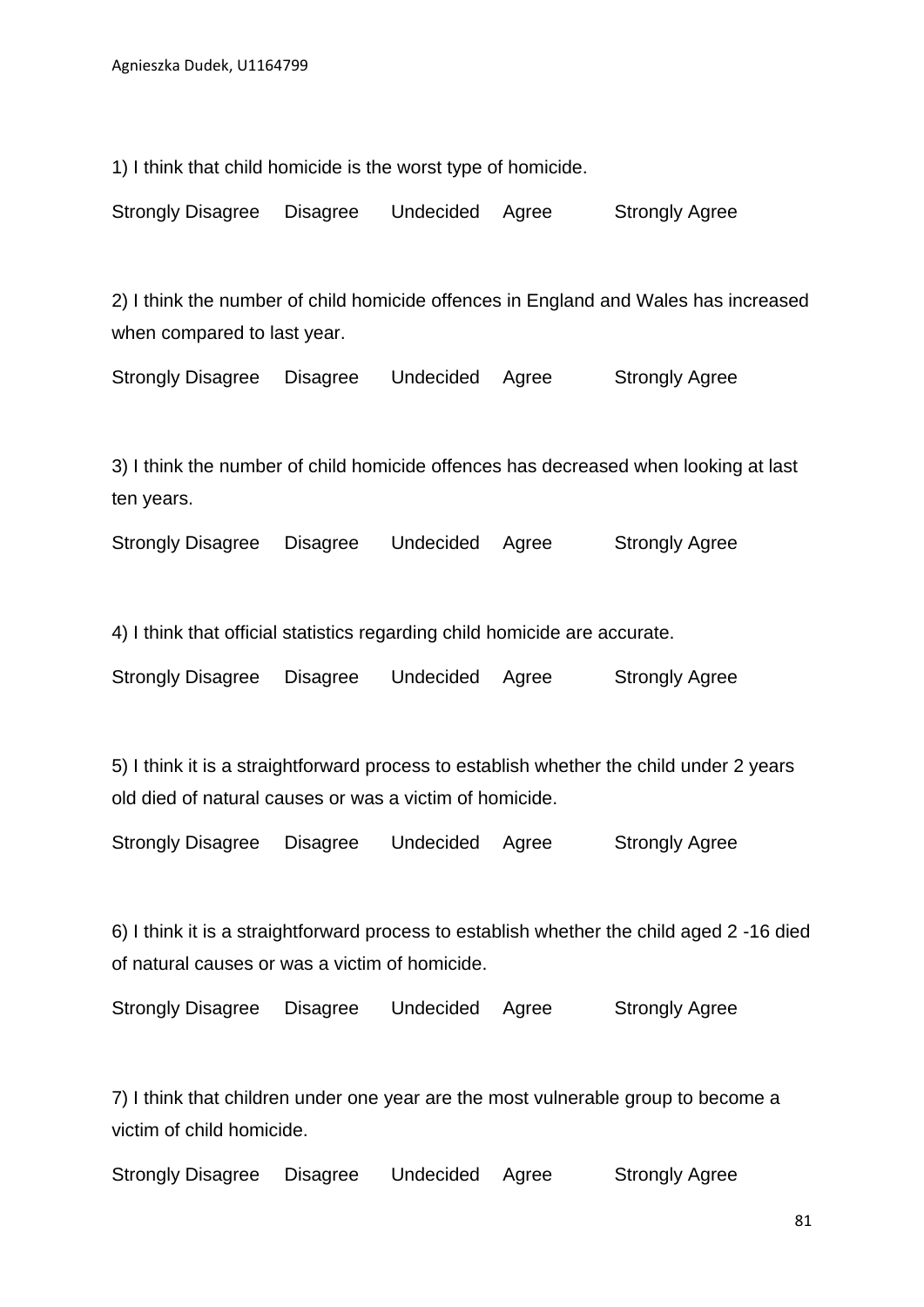8) Please, write down your opinion on what percentage of child homicides (under 16 years) consists of children under 1 year?

…………………

9) I think that high percentage of children are killed by their parents and close relatives, rather than by strangers.

Strongly Disagree Disagree Undecided Agree Strongly Agree

10) I think that high percentage of numbers on child homicide consists of children being abducted and murdered by strangers.

Strongly Disagree Disagree Undecided Agree Strongly Agree

11) I think that step-fathers are more likely to kill the child than the biological father.

Strongly Disagree Disagree Undecided Agree Strongly Agree

12) I think that child abuse leads to child homicide.

Strongly Disagree Disagree Undecided Agree Strongly Agree

13) I think that men who kill children do so by more violent means than women.

Strongly Disagree Disagree Undecided Agree Strongly Agree

14) I think that mental disturbances may be the reason why mothers kill their own children.

Strongly Disagree Disagree Undecided Agree Strongly Agree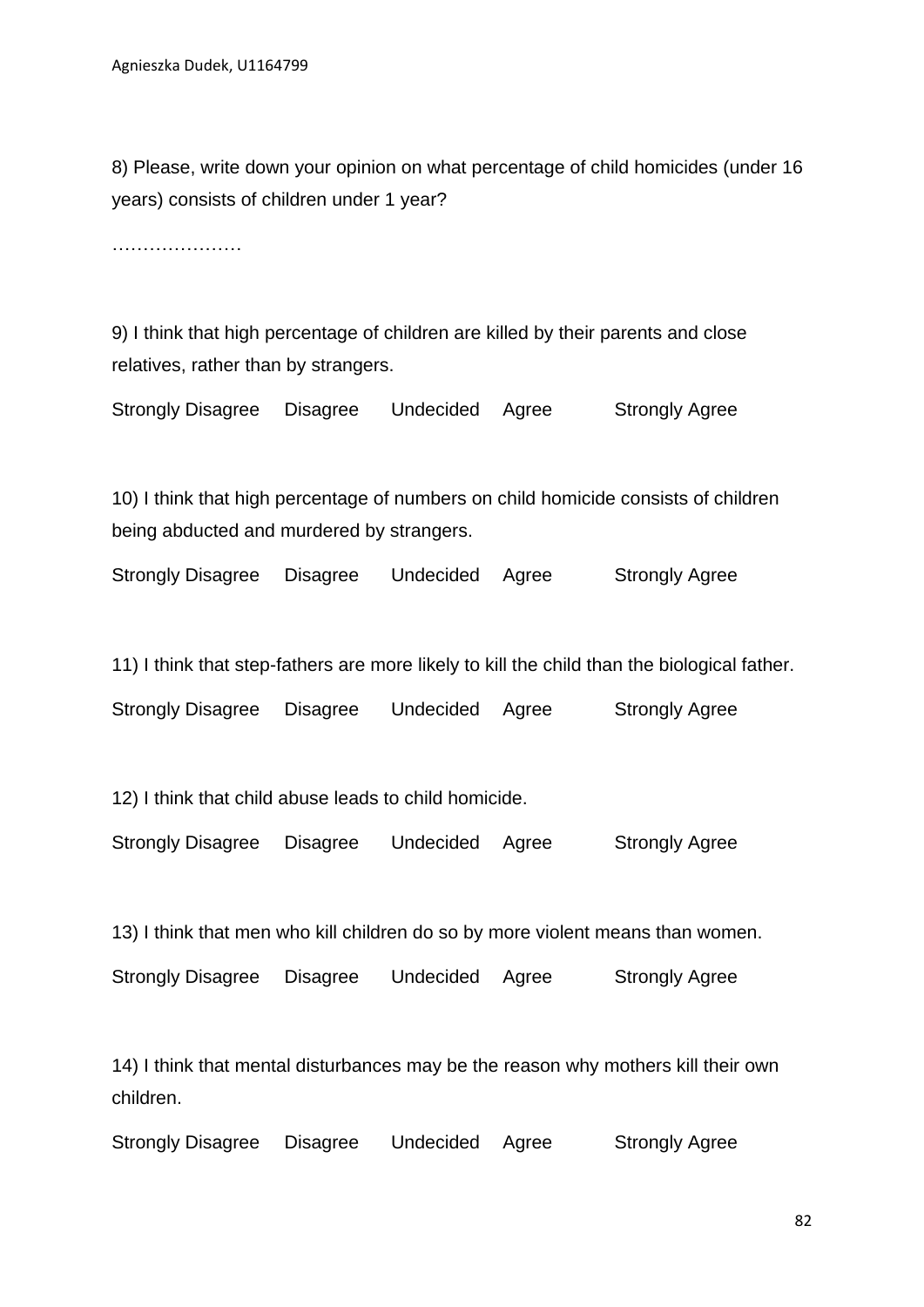15) I think that socio-economic factors (poverty, unemployment, health issues) often contribute to the reason why mothers kill their own children.

Strongly Disagree Disagree Undecided Agree Strongly Agree

16) I think that mothers who kill their own children should receive more empathy than fathers.

Strongly Disagree Disagree Undecided Agree Strongly Agree

17) I think that mothers who kill provoke larger public outrage and media coverage than anyone else who kills a child.

Strongly Disagree Disagree Undecided Agree Strongly Agree

18) I think that single mothers are more likely to kill children under year one, in comparison to married mothers.

| <b>Strongly Disagree</b> | Disagree | Undecided Agree | <b>Strongly Agree</b> |
|--------------------------|----------|-----------------|-----------------------|
|                          |          |                 |                       |

19) I think that young mothers (teenage years and 20s) are more likely to kill their children, rather than those in their 30s and 40s.

Strongly Disagree Disagree Undecided Agree Strongly Agree

20) I think it is more common for a man to kill their children in murder-suicide (or family annihilation) than woman.

Strongly Disagree Disagree Undecided Agree Strongly Agree

21) I think that men are more likely to abduct and murder children than women.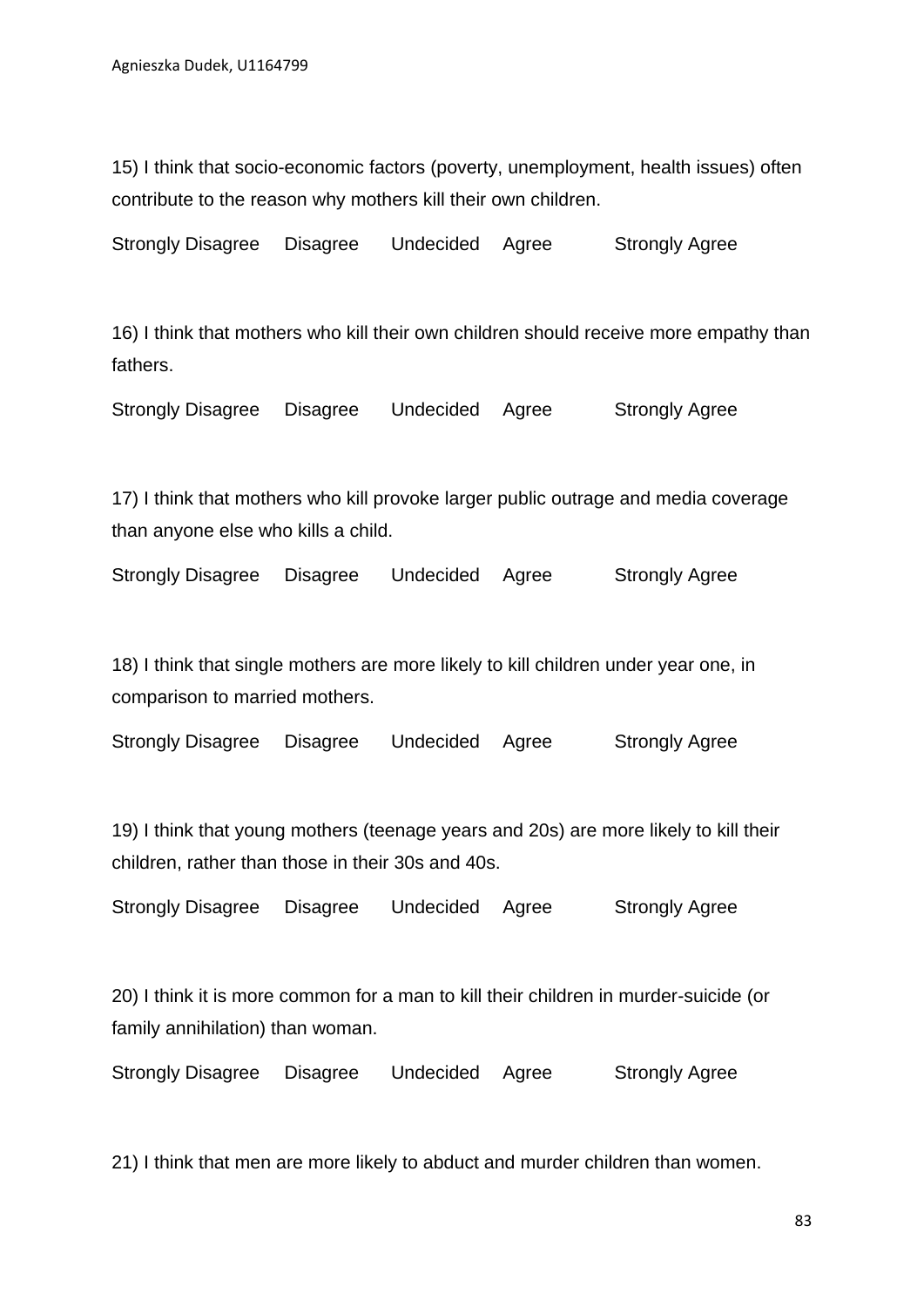Strongly Disagree Disagree Undecided Agree Strongly Agree

22) I think that everyone who kills a child should get a life sentence.

Strongly Disagree Disagree Undecided Agree Strongly Agree

23) I think that women who commit neonaticide (killing a child until 24 hours after birth) should receive support and treatment, rather than be punished.

Strongly Disagree Disagree Undecided Agree Strongly Agree

24) I think that men who kill children are punished harsher than women who kill children.

Strongly Disagree Disagree Undecided Agree Strongly Agree

25) I think it is possible to prevent a high percentage of child homicide.

Strongly Disagree Disagree Undecided Agree Strongly Agree

26) I think that social workers play a significant role in preventing child homicide.

Strongly Disagree Disagree Undecided Agree Strongly Agree

27) I think that other professionals such as police officers, teachers, General Practitioners, doctors, health visitors play a significant role in preventing child homicide.

Strongly Disagree Disagree Undecided Agree Strongly Agree

28) I think that general public play a significant role in preventing child homicide.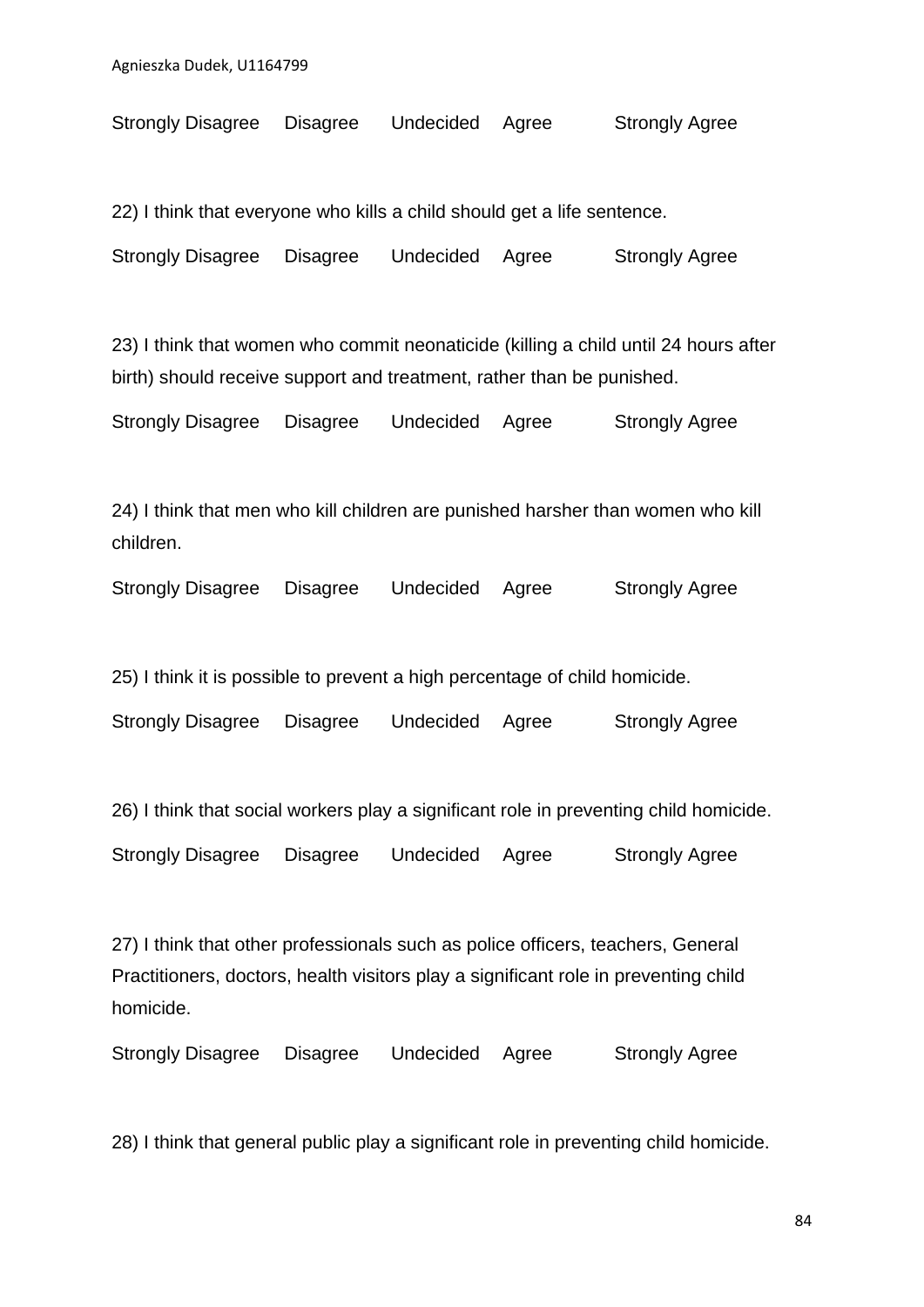## APPENDIX 2 INFORMATION SHEET, CONSENT + INTERVIEW QUESTIONS **INTERVIEW INFORMATION SHEET**

Thank you agreeing to take part in my research on Public and Professional Understanding of Child Homicide. But before I start asking questions, you must familiarize yourself with the following details and discuss any points, which may seem unclear to you.

#### **What is the study about?**

Child homicide is believed to be one of the most serious forms of homicides and despite a major overhaul in child protection and vetting procedures in recent years, at least one child will be killed in England and Wales every week (NSPCC, 2014). Although there is a general paucity of child homicide focussed research, that which explores both peoples' perceptions of it and opinions about this type of homicide, is perhaps most noticeable by its absence. How for example the general public and professionals, such as social workers or police officers (i.e. who work with children and/or have experience in dealing with child homicide offences), perceive the topic of child homicide (e.g. do they perceive it differently?) are at present, sadly lacking. The aim of this study is to explore both public and professional perceptions and opinions about child homicide , such as its perceived prevalence, the explanations for it, the characteristics and motives of victims and suspects, ,and the challenges faced in preventing and investigating child homicide.

In summary, the overarching aim here is to create a baseline of public and professional perceptions and opinions about child homicide, from which future prevention interventions might be crafted and measured (e.g. new policies and legislation regarding protection of children).

#### **Why I have been approached?**

You were chosen by your manager/supervisor as a person suitable to participate in this research. I required candidates with previous experience in dealing with child homicide cases.

#### **Do I have to take part?**

It is absolutely your decision whether or not to take part. If you decide to take part you will be asked to sign a consent form, and you will be free to withdraw at any time and without giving a reason.

#### **What will I need to do?**

If you agree to take part in this research on public and professional understanding of child homicide, you will be asked a series of questions, which is going to take about an hour. The interview will be audio-recorded, and the file with the recordings will be used only by me, the researcher, and is going to be kept in a password-protected file for up to two years.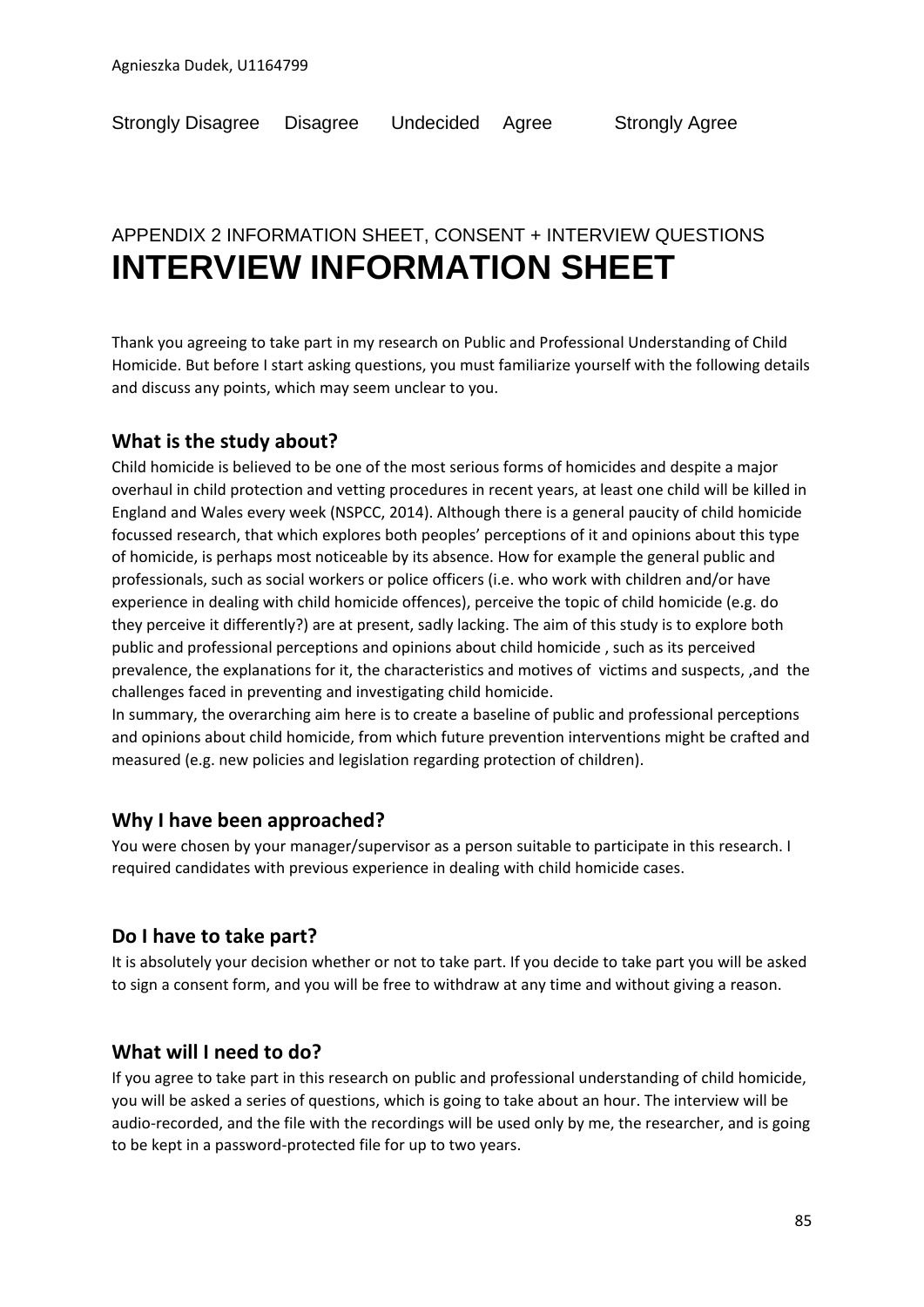#### **Will my identity be disclosed?**

All information disclosed within the interview will be kept confidential, except where legal obligations would necessitate disclosure by the researchers to appropriate personnel. Research itself will not mention your names or names of the organizations you work for.

#### **What will happen to the information?**

All information collected from you during this research will be kept secure and any identifying material, such as names will be removed in order to ensure anonymity. It is anticipated that the research may, at some point, be published in a journal or report. However, should this happen, your anonymity will be ensured, although it may be necessary to use your words in the presentation of the findings and your permission for this is included in the consent form.

Would you require any more information about the research, do not hesitate to contact me on:

Agnieszka Dudek, Tel: 07774843281

E-mail: [Agnieszka.dudek27@gmail.com](mailto:Agnieszka.dudek27@gmail.com)

## INTERVIEW CONSENT FORM (researcher's copy)

**RESEARCH TITLE:** PUBLIC AND PROFESSIONAL UNDERSTANDING OF CHILD HOMICIDE

#### **RESEARCHER DETAILS:**

Agnieszka Dudek, Masters by Research Student at the University of Huddersfield, E-MAIL: [U1164799@unimail.hud.ac.uk](mailto:U1164799@unimail.hud.ac.uk) or [Agnieszka.dudek27@gmail.com](mailto:Agnieszka.dudek27@gmail.com)

Please, read the following statements, and tick the box if you agree:

1. I confirm that I have read and understand the information sheet for the above study and have had the opportunity to ask questions.

2. I understand that my participation is voluntary and that I can withdraw from the interview at any time, without giving reason.

3. I agree to the use of audio recording in this interview.

4. I agree to the use of anonymised quotes in the publications.

5. I agree to take part in this interview.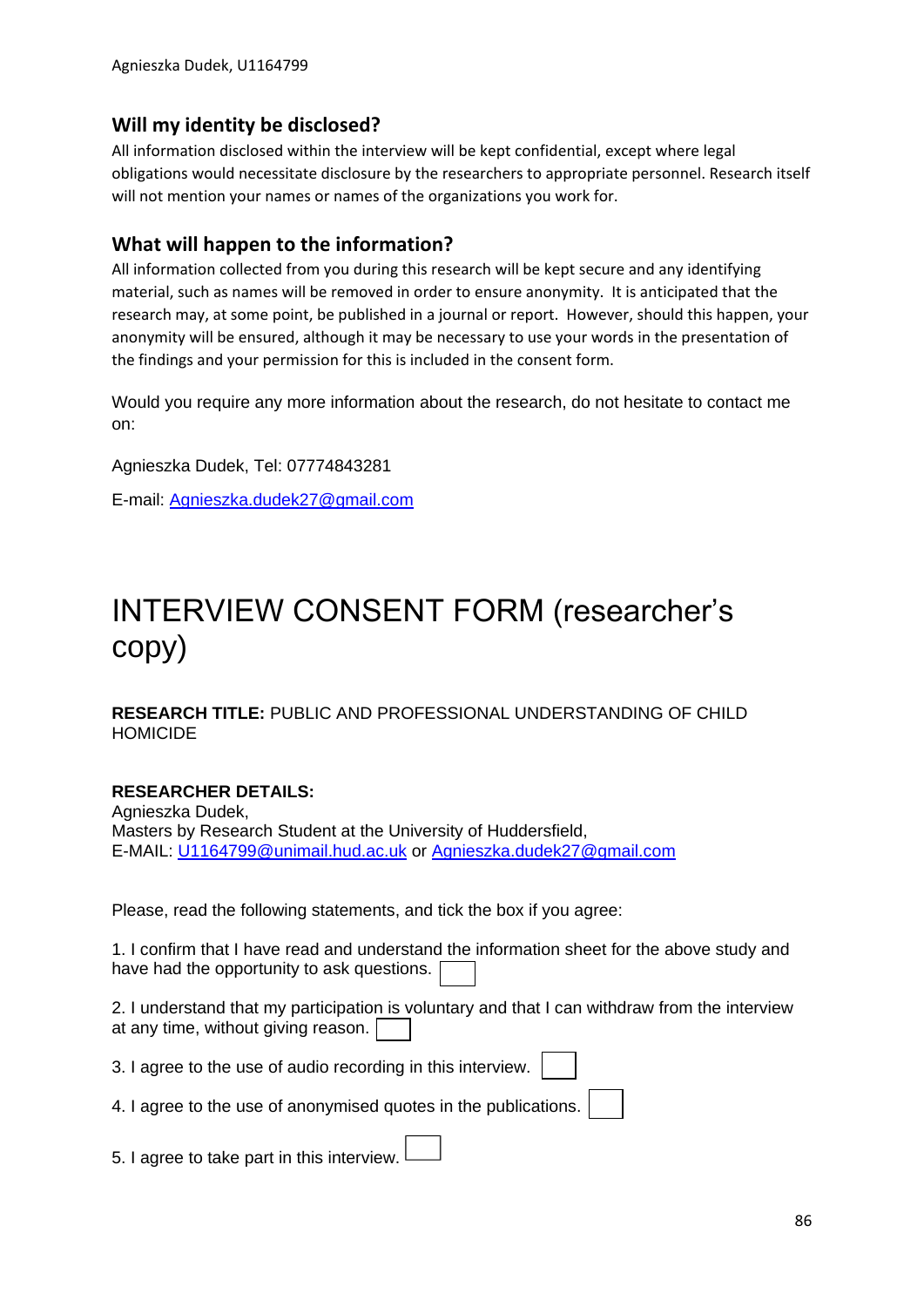Name of Participant Name of Participant

Name of Researcher Signature Signature

## INTERVIEW CONSENT FORM (participant's copy)

**RESEARCH TITLE:** PUBLIC AND PROFESSIONAL UNDERSTANDING OF CHILD HOMICIDE

#### **RESEARCHER DETAILS:**

Agnieszka Dudek, Masters by Research Student at the University of Huddersfield, E-MAIL: [U1164799@unimail.hud.ac.uk](mailto:U1164799@unimail.hud.ac.uk) or [Agnieszka.dudek27@gmail.com](mailto:Agnieszka.dudek27@gmail.com)

Please, read the following statements, and tick the box if you agree:

1. I confirm that I have read and understand the information sheet for the above study and have had the opportunity to ask questions.

2. I understand that my participation is voluntary and that I can withdraw from the interview at any time, without giving reason.

3. I agree to the use of audio recording in this interview.

4. I agree to the use of anonymised quotes in the publications.

5. I agree to take part in this interview.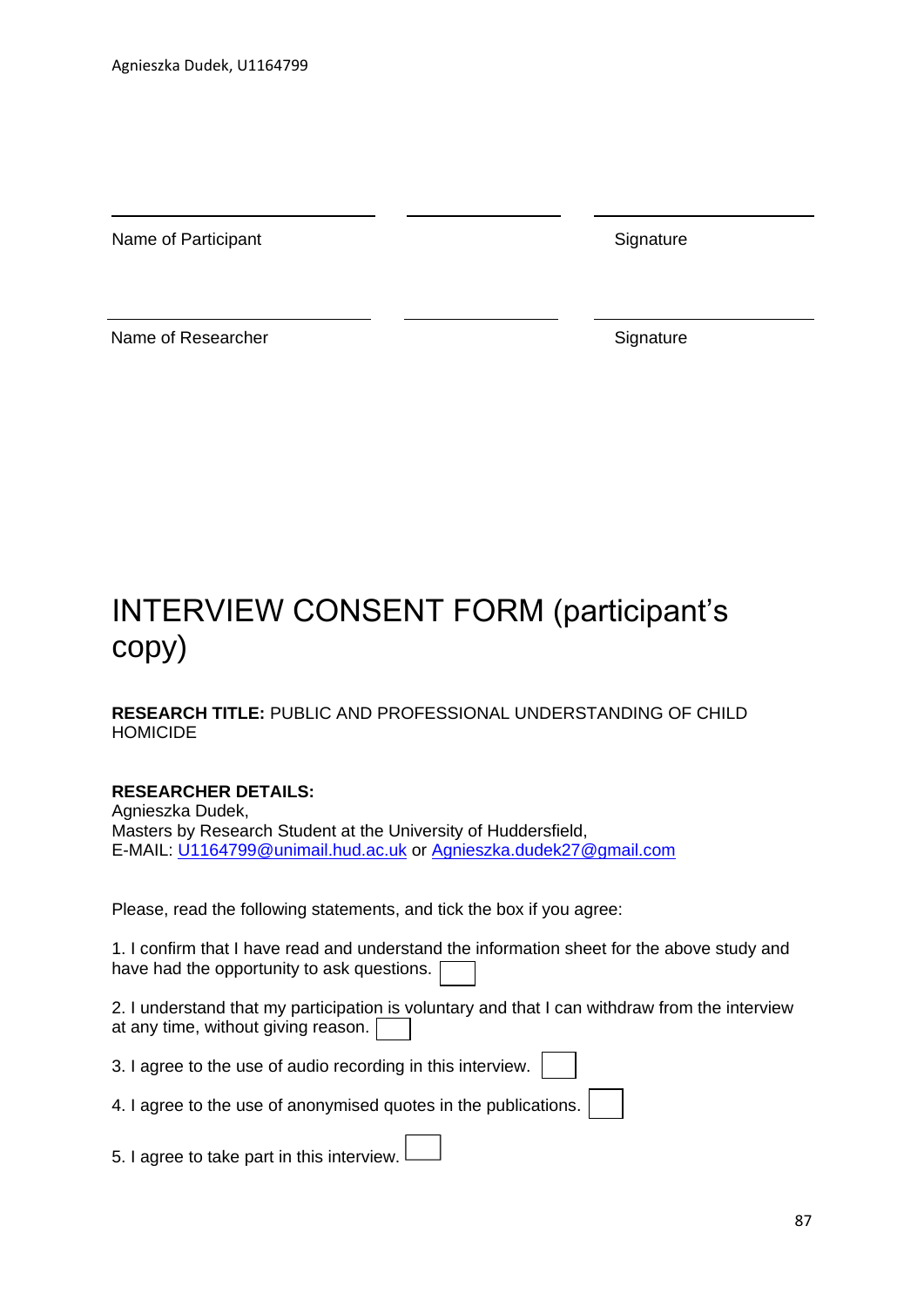Name of Participant Signature Signature

Name of Researcher Signature

## INTERVIEW QUESTIONS FOR POLICE INVESTIGATORS

1. How many child deaths investigations have you been personally involved with and how many would you say were suspicious?

2. Do you feel there are any typical circumstances in which a child is killed? -If so, what are most common circumstances? -Who are the perpetrators? Likely victims? Locations? Methods of killing?

2. In your experience, what age category of children are at highest risk of homicide victimisation and why do you think this is?

3. How preventable do you think child homicide is?

-Do you think there are any signs which could predict this type of crime? Any particular relationships between victims and killer to look out for? Any signs of violence and abuse to go by?

4. In your experience, does investigating the suspected killing of a child present any particular pressures, emotional considerations, challenges and considerations if compared with the investigation of:

1) other types of crime

2) other types of homicide (adult victims)

-Are child homicides different to other types of homicides?

-Are there any differences in investigating a child under two and over two year olds?

5. What trainings have you had with regard to investigating and preventing child homicide? - Do you think that investigators need special knowledge, skills, and attributes to be able to conduct child homicide investigations effectively?

-Do you think investigators should specialize in homicide generally or there should be specially trained child homicide investigators and bespoke training for these officers?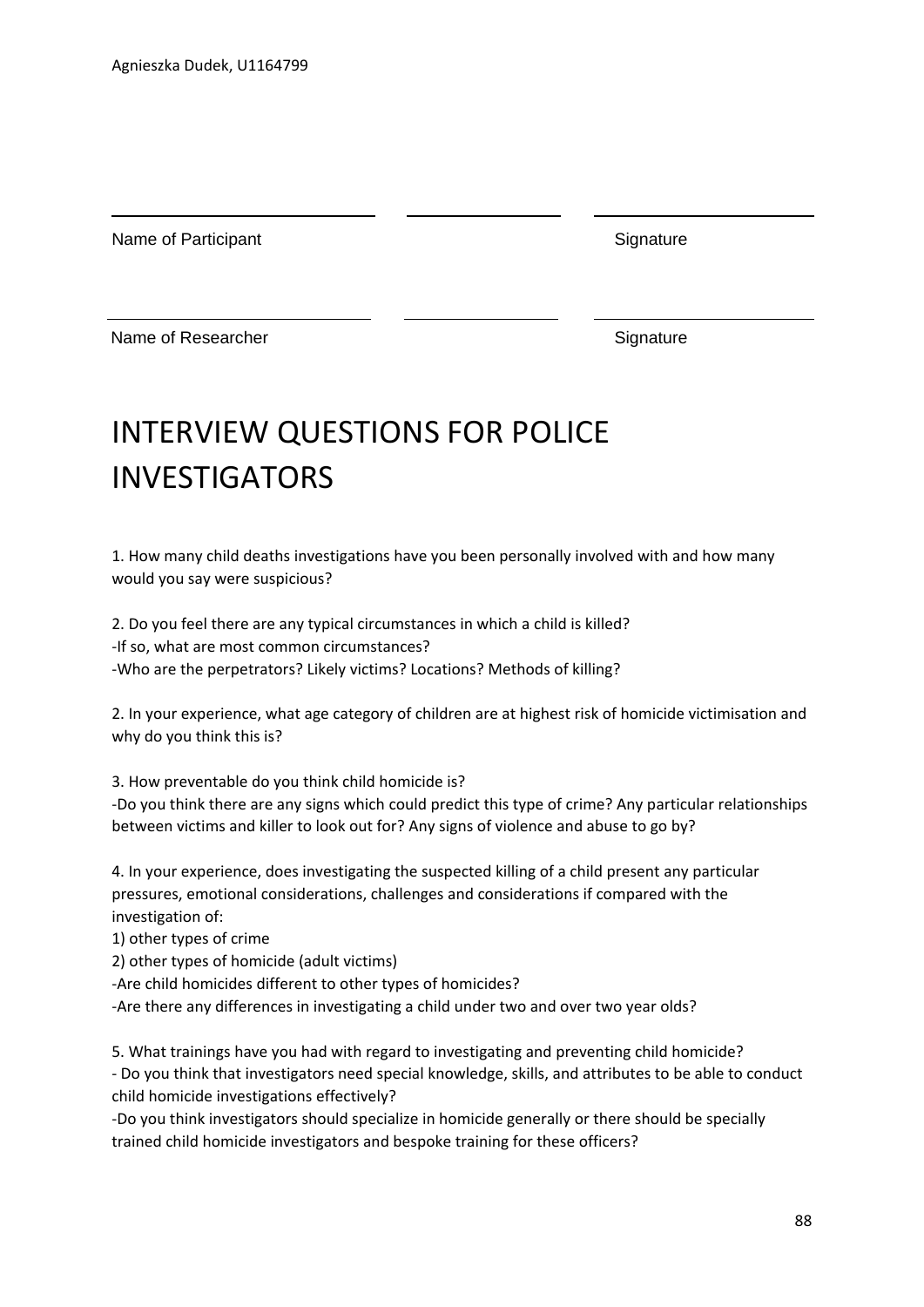6. What would you say there are three main considerations that you would give to a colleague who is just about to conduct their first child homicide investigation?

7. Do you feel that there are any significant differences between investigating current (live) child homicides and undetected (cold) cases? If so, what are these?

8. How do you cope personally when investigating a suspected child homicide?

9. Would you say that the pressure to get a satisfactory result in a child homicide case is greater than for other types of crime?

10. How many child homicide cases do you think you will have been involved with by the end of your career?

#### APPENDIX 3: QUESTIONNAIRE RESULTS

Demographics and characteristics of the participants:

| лус                   |                        |
|-----------------------|------------------------|
| N                     | Valid: 262, Missing: 1 |
| <b>Mean</b>           | 31.23                  |
| <b>Std. Deviation</b> | 11.322                 |
| Range                 | 53                     |
| <b>Minimum</b>        | 18                     |
| <b>Maximum</b>        | 71                     |

Age categories:

**Age**



Ethnic origins: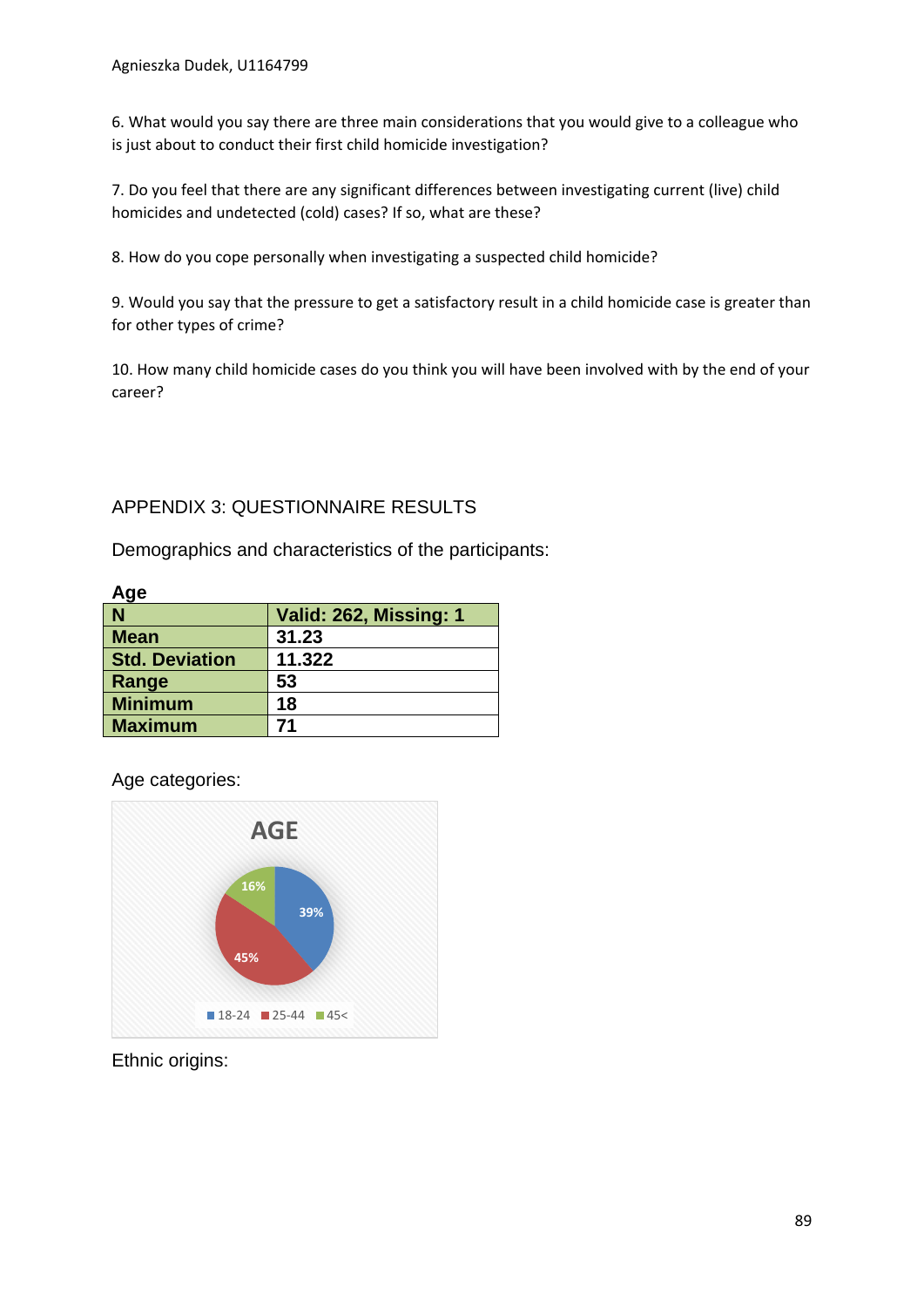

#### **CROSSTAB. RELATIONSHIP STATUS VS ESTIMATION OF HOMICIDES**

|                     |                     | Homicide<br><b>Estimations</b> |          | <b>TOTAL</b> |       |
|---------------------|---------------------|--------------------------------|----------|--------------|-------|
|                     |                     |                                | Accurate | Not-         |       |
|                     |                     |                                |          | accurate     |       |
|                     | SINGLE/DIVORCED     | Count                          | 48       | 86           | 134   |
|                     |                     | <b>Expected</b>                | 56.2     | 77.8         | 134.0 |
|                     |                     | Count                          |          |              |       |
|                     |                     | % within                       | 35.8%    | 64.2%        | 100%  |
| <b>RELATIONSHIP</b> |                     | Relationship                   |          |              |       |
| <b>STATUS</b>       |                     | <b>Status</b>                  |          |              |       |
|                     | <b>MARRIED/IN A</b> | Count                          | 56       | 58           | 49    |
|                     |                     | <b>Expected</b>                | 47.8     | 66.2         | 114.0 |
|                     | <b>RELATIONSHIP</b> | Count                          |          |              |       |
|                     |                     | % within                       | 49.1%    | 50.9%        | 100%  |
|                     |                     | Relationship                   |          |              |       |
|                     |                     | <b>Status</b>                  |          |              |       |
|                     |                     | Count                          | 104      | 144          | 248   |
| <b>TOTAL</b>        | <b>Expected</b>     | 104.0                          | 144.0    | 248.0        |       |
|                     |                     | Count                          |          |              |       |

## **CHI-SQUARE: RELATIONSHIP STATUS VS ESTIMATION OF HOMICIDES**

|                                     | Value       | df | Asymp. Sig<br>$(2-sided)$ | Exact Sig.<br>$(2-sided)$ | <b>Exact Sig</b><br>$(1-sided)$ |
|-------------------------------------|-------------|----|---------------------------|---------------------------|---------------------------------|
| <b>Pearson Chi-Square</b>           | $4.476$ (a) |    | .034                      |                           |                                 |
| <b>Continuity Correction</b><br>(b) | 3.946       |    | .047                      |                           |                                 |
| <b>Likelihood Ratio</b>             | 4.481       |    | .034                      |                           |                                 |
| <b>Fisher's Exact Test</b>          |             |    |                           | .039                      | .023                            |
| Linear-by-Linear<br>Association     | 4.458       |    | .035                      |                           |                                 |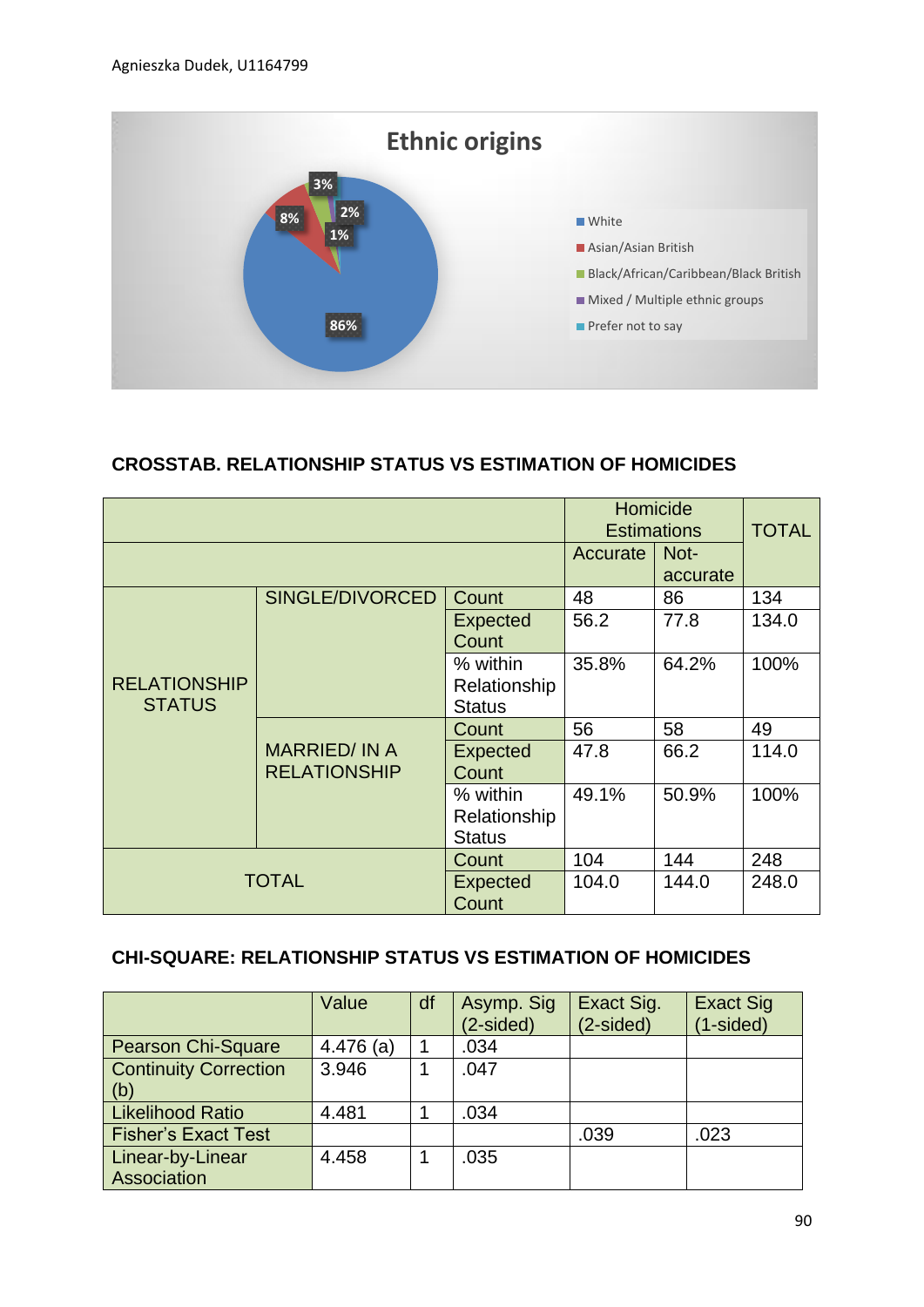| -N<br>Cases<br>Valid<br>0t | '4Ն |  |  |
|----------------------------|-----|--|--|

#### **CROSSTABULATION GENDER VS CHILD HOMICIDE ESTIMATIONS**

|               |               |                          | <b>Child Homicide Estimations</b> | <b>TOTAL</b> |       |
|---------------|---------------|--------------------------|-----------------------------------|--------------|-------|
|               |               |                          | Accurate                          | Not-accurate |       |
|               | <b>FEMALE</b> | Count                    | 88                                | 121          | 209   |
|               |               | <b>Expected</b><br>Count | 95.3                              | 113.7        | 209.0 |
| <b>GENDER</b> |               | % within<br>Gender       | 42.1%                             | 57.9%        | 100%  |
|               |               | Count                    | 31                                | 21           | 52    |
|               | <b>MALE</b>   | <b>Expected</b><br>Count | 23.7                              | 28.3         | 52.0  |
|               |               | % within<br>Gender       | 59.6%                             | 40.4%        | 100%  |
| <b>TOTAL</b>  |               | Count                    | 119                               | 142          | 261   |
|               |               | <b>Expected</b><br>Count | 119.0                             | 142.0        | 261.0 |

#### **CHI-SQUARE GENDER VS CHILD HOMICIDE ESTIMATIONS**

|                                        | Value       | df | Asymp. Sig<br>(2-sided) | Exact Sig.<br>$(2-sided)$ | <b>Exact Sig</b><br>(1-sided) |
|----------------------------------------|-------------|----|-------------------------|---------------------------|-------------------------------|
| <b>Pearson Chi-Square</b>              | $5.147$ (a) |    | .023                    |                           |                               |
| <b>Continuity Correction</b><br>  (b)  | 4.465       |    | .035                    |                           |                               |
| <b>Likelihood Ratio</b>                | 5.138       |    | .023                    |                           |                               |
| <b>Fisher's Exact Test</b>             |             |    |                         | .029                      | .017                          |
| Linear-by-Linear<br><b>Association</b> | 5.127       |    | .024                    |                           |                               |
| N of Valid Cases                       | 261         |    |                         |                           |                               |

#### **CROSSTABULATION EMPLOYMENT VS CHILD HOMICIDE ESTIMATIONS**

|                    | Homicide<br><b>Estimations</b> |          | <b>TOTAL</b> |      |
|--------------------|--------------------------------|----------|--------------|------|
|                    |                                | Accurate | Not-         |      |
|                    |                                |          | accurate     |      |
| 'My job role       | Count                          | 42       | 30           | 72   |
| involves/involved  | <b>Expected</b>                | 33.0     | 39.0         | 72.0 |
| dealing with child | Count                          |          |              |      |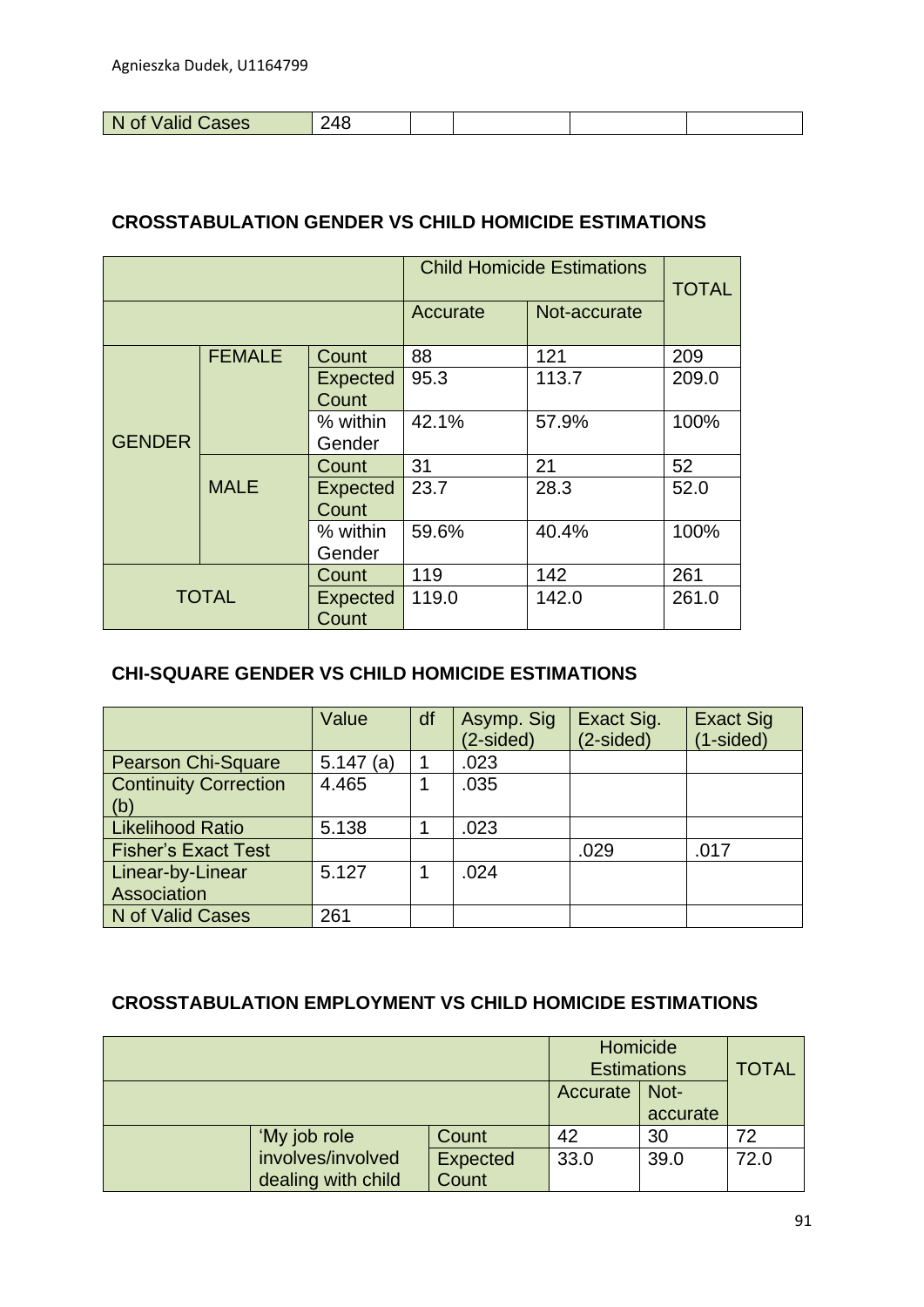|                   | protection/child     | % within        | 58.3% | 41.7% | 100%  |
|-------------------|----------------------|-----------------|-------|-------|-------|
| <b>EMPLOYMENT</b> | homicide'            | Employment      |       |       |       |
|                   |                      | Count           | 78    | 112   | 190   |
|                   | 'My job role does    | <b>Expected</b> | 87.0  | 103.0 | 190.0 |
|                   | not (did not)        | Count           |       |       |       |
|                   | involve dealing with | % within        | 41.1% | 58.9% | 100%  |
|                   | child                | Employment      |       |       |       |
|                   | protection/homicide  |                 |       |       |       |
|                   |                      | Count           | 120   | 142   | 262   |
| <b>TOTAL</b>      |                      | <b>Expected</b> | 120.0 | 142.0 | 262.0 |
|                   |                      | Count           |       |       |       |

#### **CHI SQUARE EMPLOYMENT VS CHILD HOMICIDE ESTIMATIONS**

|                                     | Value       | df | Asymp. Sig<br>(2-sided) | Exact Sig.<br>$(2-sided)$ | <b>Exact Sig</b><br>$(1-sided)$ |
|-------------------------------------|-------------|----|-------------------------|---------------------------|---------------------------------|
| <b>Pearson Chi-Square</b>           | $6.281$ (a) |    | .012                    |                           |                                 |
| <b>Continuity Correction</b><br>(b) | 5.604       |    | .018                    |                           |                                 |
| <b>Likelihood Ratio</b>             | 6.277       |    | .012                    |                           |                                 |
| <b>Fisher's Exact Test</b>          |             |    |                         | .013                      | .009                            |
| Linear-by-Linear<br>Association     | 6.257       |    | .012                    |                           |                                 |
| N of Valid Cases                    | 262         |    |                         |                           |                                 |

#### **LIKERT-SCALE RESULTS AND SIGNIFICANT DIFFERENCES BETWEEN VARIABLES**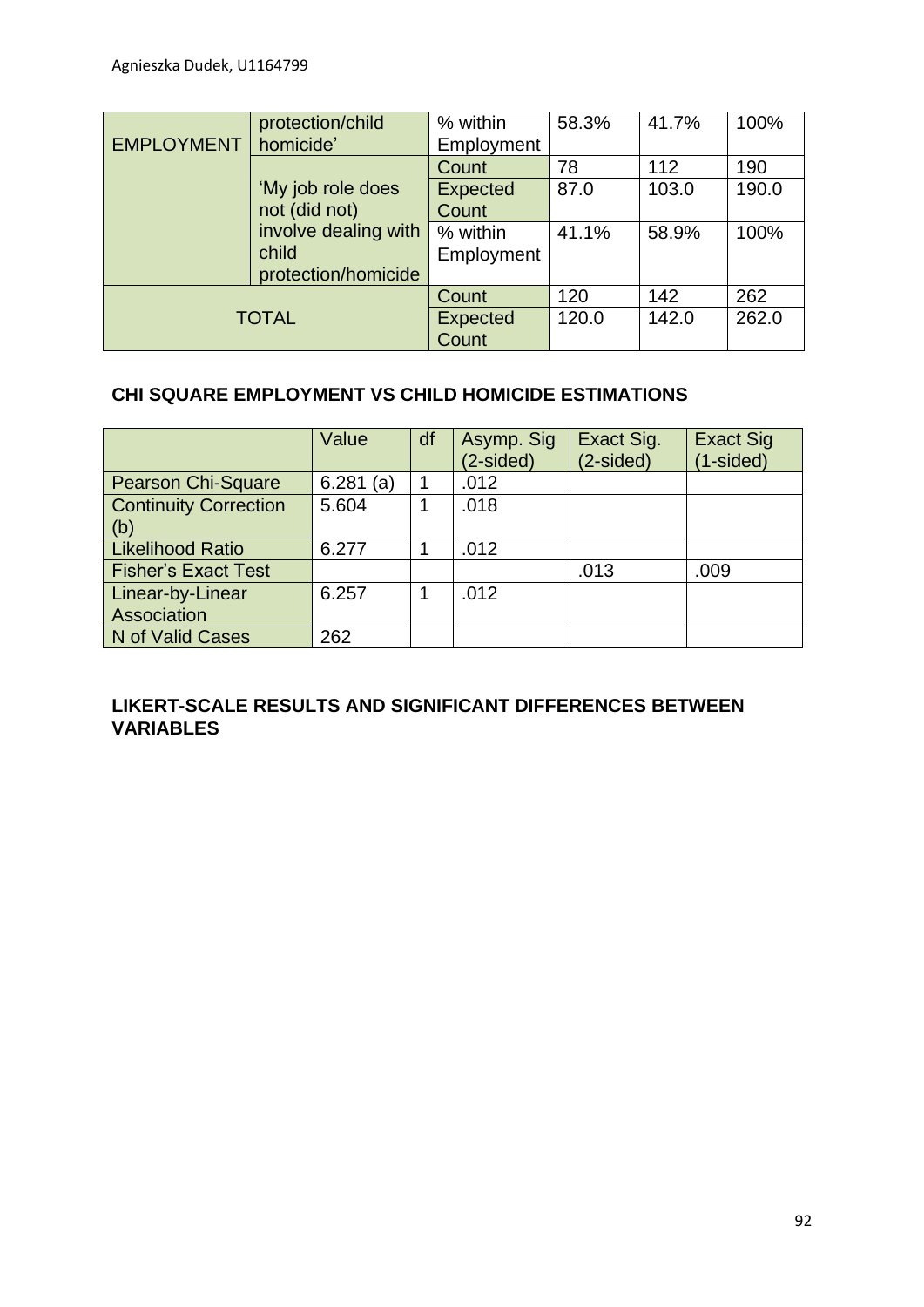

• 34% of respondents agreed and strongly agreed that the number of child homicides in England and Wales has increased compared to last year, while 33% disagreed and strongly disagreed (1)

• 51% of participants disagreed and strongly disagreed that the number of child homicides has decreased over the past ten years (2)

• 41% of participants believe that the official statistics for child homicides are broadly accurate (3)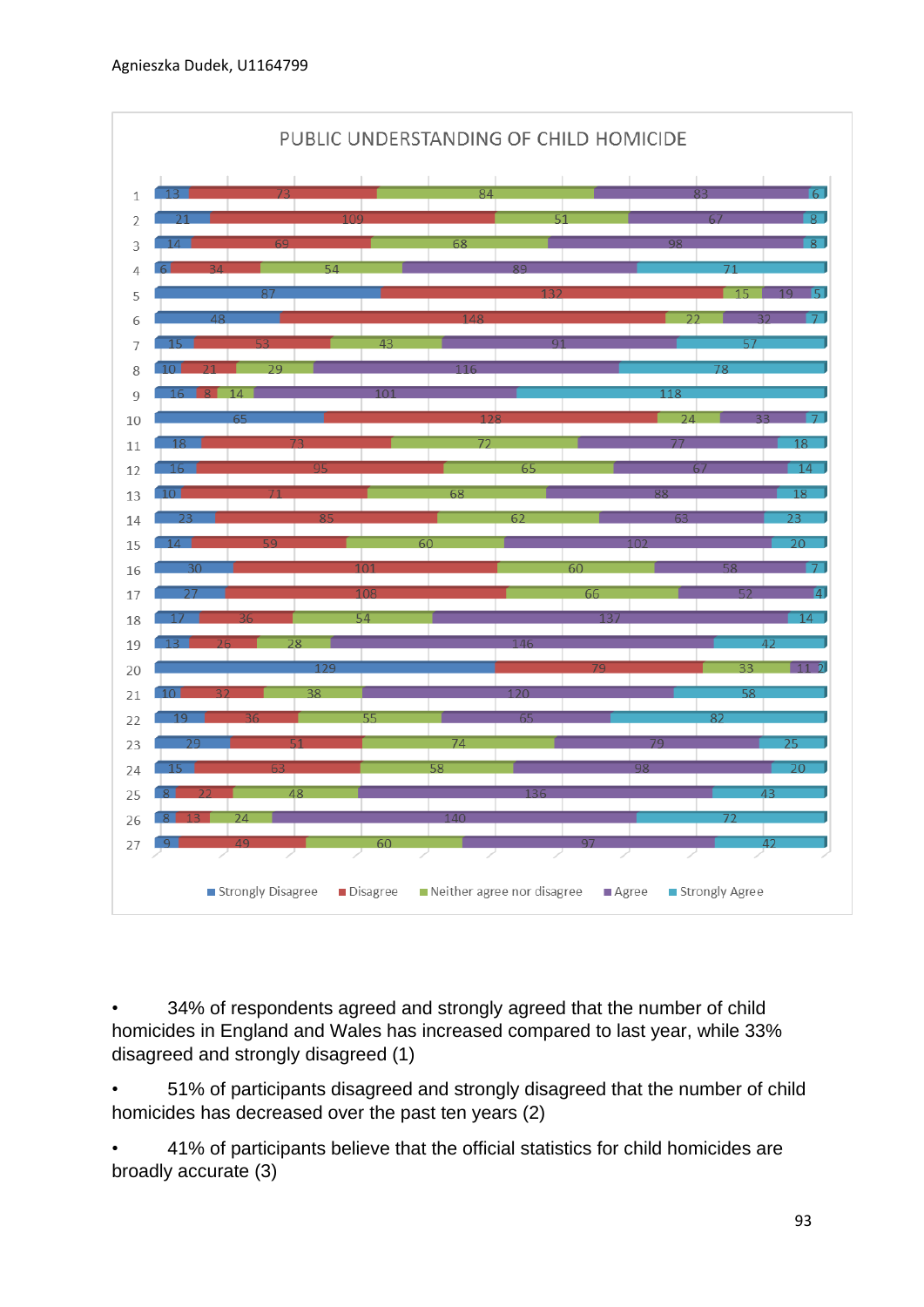• 63% of respondents believe that child homicide is the worst crime of all (4)

• 85% of the participants disagreed and strongly disagreed with the statement that determining whether a child under two years old died of natural causes or is a victim of homicide is a straightforward process (5)

• 76% did not agree with the statement that determining whether a child between 2 and 17 years of age died of natural causes or is a victim of homicide is a straightforward process (6)

• 57% of respondents agreed and strongly agreed that children aged up to one year are the most vulnerable to becoming victims of homicide (7)

• 76% believes that child abuse can often lead to child homicide (8)

• 85% of participants agreed that a high percentage of child homicide victims are killed by either their parents or close family relatives, not by strangers (9)

• 75% of participants disagreed and strongly disagreed with the statement that a high percentage of child homicide offences consist of children being abducted and murdered by strangers (10)

• 37% of participants believes that step-fathers are more likely to kill the child than the child's biological father, while 35% of respondents disagreed and strongly disagreed with the statement (11)

• 43% do not believe in the statement that men who kill children do so by more violent methods than women do (12)

• 42% agreed and strongly agreed with the statement that it was more common for men to kill their children in a murder-suicide, 32% disagreed (13)

• 42% of respondents did not agree that mental illness was the main explanation for why men kill their own children (14)

• 48% agreed and strongly agreed with the statement that men are more likely to abduct and murder children than women are (15)

• 51% of respondents do not believe that single mothers are more likely to kill children under one, than mothers who are married (16)

• 53% disagreed with the statement than young mothers (e.g. 16-24 years) were more likely to kill their children, than those aged 30 and 40 years (17)

• 59% of the respondents agreed and strongly agreed that socio-economic factors (poverty, unemployment, health issues) can often explain why mothers kill their children (18)

• 74% of respondents believe that mental illness can often explain why some mothers kill their children (19)

• 82% of the participants does not believe than mother who kill their own children should receive more leniency in punishment than fathers who kill their children (20)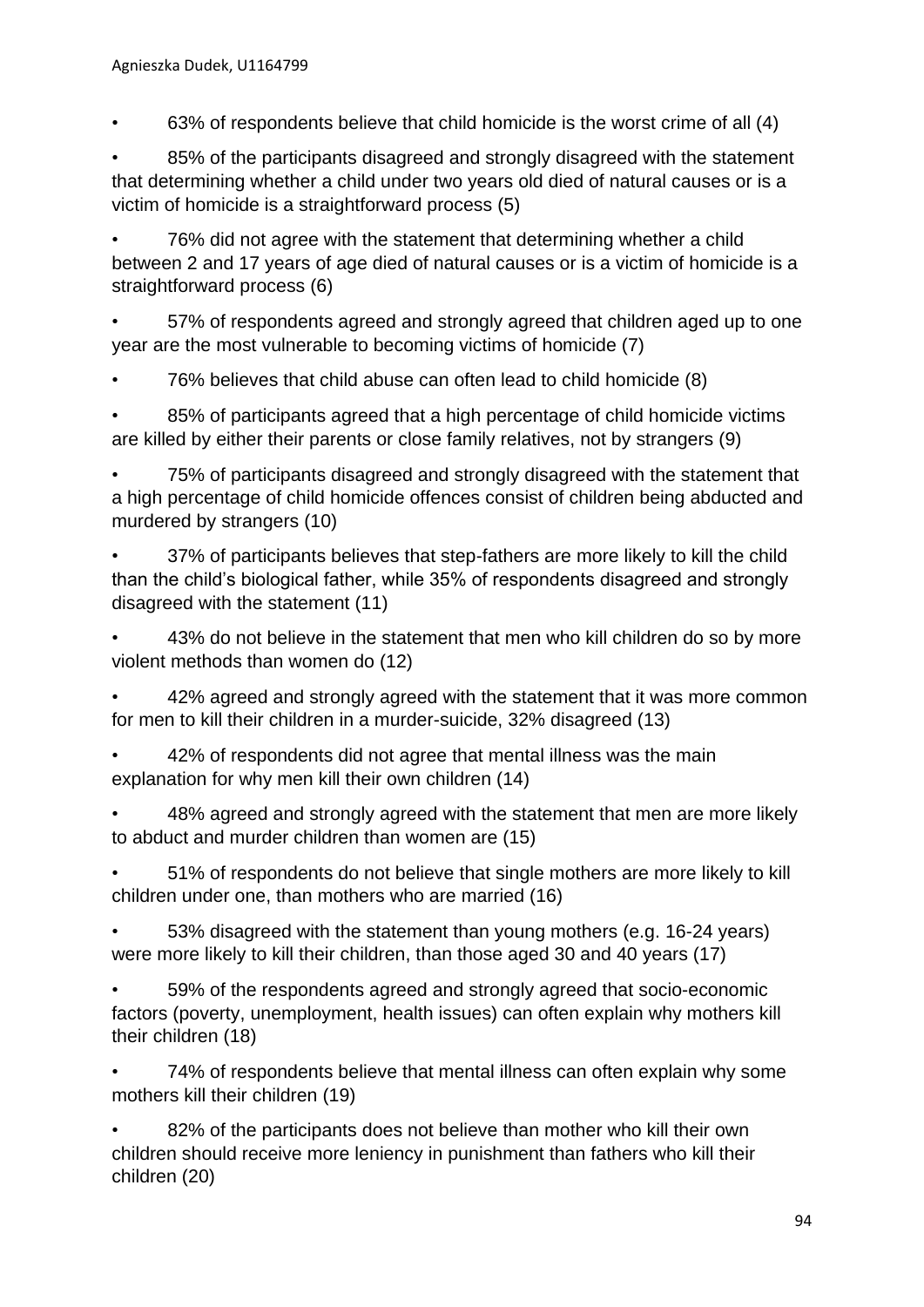• 69% believes that when mothers kill their children, it provokes a far larger public and media backlash, than for others who kill a child (21)

• 57% of respondents believe that anyone who kills a child should get a mandatory life sentence, while 21% disagrees with the statement (22)

• 40% believe that those women who commit neonaticide should receive support and treatment, rather than be punished. 31% disagreed and strongly disagreed with the statement (23)

• 47% of the respondents believe that men who kill children are likely to be punished more severely than women who kill children. 31% disagreed and strongly disagreed with the statement (24)

• 70% of the respondents believe that in many cases child homicide is preventable (25)

83% believe that those working in child protection play a significant role in the prevention of child homicide (26)

• 54% of the respondents believe that the general public pay a significant role in preventing child homicide, while 23% disagrees (27)

In order to find any significant differences between two groups, such as for example males/females, relationship status, religion preferences, parents/non-parents or people who watch news about crime frequently and those who do it infrequently, parametric t-Test assuming normal distribution was used .The aim of t-Test is to compare the means of those groups and see if there are any significant differences in their answers to the Likert-scale statements (George & Mallery, 2010). T-Tests results of the significant differences between groups were included in the Appendix.

#### GENDER VS LIKERT SCALE STATEMENTS:

Females (Mean=  $3.79$ , std. dev. =  $1.091$ ) were more inclined than men (mean=  $3.44$ , std.dev =  $0.993$ ) into believing that child homicide is the worst crime of all (t = 2.078, df = 80.896, p = .039).

• Males (Mean  $= 3.49$ , std. dev.  $= 0.916$ ) were more inclined into agreeing than women (M=3.15, std. dev. = 1.086) with the statement that men were more likely to abduct and murder children than women  $(t=-2.265, df = 83.684, p=.026)$ .

Females (mean= 2.58, std. 1.048) were more inclined into disagreeing than men (mean= 2.94, std. 0.966) that single mothers are more likely to kill children under one, than mothers who are married.

Men (mean  $= 2.96$ , std. dev.  $= 0.968$ ) were more likely to believe than women (mean=2.51, std.dev. =  $0.968$ ) that young mothers (e.g. 16-24 years) were more likely to kill their children, than those aged 30 and 40 years (t=-2.945, df= 253,  $p=.004$ ).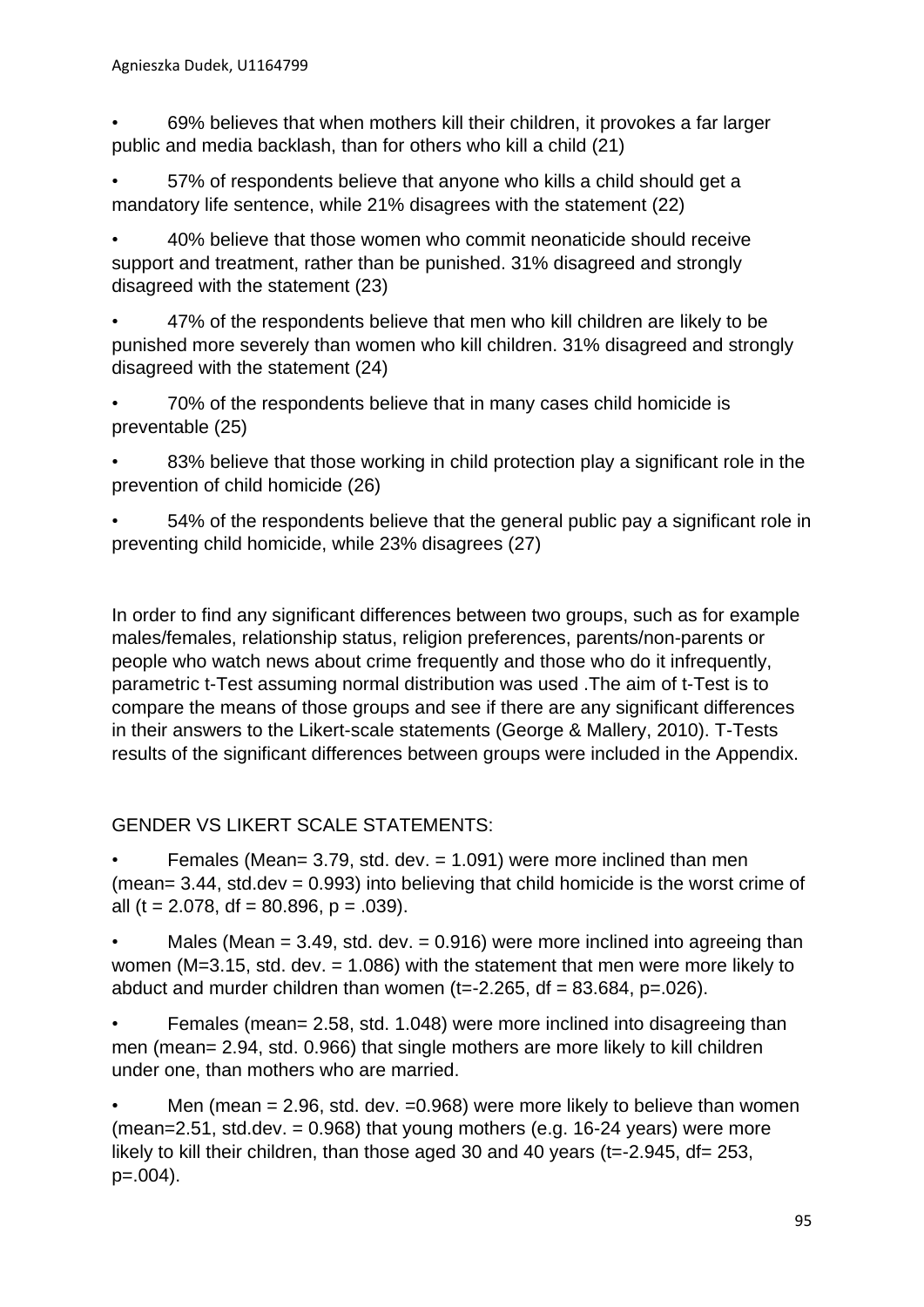Females (mean=  $3.79$ , std. dev. =  $1.065$ ) were more likely to agree than males (mean  $= 3.38$ , std. dev.  $= 1.028$ ) that mothers who kill their children provoke a far larger public and media backlash, than others who kill a child (t=2.436, df=254, p=0.16).

#### RELIGION PREFERENCES VS LIKERT SCALE STATEMENTS:

• People, who chose 'No religion' as their religion preferences (mean= 2.01, std. dev.=0.948) were more inclined into disagreeing than those who chose a religion (mean=2.35, std. dev.= 1.098) that a high percentage of child homicide offences consists of children being abducted and murdered by strangers (t=2.686, df=249.095, p=0.008).

• Participants with 'no religion' (mean=3.62, std.dev. 1.058) were more likely to agree than those with 'religion' (mean= 3.27. std. dev. = 1.081) that the general public plays a significant role in preventing child homicide (t=2.592, df= 255, p=.010)

#### RELATIONSHIP STATUS VS LIKERT SCALE STATEMENTS:

Single participants (mean=  $3.64$ , std. dev. =  $1.180$ ) were more likely to agree than those who are married/in relationships (mean  $= 3.3$ , std.dev.  $= 1.177$ ) to the statements that children up to one year are the most vulnerable to becoming victims of homicide (t= 2.249, df=242, p=.025)

• Single participants (mean: 4.13, std. dev.= .851) were more likely to agree than those in relationships/married (mean=3.69, std. dev. = 1.208) with the statement that child abuse can often lead to child homicide (t=3.200, df=196.011, p=.002).

• Single participants (mean=3.78, std.dev.=1.259) were more likely to agree than those in relationships/married (mean=3.39, std.dev.=1.269) with the statement that anyone who kills a child should get a mandatory life sentence ( $t=2.357$ , df = 240,  $p=.019$ .

• Participants in relationships/married (mean=3.23, std.dev. =1.131) were more likely to agree than single participants (mean=2.89, std.dev.=1.131) with the statement that those women who commit neonaticide should receive support and treatment, rather than be punished (t=-2.277, df=241, p=.024).

#### PARENTS/NON-PARENTS VS LIKERT SCALE STATEMENTS

• Parents (mean=2.50, std.dev. =0.987) were more likely to disagree than nonparents (mean  $= 2.88$ , std. dev.  $= 1.043$ ) that the number of child homicides in England and Wales has decreased over the past ten years (t=-2.890, df=254,  $p=.004$ ).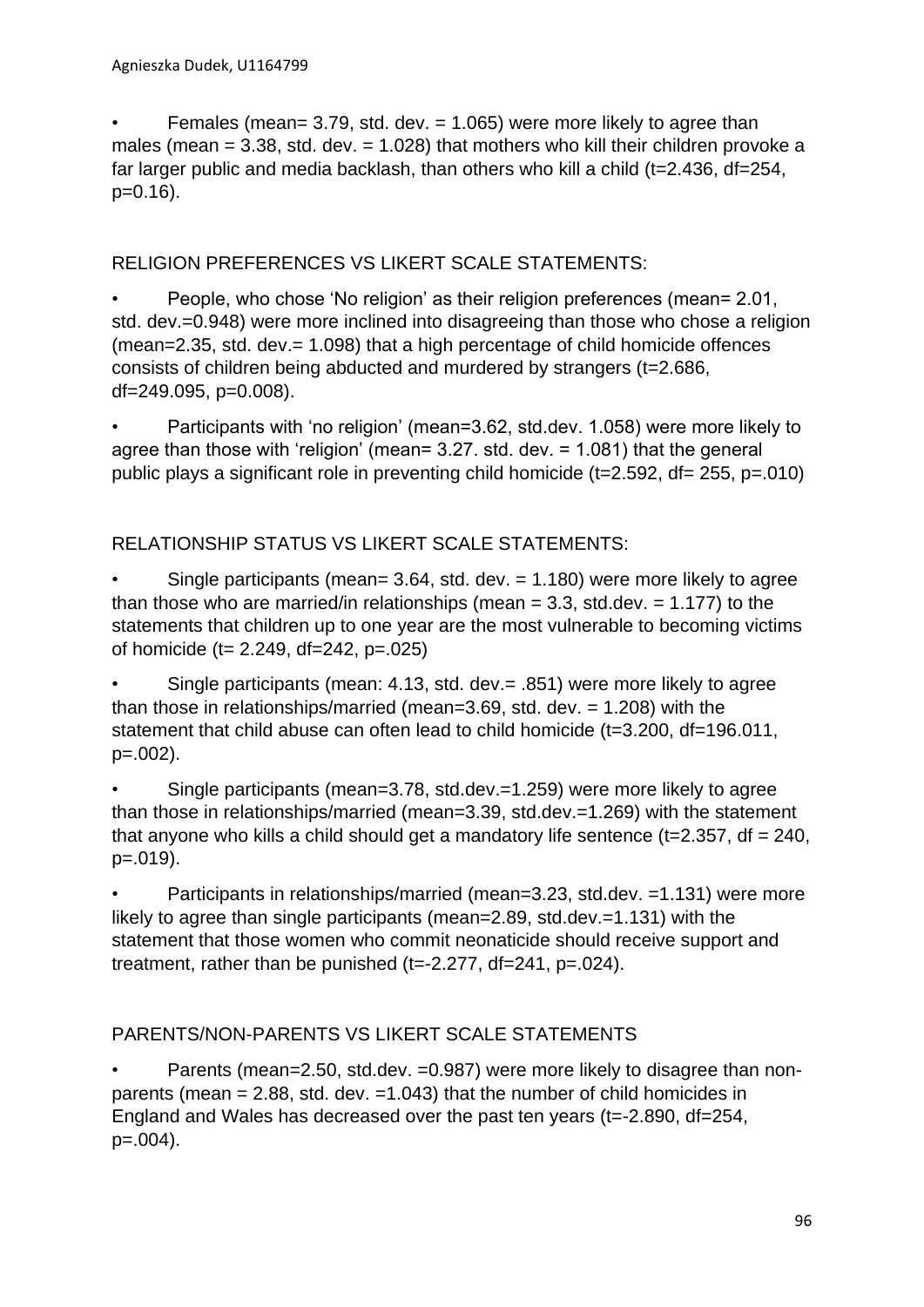• Parents (mean=3.90, std.dev.=1.010) were more likely to agree than nonparents (mean=3.62, std.dev.=1.109) that child homicide is the worst crime of all (t=2.030, df=215.275, p=.044)

## EMPLOYMENT VS LIKERT SCALE STATEMENTS

Many differences were expected to be found between these two groups, as one of the group are professionals working in child homicide and child protection services. Worryingly, only two significant differences were found.

• Those working in child protection/homicide (mean= 2.03, std.dev.=0.925) were more inclined into disagreeing than those not working in these fields (mean=2.30, std.dev.=0.997) with the statement that determining whether a child between 2 and 17 died of natural causes or is a victim of child homicide, is a straightforward process (t=-2.079, df=136.046, p=.040)

• Those working in child protection/homicide (mean=3.73, std.dev.=1.082) were more likely to agree than those not working in these fields (mean=3.33, std.dev.=1.005) that the general public play a significant role in preventing child homicide (t=2.696, df=254, p=.007)

Further t-Tests were run between participants who were accurate/non-accurate in estimating homicide and child homicide statistics and Likert-scale. Interestingly, the people who were more accurate in establishing child homicide numbers are more likely to believe in the official statistics ( $t=4.514$ ,  $df=255$ ,  $p=.000$ ). Those who were accurate were also more likely to agree with the findings of previous research, as for example:

- Parents and close relatives make a high percentage of perpetrators in the child homicide offences (t=2.578, df=255, p=.010),
- Strangers who abduct and murder strangers do not make a high percentage in child homicide offences  $(t=-3.751, df=254, p=.000)$

Men are more likely to to abduct and murder children than women are (t=2.675, df=253, p=.008)

| Levene's<br>Test For<br>Equality<br>Οt | Variances | t-Test for Equality of Means | 95%<br>Confidence<br>interval of the<br>differences |                        |                                     |      |      |
|----------------------------------------|-----------|------------------------------|-----------------------------------------------------|------------------------|-------------------------------------|------|------|
|                                        | Sig       | df                           | Sig.<br>$(2 -$<br>tailed                            | Mean<br>differenc<br>e | Std. Error<br><b>Differenc</b><br>e | Lowe | Uppe |

## **T-TEST: GENDER VS STATEMENT 4**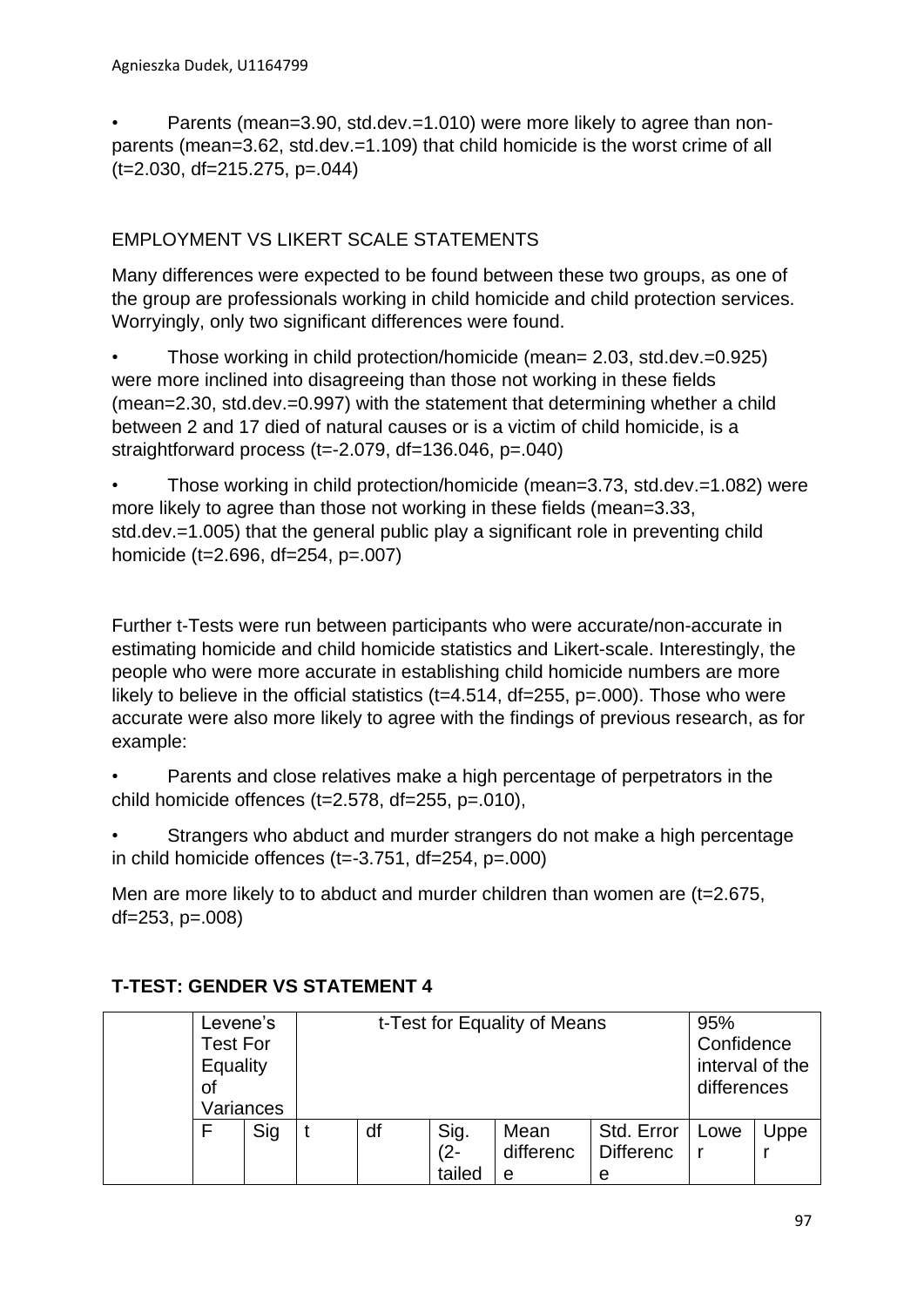| Equal<br>variance<br>assume<br>d        | 0.7<br>$\mathbf 0$ | .79 | 2.07<br>8 | 250        | .039 | .352 | .169 | .018 | .686 |
|-----------------------------------------|--------------------|-----|-----------|------------|------|------|------|------|------|
| Equal<br>variance<br>not<br>assume<br>d |                    |     | 2.20<br>0 | 80.89<br>6 | .031 | .352 | .160 | .034 | .671 |

## **t-TEST: GENDER VS STATEMENT 15**

|                                         | Levene's<br><b>Test For</b><br>Equality<br>οf<br>Variances |                       |              | t-Test for Equality of Means                                                                          | 95% Confidence<br>interval of the<br>differences |          |      |       |          |
|-----------------------------------------|------------------------------------------------------------|-----------------------|--------------|-------------------------------------------------------------------------------------------------------|--------------------------------------------------|----------|------|-------|----------|
|                                         | F                                                          | Sig                   | $\mathbf{t}$ | df<br>Sig. (2-<br>Std. Error<br>Mean<br>differen<br>tailed)<br><b>Differenc</b><br><sub>ce</sub><br>е |                                                  |          |      | Lower | Upper    |
| Equal<br>variance<br>assume<br>d        | 5.3<br>04                                                  | 0.2<br>$\overline{2}$ | $-2.040$     | 251                                                                                                   | .042                                             | $-0.343$ | .168 | .674  | $-.012$  |
| Equal<br>variance<br>not<br>assume<br>d |                                                            |                       | $-2.265$     | 83.684<br>.026<br>.151<br>$-343$                                                                      |                                                  |          |      | .644  | $-0.042$ |

### **T-TEST: GENDER VS STATEMENT 16**

|                                  | Levene's<br><b>Test For</b><br>Equality of<br>Variances |          |           | t-Test for Equality of Means | 95%<br>Confidence<br>interval of the<br>differences |                        |                                     |                      |          |
|----------------------------------|---------------------------------------------------------|----------|-----------|------------------------------|-----------------------------------------------------|------------------------|-------------------------------------|----------------------|----------|
|                                  | F                                                       | Sig      | t         | df                           | Sig.<br>$(2 -$<br>tailed                            | Mean<br>differenc<br>e | Std. Error<br><b>Differenc</b><br>e | Lowe<br>$\mathsf{r}$ | Uppe     |
| Equal<br>variance<br>assume<br>d | 2.60<br>9                                               | .10<br>8 | 2.18<br>2 | 252                          | .030                                                | $-0.358$               | .164                                | $-682$               | $-0.035$ |
| Equal<br>variance<br>not         |                                                         |          | 2.29<br>3 | 77.33<br>$\mathbf 0$         | .025                                                | $-0.358$               | .156                                | $-669$               | $-.047$  |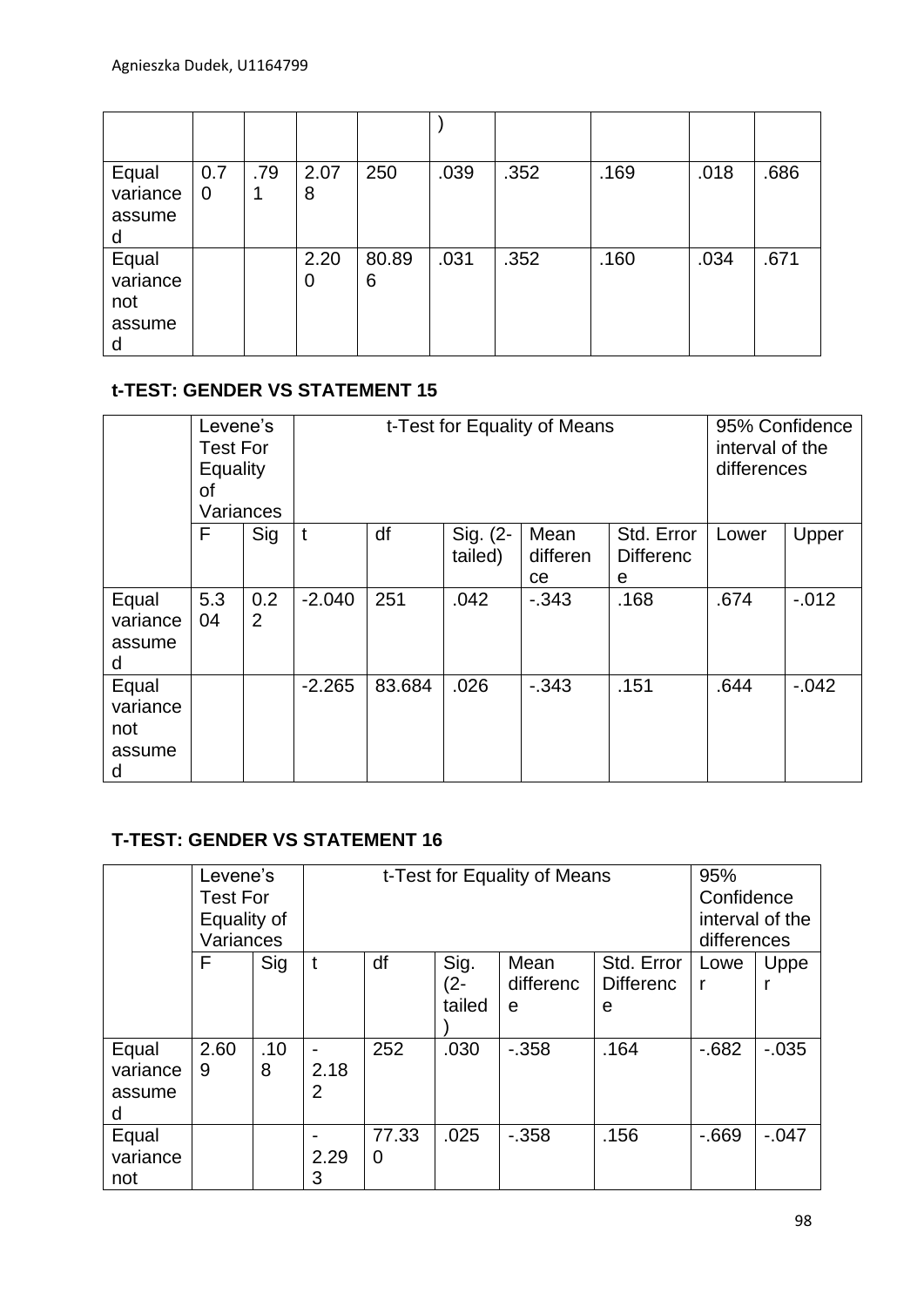| assume |  |  |  |  |  |
|--------|--|--|--|--|--|
|        |  |  |  |  |  |

#### **T-TEST: RELIGION/NO RELIGION VS STATEMENT 10**

|                                          | Levene's<br><b>Test For</b><br>Equality of<br>Variances |     |           | t-Test for Equality of Means | 95%<br>Confidence<br>interval of<br>the<br>differences |                        |                                        |           |           |
|------------------------------------------|---------------------------------------------------------|-----|-----------|------------------------------|--------------------------------------------------------|------------------------|----------------------------------------|-----------|-----------|
|                                          | F                                                       | Sig | t         | df                           | Sig.<br>$(2 -$<br>tailed                               | Mean<br>differenc<br>e | Std.<br>Error<br><b>Differenc</b><br>е | Lowe<br>r | Uppe<br>r |
| Equal<br>varianc<br>е<br>assume<br>d     | 10.32<br>6                                              | .00 | 2.68<br>7 | 255                          | .008                                                   | .344                   | .128                                   | .092      | .596      |
| Equal<br>varianc<br>e not<br>assume<br>d |                                                         |     | 2.68<br>6 | 249.09<br>5                  | .008                                                   | .344                   | .128                                   | .092      | .596      |

#### **T-TEST: RELIGION/NO RELIGION VS STATEMENT 27**

|                                          | Levene's<br><b>Test For</b><br>Equality of<br>Variances |          |                        | t-Test for Equality of Means | 95%<br>Confidence<br>interval of<br>the<br>differences |                        |                                        |           |           |
|------------------------------------------|---------------------------------------------------------|----------|------------------------|------------------------------|--------------------------------------------------------|------------------------|----------------------------------------|-----------|-----------|
|                                          | F                                                       | Sig      | t                      | df                           | Sig.<br>$(2 -$<br>tailed                               | Mean<br>differenc<br>e | Std.<br>Error<br><b>Differenc</b><br>е | Lowe<br>r | Uppe<br>r |
| Equal<br>varianc<br>e<br>assume<br>d     | 0.07<br>$\overline{7}$                                  | .78<br>1 | 2.59<br>$\overline{2}$ | 255                          | .010                                                   | .346                   | .133                                   | .083      | .609      |
| Equal<br>varianc<br>e not<br>assume<br>d |                                                         |          | 2.59<br>$\overline{2}$ | 254.95<br>6                  | .010                                                   | .346                   | .133                                   | .083      | .609      |

#### **T-TEST RELATIONSHIP VS STATEMENT 7**

| Means<br>.<br>-<br>זר<br>. . |  |  |
|------------------------------|--|--|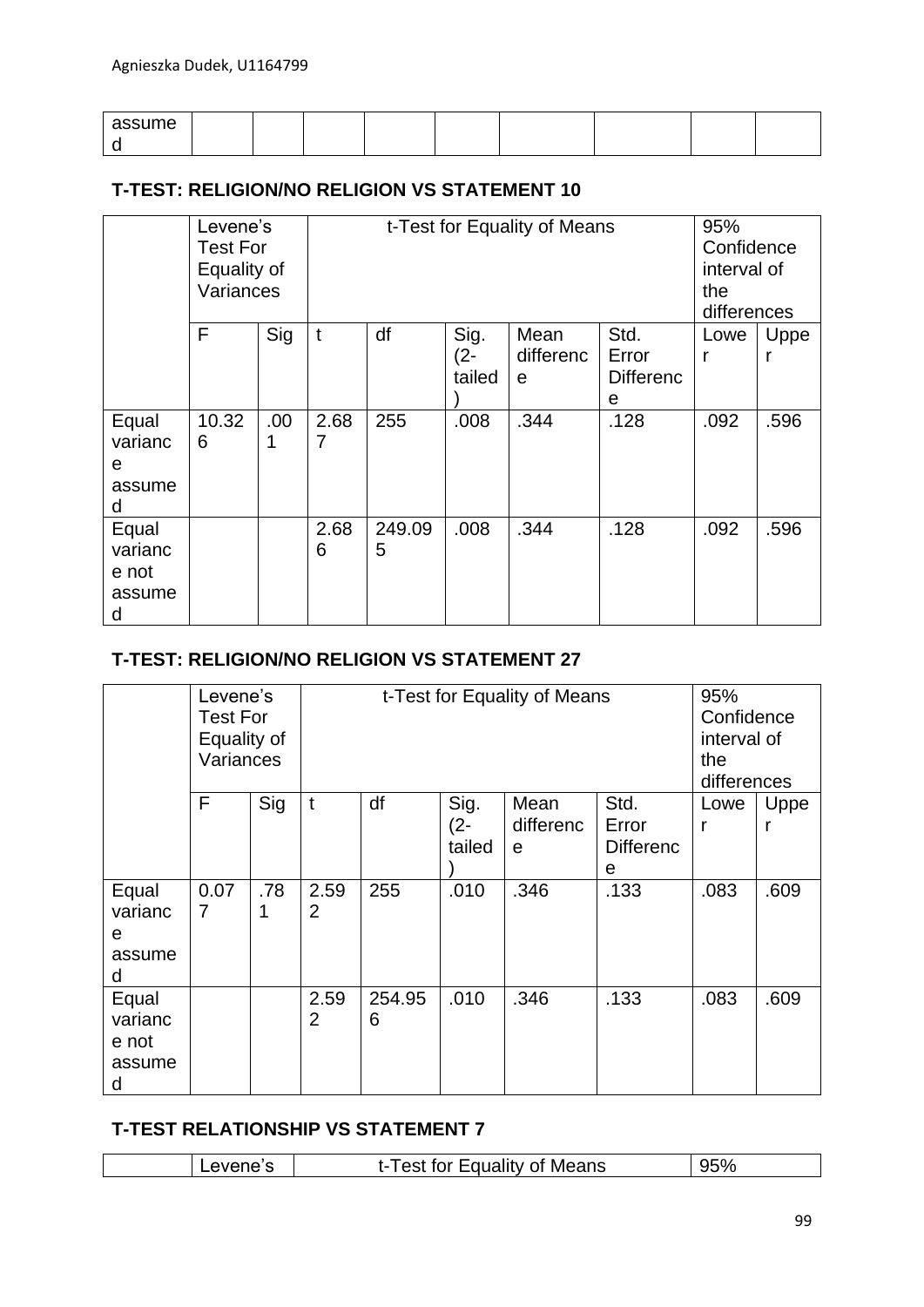|                                         | <b>Test For</b><br>Equality<br>οf<br>Variances |          |           |             | Confidence<br>interval of the<br>differences |                        |                                     |           |      |
|-----------------------------------------|------------------------------------------------|----------|-----------|-------------|----------------------------------------------|------------------------|-------------------------------------|-----------|------|
|                                         | F                                              | Sig      | t         | df          | Sig.<br>$(2 -$<br>tailed                     | Mean<br>differenc<br>е | Std. Error<br><b>Differenc</b><br>e | Lowe<br>r | Uppe |
| Equal<br>variance<br>assume<br>d        | .15<br>5                                       | .69<br>4 | 2.24<br>9 | 242         | .025                                         | .340                   | .151                                | .042      | .639 |
| Equal<br>variance<br>not<br>assume<br>d |                                                |          | 2.24<br>9 | 235.75<br>8 | .025                                         | .340                   | .151                                | .042      | .639 |

### **T-TEST: RELATIONSHIP VS STATEMENT 8**

|                                          | Levene's<br><b>Test For</b><br>Equality of<br>Variances |           |           | t-Test for Equality of Means | 95%<br>Confidence<br>interval of<br>the<br>differences |                        |                                        |      |      |
|------------------------------------------|---------------------------------------------------------|-----------|-----------|------------------------------|--------------------------------------------------------|------------------------|----------------------------------------|------|------|
|                                          | F                                                       | Sig       | t         | df                           | Sig.<br>$(2 -$<br>tailed                               | Mean<br>differenc<br>e | Std.<br>Error<br><b>Differenc</b><br>е | Lowe | Uppe |
| Equal<br>varianc<br>е<br>assume<br>d     | 17.00<br>3                                              | .00.<br>0 | 3.27<br>3 | 238                          | .001                                                   | .438                   | .134                                   | .174 | .701 |
| Equal<br>varianc<br>e not<br>assume<br>d |                                                         |           | 3.20<br>0 | 196.01                       | .002                                                   | .438                   | .137                                   | .168 | .707 |

#### **T-TEST REALTIONHIP VS STATEMENT 22**

| Levene's<br><b>Test For</b><br>Equality<br>Ωt | Variances |    |                | t-Test for Equality of Means |                                | 95%<br>Confidence<br>interval of the<br>differences |      |
|-----------------------------------------------|-----------|----|----------------|------------------------------|--------------------------------|-----------------------------------------------------|------|
| Sig                                           |           | df | Sig.<br>$(2 -$ | Mean<br>differenc            | Std. Error<br><b>Differenc</b> | Lowe                                                | Uppe |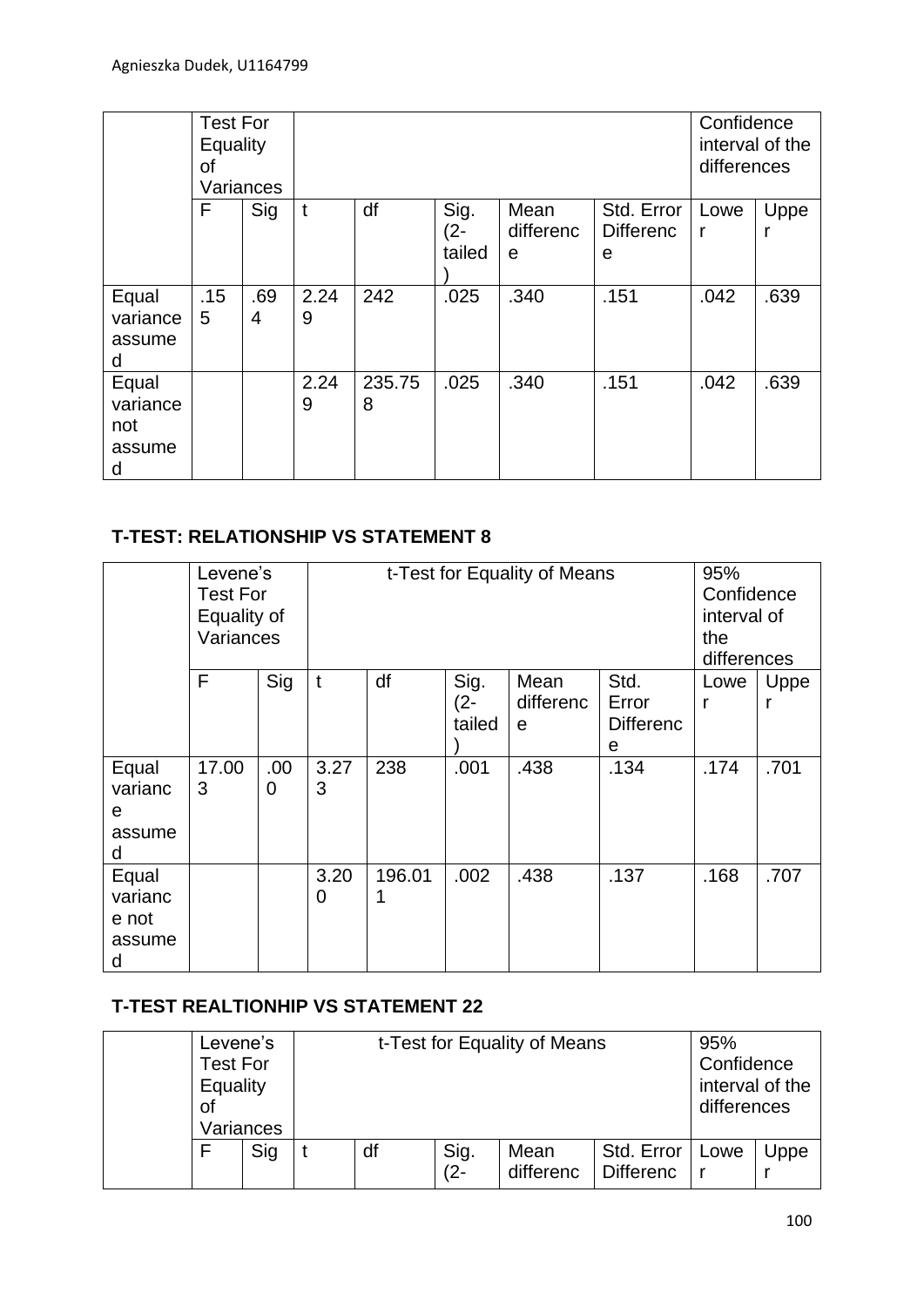|          |     |     |      |        | tailed | e    | e    |      |      |
|----------|-----|-----|------|--------|--------|------|------|------|------|
|          |     |     |      |        |        |      |      |      |      |
| Equal    | .57 | .44 | 2.35 | 240    | .019   | .384 | .163 | .063 | .705 |
| variance | 5   | 9   |      |        |        |      |      |      |      |
| assume   |     |     |      |        |        |      |      |      |      |
| d        |     |     |      |        |        |      |      |      |      |
| Equal    |     |     | 2.35 | 234.19 | .019   | .384 | .163 | .063 | .705 |
| variance |     |     | 6    | 4      |        |      |      |      |      |
| not      |     |     |      |        |        |      |      |      |      |
| assume   |     |     |      |        |        |      |      |      |      |
| d        |     |     |      |        |        |      |      |      |      |

#### **T-TEST RELATIONSHIP VS STATEMENT 23**

|                                         | Levene's<br><b>Test For</b><br>Equality<br>οf<br>Variances |          |           | t-Test for Equality of Means | 95%<br>Confidence<br>interval of the<br>differences |                        |                                     |           |          |
|-----------------------------------------|------------------------------------------------------------|----------|-----------|------------------------------|-----------------------------------------------------|------------------------|-------------------------------------|-----------|----------|
|                                         | F                                                          | Sig      | t         | df                           | Sig.<br>$(2 -$<br>tailed                            | Mean<br>differenc<br>e | Std. Error<br><b>Differenc</b><br>е | Lowe<br>r | Uppe     |
| Equal<br>variance<br>assume<br>d        | .66<br>8                                                   | .41<br>4 | 2.27<br>7 | 241                          | .024                                                | $-0.339$               | .149                                | $-632$    | $-0.046$ |
| Equal<br>variance<br>not<br>assume<br>d |                                                            |          | 2.28<br>5 | 237.77<br>6                  | .023                                                | $-0.339$               | .148                                | $-631$    | $-.047$  |

## **T-TEST PARENTS/NON-PARENTS VS STATEMENT 2**

|         | Levene's        |     |      |     |             | t-Test for Equality of Means |                  | 95%    |             |
|---------|-----------------|-----|------|-----|-------------|------------------------------|------------------|--------|-------------|
|         | <b>Test For</b> |     |      |     | Confidence  |                              |                  |        |             |
|         | Equality of     |     |      |     | interval of |                              |                  |        |             |
|         | Variances       |     |      |     | the         |                              |                  |        |             |
|         |                 |     |      |     |             |                              |                  |        | differences |
|         | F               | Sig |      | df  | Sig.        | Mean                         | Std.             | Lowe   | Uppe        |
|         |                 |     |      |     | $(2 -$      | differenc                    | Error            |        |             |
|         |                 |     |      |     | tailed      | e                            | <b>Differenc</b> |        |             |
|         |                 |     |      |     |             |                              | e                |        |             |
| Equal   | 1.10            | .29 |      | 254 | .004        | $-0.380$                     | .131             | $-638$ | $-121$      |
| varianc | 5               | 4   | 2.89 |     |             |                              |                  |        |             |
| е       |                 |     |      |     |             |                              |                  |        |             |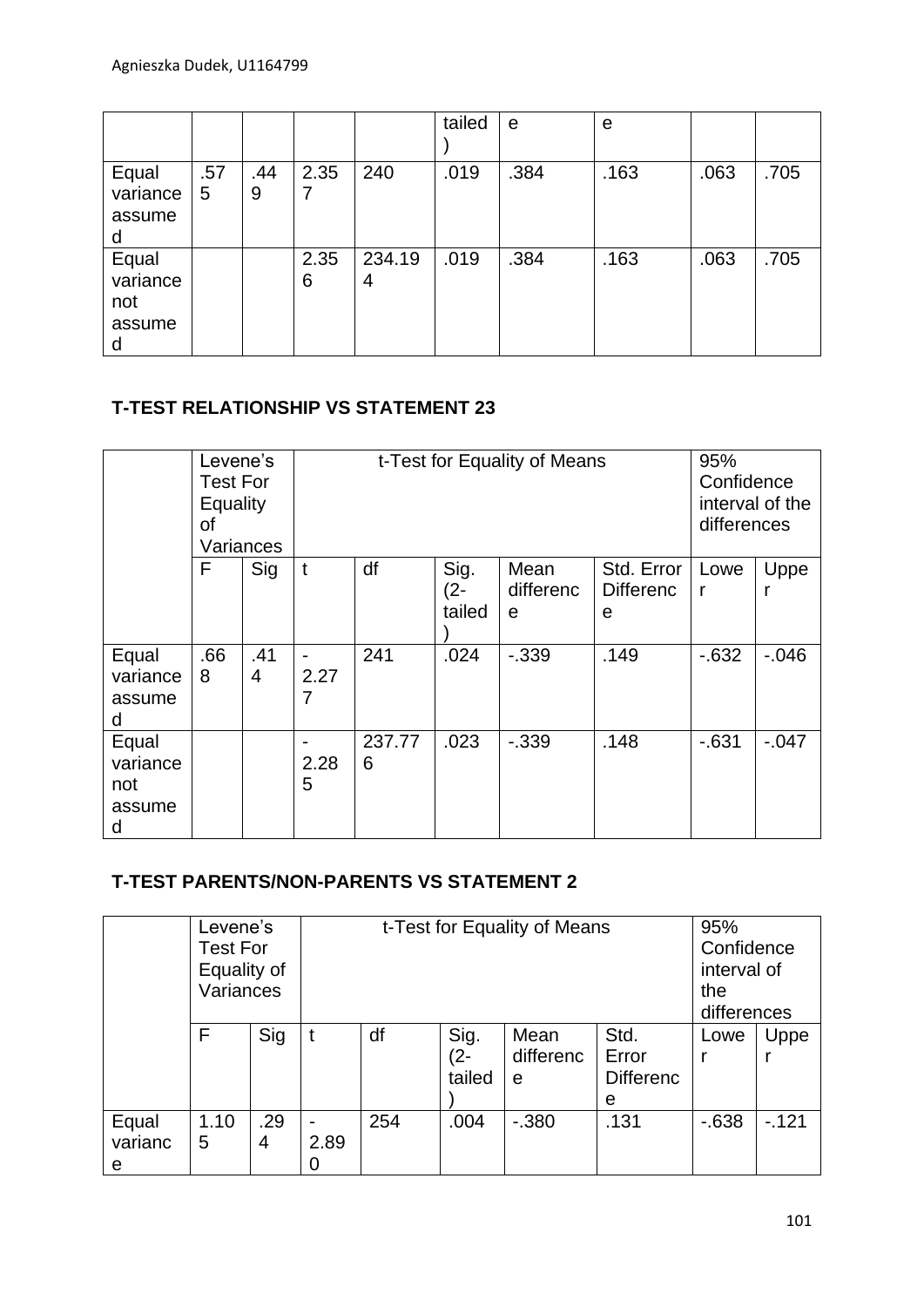| assume                              |  |           |             |      |          |      |        |        |
|-------------------------------------|--|-----------|-------------|------|----------|------|--------|--------|
| Equal<br>varianc<br>e not<br>assume |  | 2.92<br>8 | 214.32<br>8 | .004 | $-0.380$ | .130 | $-635$ | $-124$ |

### **T-TEST PARENTS/NON-PARENTS VS STATEMENT 4**

|                                          | Levene's<br><b>Test For</b><br>Equality of<br>Variances |          |           | t-Test for Equality of Means | 95%<br>Confidence<br>interval of<br>the<br>differences |                        |                                        |           |           |
|------------------------------------------|---------------------------------------------------------|----------|-----------|------------------------------|--------------------------------------------------------|------------------------|----------------------------------------|-----------|-----------|
|                                          | F                                                       | Sig      | t         | df                           | Sig.<br>$(2 -$<br>tailed                               | Mean<br>differenc<br>e | Std.<br>Error<br><b>Differenc</b><br>е | Lowe<br>r | Uppe<br>r |
| Equal<br>varianc<br>е<br>assume<br>d     | 5.13<br>9                                               | .02<br>4 | 1.98<br>5 | 252                          | .048                                                   | .276                   | .139                                   | .002      | .549      |
| Equal<br>varianc<br>e not<br>assume<br>d |                                                         |          | 2.03<br>0 | 215.27<br>5                  | .044                                                   | .276                   | .136                                   | .008      | .543      |

## **T-TEST EMPLOYMENT VS STATEMENT 6**

|         | Levene's        |      |                                  |     |             | t-Test for Equality of Means |                  | 95%      |          |
|---------|-----------------|------|----------------------------------|-----|-------------|------------------------------|------------------|----------|----------|
|         | <b>Test For</b> |      |                                  |     | Confidence  |                              |                  |          |          |
|         | Equality of     |      |                                  |     |             | interval of                  |                  |          |          |
|         | Variances       |      |                                  |     | the         |                              |                  |          |          |
|         |                 |      |                                  |     | differences |                              |                  |          |          |
|         | F               | Sig  | t                                | df  | Sig.        | Mean                         | Std.             | Lowe     | Uppe     |
|         |                 |      |                                  |     | $(2 -$      | differenc                    | Error            |          |          |
|         |                 |      |                                  |     | tailed      | e                            | <b>Differenc</b> |          |          |
|         |                 |      |                                  |     |             |                              | е                |          |          |
| Equal   | 6.98            | .00. |                                  | 254 | .045        | $-275$                       | .137             | $-0.543$ | $-0.006$ |
| varianc | 8               | 9    | 2.01                             |     |             |                              |                  |          |          |
| e       |                 |      |                                  |     |             |                              |                  |          |          |
| assume  |                 |      |                                  |     |             |                              |                  |          |          |
| d       |                 |      |                                  |     |             |                              |                  |          |          |
| Equal   |                 |      | .132<br>136.04<br>.040<br>$-275$ |     |             |                              |                  |          | $-0.013$ |
| varianc |                 |      | 2.07                             | 6   |             |                              |                  |          |          |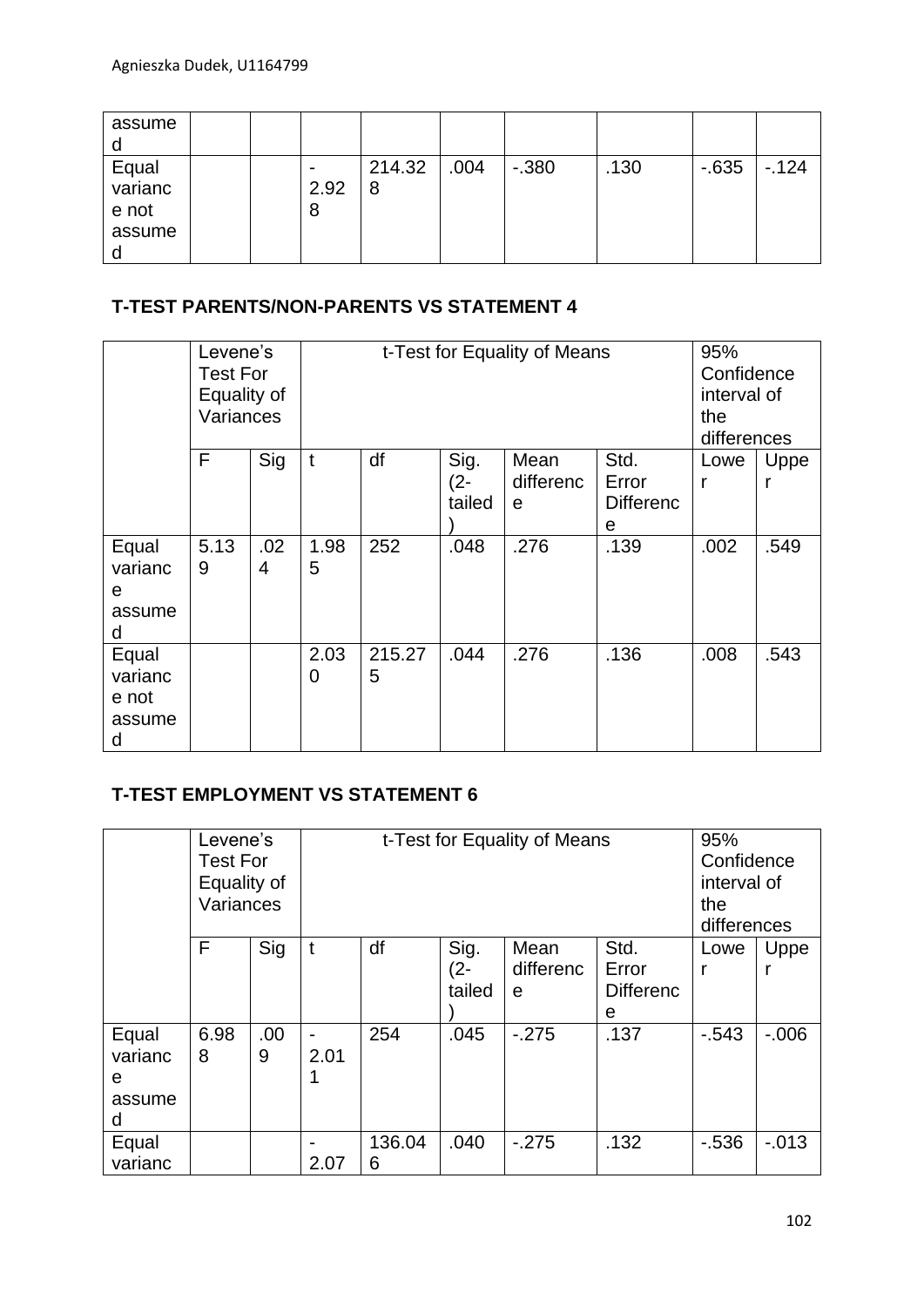| e not  |  | ີ |  |  |  |
|--------|--|---|--|--|--|
| assume |  |   |  |  |  |
| ີ      |  |   |  |  |  |

### **T-TEST EMPLOYMENT VS STATEMENT 27**

|                                         | Levene's<br><b>Test For</b><br>Equality<br>οf | Variances |           | t-Test for Equality of Means | 95%<br>Confidence<br>interval of the<br>differences |                        |                                     |           |      |
|-----------------------------------------|-----------------------------------------------|-----------|-----------|------------------------------|-----------------------------------------------------|------------------------|-------------------------------------|-----------|------|
|                                         | F                                             | Sig       | t         | df                           | Sig.<br>$(2 -$<br>tailed                            | Mean<br>differenc<br>e | Std. Error<br><b>Differenc</b><br>e | Lowe<br>r | Uppe |
| Equal<br>variance<br>assume<br>d        | .52<br>6                                      | .46<br>9  | 2.69<br>6 | 254                          | .007                                                | .403                   | .149                                | .108      | .697 |
| Equal<br>variance<br>not<br>assume<br>d |                                               |           | 2.67<br>7 | 125.22<br>4                  | .008                                                | .403                   | .150                                | .105      | .700 |

|                                     | Levene's<br><b>Test For</b><br>Equality of<br>Variances |     |   | t-Test for Equality of Means | 95%<br>Confidence<br>interval of the<br>differences |                    |                                 |       |       |
|-------------------------------------|---------------------------------------------------------|-----|---|------------------------------|-----------------------------------------------------|--------------------|---------------------------------|-------|-------|
|                                     | F                                                       | Sig | t | df                           | Sig.<br>(2-<br>tailed)                              | Mean<br>difference | Std. Error<br><b>Difference</b> | Lower | Upper |
| Equal<br>variance<br>assumed        |                                                         |     |   |                              |                                                     |                    |                                 |       |       |
| Equal<br>variance<br>not<br>assumed |                                                         |     |   |                              |                                                     |                    |                                 |       |       |

| Levene's    | t-Test for Equality of Means | 95%             |
|-------------|------------------------------|-----------------|
| Test For    |                              | Confidence      |
| Equality of |                              | interval of the |
| Variances   |                              | differences     |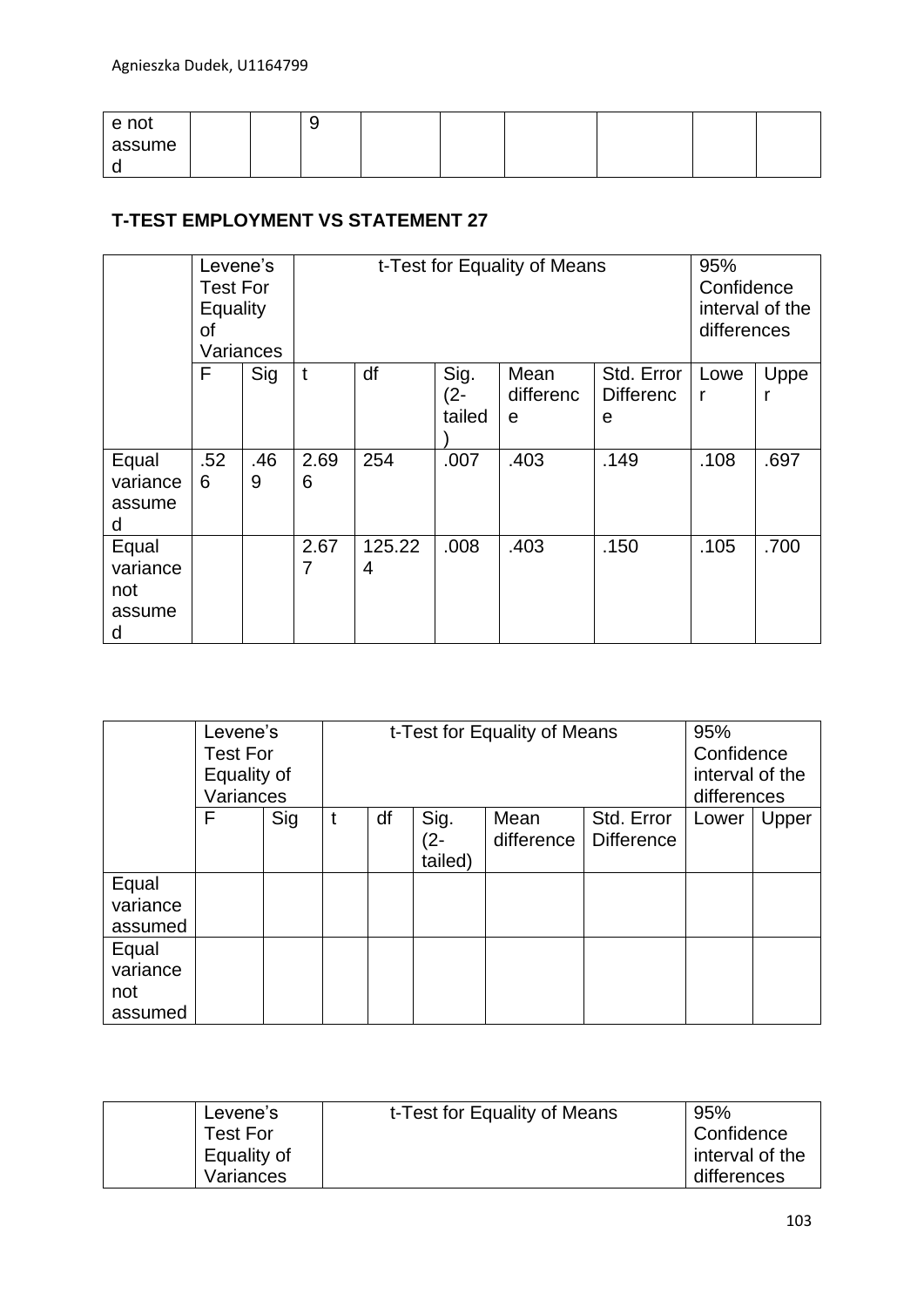|                                     | F | Sig | df | Sig.<br>$(2 -$<br>tailed) | Mean<br>difference | Std. Error<br><b>Difference</b> | Lower | Upper |
|-------------------------------------|---|-----|----|---------------------------|--------------------|---------------------------------|-------|-------|
| Equal<br>variance<br>assumed        |   |     |    |                           |                    |                                 |       |       |
| Equal<br>variance<br>not<br>assumed |   |     |    |                           |                    |                                 |       |       |

|                                     | Levene's<br>Test For<br>Equality of<br>Variances |     | t-Test for Equality of Means | 95%<br>Confidence<br>interval of the<br>differences |                        |                    |                                 |       |       |
|-------------------------------------|--------------------------------------------------|-----|------------------------------|-----------------------------------------------------|------------------------|--------------------|---------------------------------|-------|-------|
|                                     | F                                                | Sig | t                            | df                                                  | Sig.<br>(2-<br>tailed) | Mean<br>difference | Std. Error<br><b>Difference</b> | Lower | Upper |
| Equal<br>variance<br>assumed        |                                                  |     |                              |                                                     |                        |                    |                                 |       |       |
| Equal<br>variance<br>not<br>assumed |                                                  |     |                              |                                                     |                        |                    |                                 |       |       |

|          | Levene's        |     |                                       |  |                                | t-Test for Equality of Means |                   | 95%   |       |  |
|----------|-----------------|-----|---------------------------------------|--|--------------------------------|------------------------------|-------------------|-------|-------|--|
|          | <b>Test For</b> |     |                                       |  | Confidence                     |                              |                   |       |       |  |
|          | Equality of     |     |                                       |  | interval of the<br>differences |                              |                   |       |       |  |
|          | Variances       |     |                                       |  |                                |                              |                   |       |       |  |
|          | F               | Sig | Sig.<br>Std. Error<br>df<br>Mean<br>t |  |                                |                              |                   | Lower | Upper |  |
|          |                 |     |                                       |  | (2-                            | difference                   | <b>Difference</b> |       |       |  |
|          |                 |     |                                       |  | tailed)                        |                              |                   |       |       |  |
| Equal    |                 |     |                                       |  |                                |                              |                   |       |       |  |
| variance |                 |     |                                       |  |                                |                              |                   |       |       |  |
| assumed  |                 |     |                                       |  |                                |                              |                   |       |       |  |
| Equal    |                 |     |                                       |  |                                |                              |                   |       |       |  |
| variance |                 |     |                                       |  |                                |                              |                   |       |       |  |
| not      |                 |     |                                       |  |                                |                              |                   |       |       |  |
| assumed  |                 |     |                                       |  |                                |                              |                   |       |       |  |

APPENDIX 4 INTERVIEW TRANSCRIPTION (SAMPLE) Interview 2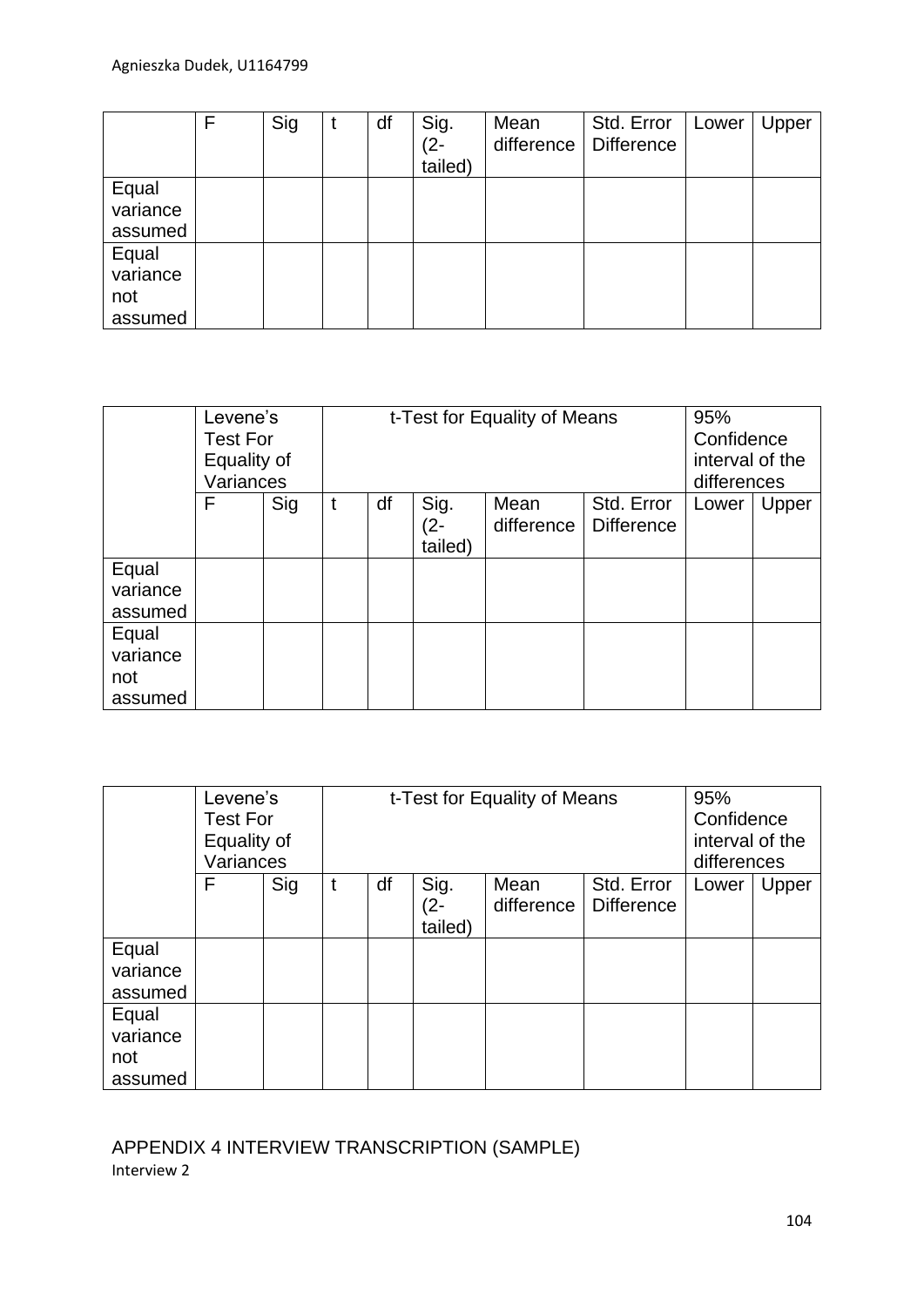1. How many child deaths investigations have you been personally involved with and how many would you say were suspicious?

I was looking at this. I've probably dealt with, I mean, many, many, suspicious sudden infant deaths, that were reported to us as suspicious, but actually weren't ultimately. So, and I've never actually dealt with a child homicide. So, I would say of the, roughly somewhere in the region of about 2 or 3 of the child deaths that I've dealt with were left me feel that something might have happened that we were not able to prove, but a very very small number. But as I said, I've never actually dealt with child homicide although I've dealt with one attempt.

2. Do you feel there are any typical circumstances in which a child is killed? Yea, generally, what we say are... It's at home. It would be abuse, and it will be perpetrated by the child's parents or carers. Or somebody who is living within the household, who is gaining the trust of the child's family.

-so not strangers? Generally, not. -what about victims?

From what I've seen, they tend to be younger children, not babies, but maybe slightly older so from toddlers up to kind of up to ten years of age. And as I say, usually, within the home and usually, when we talk about methods of killing, it's usually, they died of injuries they have experienced over time so constant kind of abuse, that builds up and then the injuries become unsurvivable, especially with younger children. So, you know, people beating the child, until eventually the child just loses the will to live.

2. In your experience, what age category of children are at highest risk of homicide victimisation and why do you think this is?

I know you've already mentioned that in previous question, and is that the category that you think would be at a highest risk of homicide? (Up to ten years old, from toddlers)

Yea, I think so. From the experience I had.

#### 3. How preventable do you think child homicide is?

-Do you think there are any signs which could predict this type of crime? Any particular relationships between victims and killer to look out for? Any signs of violence and abuse to go by?

Yea. At any time, that police officers goes to a house or premises where there is a danger, you know mum and dad are fighting each other and there are children present, I think that's an opportunity where we have, the police have, to do something about the potential dangers to the child. So I just think, usually, we find that when children die, there have been times when the police or some outside agencies could have done something about it. And it's making sure that whenever these people go to the premises, that there are actually looking for signs of abuse, they are checking to make sure that the child is safe, secure, not injured. And trying to get the opportunity to talk to the child, to make sure the child is ok. Sometime child may say something that leads us to think uuu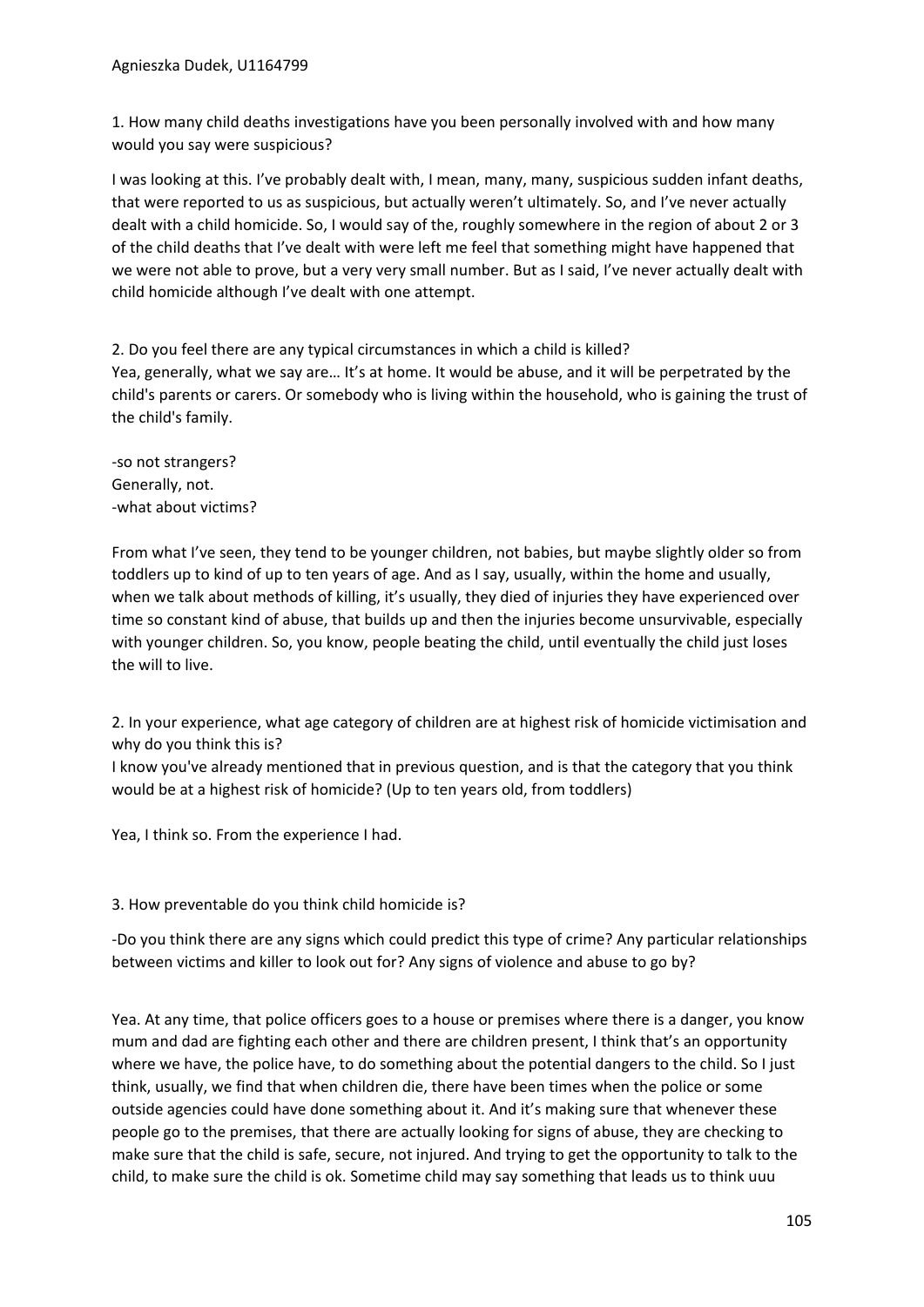something is wrong here. At every opportunity we have as a police or outside agency trying to interact with a child then that would be a good way of preventing [child homicide].

4. In your experience, does investigating the suspected killing of a child present any particular pressures, emotional considerations, challenges and considerations if compared with the investigation of:

1) Other types of crime

2) Other types of homicide (adult victims)

-Are child homicides different to other types of homicides?

-Are there any differences in investigating a child under two and over two year olds?

Yea. Well, I talk about case I dealt with, which was a child which was attacked in the playground, by strangers, who stabbed him in the chest. The child didn't die but only because his father got to him very quickly, did some first aid, the other way he would die definitely. So the emotional with officers dealing with very young children, and officers have young children of their own. obviously they feel sympathy and empathy towards the victim and the victim's family so that's all going on, obviously, nobody likes to see injured children, so that seems very difficult. And I think, it's difficult to keep your own emotions in check when you are dealing with something like that. If for example, we, because we mostly deal with young men killing other young men, and we get used to that, but when we get to somebody killing a child, its unusual so therefore everybody is particularly determined to make sure we get the best, we do the best investigation we can. So emotionally, we get involved. We put more pressure on ourselves to do the best we can and we get very frustrated when we don't get the result we want. So yea, I just think, obviously we get outside pressure from the press, we get the outside pressure from other agencies looking in, and you get outside pressure from other agencies who may want to point the finger of blame at the police for maybe times we have interacted with the child but haven't done what we should do. So there are many sorts of pressures which can make it all difficult.

#### -any psychological support?

Only if, yes, if we wanted it or me as a senior officer thought that one of my member of staff was suffering, that I would. Particularly, family liaison officers, it is easy to refer to our occupational health unit. So ye, we do. And I know, not within this department so much, but in other parts of the police force we have safeguarding units who deal with child abuse and you know, regularly deal with difficult investigations, and they receive more psychological care that we would. But you know, if I thought one of my staff needed it it's easy to access it.

#### -differences between child and adult investigations?

Yes, they are. Because they are all sorts of checks and balances that are in check and lots of processes that we have to go through in a child's homicide that we don't go through in an adult one. So there would be, as a matter of course, then, people like the health authority, the safeguarding trusts in the local court, councils, and local authorities. They all get involved so there's differences processes that just don't exist in child homicide. quite often, you know, if for example, if a child is murdered in its own home, you may find that there were other children present so dealing with those children may be witnesses, similarly if a child is killed by parents, or its carer, and they've got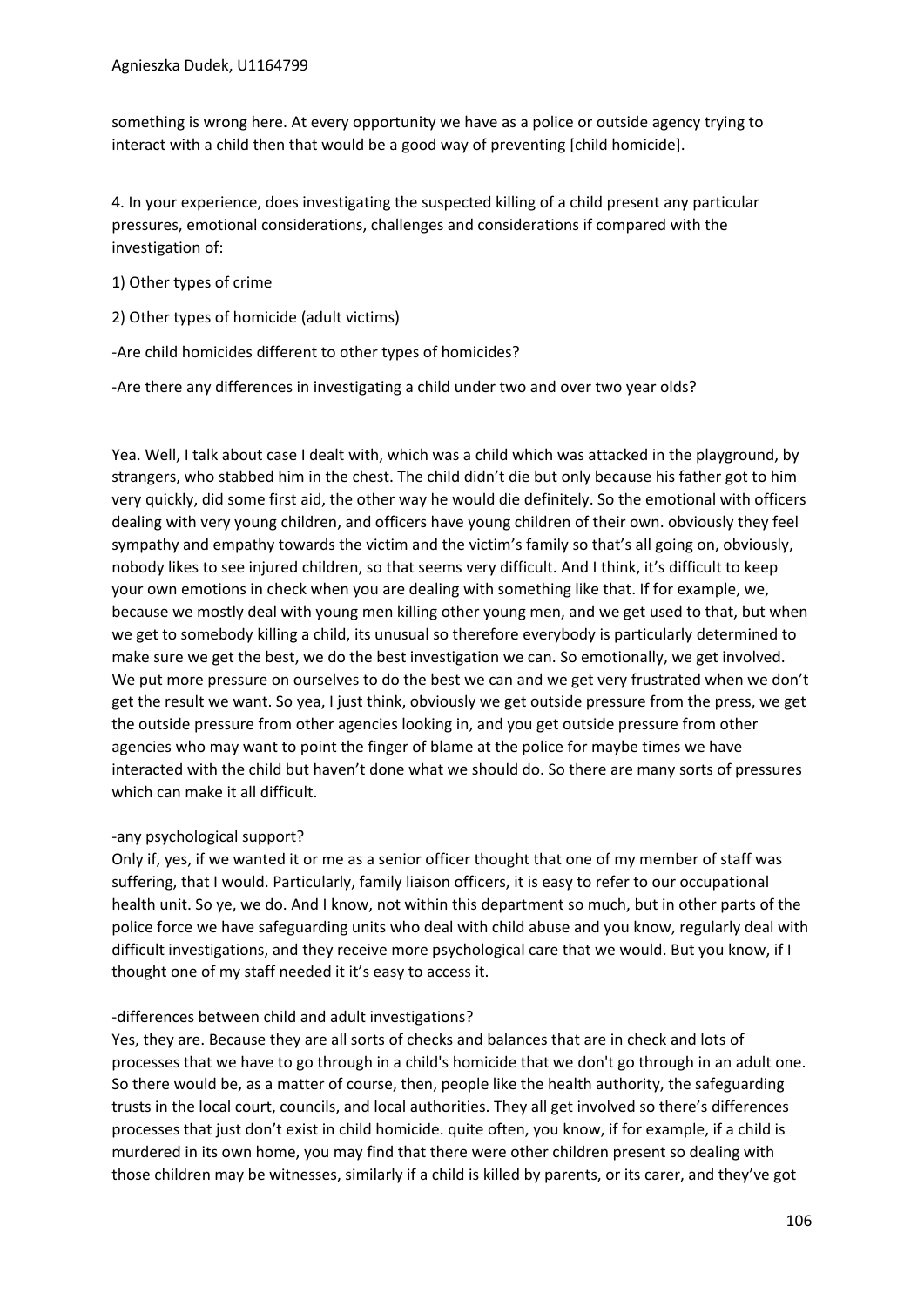other children then we've got to make sure we safeguard the other child/en present. Although you've got to deal with the investigation side of it, you also have other things that go on around the other children who maybe involved. similarly, you gonna have other family members involved who will want to, you know, get their revenge on the person responsible, you have the family blame going on. If there's a death of a child in, for example, Muslim family, we've got all the other cultural issues, and in this area, there's really really diverse area, multi-cultures going on there, we have to understand all of that. And there's loads and loads of cultural issues to overcome. So the investigating it, 'you did it to him, and he died' is actually the easy bit, it's all that's going on around it, is extremely difficult to deal with.

## Differences in investigating a child under 2 and over 2?

Yea, because I suppose... with the child over 2 years of age, they may have been opportunities for the child to have said something to another individual involved or people that may... you are looking at under 2 years old, these children are purely and simply gonna be most of the time in the care of its parents. Kids over 2 they are going out to playschool, to you know clubs, and they'll be going to school, they will have lots of friends so you've got all these different people that this child may be coming in contact with which can be potential witness, people of interest we will want to speak to gain evidence from. There are... they may have said things of importance to doctors, to carers, to teachers, to you know, anybody, who came into contact with. But children under two will generally be purely under the care or mum or dad, won't have friends because they are so young. So that makes it more difficult, certainly more difficult for the officers because emotionally dealing with death of baby is way more difficult that dealing with death of a child, young person or adult. the younger they are, the more difficult it is and on the forensic level, you know, babies because they are developing so much and lots of evidence we would get from the injuries and the health of the child, of health od young person/young adult simply aren't able to get from baby so that makes investigation difficult to.

So there are witness stuff, the things child may have done, people child have in contact with and all the forensic stuff. There are lots of different reason why dealing with under two I more difficult. Plus, a under 2 year old, although under the care of a, most of the time, seeing and interacting with other people, they are under the care like hospitals, doctors, social workers potentially so if a child under 2 dies, there's going to be awful lot of other people, may have questions to answer why they didn't foresee such an event happening. Does it make sense?

5. What trainings have you had with regard to investigating and preventing child homicide? Well, we get lots of training, with have e-learning a lot of which is, kind of, stuff online that we do. And there was a big package came out some time ago, around child safeguarding and what we shouldn't/should be doing. I know at training school young officers get lots of training around dealing with domestic incidents, between mums and dads, like I talked about what they should be doing and for example, interacting with children, that is really heavily weighted in the training that they do to make sure they know what they should be looking for when the get to people's houses. to my personal level being murder and homicide investigator, we do a whole section when we do our senior officer course on child homicides, all the processes and procedures around sudden deaths of children, and we constantly learning from one another around, when unfortunately, child homicide happens, it's sort of incumbent of SIO to ensure that whatever he/she learnt during the investigation they share with their colleagues. We are always learning about it, because no two are the same. And it's really important because they are so difficult to deal with.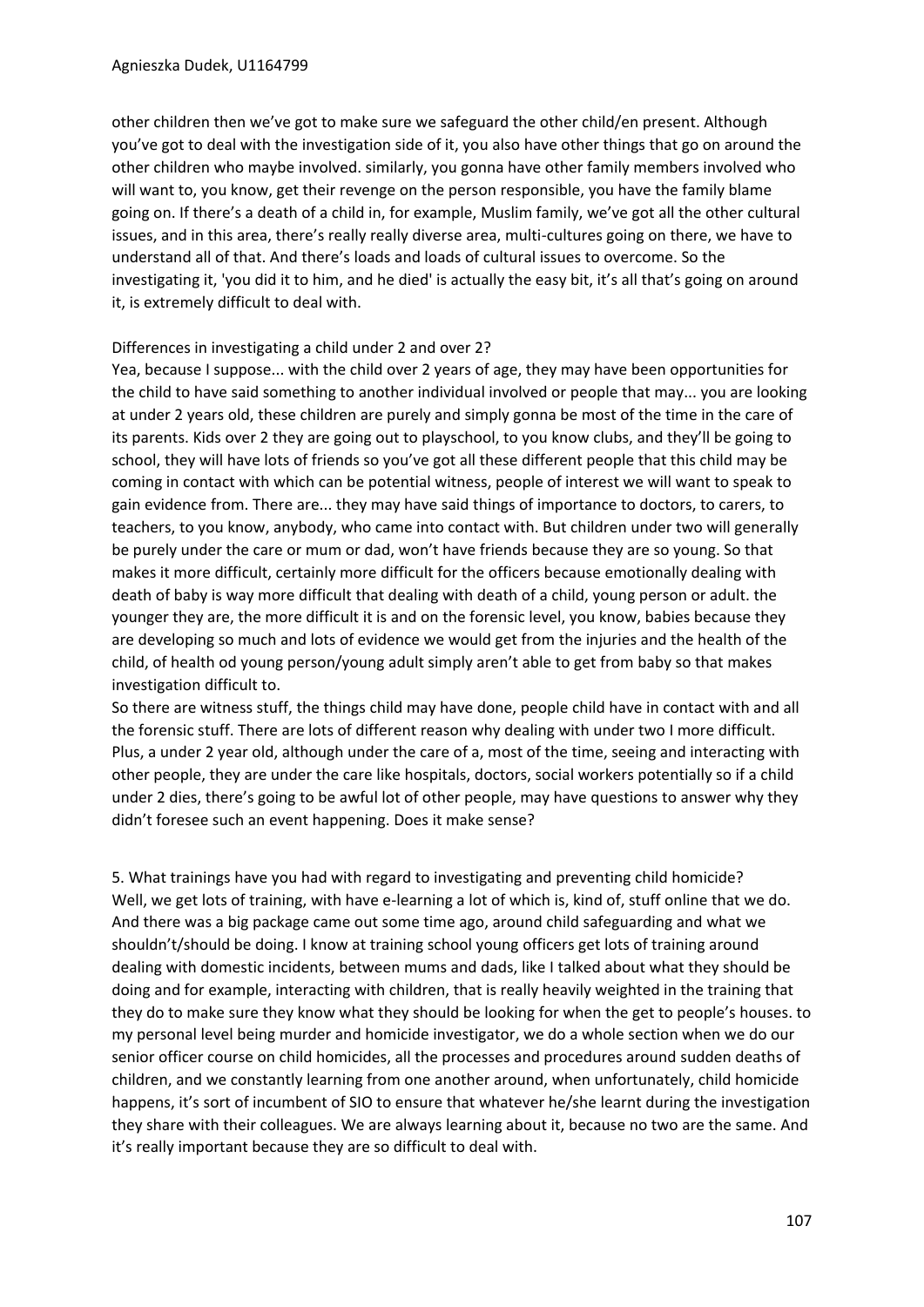- Do you think that investigators need special knowledge, skills, and attributes to be able to conduct child homicide investigations effectively?

-Do you think investigators should specialize in homicide generally or there should be specially trained child homicide investigators and bespoke training for these officers?

I think that obviously what's really important is that there are procedures that we have to put in place, that are quite statutory procedures around when the child dies, so you need to know what they are, you know which other professionals from the health care, from the local authority, from the coroners, all of those types of people, they need to be involved. So you need to be really quickly and who to get involved. I think, dealing with distraught and upset parents effectively with compassion, with care, really important. But also understanding that the suspects may well be one of those distraught parents, so how you manage to weigh up and deal with those people, that's a real skill. How we managing the scene of something like that, which is going to be really really difficult scene to manage forensically and getting the right professionals in - really important. So all these things, are you know, in any murder investigation whether death of an adult or a child, they are all really important but with the child homicide everything is kind of magnified. everybody wants to know because it's gonna be so newsworthy, because it happens so relatively infrequently and there is a nasty, nasty murder of a child, everybody wants to know about it, the news are there, so you've got to have, to make sure that you are juggling all of these different parts of investigations but know no one bit is more important than the other so everything has to be done properly everything is important but I suppose, but most important person is the dead child,. We've got to do it right, because god forbid this person who've done that doing it again to another child. We need to catch them quickly. Particularly if its, if it was a stranger attack on the child which I had, as I said with this stabbing in the playground. Real important that quickly we caught this guy but we had to deal with the child who Is nearly dying, we had to deal with the scene, with the mum and dad, the community, the press, everything... and it was all happening really quickly. Yea, difficult, real difficult.

6. What would you say there are three main considerations that you would give to a colleague who is just about to conduct their first child homicide investigation?

## So, the three main considerations I would say is:

I think they need to understand the life of the child to then understand how the death of the child occurred, because a lot of the time, it's not gonna be a straightforward as somebody attacked that child and caused the injuries. The injury may not be immediately apparent and so for example, we had a death of a child who had swallowed a lot of tablets and fallen out of the window. So that wasn't somebody killed it but mum and dad had left all the medications lying around and weren't looking after a child properly. So understanding how this child lived every day and all the dangers the child was accessing, the fact that there wasn't really anybody looking after the child properly. The child could wander around the house, outside the house on the streets. And the people on the streets were regularly seeing this little boy wandering towards busy, main road and then they were all saying that this child will get knocked over or killed one day but no one never said anything. So you need to understand the life of a child to understand its death.

Then, I'd say the ability to deal properly with all the external pressures that are going to come on the investigation team from the outside. so all of the magnifying glass that will be shining down on the investigation team, got to be able to deal with it and have the ability to deal with all the pressure, and then to be able, then, the team that's gonna be investigating it. All emotions they are gonna feel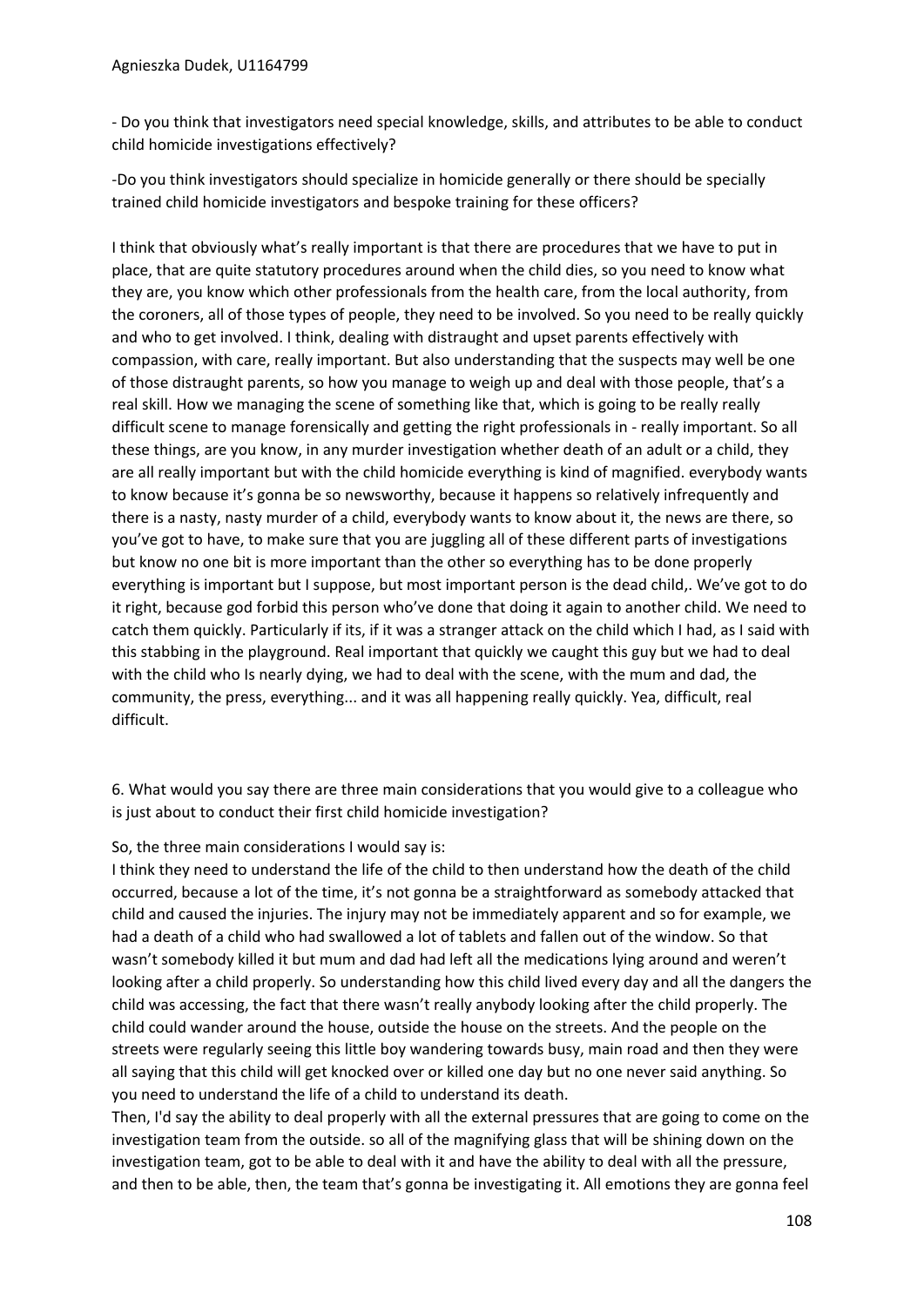and to actually be professional, be responsible, be compassionate, courteous, all of these things. We doing in our everyday life as an investigators, is actually putting aside your own emotions to affectively deal with the investigation so that's I think three.

7. Do you feel that there are any significant differences between investigating current (live) child homicides and undetected (cold) cases? If so, what are these?

Yea, well, always to difficult because Simon, upstairs have got a case of a girl who was murdered, she was only 12 years old, I thin, she was murdered 20 years ago now. And any investigation that isn't detected fairly quickly becomes very difficult to detect the longer it goes unsolved. So and particularly, with the child, although with the child public feeling always remains, 20 years later, you could go to a community where there was a murder of a child that's undetected and people will still remember and will want to help, which probably wouldn't be the case if you went for the adult murder 20 years later. people will struggle to remember it so in some ways, I wouldn't say it's easier because but the passage of time doesn't seem to sort of diminish people's feelings towards whoever was responsible for it, and I suppose people who. It's more difficult for people to live with death of a child, when you commit this crime and you keep this inside of you for twenty years, generally somebody will break and crack and will come forward. Probably wouldn't get so much with the murder of the child but all of these things I spoke about, forensic, the scene, the witnesses in any investigation, the longer you leave it, the more difficult it gets.

## 8. How do you cope personally when investigating a suspected child homicide?

I think it's all of these things I've just talked about, I suppose being a superintendent here and dealing with death all the time, you then become immune to it but you do get used to it, and a lot of people always say: I don't know how you do what you do, when you see things that we would never dream of seeing, I think it's just about understanding that this is one compartment of your life and it shouldn't overlap other parts of your life. don't take it home with you, I do, we do get upset about things but you it's our fault, we didn't do it, we are here to investigate it, put it isn't box and trying to deal with it.

At large amount of time, just sometimes, things occasionally take a big breath and get over that. Some things are more difficult than the others. But I think that with the child, obviously it's going to be more difficult, you become more emotionally involved. and it becomes more personal, but I think it's just important to put things in perspective and not blame yourself for things that other people did to each other, because most of the time there's absolutely nothing we could do to prevent it or avoid it, and it's just world collide, other people collide with one another and there's nothing we can do about it. It's just the way it is.

9. Would you say that the pressure to get a satisfactory result in a child homicide case is greater than for other types of crime?

Yes, and it's horrible, we use that term all the time: the result. And it's like you look upon the death of somebody else and as somebody dies and they we convict somebody or arrest somebody and it's a great result. And it's probably not the great word to use. There's definitely more pressure, yea